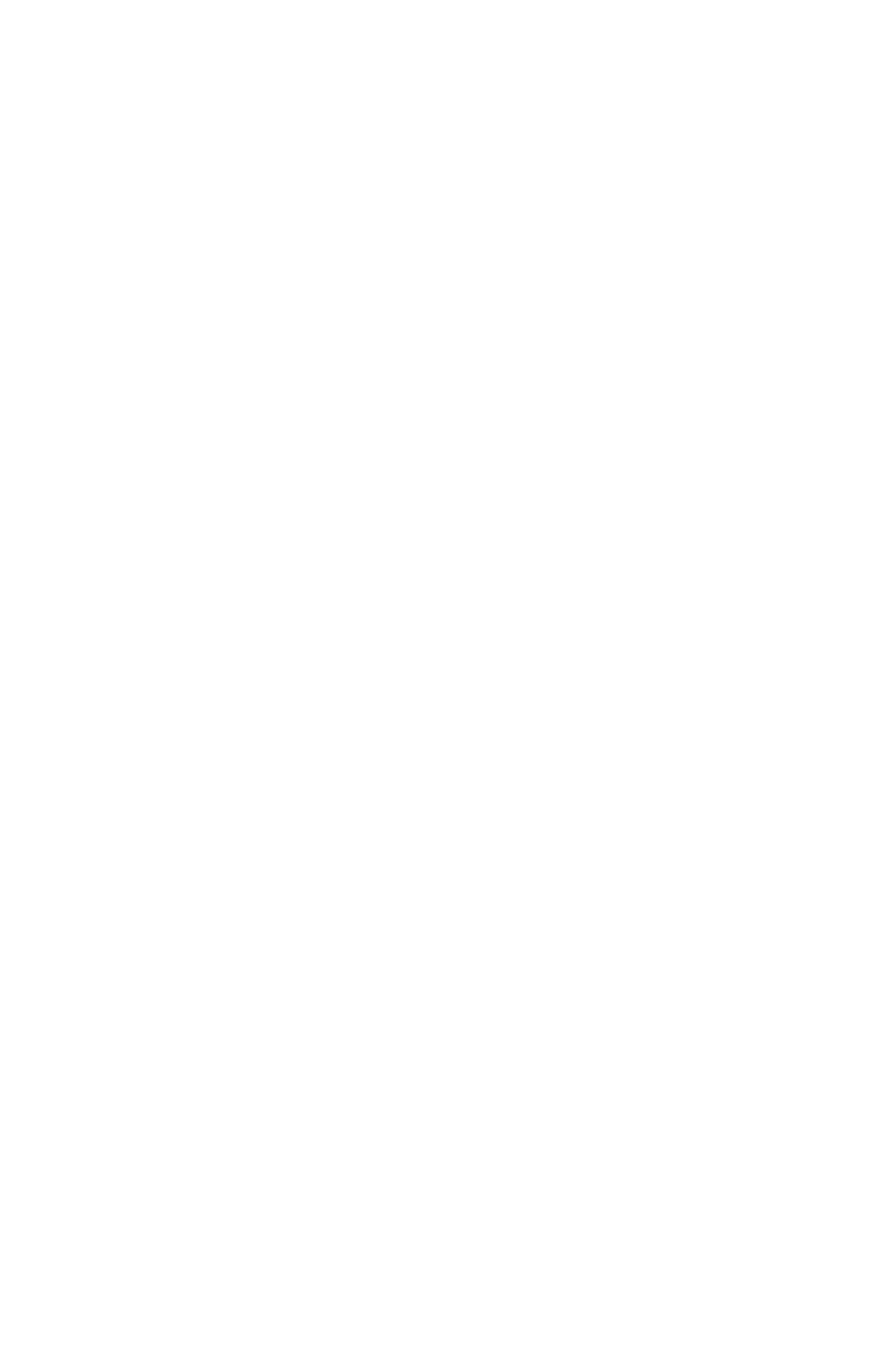THE FORMULA FOR

### MASTERING YOUR MINDSET



# **DR. NATHAN UNRUH**

WITH COLE SNYDER

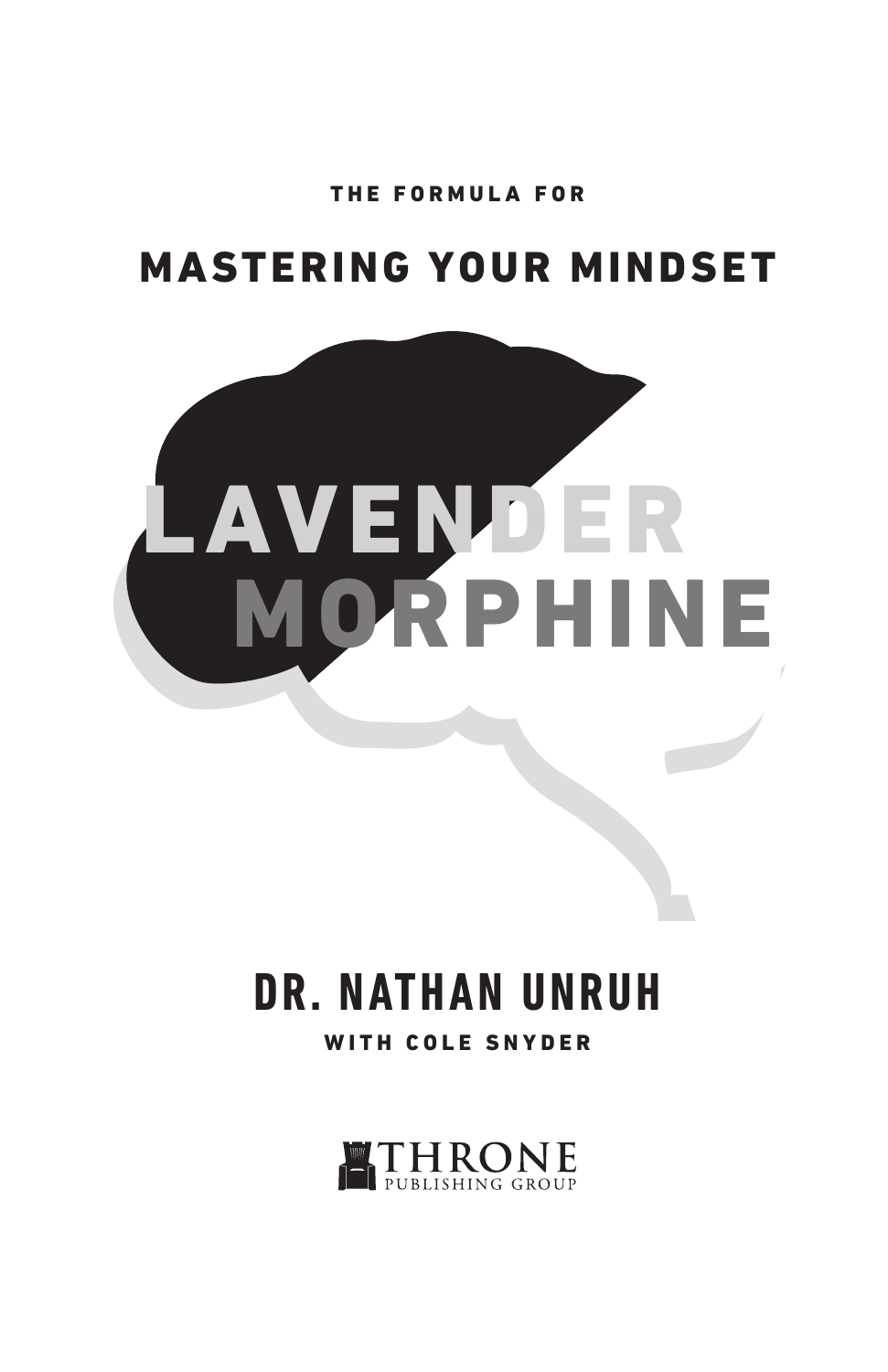Copyright © 2018 by Dr. Nathan Unruh

ISBN: 978-1-945255-71-7 Ebook ISBN: 978-1-945255-72-4

All rights reserved. No part of this book may be reproduced or transmitted in any form or by any means, electronic or mechanical, including photocopying, recording or by any information storage and retrieval system, without permission in writing from the copyright owner. For information on distribution rights, royalties, derivative works or licensing opportunities on behalf of this content or work, please contact the publisher at the address below.

Printed in the United States of America.

Although the author and publisher have made every effort to ensure that the information and advice in this book was correct and accurate at press time, the author and publisher do not assume and hereby disclaim any liability to any party for any loss, damage, or disruption caused from acting upon the information in this book or by errors or omissions, whether such errors or omissions result from negligence, accident, or any other cause.

Throne Publishing Group 2329 N Career Ave #215 Sioux Falls, SD 57107 ThronePG.com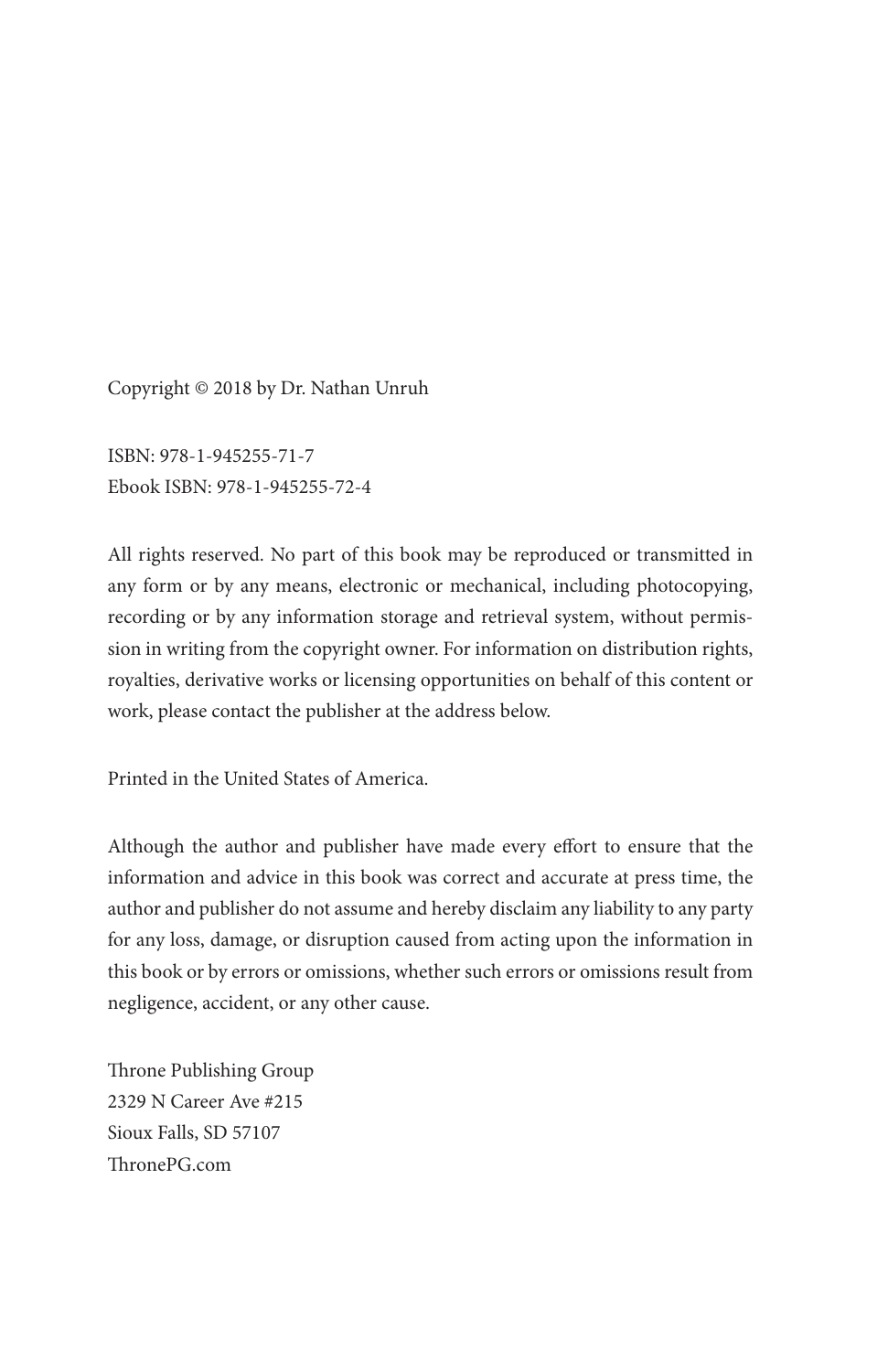# **Table of Contents**

| Prologue                               | ix |
|----------------------------------------|----|
| <b>PART ONE: LEADERSHIP</b>            |    |
| The Hierarchy of Leadership            | 3  |
| H3-Heart, Hustle, Humility             | 7  |
| Five Things I Do Every Morning         | 13 |
| Trust vs. Transaction                  | 15 |
| Be the Stream                          | 19 |
| The Answer to How?                     | 21 |
| When to Give Employees a Second Chance | 23 |
| <b>Stop Confusing People</b>           | 25 |
| Ducks on the Pond                      | 27 |
| Set the Edges                          | 29 |
| I Sent You an Email!                   | 31 |
| Speed Bumps in Your Business           | 35 |
| What is Your Purpose?                  | 37 |
| Do You Want to be Free?                | 39 |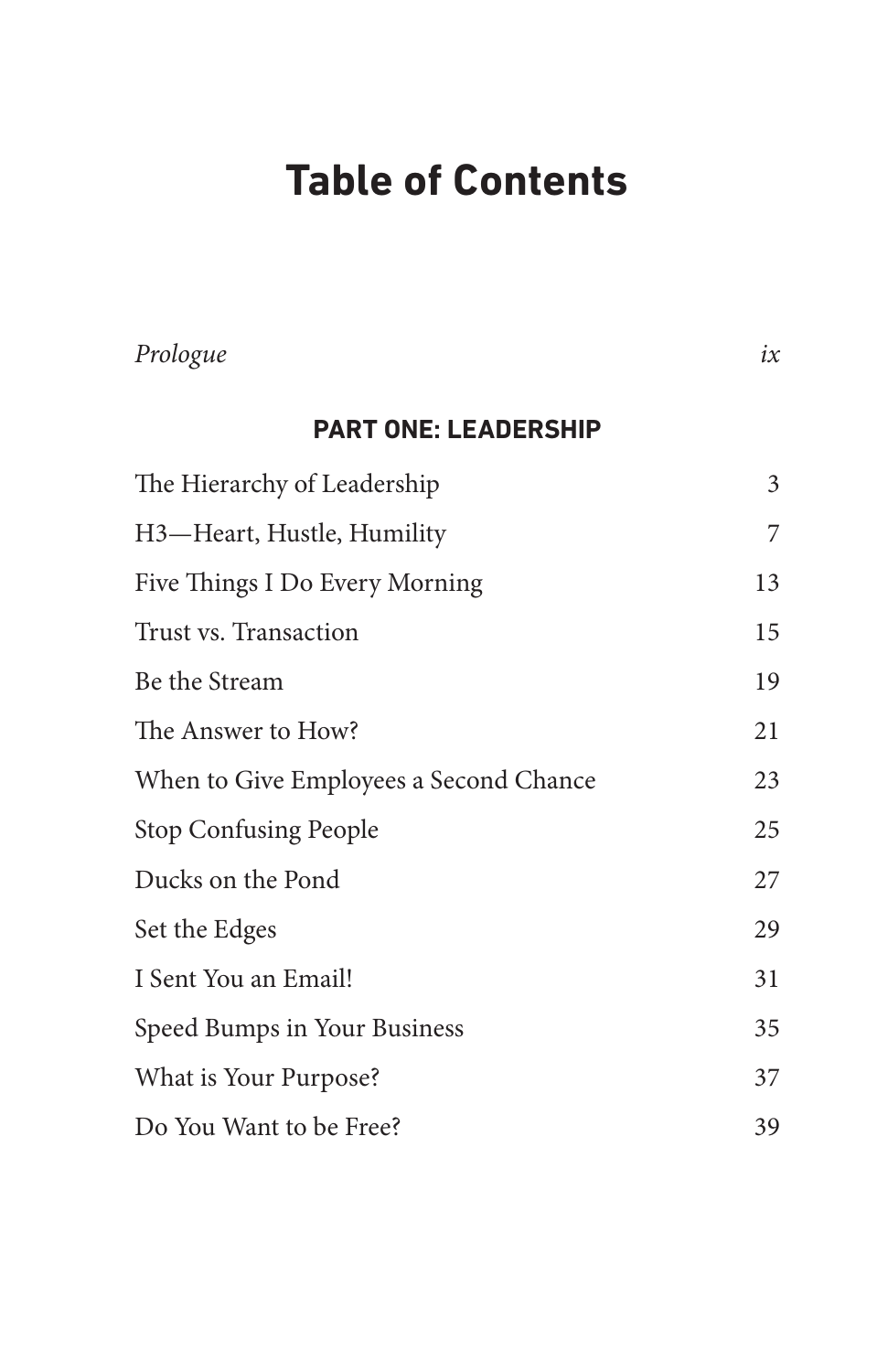#### LAVENDER MORPHINE

| Treat People Right                                    | 41 |
|-------------------------------------------------------|----|
| The Accountability Ladder                             | 43 |
| Increase Your Connectivity to Increase Your Affluence | 45 |

#### **Part two: CHANGE**

| Being Uncomfortable               | 53 |
|-----------------------------------|----|
| I Just Don't Have Time!           | 57 |
| Van Halen, M&M's, & Your Business | 61 |
| The One Thing                     | 65 |
| Define Don't Defend               | 67 |
| Elevate Your Perspective          | 71 |
| <b>Cleaning Closets</b>           | 73 |
| Why Finish?                       | 75 |
| The Art of Subtraction            | 77 |
| Switch Your Fears                 | 79 |
| Compete vs. Dominate              | 81 |

#### **Part three: MOTIVATION**

| Spectators vs. Players                    | 85 |  |
|-------------------------------------------|----|--|
| <b>Titration Effect and Your Business</b> | 89 |  |
| Playing Hurt                              | 93 |  |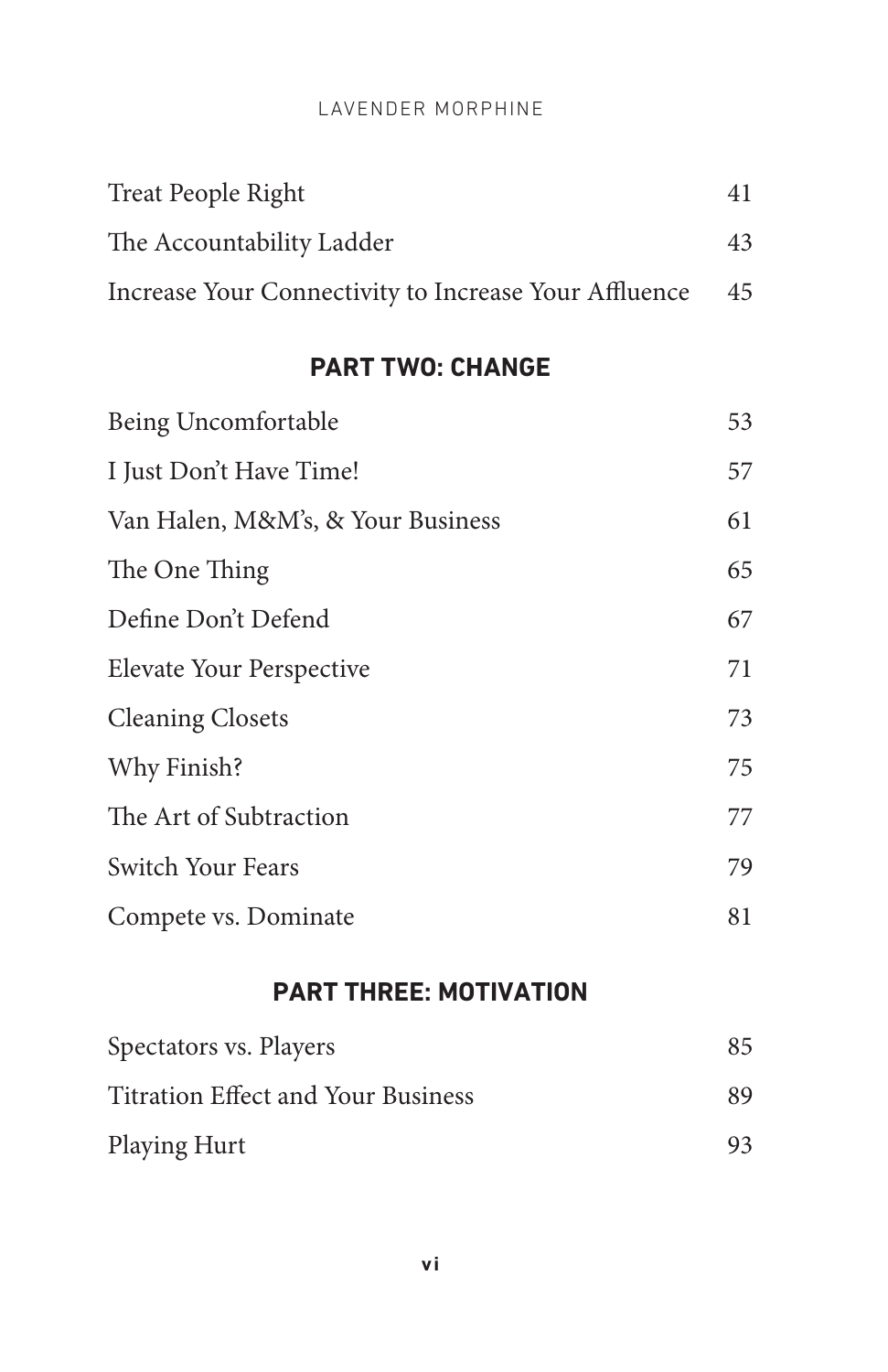#### table of contents

| 8.4%                                  | 97  |
|---------------------------------------|-----|
| Picture It, Pronounce It, Perform It  | 99  |
| <b>Preventing Burnout</b>             | 101 |
| You Might Be a Zombie                 | 103 |
| How Masters Approach the Fundamentals | 107 |
| <b>Handling False Summits</b>         | 111 |
| Rating Your Work Ethic                | 115 |
| The Sweet Spot                        | 117 |
| Work vs. Hustle                       | 119 |
| Dopamine                              | 123 |
| Life is a Verb!                       | 125 |
| Landscape on the Box                  | 127 |
| <b>Decision Making</b>                | 129 |
| In CommandOut of Control              | 131 |
| Gratitude                             | 133 |
| Epilogue                              | 135 |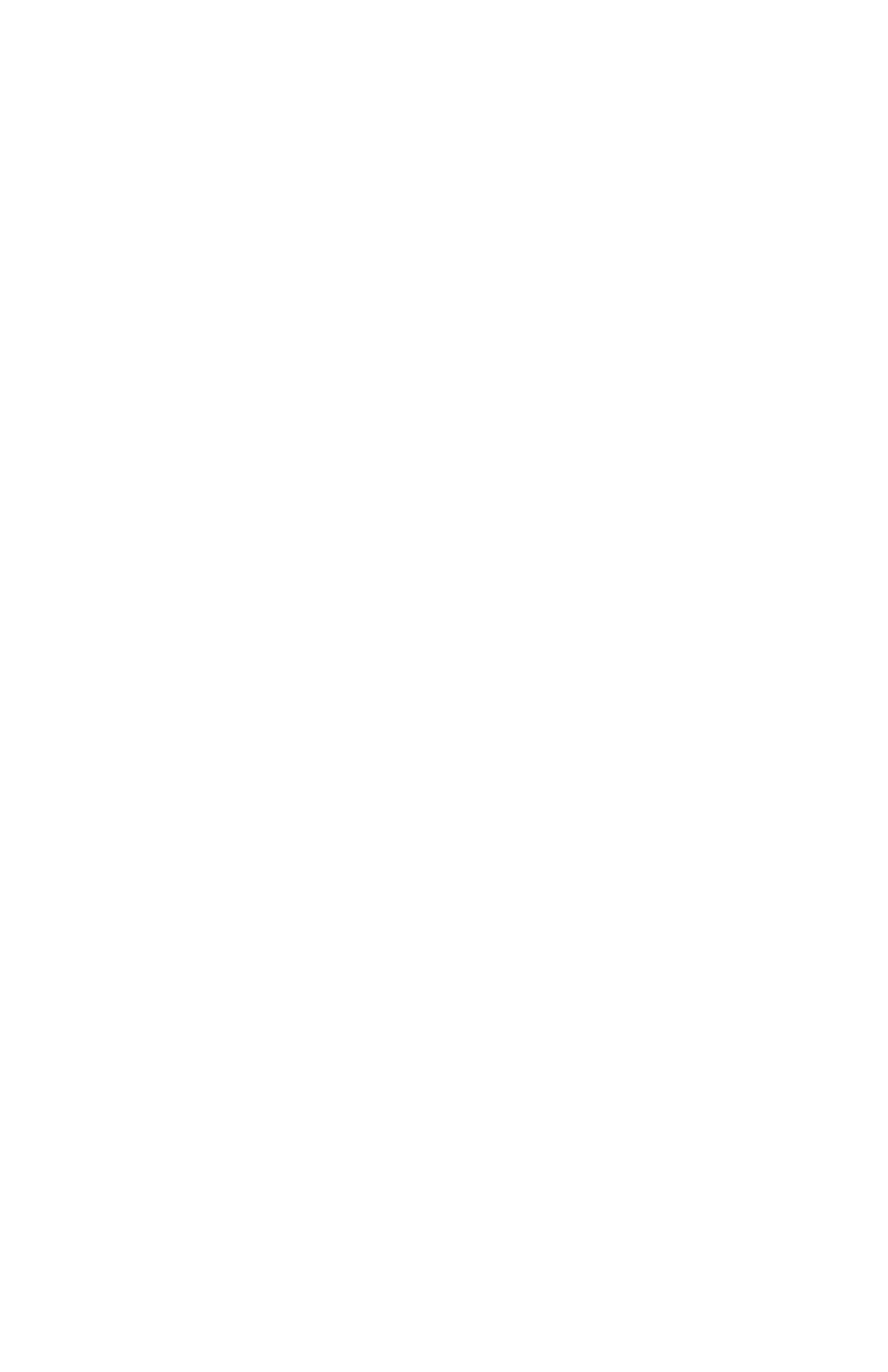# **Prologue**

#### Dear Reader,

**Lavender Morphine…** it seems contradictory, doesn't it? Lavender is calm, soothing, and soft. Morphine is brash, addictive, and hard. Upon further examination, the similarities begin to subtlety appear. Both are used to relieve pain, alter the mind, and help you to escape to a better place. Both will disrupt the current state and increase your ability to handle the current situation.

This book is a collection of short writings created to give you the boost you need, change your mindset, and enhance your life. The stories are loosely categorized into three sections: **Leadership, Change, and Motivation**. We sincerely hope these stories provide value to you and your business. Liberate yourself from your current problems and continue to reach for more.

Sincerely,

Dr. Nathan Unruh, CXO, SIDECAR www.sidecaredge.com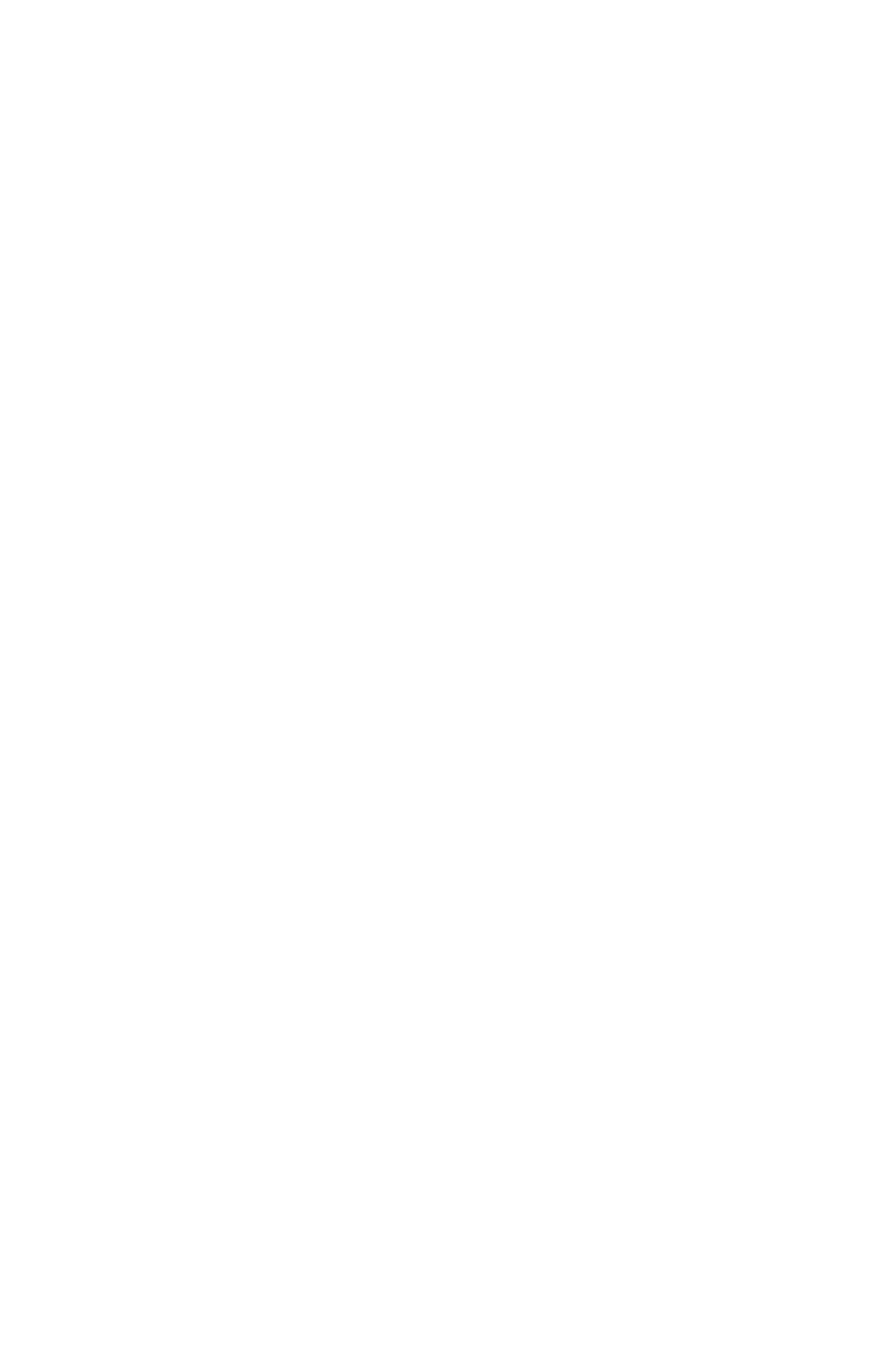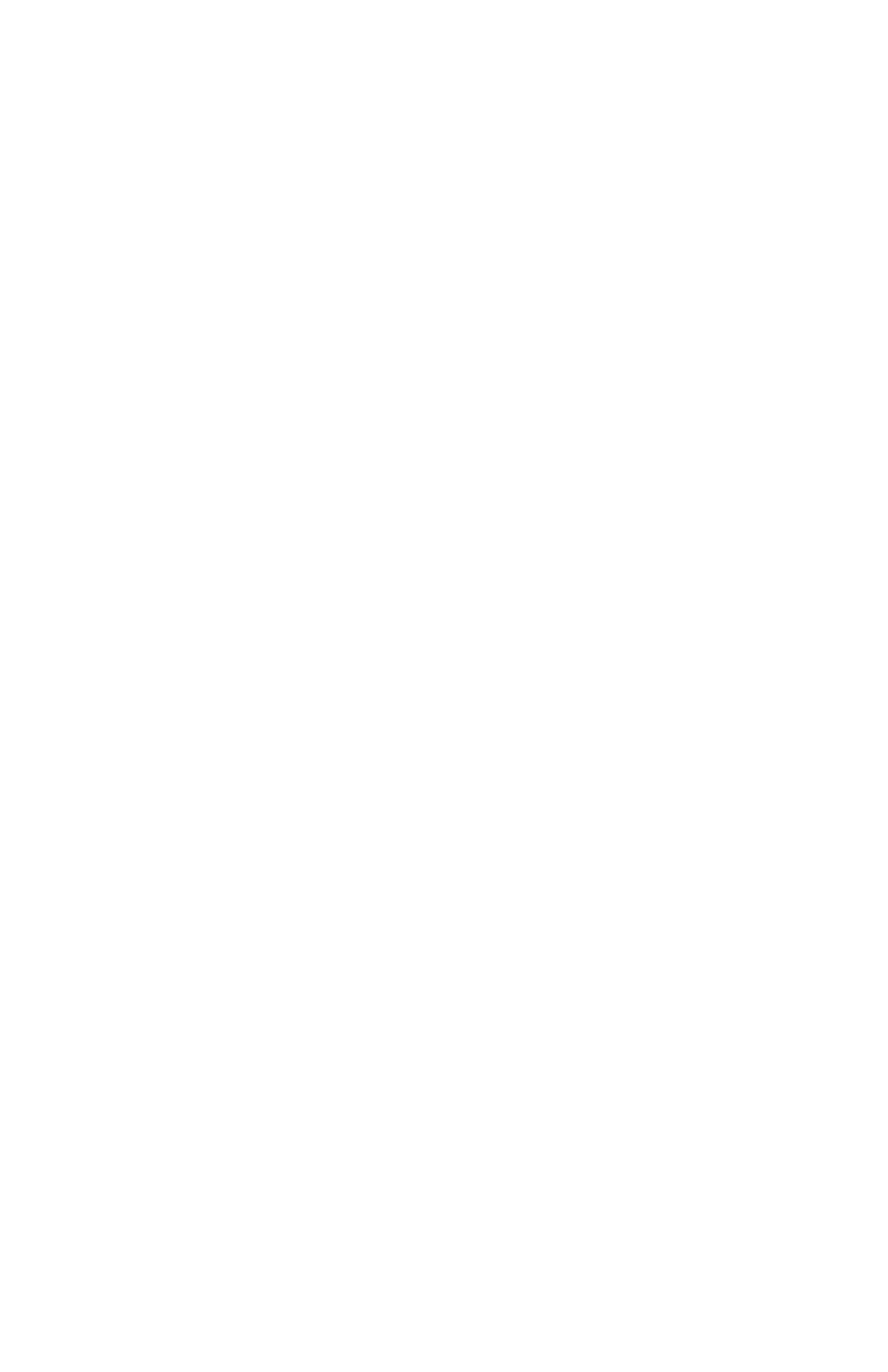### **The Hierarchy of Leadership**

*Becoming a better leader isn't an overnight process. Following the Hierarchy of Leadership can help you to enhance your leadership capabilities.* 

Leadership is a hot topic in the world of entrepreneurship<br>
Land personal development. Many people have the desire to become a better leader, but do not have a plan in place to turn their thoughts and dreams into reality.

The Hierarchy of Leadership model can be utilized as a stepping-stone towards becoming a better overall leader. The hierarchy of leadership is as follows: lead yourself, lead your family, lead your team, and lead your community. This model is a progression; you will struggle to lead others if you first cannot lead yourself.

#### **Lead Yourself**

If you desire to improve yourself as a leader, first examine your ability to lead yourself. Can you walk the walk? Are you able to execute on your own personal desires? Do you find yourself making excuses and justifying them with your actions?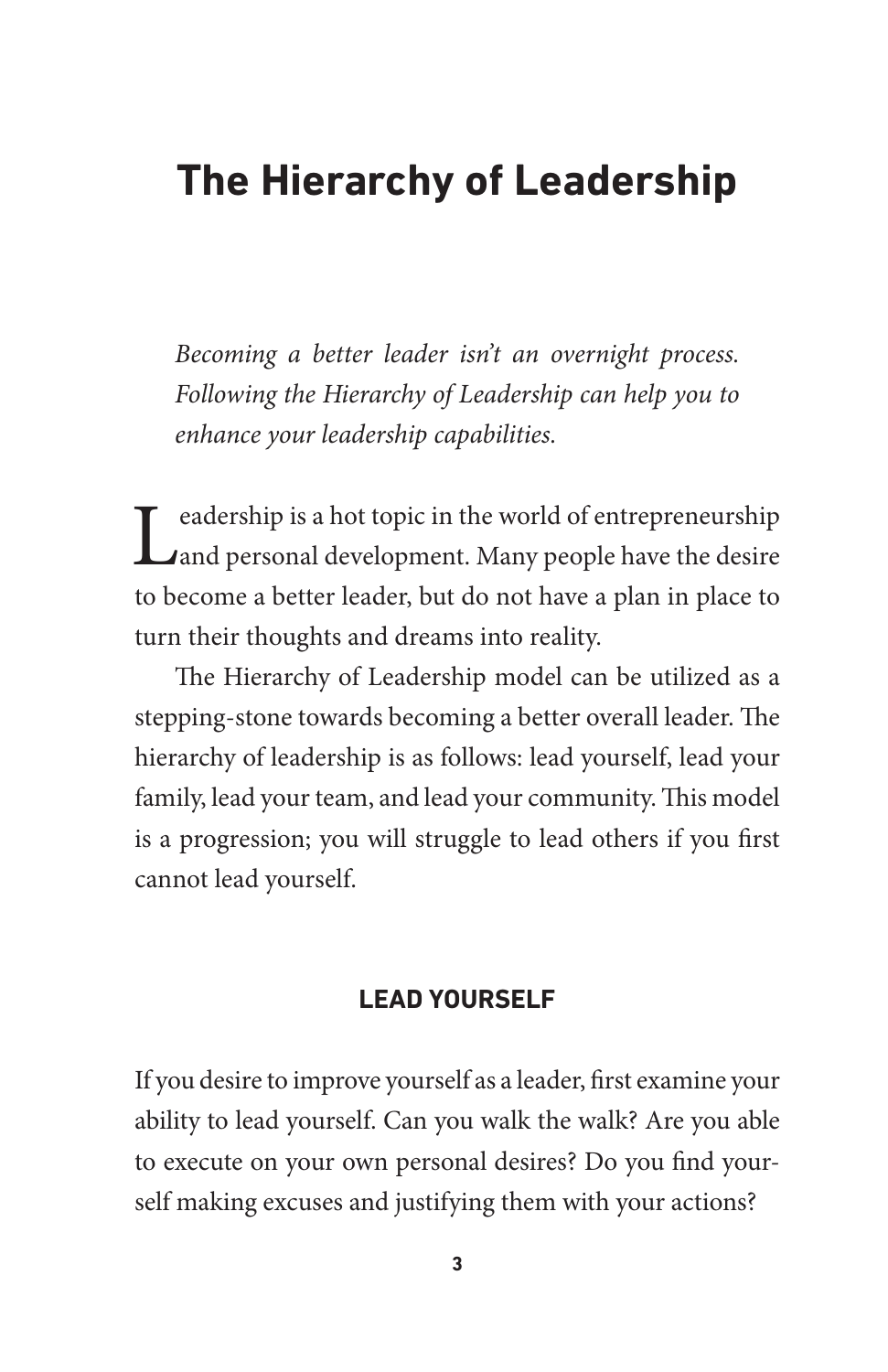This is the foundational, most important component of leadership. Effective leaders are extremely self-disciplined, intentional with their actions, and self-aware of whom they truly are.

If what you want to achieve requires getting out of bed at 5 AM, then you have to get yourself out of bed at 5 AM.

#### **Lead your Family**

After you've harnessed the ability to lead yourself, focus on leading your family. Those people that surround you day in and day out. Whether this is your spouse, children, or other loved ones, you need to develop the ability to lead them.

Your family will expose more about you and your leadership abilities than any other demographic. Your ability to communicate properly, make tough decisions, and lead day in and day out will be manifested in your family setting.

#### **Lead your Team**

Your team is similar to your family; in fact, you probably spend more time with them than you do your true relatives!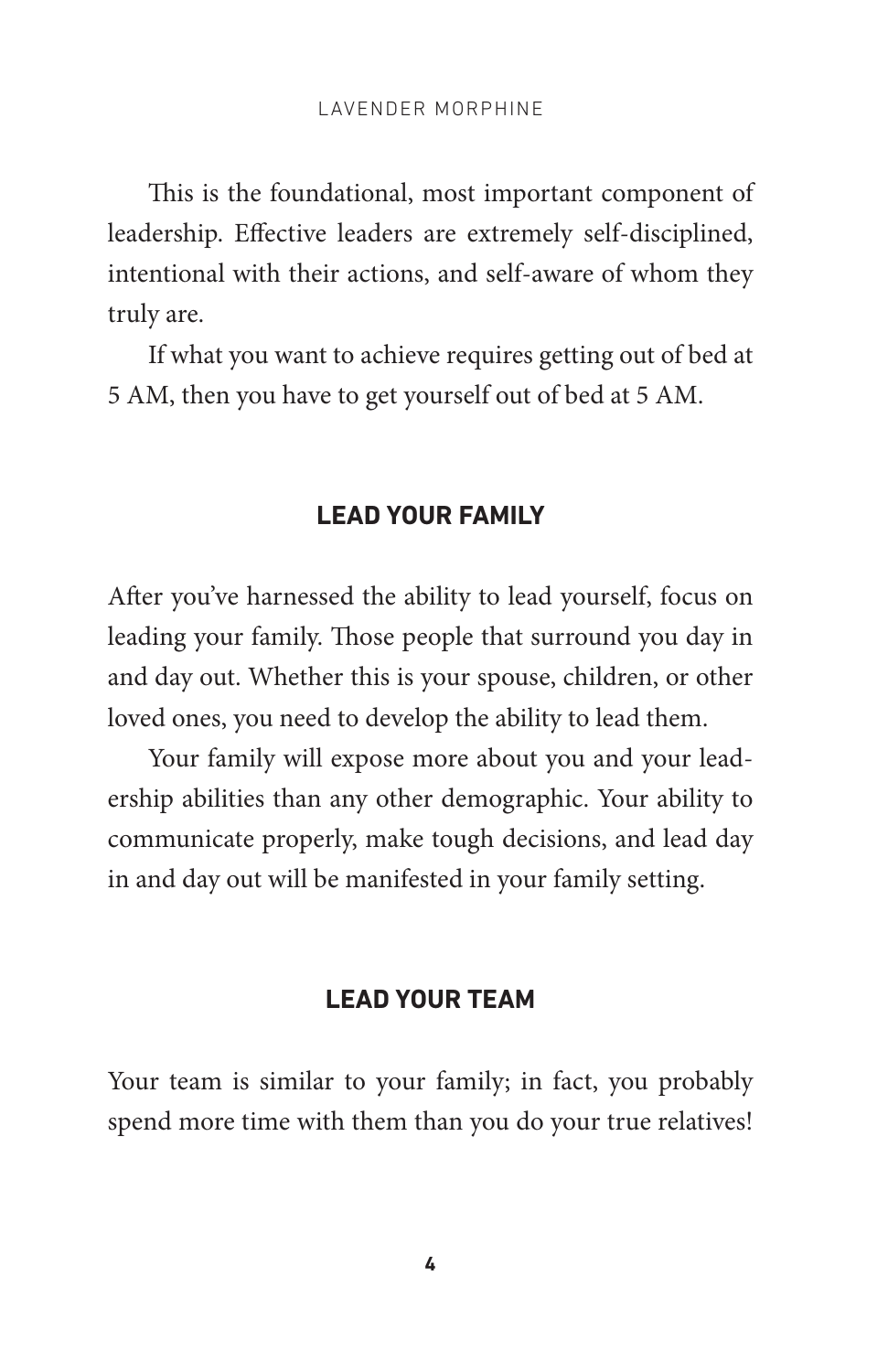The people you interact with every day when you step foot in the office comprise your team.

Leading your team requires developing and implementing a vision, mission, values, code of honor, and "We Believe" statements. Your ability to lead will be directly determined by your ability to get your team to buy in and commit to honoring these values.

Your ability to lead your team will determine your capability to serve those around you.

#### **Lead your Community**

The last step in the Hierarchy of Leadership is the ability to lead your community. By the time you've reached this point you should be confident and comfortable with your ability to lead. Leading in your community is simply an opportunity to extend your leadership skills to serve elsewhere.

To an extent, if you've reached this level of leadership ability, it is your duty to go out and lead the community in which you live. Possessing this level of leadership is rare and doesn't come by chance. Reaching out at this level will allow you to leave an impact greater than you may have imagined.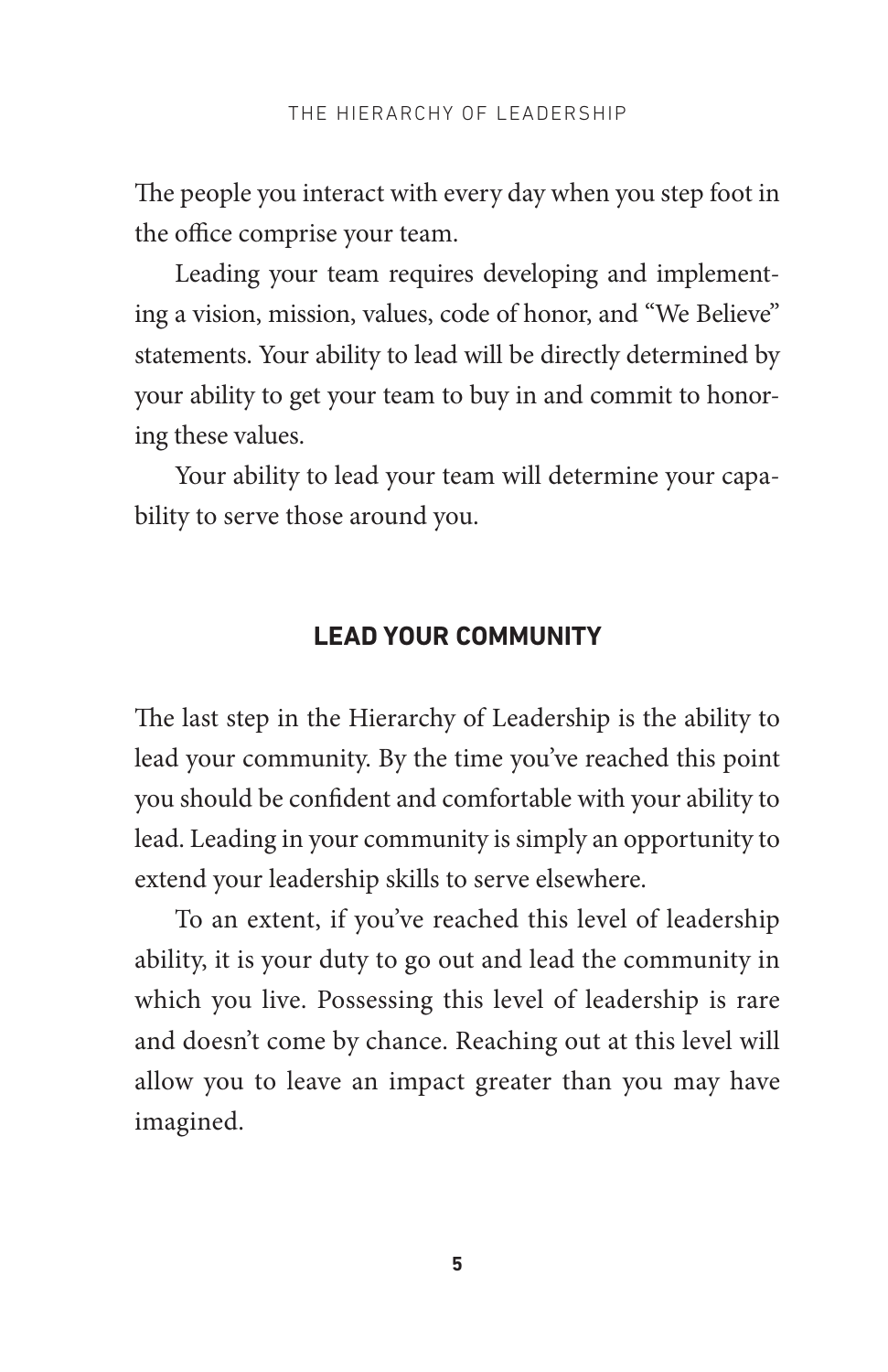#### **Final Thoughts**

Leadership isn't easy and it isn't for everyone. If you truly desire to become a better leader, examine where your leadership ability falls along the Leadership Hierarchy model.

The best advice we can give? Start by learning to lead yourself.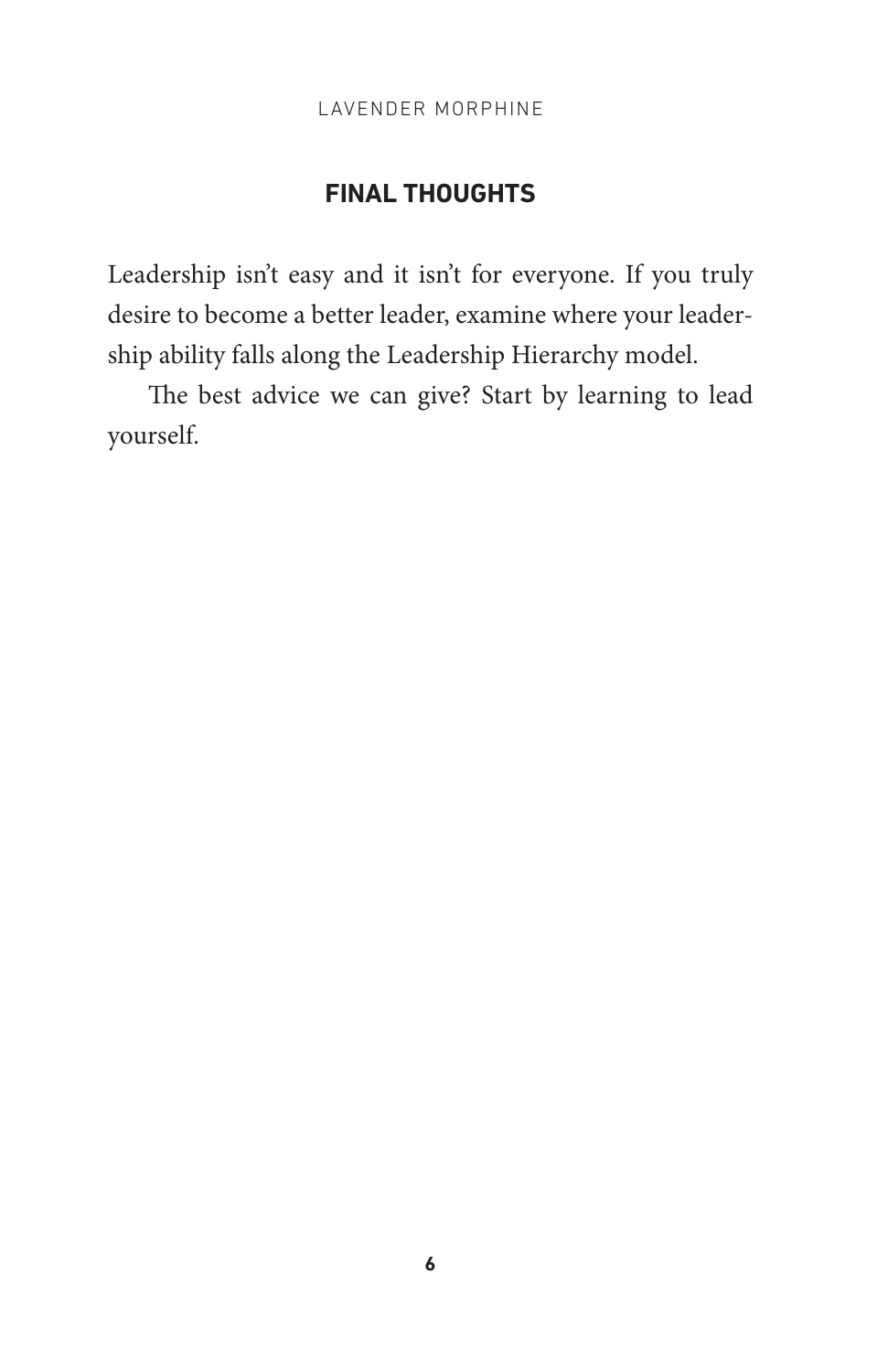### **H3—Heart, Hustle, Humility**

*There are three components you must understand to accomplish your goals and achieve your standards of success.* 

An important lesson that comes with self-improvement<br>
and striving to be the best you can be is the concept of self-awareness; being self-aware about what it is you do well and what it is that you don't do well.

You might be aligning your mindset with revamping and expanding your business so you can serve hundreds more people. Some of you might be preparing to build a business that provides for your family long after you're gone. Regardless of where your dreams are, the process it's going to take to get there is going to be the same.

Before you set out to accomplish your goals, you need to become self-aware and downright practical in three different areas that we refer to as **H3**—**Heart**, **Hustle**, and **Humility**.

You will create whatever you want to create in your life. What you need to understand is that there are levels to success. No level is right or wrong. We all have our own dreams. Your dreams may require a different level of success than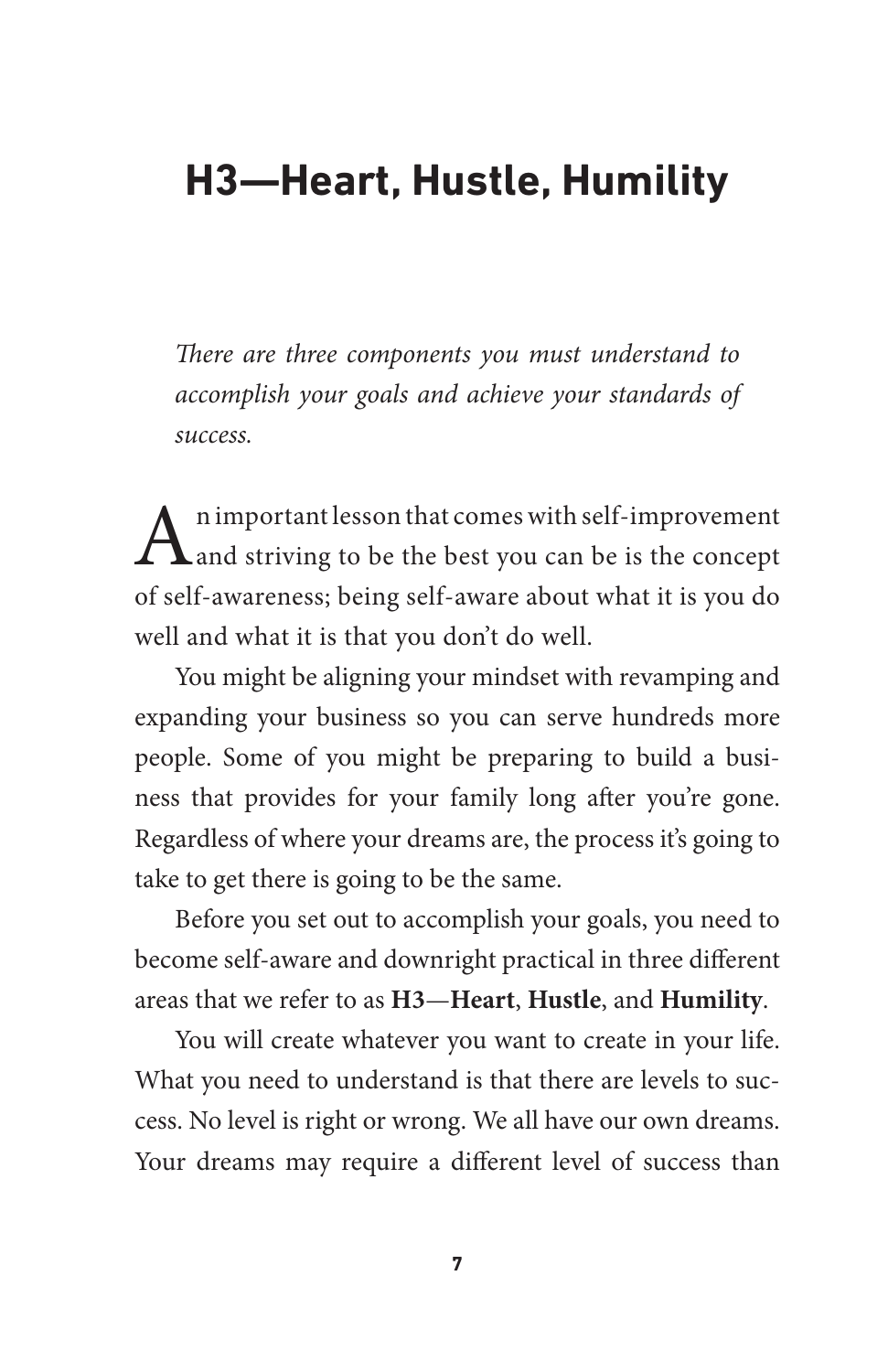mine do. My hustle is not your hustle and that is okay. We need to be honest with ourselves and self-aware about what it's going to take in each of the H3 categories to reach that specific level of success.

Not everyone can increase their business to serve 500 more customers per week. Accomplishing this would place you at a very high level of success. These are tremendous goals, but they aren't everyone's goals. Regardless of what level your goals are at, let's examine how you are going to have to change and improve in different categories to achieve them.

**Heart** is about serving above yourself. It's delivering truly great service by going above and beyond yourself to take care of the needs of others. It's about possessing and displaying a servant's heart. Everyone reading this right now has heart. You wouldn't have gotten into your profession without it. Where you need to be honest with yourself is by examining where your heart truly is at this exact moment. Are you passionate about what you're doing and do you wish to increase your reach and influence? Remember, passion is not a buzzword. True passion is something you're willing to suffer for to achieve. Are you willing to suffer for your dreams?

The **hustle** component is the one that's going to require the most physical work. If you're going to increase your level of success, your hustle is going to have to change in multiple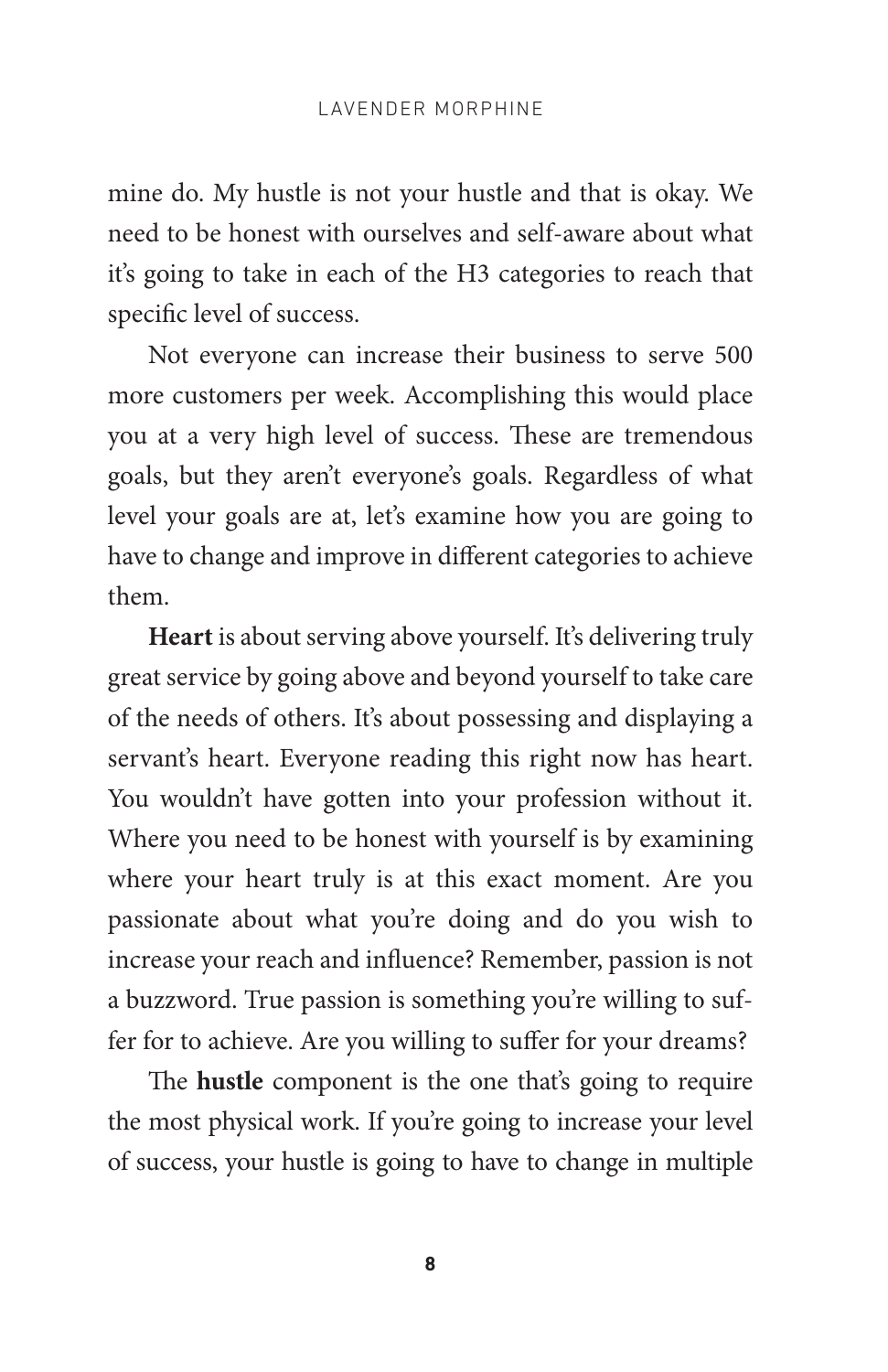different areas of your life. To serve more patients you're going to have to physically change your body. Your energy levels are going to have to increase along with your physical conditioning if you want to physically be able to see more customers. You might need to hit the gym regularly for a month before your body will be able to withstand the increased physical stress that additional customer visits requires.

You're also going to need to change your lifestyle habits that get in the way of you achieving the successes that you desire. Creating and operating a high volume, efficient, systems-based business isn't going to happen if you're watching two hours of TV every night. It's not going to happen if you're only working twenty-four hours during the week. Massive amounts of success will require massive amounts of action.

Additionally, your mindset is going to have to change. You will not be able to increase your future level of success by thinking at your current level. Big dreams stem from big thoughts and you're going to need a lot of these if you want to see your dreams manifest into reality.

Your ability to be humble and accept the need to change is going to directly increase or decrease your level of success and will be the biggest modifier in your success. It will help to understand that you're not the smartest person in the room, nor should you be. If you are open to coaching, things will change for the better. If you are unable to get out of your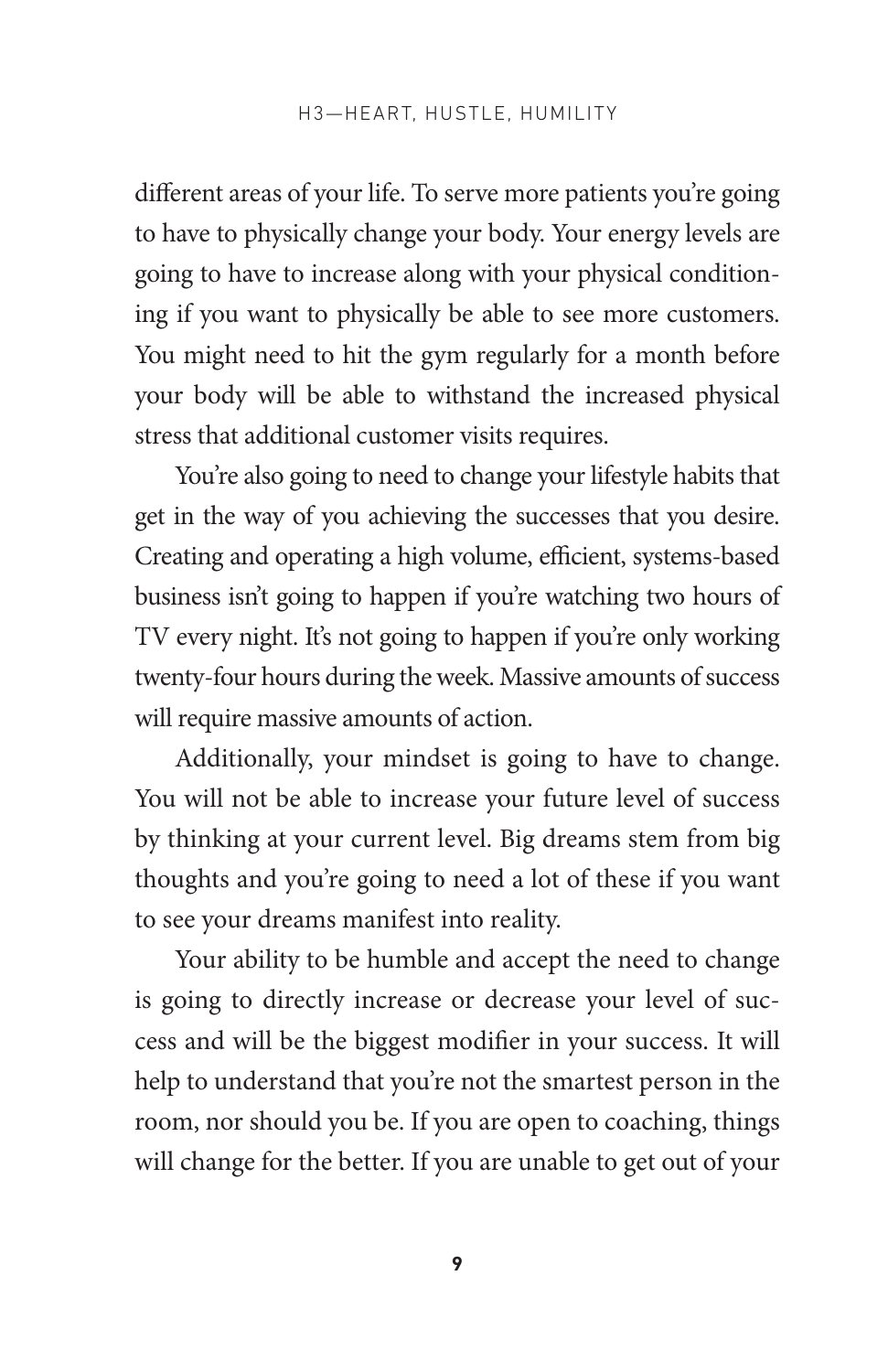comfort zone and be pushed to new things, you are going to stay at the same level.

This is just the truth of what it takes to be ridiculously successful. "Overnight" success stories do not exist and there is no magic pill that will turn your practice around or elevate it to the next level. However, if you're truly committed—and I mean *truly* committed—to improving your business, your life, and the lives of those around you, you can reach the levels you dream about.

It's going to hurt. At times, it's not going to be fun. If you're pushing hard enough you are going to come to a point where you will want to quit. **You might have to say goodbye to some people in your life that are holding you back.** You *will* have to meet new people and expand yourself in your community. Operating at the levels of affluence you dream of is going to increase the chaos of your life. Some of this can be controlled, but not all of it. If you've got the desire and do truly want the dreams that dance through your head at night, then you *can* do it, and you *will* do it.

Some of you reading this today might be hovering around a success level that allows you to live comfortably. You haven't quite reached the level of affluence that you thought you would when you first began your career, but you're able to live a nice life with a nice salary and provide nicely for your family. You have achieved a certain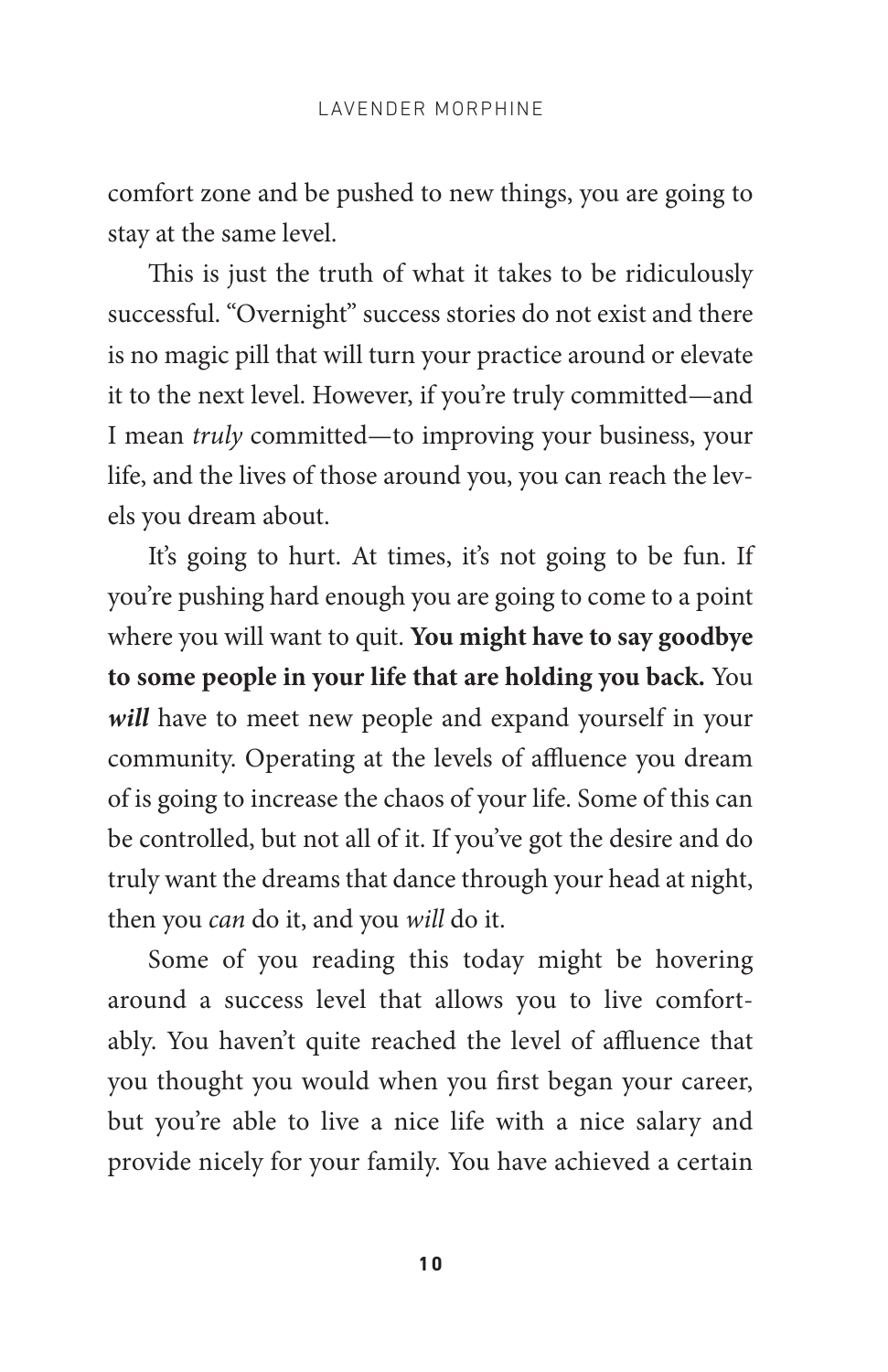level of success that you can and deserve to be happy with. But if you are truly happy with where you are today, and view yourself as being as successful as you set out to be, you wouldn't be here. So, let's find the areas where you can improve, become more efficient, tweak your mindset, and start to change your current reality to give you and your business that boost you desire.

Some of you might be struggling. You may find yourself scraping to get by or even falling in the wrong direction. You've tried and failed and are looking for options to turn your business around. You've got no choice but to seek change and be hungry for improvement. You need to be obsessed because you've got everything on the line! What you need to realize is that there is something about you that is directly responsible for the levels you have been operating at. Understand that you not only have the desire to change and improve, but that you need to. It's time to turn this ship around. Understand that as soon as you commit, there is no going back. True commitment leaves no room for failure.

Honestly, starting from the bottom is going to make your success even sweeter. I personally only started to really grow when I reached my rock bottom. *I had no choice.* Many of the truly successful individuals in the world started from places that were much worse off than where you are now. Gandhi was in prison and Steve Jobs was fired from his own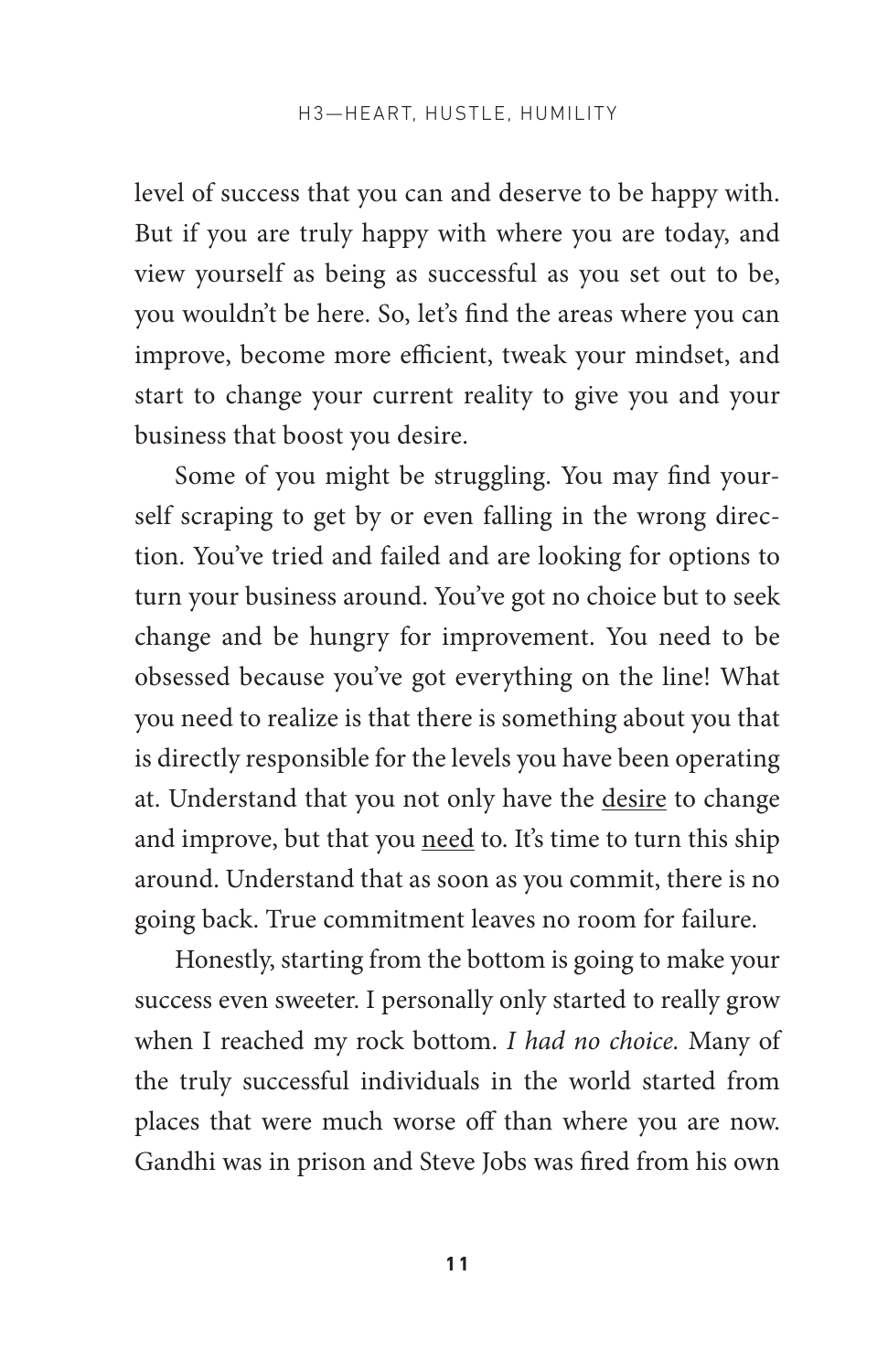company. If you're at this position, the humility component should take care of itself and all that's left is checking where your heart is and then hustling to get it done!

Some of you might be just starting out or may be in the preparation and planning stages of crafting your business. You have high aspirations and are ready to achieve your dreams. Understand that it's going to take more work than you think to achieve your goals. It always does. If you easily achieve your goals, they were never goals in the first place.

Take a hard look in the mirror and align your dreams with the level of work you really want to put in. Understand that increasing your level of success is a multi-faceted process and accept that things may have to get worse before they get better. We want nothing more than to see you achieve your dreams. Celebrating breakthroughs with professional people is our favorite part of the job. So let's get started on making your dreams a reality.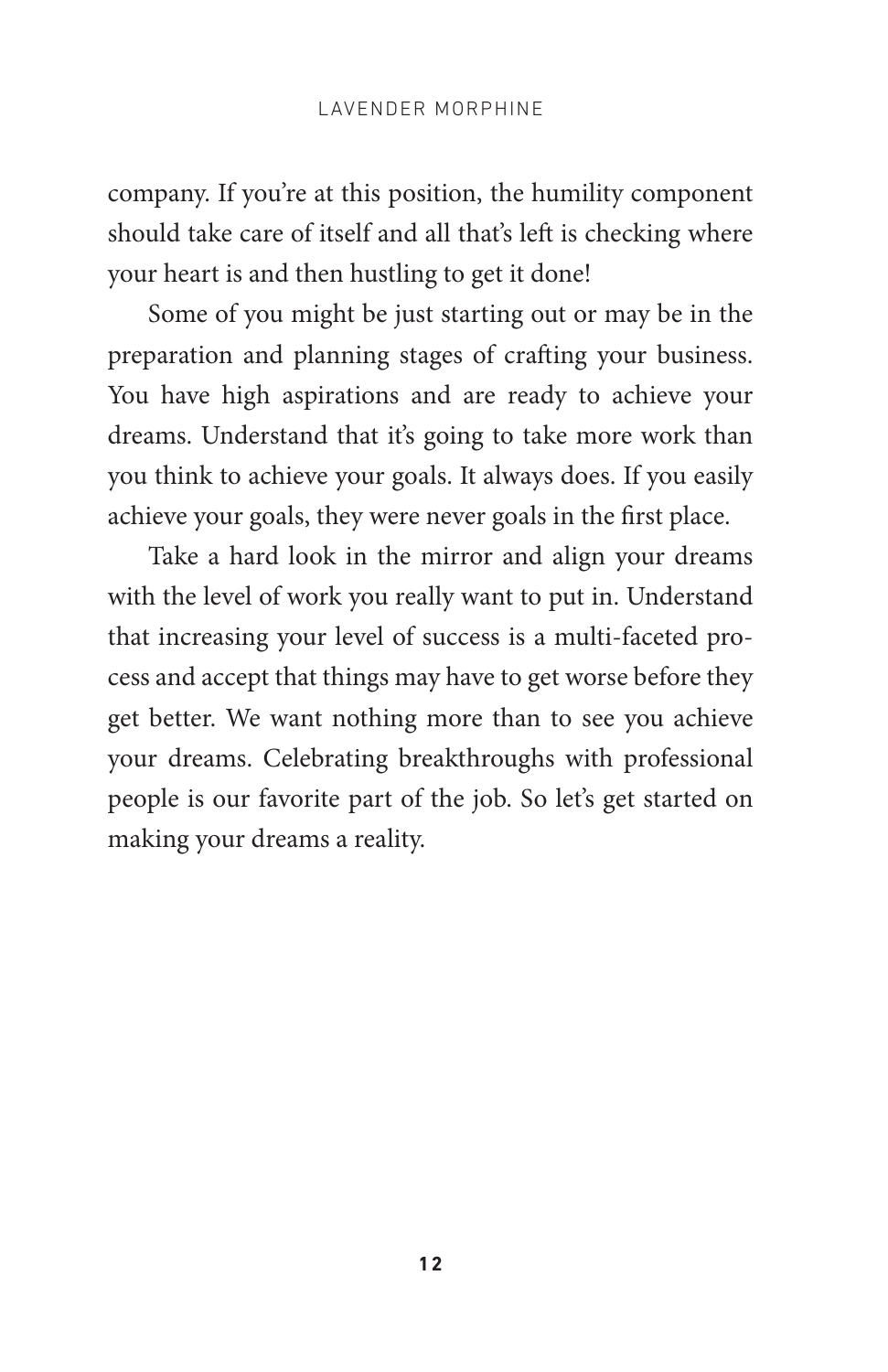### **Five Things I Do Every Morning**

*Over the years I've developed a routine that allows me to be my best every day.* 

 $\mathcal T$  hat is the most important time of your day? The most important time in my day is the first 30 minutes. Why? The first half hour of my day gives me the opportunity to check my attitude and determine where my perspective is. I sit quietly and reflect in a state of gratitude. I think about everything that I am thankful for. Gratitude is crucial for achieving success.

You can't be blessed with more if you aren't grateful for what you currently have.

My Morning Routine

From a tactical standpoint here is a list of what I accomplish in the first 30 minutes of my day:

- 1. Read a daily devotional. This is my time to be alone with God. This devotional always helps set my perspective for the day and allows me to start my day off thinking.
- 2. Review my SIDECAR Throttle. I go through all my 90-day commitments and track my progress.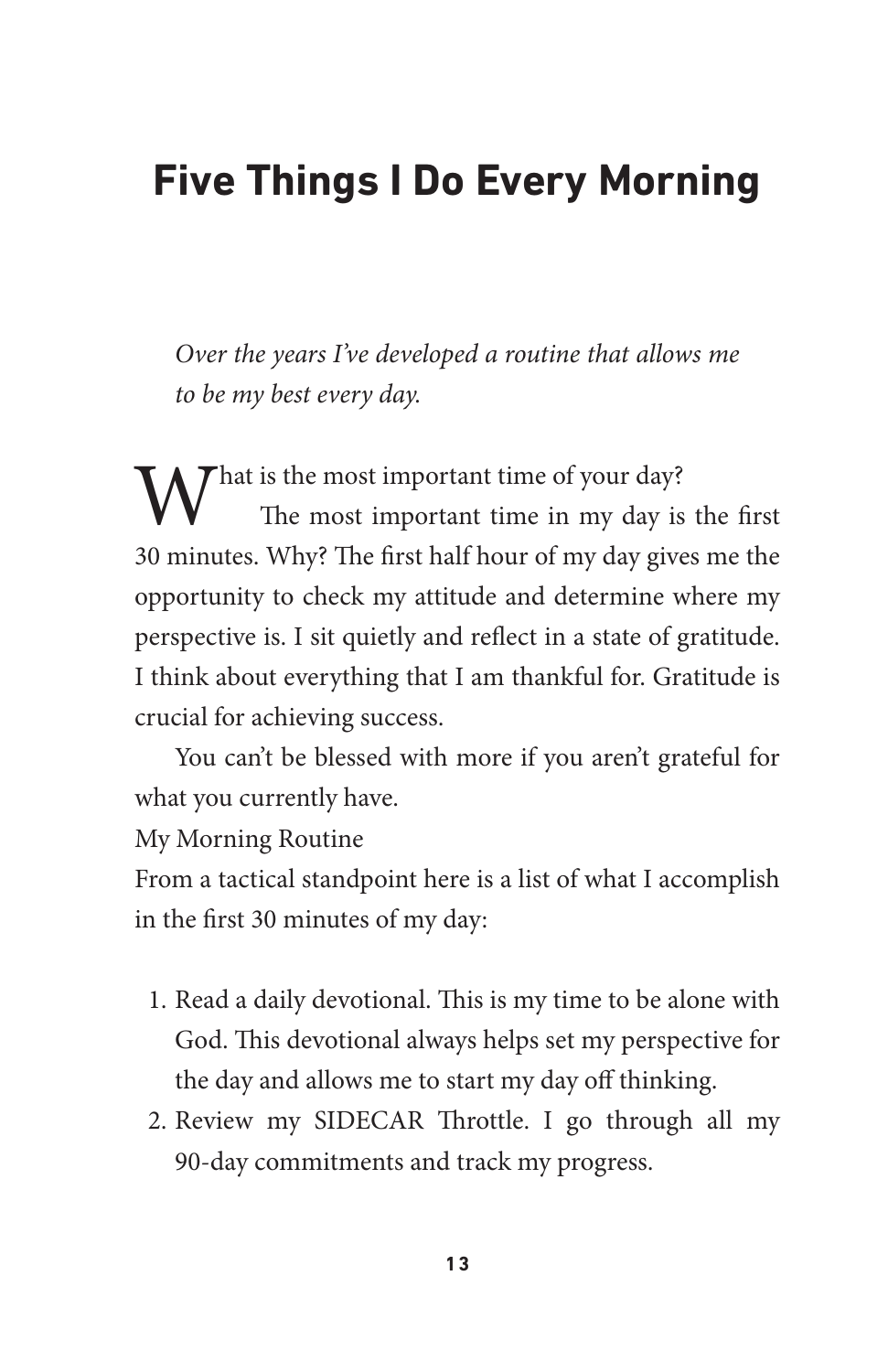- 3. Plan out my day and write everything down. From 6 A.M. until I go to bed, I plan every minute and every hour. I write down what I'm going to do each hour of that day, what my tweener time activities are, the people I want to contact, thank you notes I want to write, and activities I want to get done.
- 4. Find a quote that I want to think about throughout the day and write that down.
- 5. Write down my goals.

At the end of my day I reflect and review on what went well, what I didn't get done, and re-write my goals.

#### **Develop Your Routine**

I've found over the years that I am at my best when I start my day in this way. Zig Ziglar famously said, "We all need a check up from the neck up." I utilize the first 30 minutes in my day to do exactly that. **I'm not writing this to say that you need to follow my routine.** Develop your own routine! Find out what you need to do in the first thirty minutes of your day to allow you to be at your best.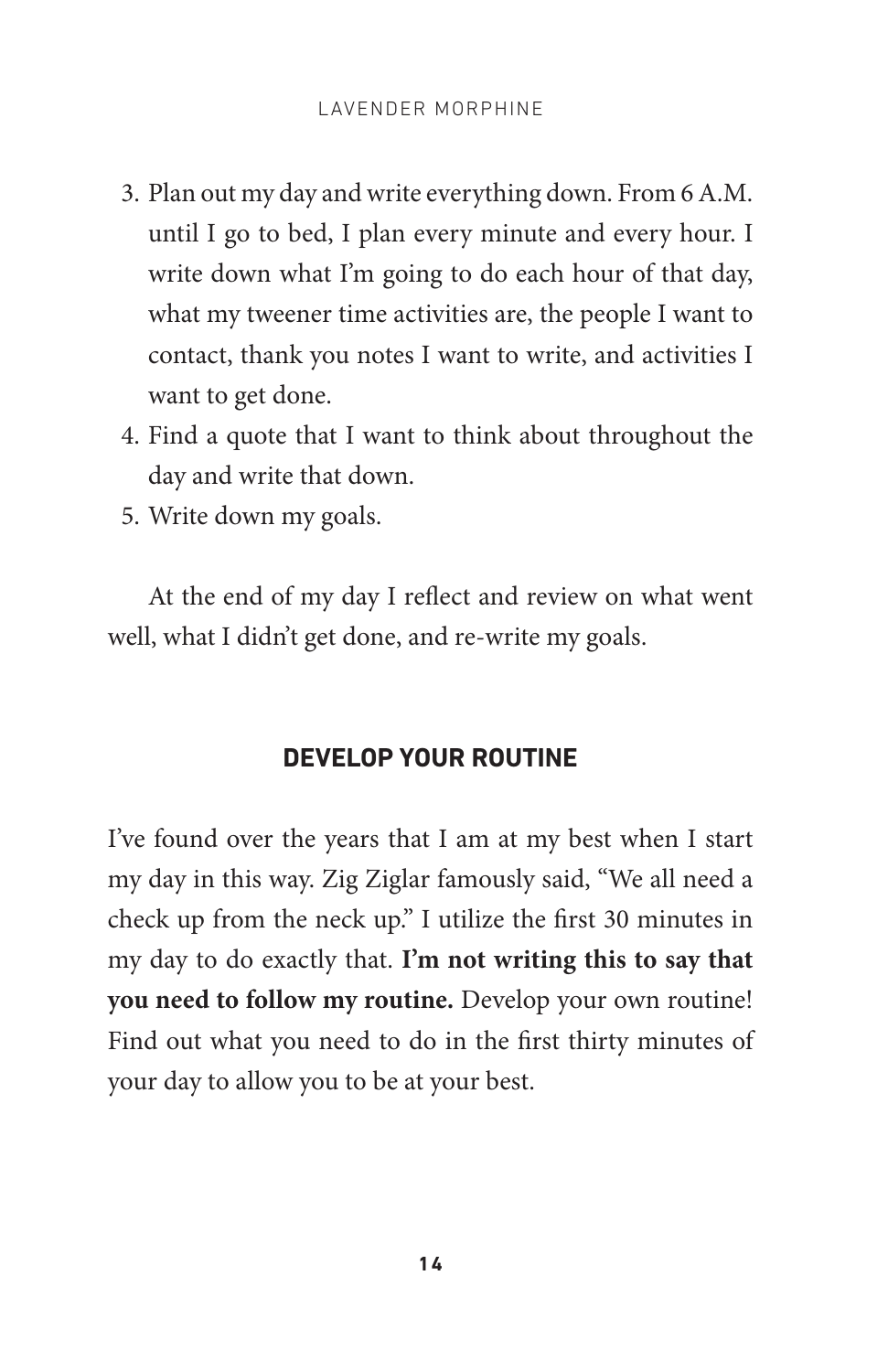### **Trust vs. Transaction**

*Every customer interaction presents an opportunity: build trust or facilitate a transaction.* 

Customer interactions are a driving force in business.<br>
They hold tremendous power. Great customer interactions help to solidify your brand in the mind of a consumer. In today's social media-driven world, one horrible customer interaction can destroy your company's reputation in a matter of seconds.

A customer interaction can fall into one of two categories:

- 1. Build Trust
- 2. Facilitate a Transaction

#### **Trust**

Earning the trust of a consumer is a big deal. With trust comes customer loyalty, which can lead to referrals and the development of fruitful, life-long relationships. Truly great brands are built on trust and tend to develop cult-like followings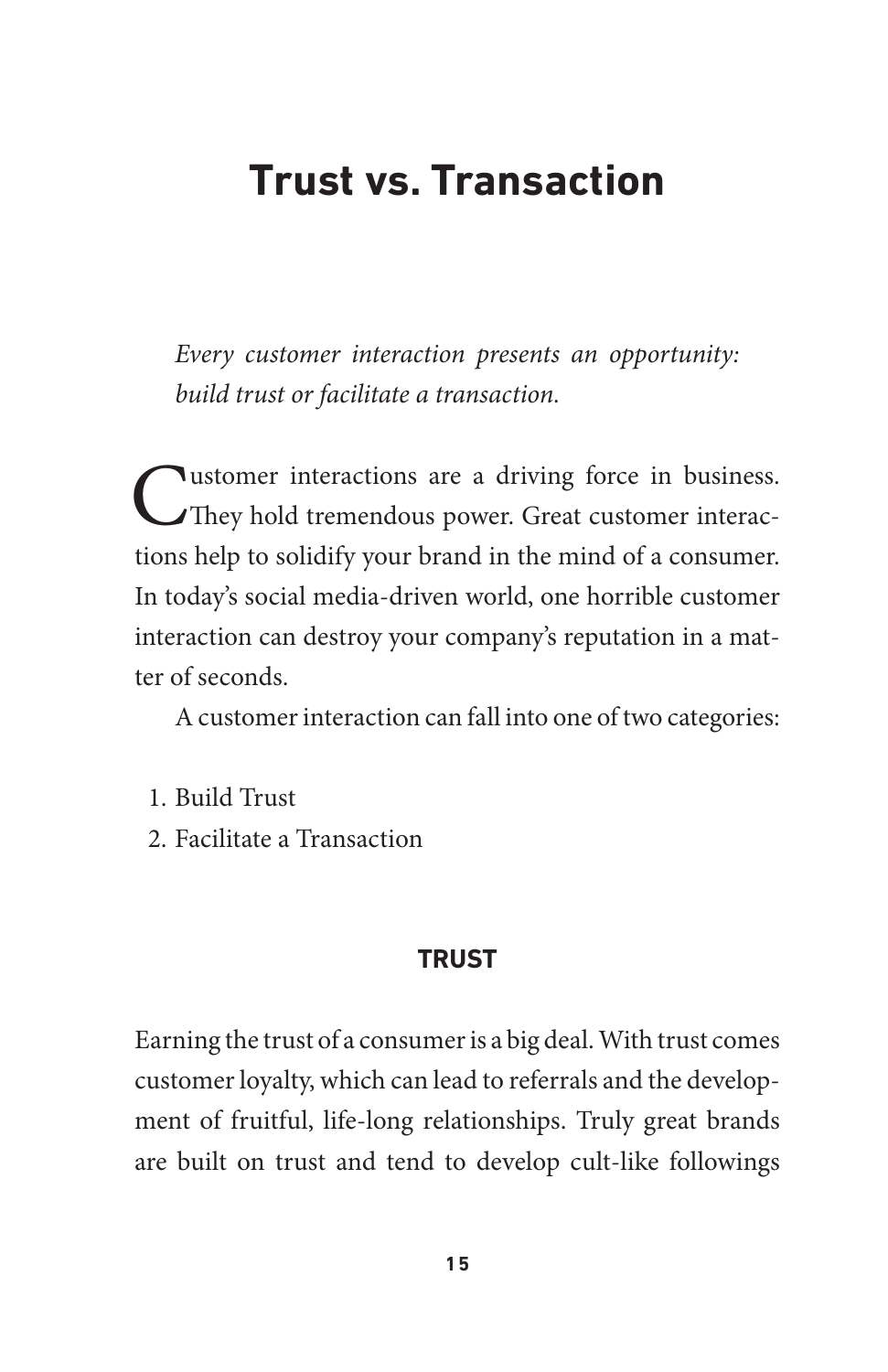from their consumers. I immediately think of brands like Apple, Nike, and Patagonia. These brands are so trustworthy that their consumers adapt their products and services into their daily lives and routines.

Trust is developed through every single customer interaction. Every greeting, proposal, offer, close, and parting remark can build a trusting relationship.

#### **Transaction**

Every customer interaction can also be viewed as a transaction. An opportunity for an exchange of goods or services for money. These interactions tend to be profit-driven and don't usually result in trust being established between a brand and the consumer. Transactions are easier to learn, train, and perform. Simply say this, don't say this, do this, and don't do that. It's really as easy as "Would you like fries with that?"

#### **Your Choice**

Your business can treat every customer interaction however it chooses. If you wish to simply be a transaction-based business, you can! But beware, with a transaction-based business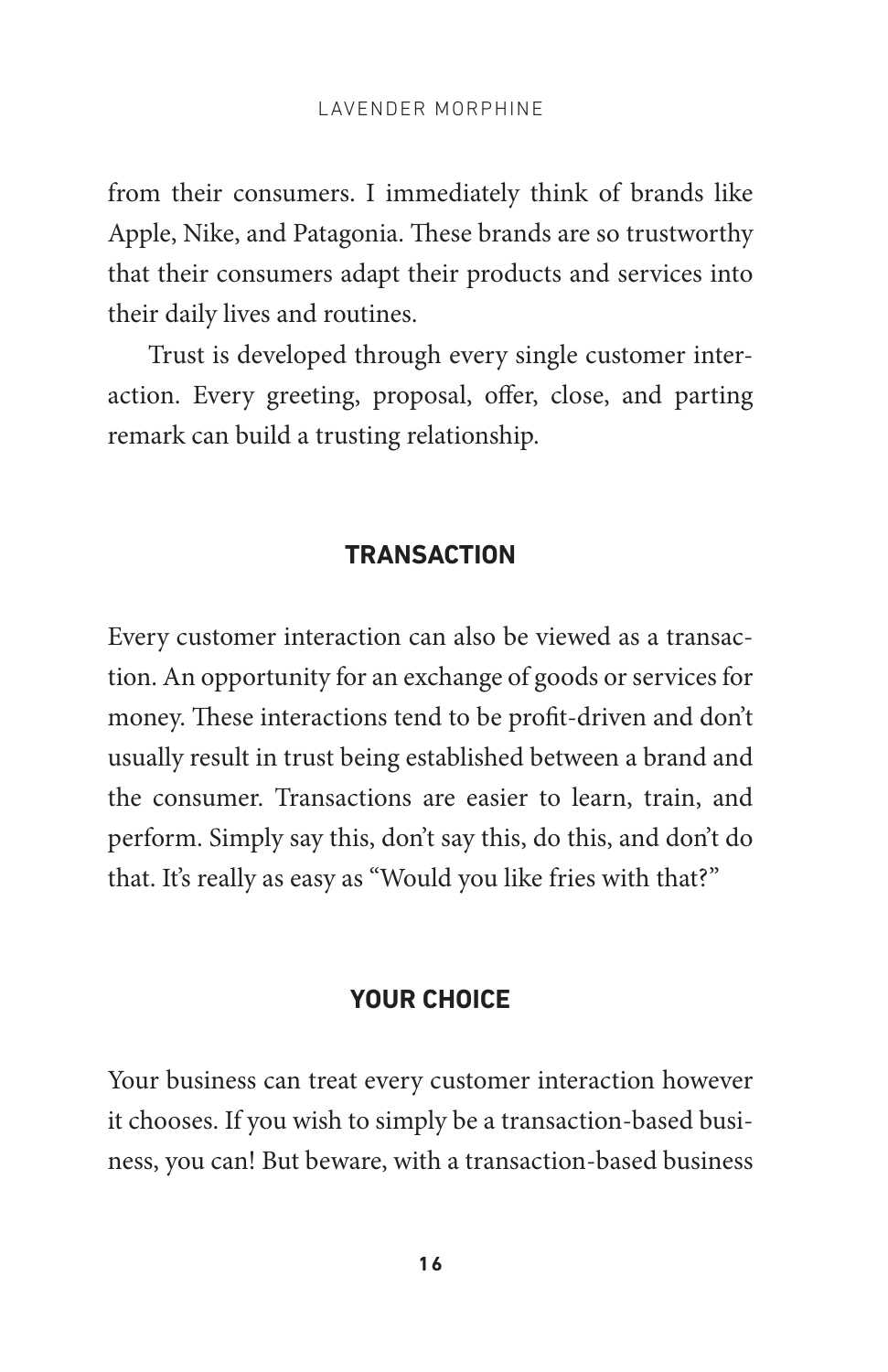comes a turnstile of consumers who can't differentiate your brand from the other business down the street. If you're looking to build your brand and establish relationships with your consumers, start by valuing every customer interaction as an opportunity to build trust.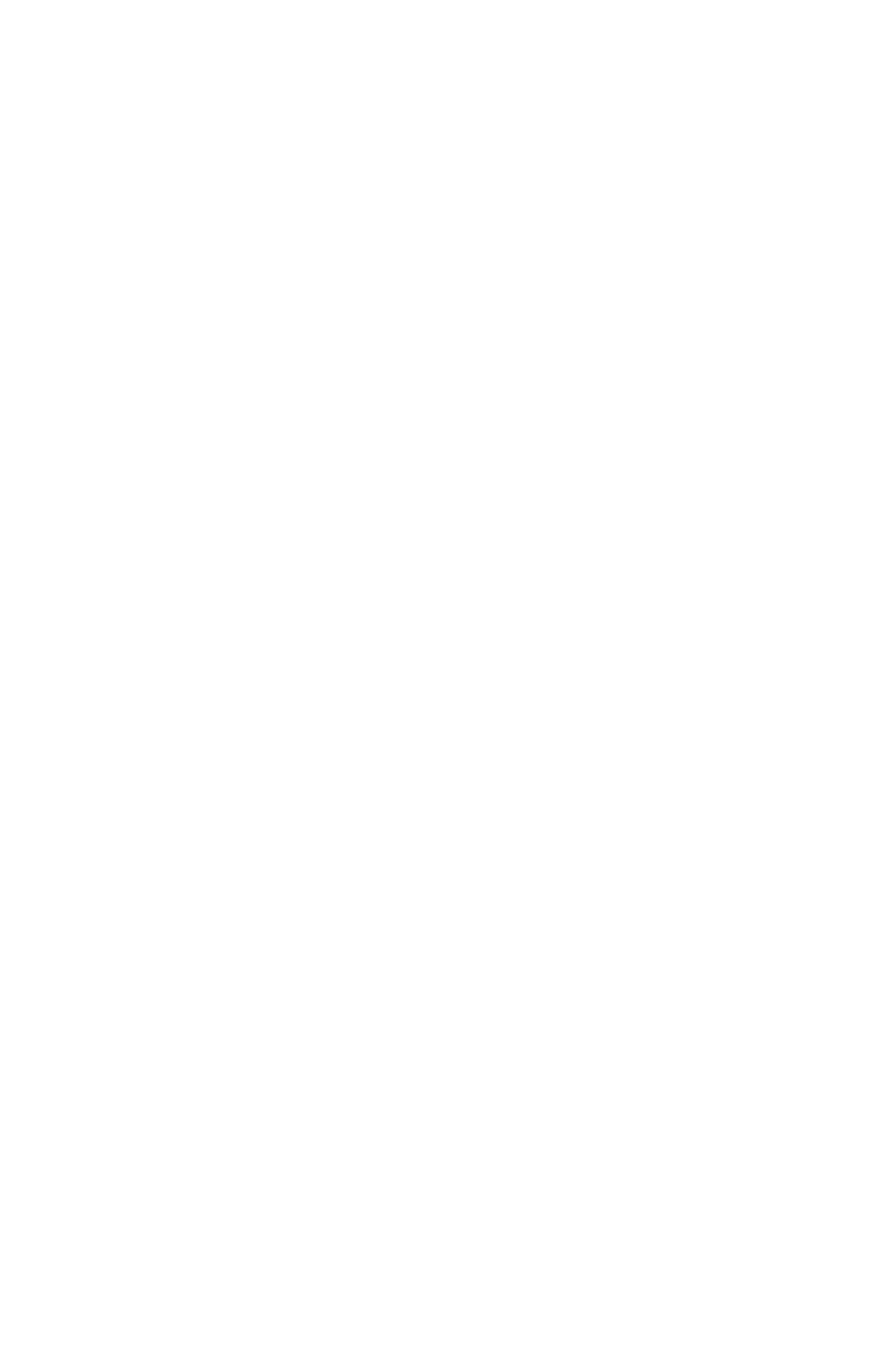### **Be the Stream**

*In life, you can be the stream and dictate your actions, or you can choose to stay stagnant.* 

A stream is a small body of water that is constantly flow-<br>ing. The stream is always running, continuously moving, never stopping. Around corners, through trees, the stream carves its own path. The stream slowly erodes and creates its own route. Even large rocks are no match for the consistent flowing water of the stream.

You need to be the stream in your life. Keep moving, keep pushing, strive for more. Remain consistent in everything you do, and watch as you erode obstacles and create your own path. A stream never stops to take a rest. You can't afford to rest, either. Over time a stream will wear out anything in its path; you need to possess the same demeanor.

A stream is active; it creates movement and generates action. The rock is passive. The only action the rock will experience is done unto it by another force. Eventually, the rock gives way to the force of the stream.

Are you stuck being a rock? Have you found yourself a "comfy" spot on the riverbed where you're safe from the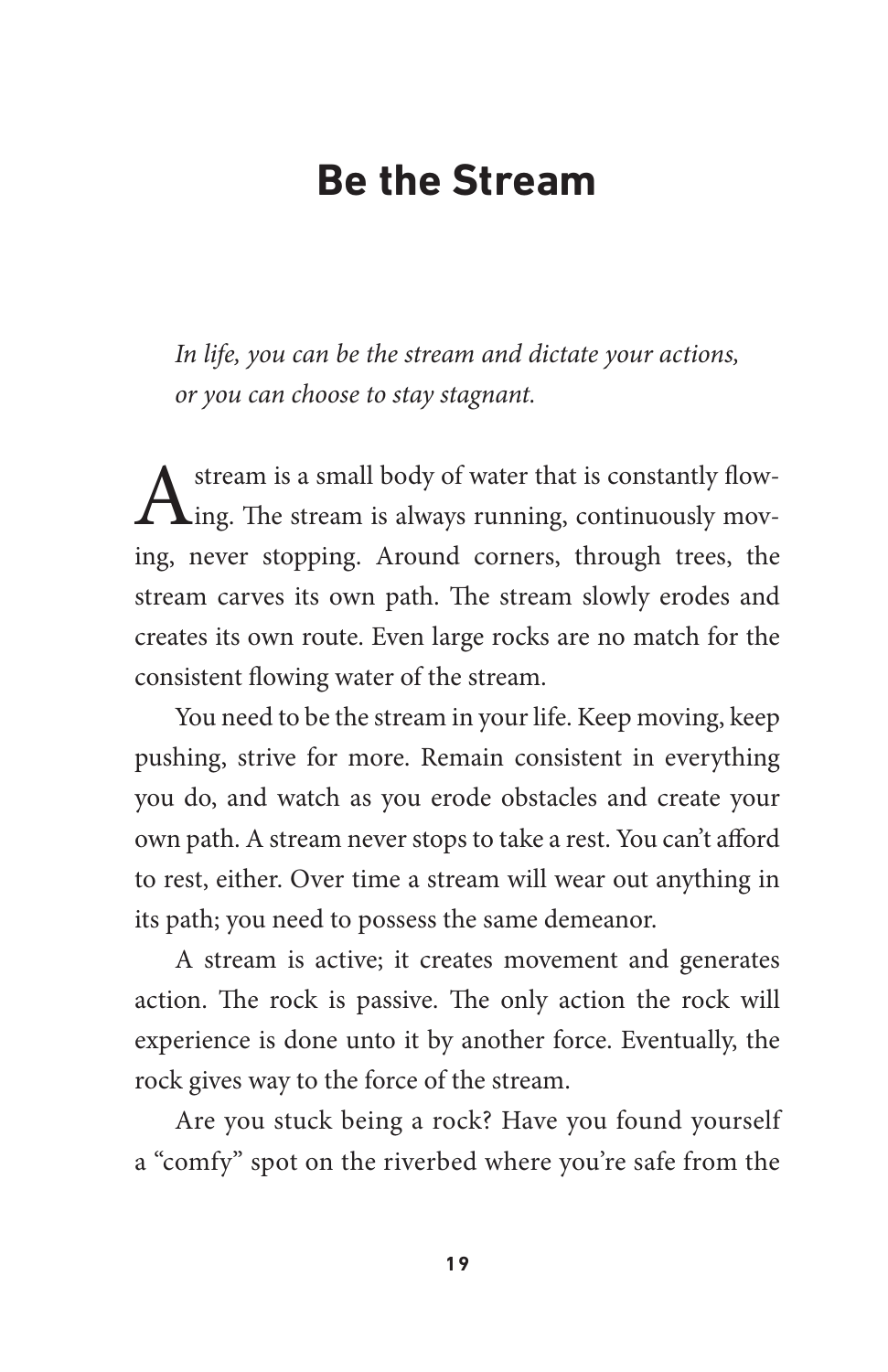flowing stream? I hate to break it to you but that stream's time will come and you will be at the mercy of the stream! Outside circumstances such as a large rainstorm may cause the stream to expand its reach and suddenly sweep you away.

Do you see the paradox here? If you're the stream and it starts to rain, you're going to pick up speed and start moving faster and create a bigger path for yourself. If you're the rock, you will be at the mercy of a larger, faster stream and have no control of your future direction.

The opposite is also true, if the weather dries up, your stream may become smaller. Nonetheless, the stream will continue to flow and move until it is replenished.

You need to be the stream. There are enough rocks idly sitting by in your market and community. Be unique and make a difference by creating your own path.

Intention. Effort. Action.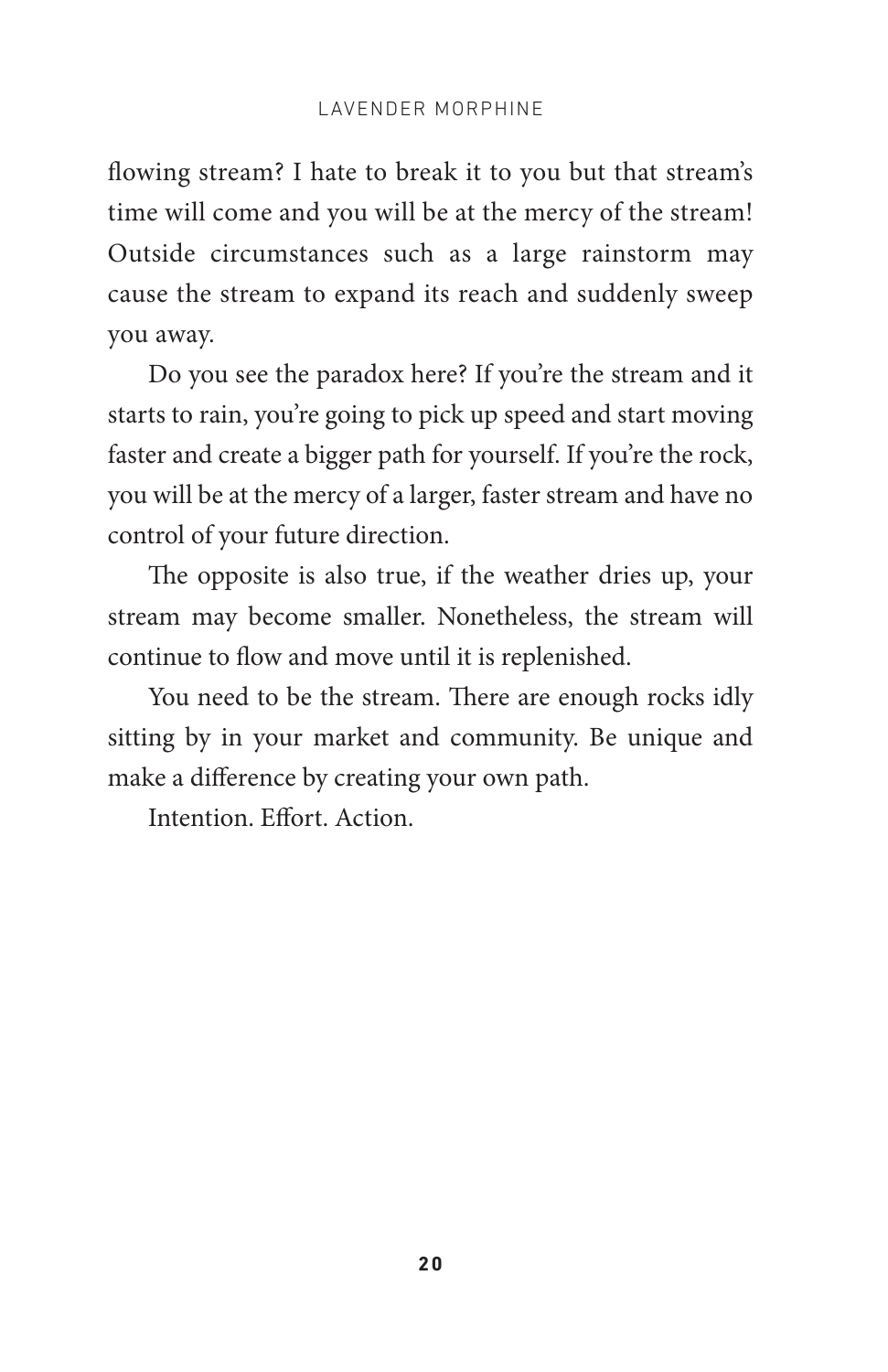### **The Answer to How?**

How do you get in shape? Train.

How do you become a better communicator? Train.

How do you master your craft? Train.

How do you become a better leader? Train.

How do you create affluence in your life? Train.

How do you develop your business acumen? Train.

How do you improve anything in your business or life? Train.

All the "how" roads lead back to one thing… TRAIN!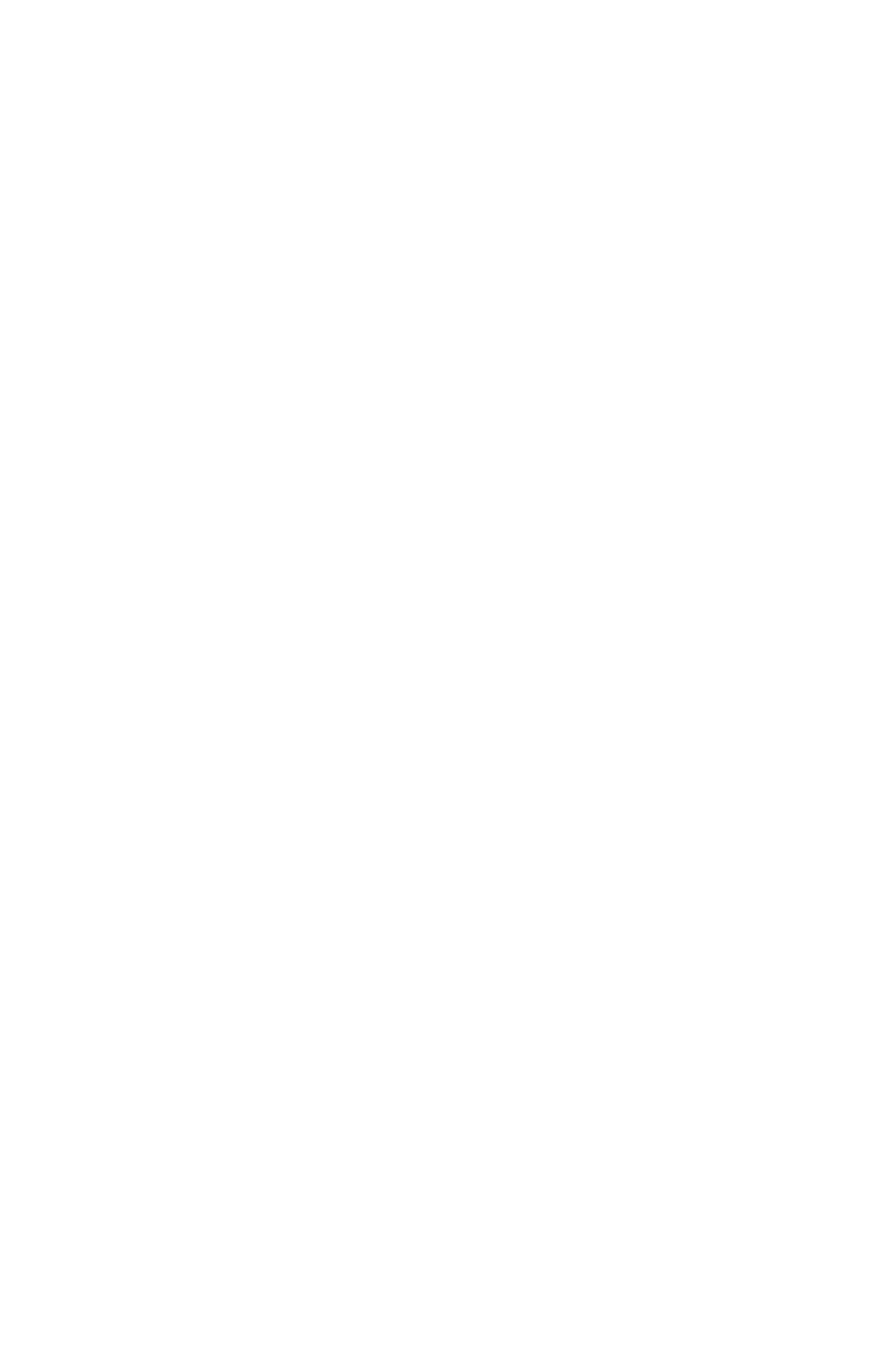# **When to Give Employees a Second Chance**

*When is it time to forgive an employee and when is it time to move on?*

In business, we know that people decisions are the most<br>important decisions we make. Your business runs on In business, we know that people decisions are the most systems that are operated by qualified people. Without the proper people in place, your business will never be able to reach new levels of success. While people decisions are the most rewarding, they also present difficult obstacles and dilemmas that you must deal with. One specific area that I want to address is the matter of giving employees second chances.

Some business philosophies state that an employee should never receive a second chance. The expectations are set and if they are not met then the employee should find a new place to work. Other philosophies stress leniency and forgiveness, often quoting the well-known statistics that show the high cost of employee turnover.

Our philosophy lies somewhere in the middle of this spectrum. Expectations do need to be clearly established and followed closely in order for your business systems to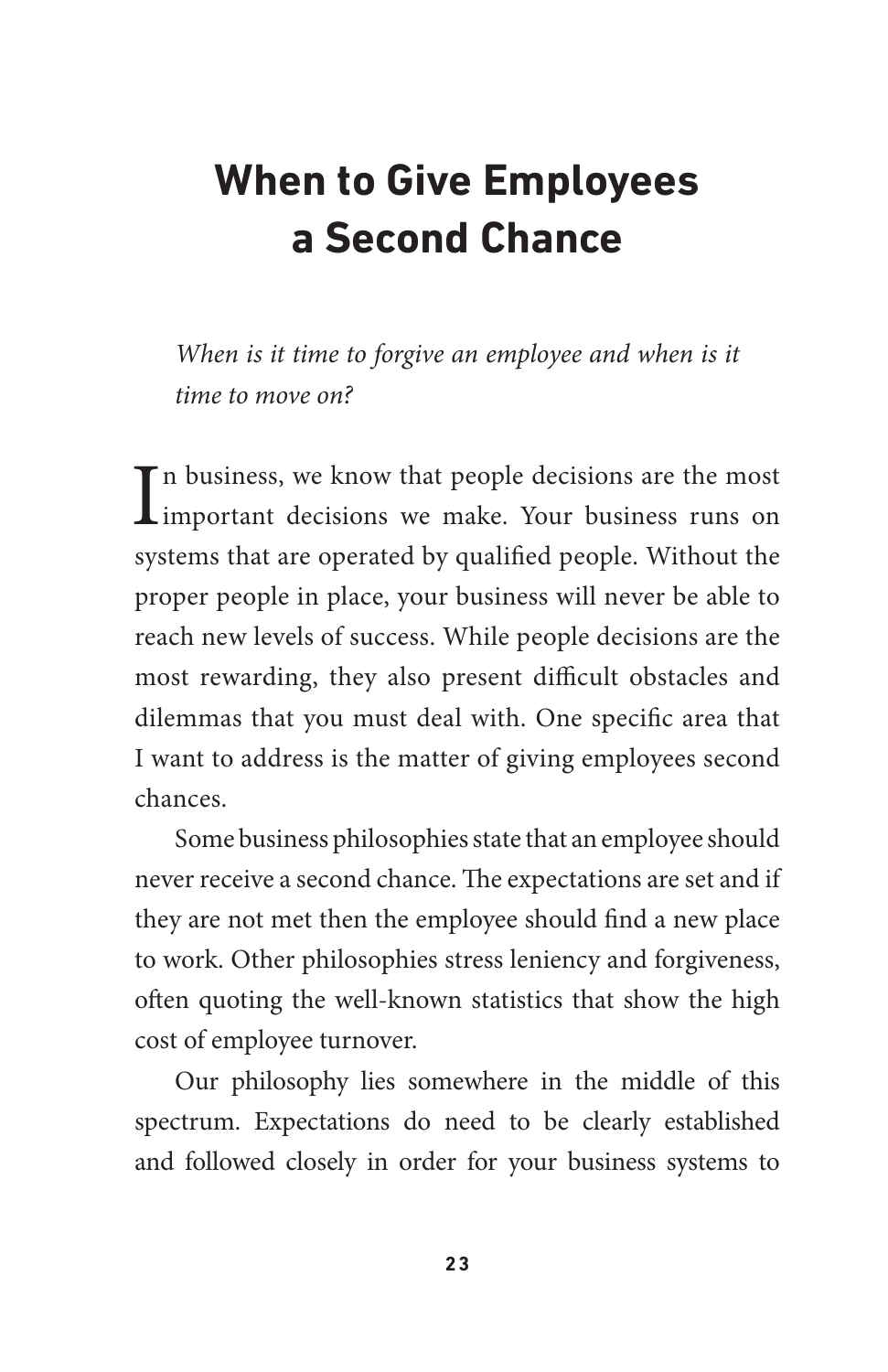run efficiently. However, understand that no one is perfect, (including you,) and that mistakes can and will happen. This also plays a role in making these crucial employment decisions.

In the past when I've experienced issues with employees and had to make decisions, I stop and ask myself what my role was in the employee's mishap. Instead of focusing on what the *employee* did or didn't do, I turn the light on myself and examine what *I* did or didn't do. Second chances aren't just a grace gifted from employer to employee. **If you as the employer give an employee a second chance, you are also granting yourself as the leader of your business a second chance.**

An employee may not deserve a second chance if you:

- Did everything you could from a leadership standpoint.
- Followed every guideline you could find to handle the situation.
- Led to the absolute best of your abilities.

However, if at any point during your introspection do you discover an area where you failed the employee as a leader, then I would recommend you take a long, hard look in the mirror before making any decisions on that employee's future.

Recognize that errors are made by good employees and understand the consequences of every personnel decision you make.

**EVERYTHING** in a business rises and falls on leadership.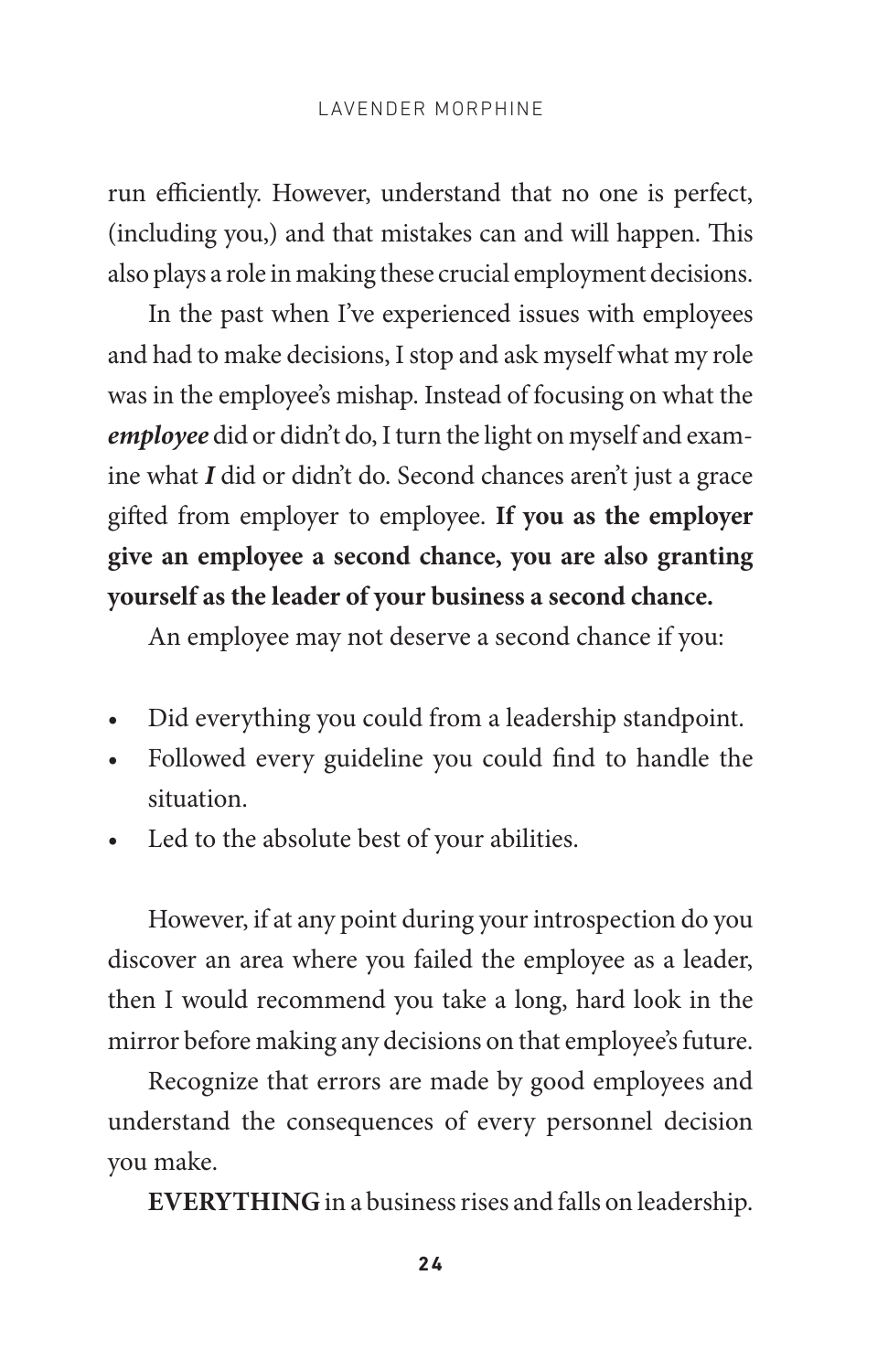### **Stop Confusing People**

A confused mind always says no. If your customers<br>struggle to clearly define what your business provides they will become confused. We know that consumers vote with their feet and if they are confused, they will find an alternative to whatever it is your business provides.

A clear vision and mission statement will help to establish a purpose for your organization. If you don't know where you're going, any road will get you there.

To eliminate confusion, you need to start with your own mind. There should be no doubt about who you are, what you do, and the value you strive to provide to others. Every person you associate with should be able to determine what your role is in his or her life.

Once you've reached personal clarity, you can begin to eliminate confusion throughout your business.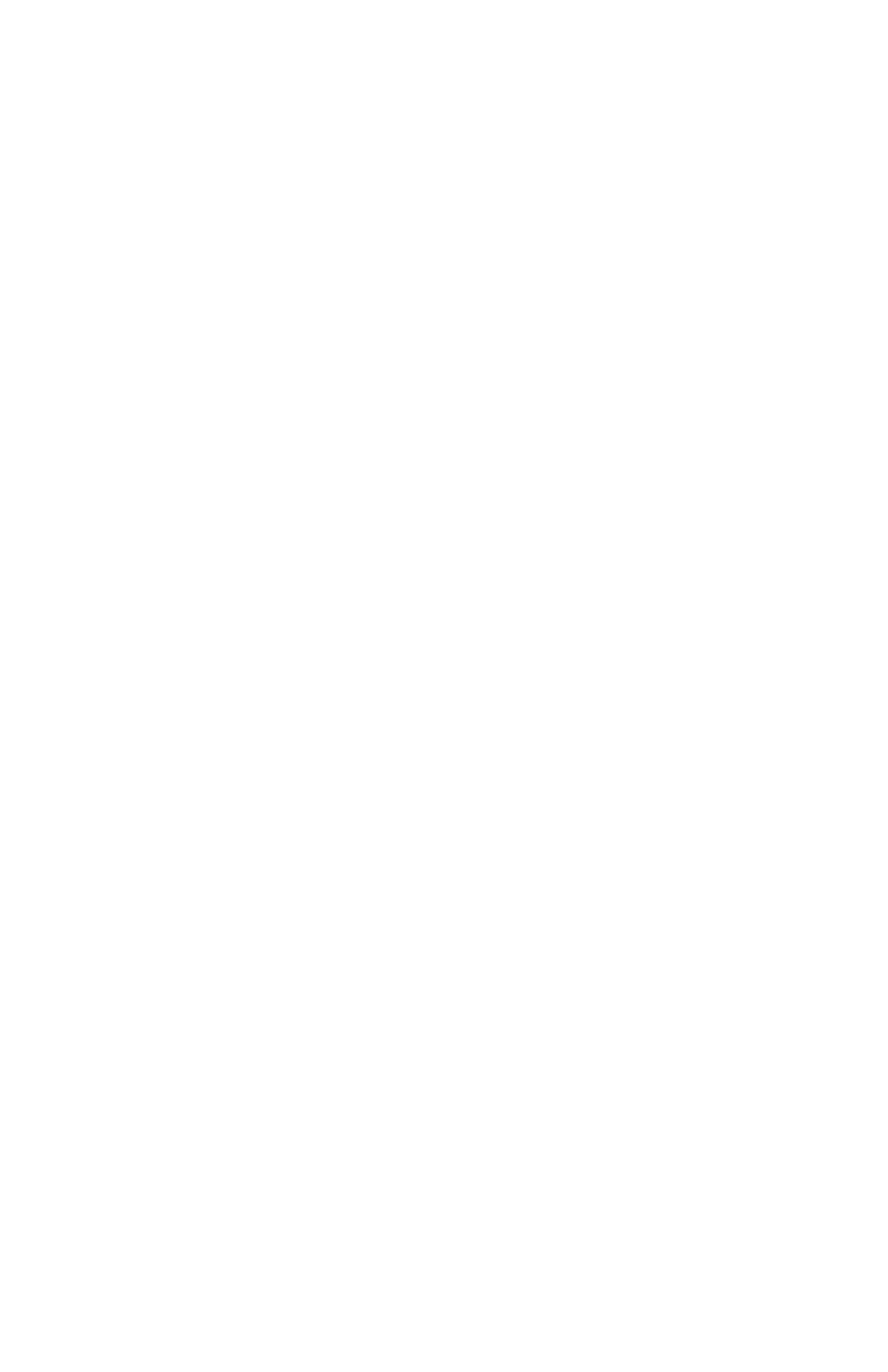### **Ducks on the Pond**

*What can ducks teach you about your business?* 

I ave you ever watched a duck gliding over the surface of a pond? On top of the water, the appearance is natural, smooth, and effortless. Underneath the surface, however, that duck is paddling like crazy!

I'm sure you've heard a cliché or phrase like this example alluding to the point that certain people seem to have a natural talent or appear to make difficult tasks look easy. That's not the point I want to make. Let's take this duck example and flip it on its head, literally!

### **Working Harder**

Imagine two ducks swimming in a pond. One of them is operating just like the example above—swimming along smoothly. The other is flipped completely upside down. The duck's head is completely submerged with both legs flailing in the air.

Which duck is working harder? Which duck is accomplishing more?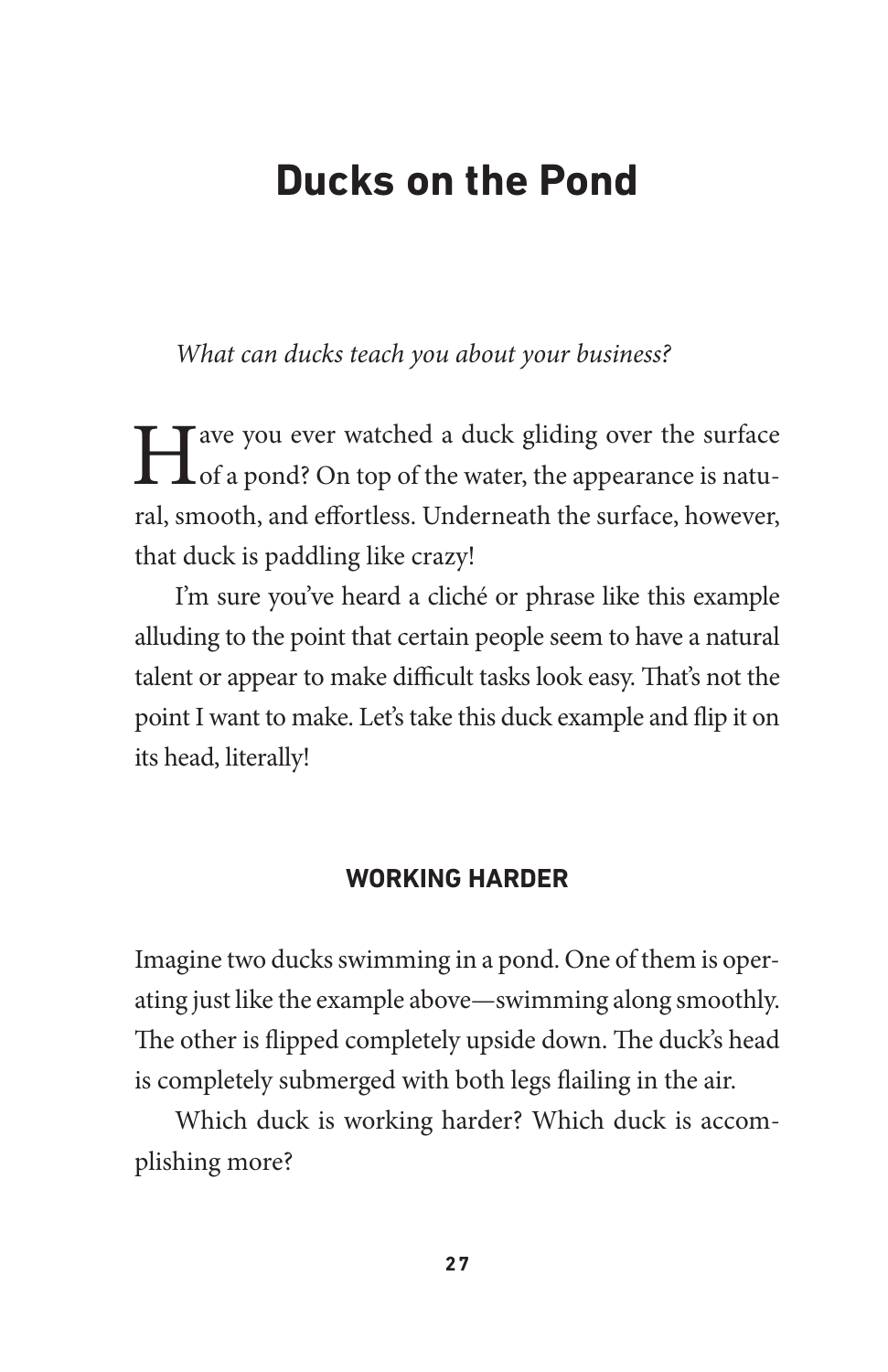In business, we strive to be like the first duck. Projecting a calm, confident, and smooth demeanor on the surface while working tirelessly on the back end. Sometimes, things get flipped upside down and we end up like the second duck. Now, we're wildly kicking our legs and working just as hard, but getting nothing accomplished. Even worse, we've got our heads underwater and can't see where we are going.

Where are you in your business right now?

### **Get Your Head Up!**

The second duck's problem isn't related to the amount of work it's doing. If you were observing these two ducks, you wouldn't say that the first one is doing better than the second one because it's working harder. The second duck is working just as hard as the first duck—maybe even harder! The problem is that the duck's head is stuck under the water and it can't see where it's going. It has no way of knowing if it's making any progress. **More importantly, if that duck doesn't get its head above the water it will die.** Eventually, if your efforts with your business don't make any progress, it will die, too.

Being a small business owner is hard, especially if you don't know where you're going.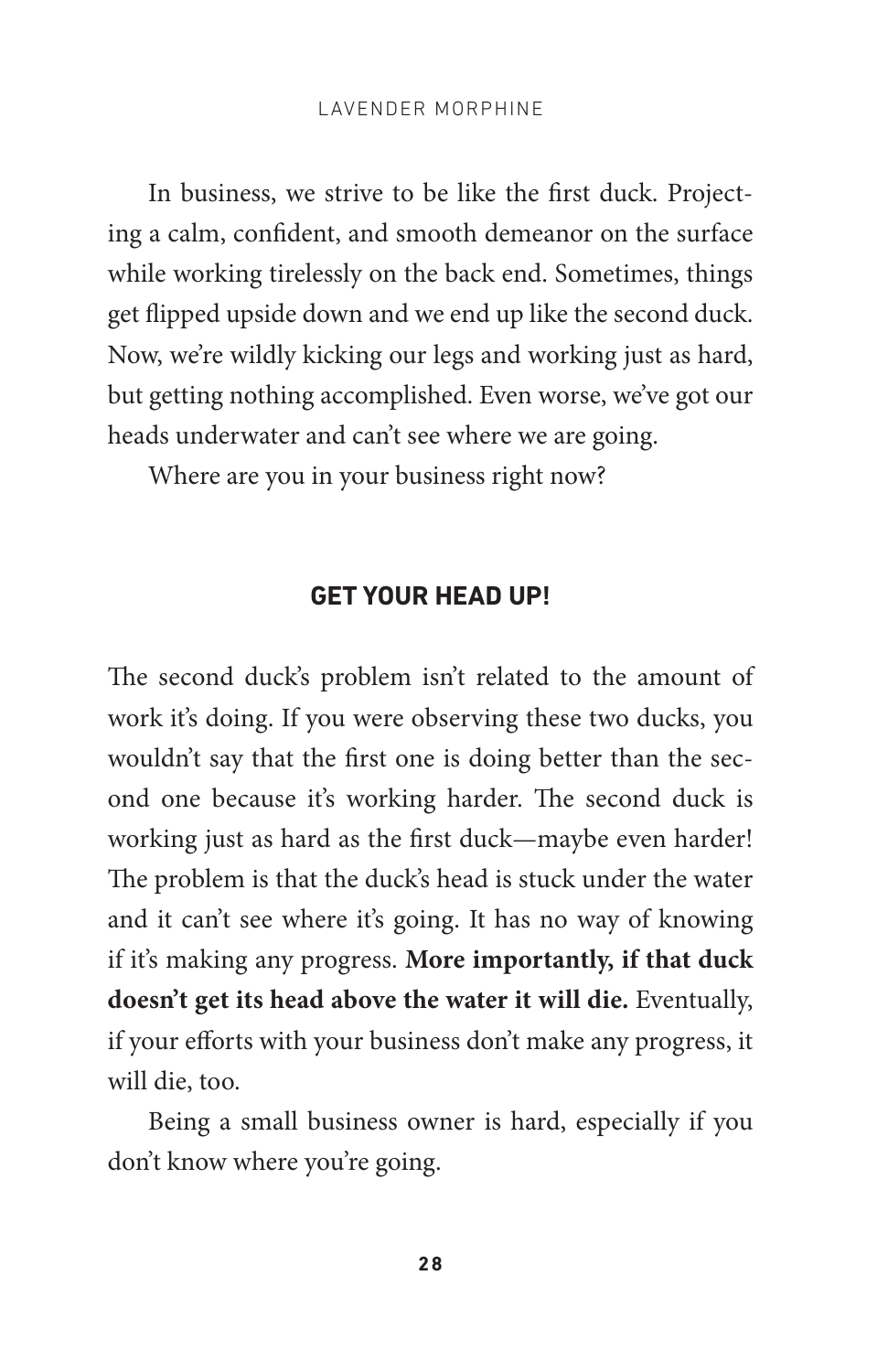## **Set the Edges**

When working to establish and grow your business,<br>developing your leadership skills, or improving your overall life, it may seem like there is a list of unending tasks to be accomplished. I contend that the only thing standing between your current reality and the person you desire to be is a laundry list of unaccomplished tasks. So, the question is: how do you determine what tasks need to be accomplished to create the life that you desire?

Success is not about adding; it's about subtracting. To determine what tasks need to get done to achieve success you must "set the edges."

The phrase "set the edges," means to establish crystal clear expectations of what will get done, get delegated, or get dumped. Setting the edges allows you to determine your playing field and to operate 100% within your wheelhouse.

As an individual, set the edges by establishing your vision and mission for your life. Once you establish your vision and mission, use them as your lens of clarity to help make decisions in everything you do.

As a team, set the edges for what daily training you will do to get better as individuals, get better as a team, and get better as an organization.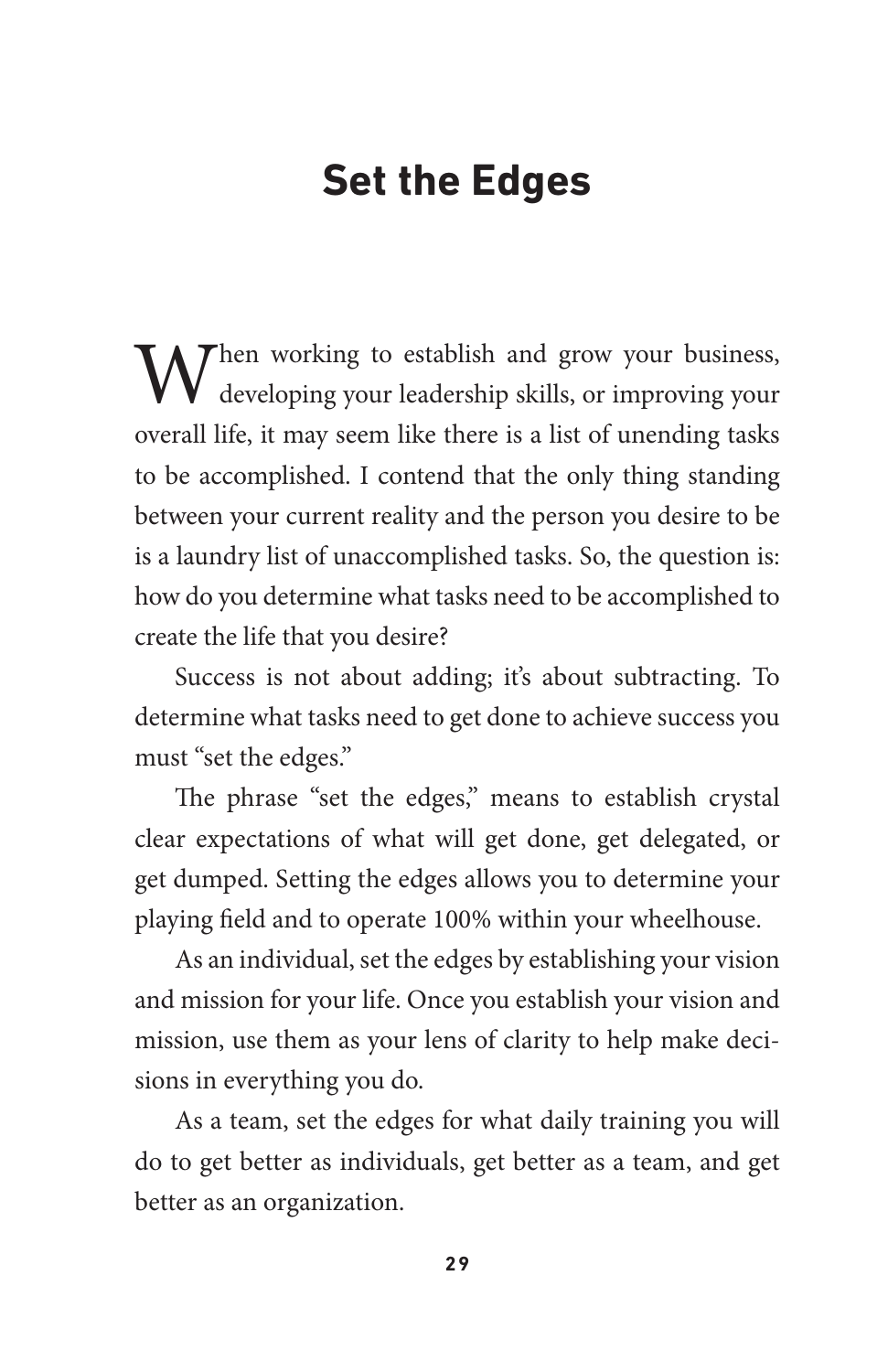As a business, set the edges by clearly identifying what products and/or services it is you offer. What is it you can do or provide that is better than anyone else in the world?

Setting the edges allows for you and everyone around you to understand exactly what you do and how you do it.

A successful life begins with "setting the edges". What will you do? What won't you do? Remove wasted time from your life and squeeze the potential out of every second!

Start setting the edges!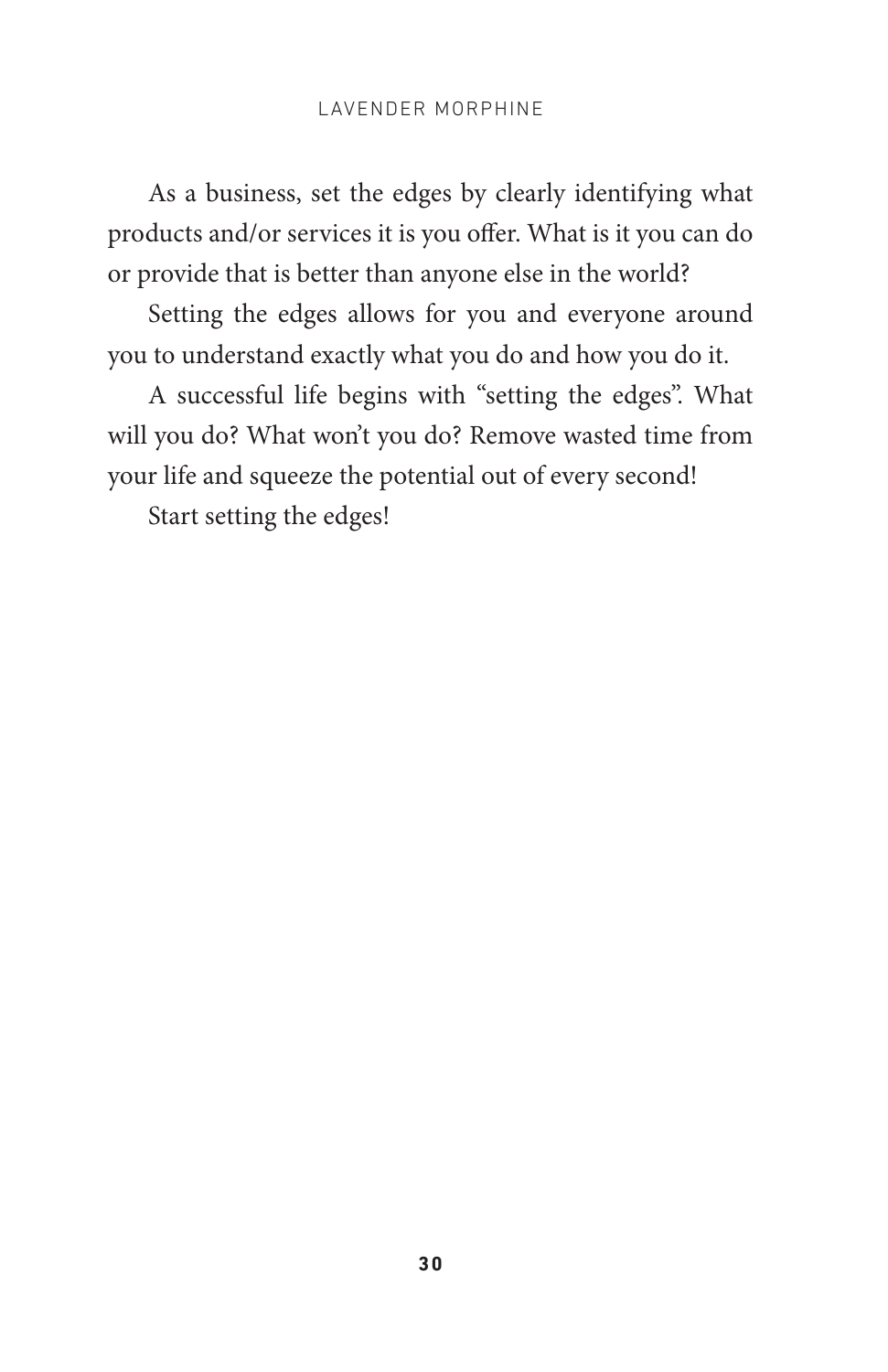## **I Sent You an Email!**

As business owners, we tend to live our days based on the steady flow of emails into our inbox. Email is a wonderful form of communication and it makes our lives a lot easier. When we use email, are we communicating well? Most of the time, the answer is probably not.

Email is simply one of many methods we can use to communicate with our associates and employees. In a world that is bombarded with countless daily emails, picking up the phone or talking in person can make all the difference.

When coordinating with a team member, make sure you or your staff always reaches out via phone or in-person when possible. This provides the personal touch and clear communication that will catapult your business into success. Emails can be used to outline the conversation and clarify any outstanding details.

Sometimes sending an email is the only form of communication available to you. When this is the case, there are a few best practices to follow.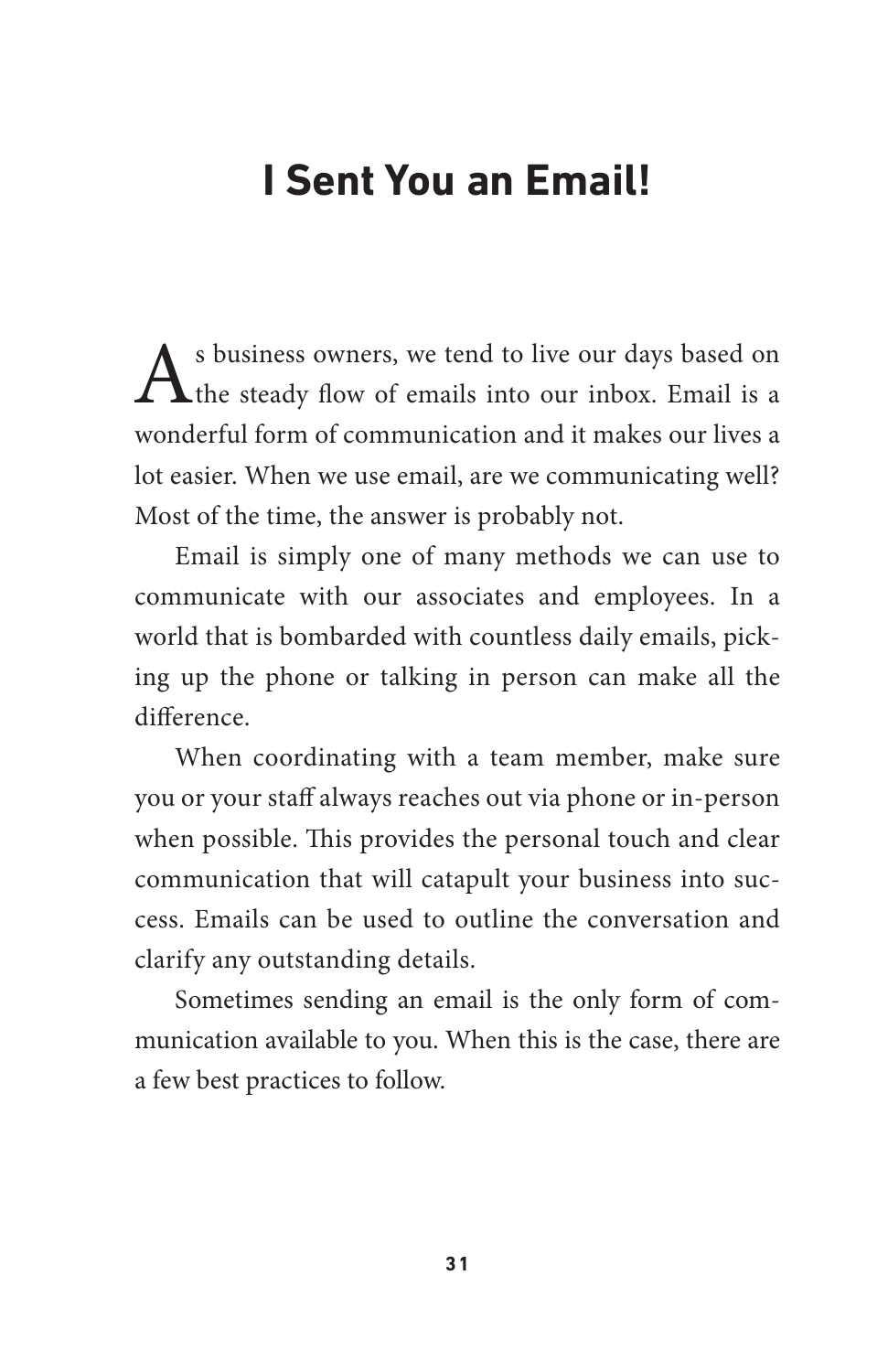### **Best Practices When Sending Emails**

As with all written messages, be careful not to use language that may be taken as potentially offensive. Research has proven that a substantial percentage of human communication is delivered through body language and tone of voice. Make sure the email you are sending clearly and concisely communicates the subject matter.

A great rule of thumb is to read your message aloud before you hit *Send*. Check your punctuation and spelling, and check that you are sending the email to the right people. Beware of the *Reply* vs. *Reply All* function if any of your conversation contains sensitive information not intended for the whole group.

Never assume that someone has read your email, simply because you sent it. Everyone is busy, and so a follow-up email or a gentle reminder call can be helpful in getting the response you hope for.

### **Don't Forget to Follow Up**

Just because you send an email into cyberspace doesn't mean it's off your radar to follow up. Be sure to have a reminder for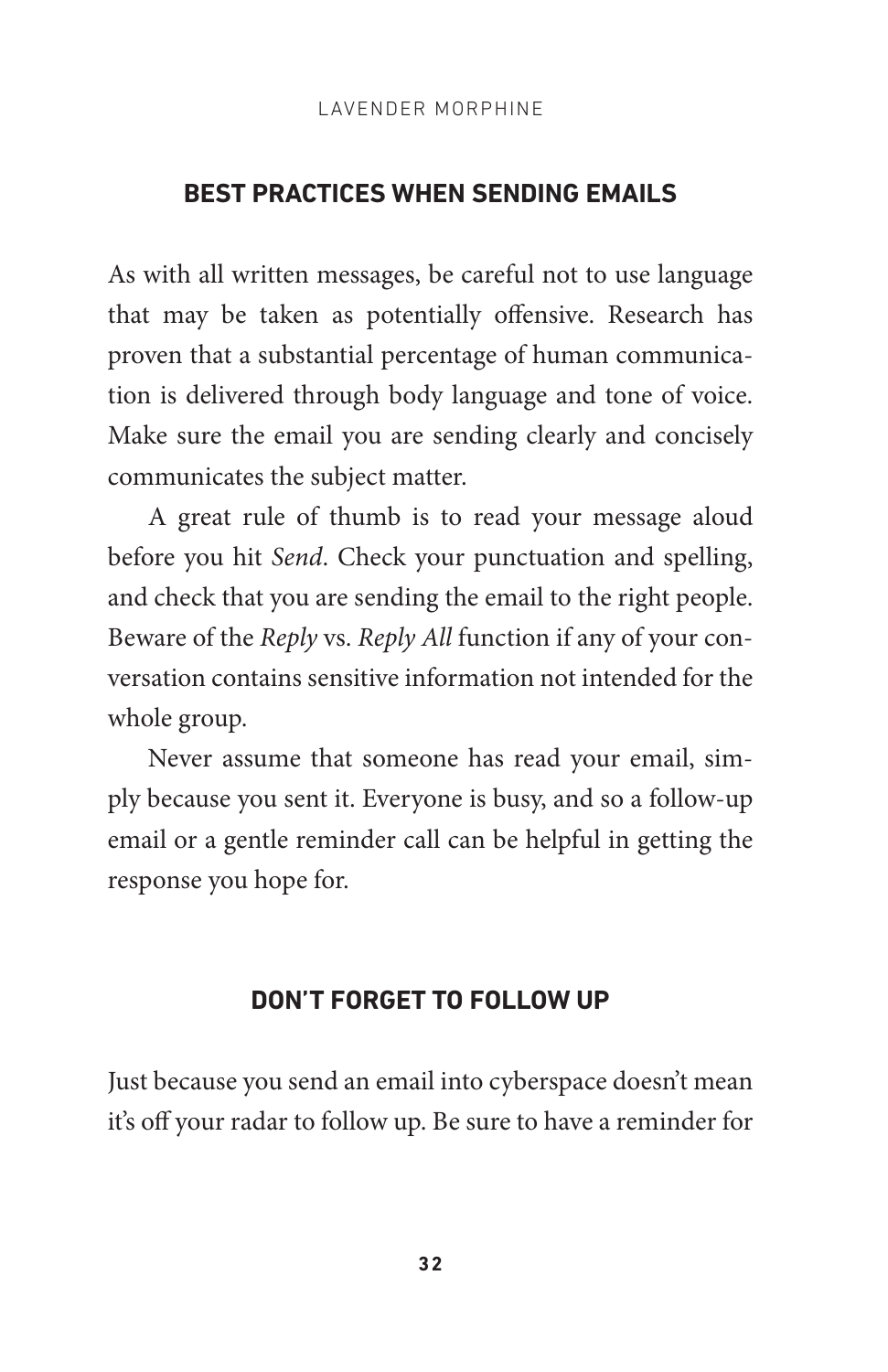yourself in place in the event you don't hear back from your contact.

Finally, remember that if what you are communicating is truly important and requires immediate action, sending an email is not your best bet. Either set up a meeting to have a conversation face-to-face or schedule a phone meeting.

Communicating well in a busy world is one of the most important and undervalued parts of running a business. How will you choose to communicate today?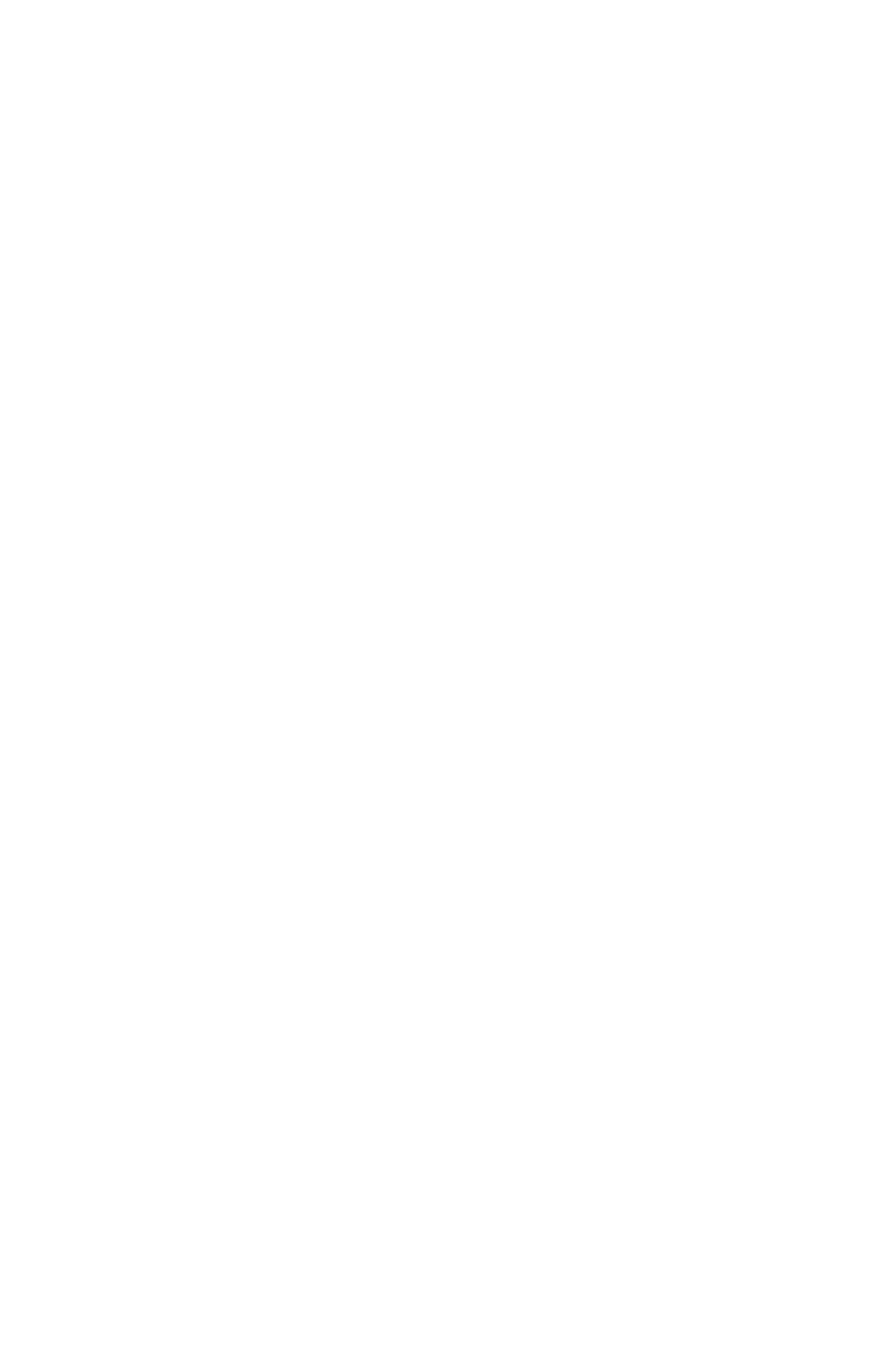## **Speed Bumps in Your Business**

 $\bigcap$  peed bumps aren't really a big deal, are they? If you're in  $\mathbf{\mathcal{Q}}$  a parking lot and the speed bumps are painted bright yellow, then no, they really aren't a big deal. You understand the need to back off the gas and ease your car over them with no damage done.

What if that speed bump is just over the hill on a highway?

Speed bumps exist in all aspects of our lives. They slow us down and can make us lose our momentum or even throw us off track completely.

In your business, a speed bump is anything that disrupts the flow of your daily operations. It's anything that doesn't allow you to run at peak efficiency and effectiveness. If you are seeing a lower volume of customers in a day, these speed bumps may be foreseeable and easier to manage. However, keeping these speed bumps in place and trying to work around them will prohibit you from going faster. Sure, they aren't a big deal now; but what happens as your customer volume grows and you become busier? This is comparable to going over a speed bump in the parking lot vs. the highway.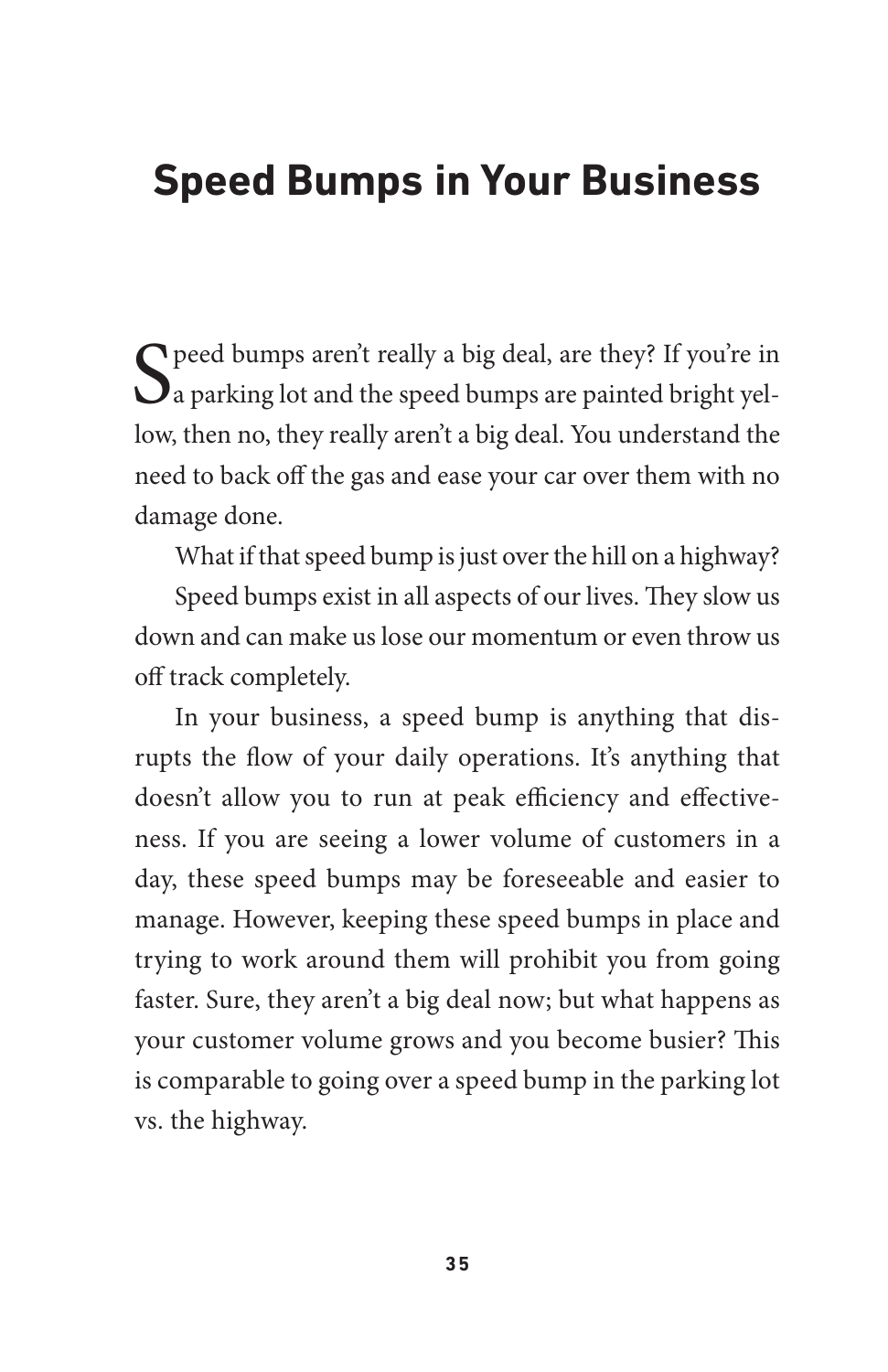There's no way to completely remove speed bumps. It's part of life. They are going to pop up and you must be prepared to handle them. Deal with them as they appear, to ensure they don't grow to become an unbearable setback in your business.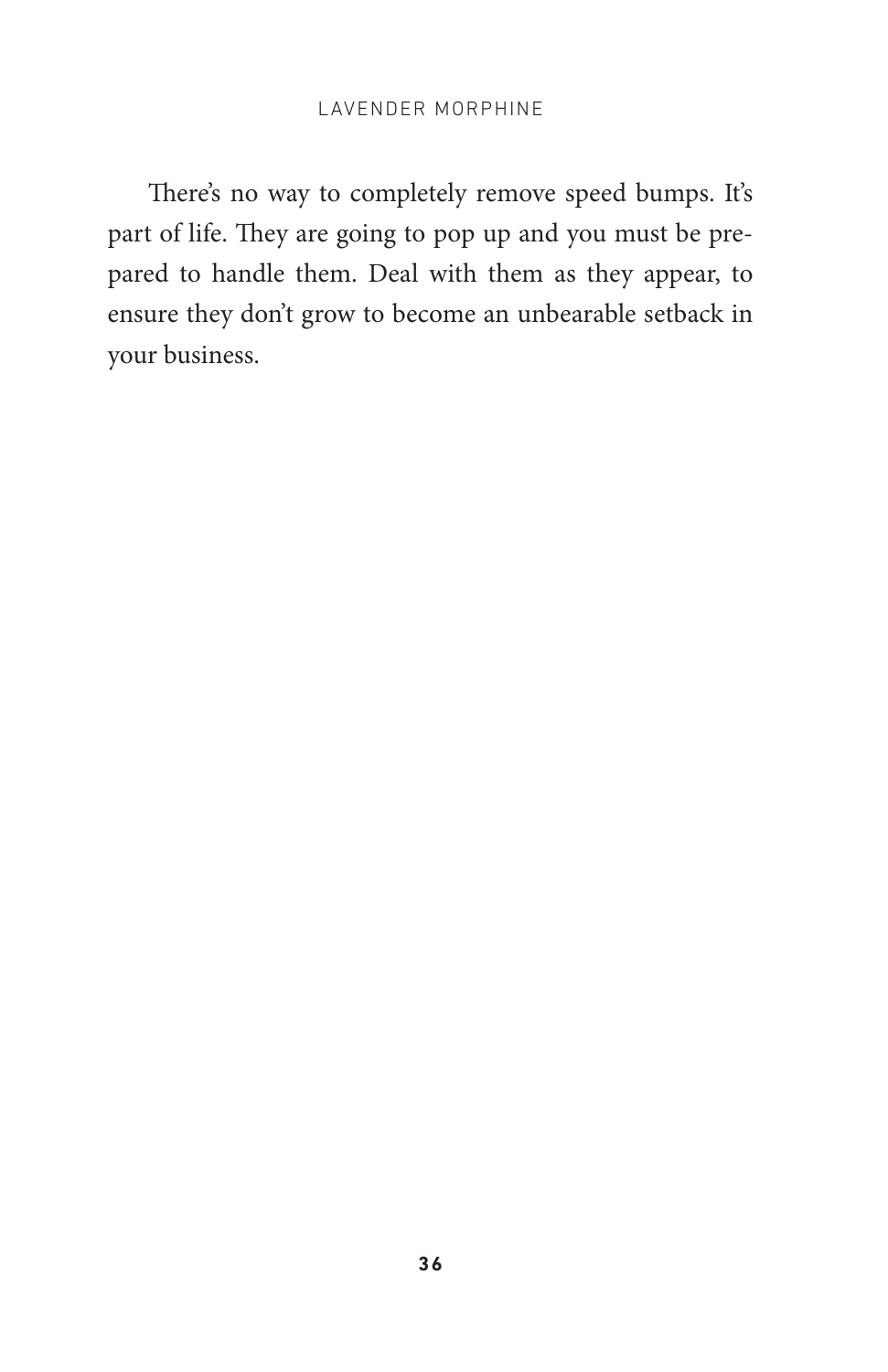## **What is Your Purpose?**

I once heard a story about a young boy who wanted to be all he could be and reach his full potential. He heard about an elderly man who over the years had never lost his love for life and lived life on purpose. The little boy decided to pay the elderly man a visit. When he arrived, the elderly man was sitting on his porch with his dog.

The young man pulled up a chair and asked, "Sir I've been told you sought after your purpose for many years and people tell me your love of life is evident through your relentless pursuit of your purpose. Tell me, why do so many people chase their purpose for a year or two before falling into complacency and turning their life into a ritual of just doing it, and doing it, and doing it when it's convenient and they end up never looking any different than anyone else?"

The elderly man looked up, smiled, and began to tell the young boy a story. "I was sitting right here on a nice sunny day with my dog when a large white rabbit ran across my yard. My dog took off and started chasing it all over with passion. Soon other dogs, attracted by his barking, joined in on the chase. What a sight it was! All these dogs bounding over the hills and through the creek! Gradually, however, the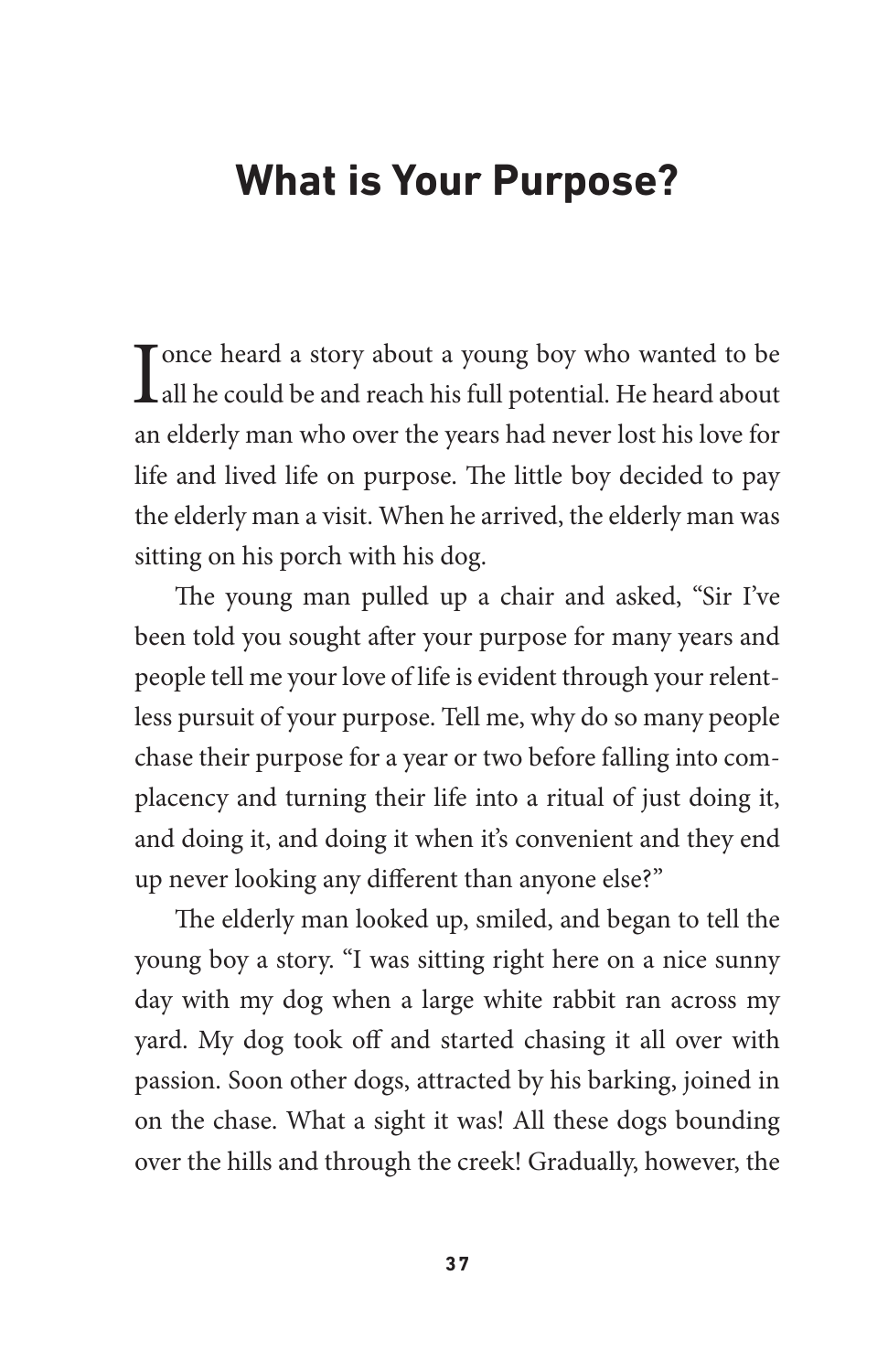other dogs began to drop out of the pursuit, I guess discouraged by the course or frustrated by the chase. Only my dog stayed in pursuit. Young boy therein lies the answer to your question."

The young boy sat quietly, confused. Finally, he said, "Sir I don't understand, what's the connection?"

The elderly man responded, "My boy, the key to understanding is to ask the question why didn't the other dogs continue the chase? The answer is they never saw the rabbit."

The other dogs didn't see the rabbit. They didn't have their why. They were running and chasing for the sake of running and chasing. When you lose sight of your why you are more susceptible to getting caught up in the mundane. Never take your eye off the rabbit and make sure you and your team can always see your vision.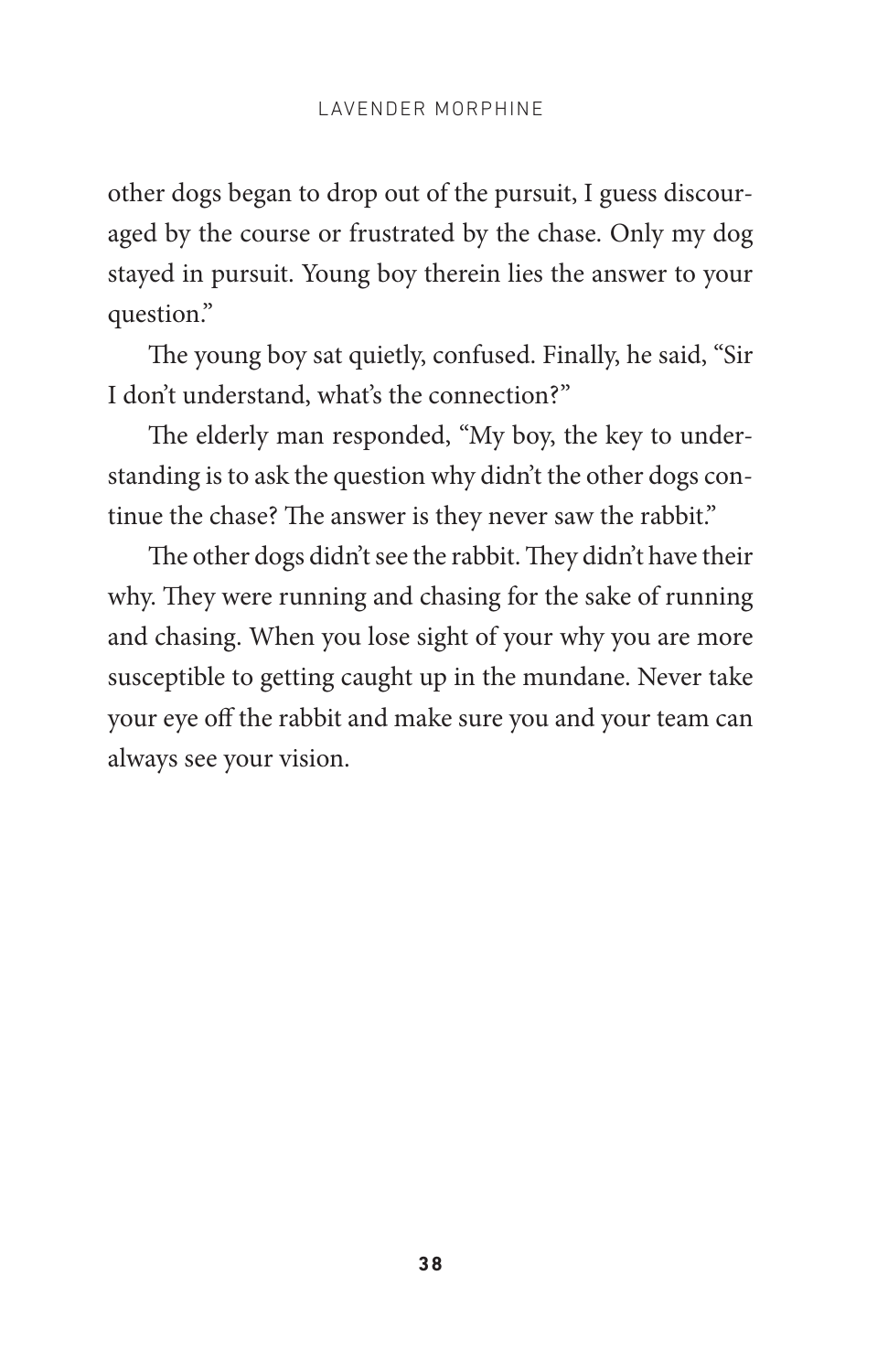### **Do You Want to be Free?**

Seth Godin wrote in his book *The Icarus Deception*, <br>"Freedom isn't the **ability** to do whatever you want, it's the **willingness** to do whatever you want."

Freedom isn't about the ability to do what you want; it's about the willingness to do it.

Are you willing to experience freedom? True freedom? You can experience as much (or as little) freedom as you want. Do you have the willingness to be truly free?

You can experience freedom in all aspects of your life: financial freedom, freedom in a healthy marriage, freedom in your relationships, the freedom of being physically fit. You name it.

To increase your willingness to do whatever you want you must increase your discipline. Your thoughts and actions become your behavior. Remember, freedom isn't the ability to do whatever you want it's the willingness to do it!

So, what are you willing to do to get what you want?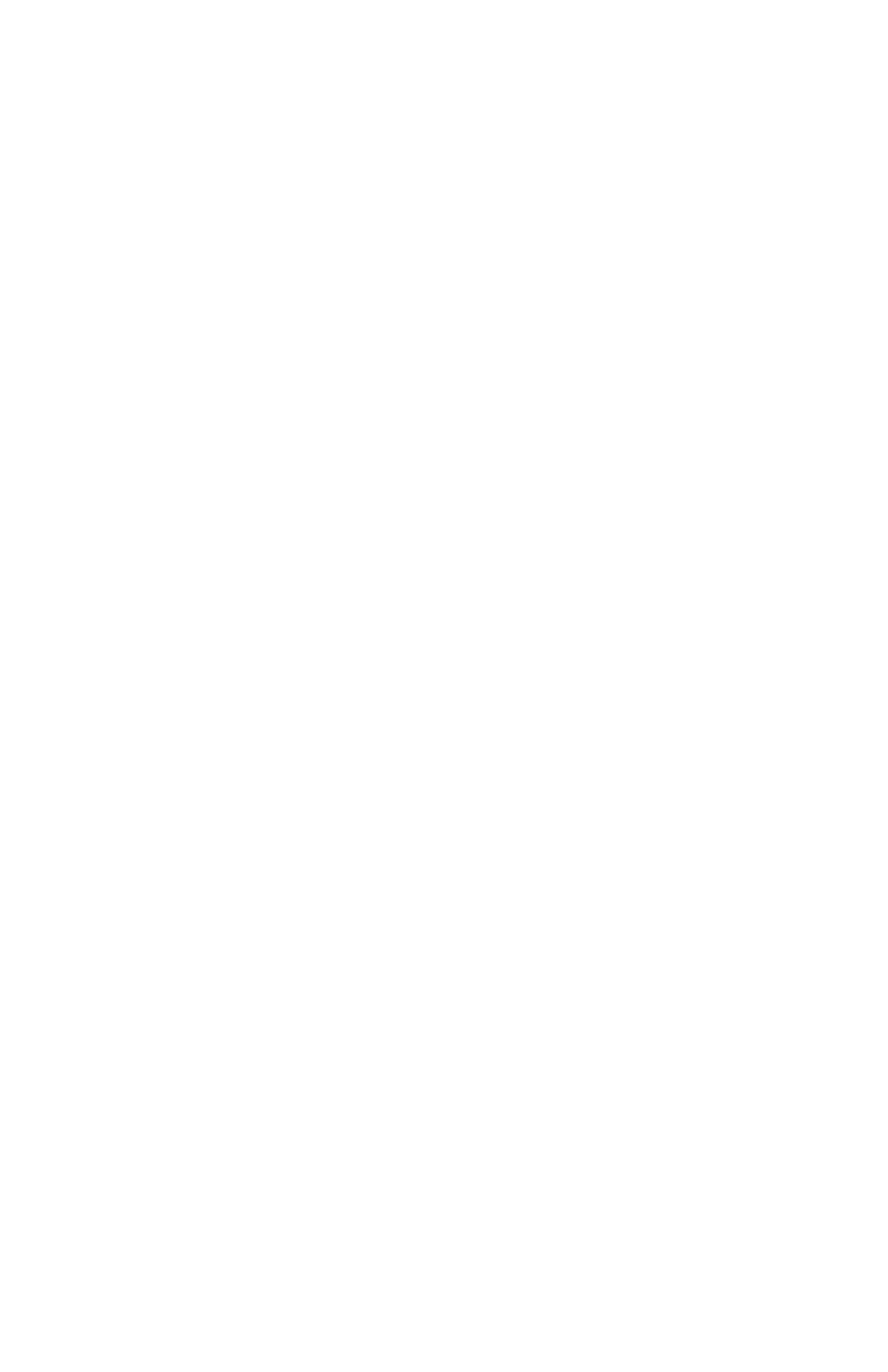## **Treat People Right**

What makes your business better than the other busi-<br>ness down the street? Does your business stand out as different from the competition?

Most businesses are competent in providing the product or service they advertise, but lack in creating the overall experience the customer has when they walk through the door. Think about the haircuts you've gotten in your life. Odds are, none of your haircuts have been "special" but the service around the cut is what separates the *good* haircut experiences from the *great* ones.

Creating a great customer experience starts with people. You've got to have the best people possible in positions that allow their natural abilities to shine and be on display for your customers. You've also got to treat your customers as invited guests; not interruptions in your day. Remember that people aren't doing you a favor by coming into your office. Your customers are the reason you have a business in the first place!

The best compliment I can receive as a small business owner is this:

**"You've got a great team; everyone is always so excited. How do you find these people?"**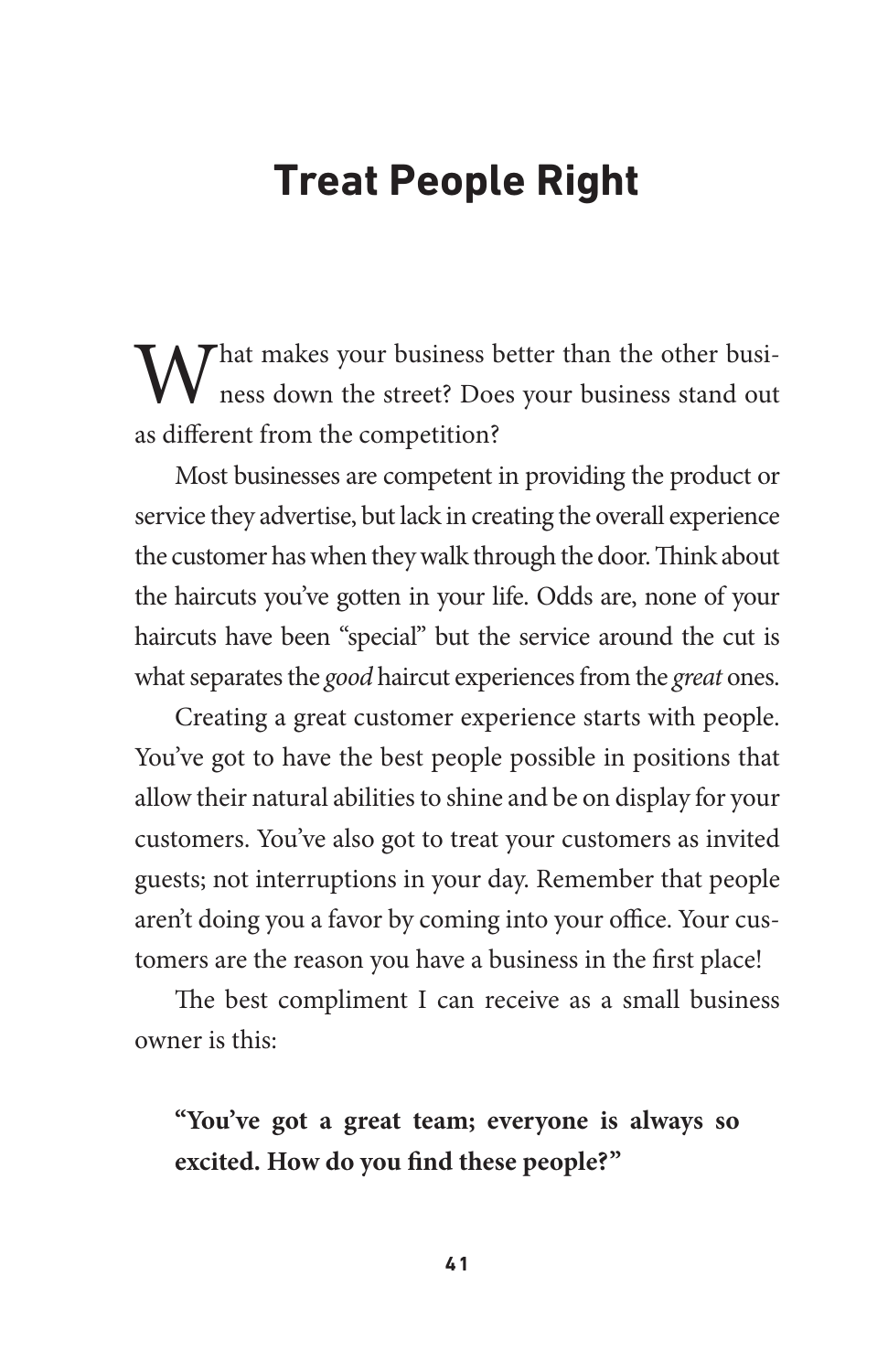Seek out team members that are willing to go the extra mile for your customers. Send thank you cards. Always wear a smile. Be first date ready each and every time you walk through that door and focus on serving people. Remember, a battery cannot give off that which it does not have.

We EARN the right of the customer's business on the first visit. It's hard to repair a broken relationship and customers vote with their feet. Get it right the first time.

Just treat people right!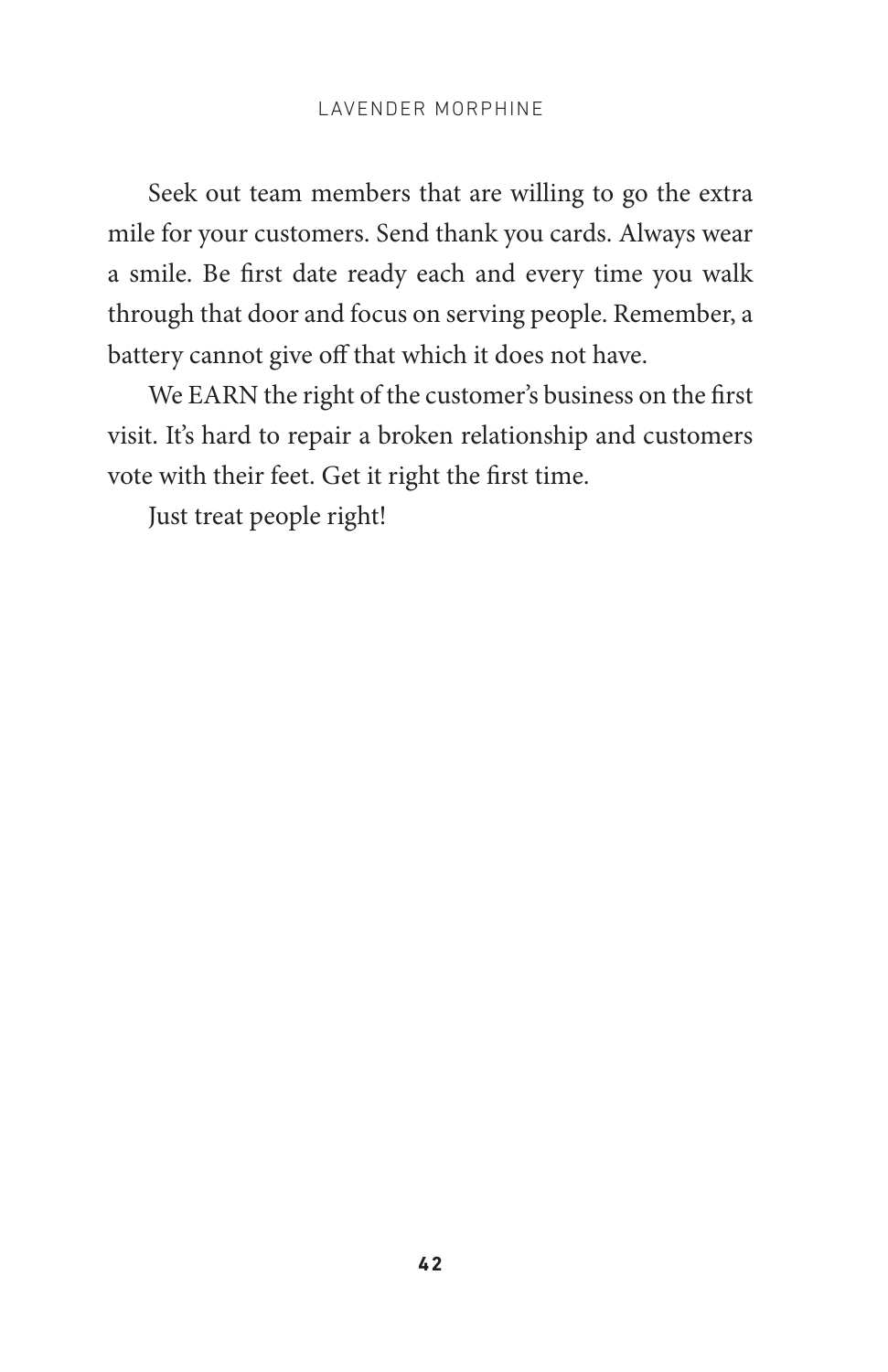## **The Accountability Ladder**

The Accountability Ladder is a very simple tool that has proven to be instrumental in developing a healthy company culture. The purpose of the Accountability Ladder is to get each member on your team to understand that you don't need a title to be a leader. Keep yourself and each other accountable. The company goal is to operate "above the line".

The Accountability Ladder consists of ten statements. Statements one through six are considered to be "below the  $\lim e^{v}$ 

- 1. Ignore/Deny the Situation
- 2. Make Excuses
- 3. Finger Point
- 4. Tell Me What to Do
- 5. Cover Your Tail
- 6. Wait and See

Statements seven through ten are considered "above the line" and are where your company should strive to operate on a daily basis: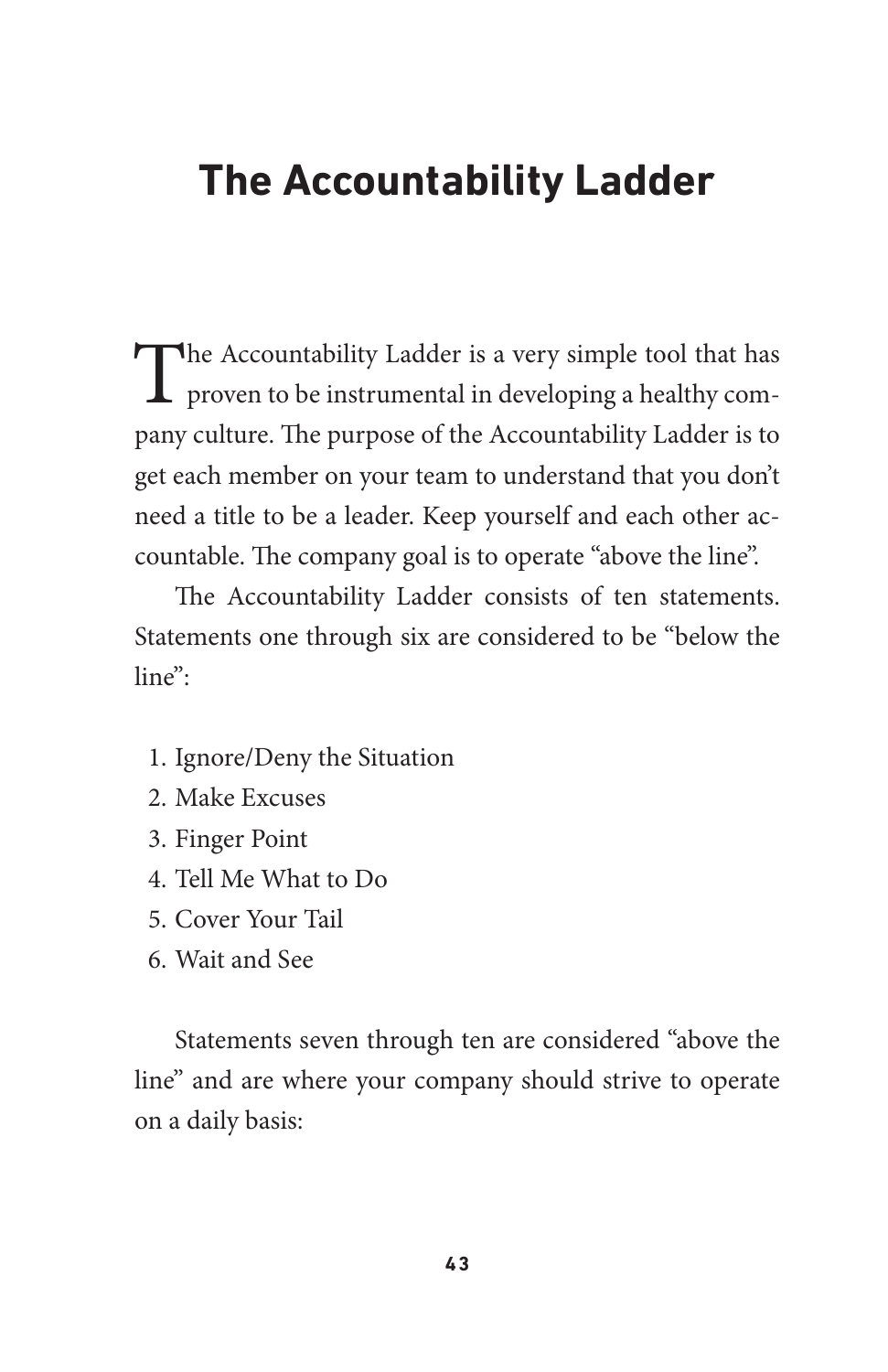- 7. Acknowledge Reality
- 8. Own it
- 9. Solve it
- 10. Take Action

The Accountability Ladder, when implemented correctly, becomes part of your company DNA. Team members are able to refer to the accountability ladder in conversation and help steer one another to operating "above the line."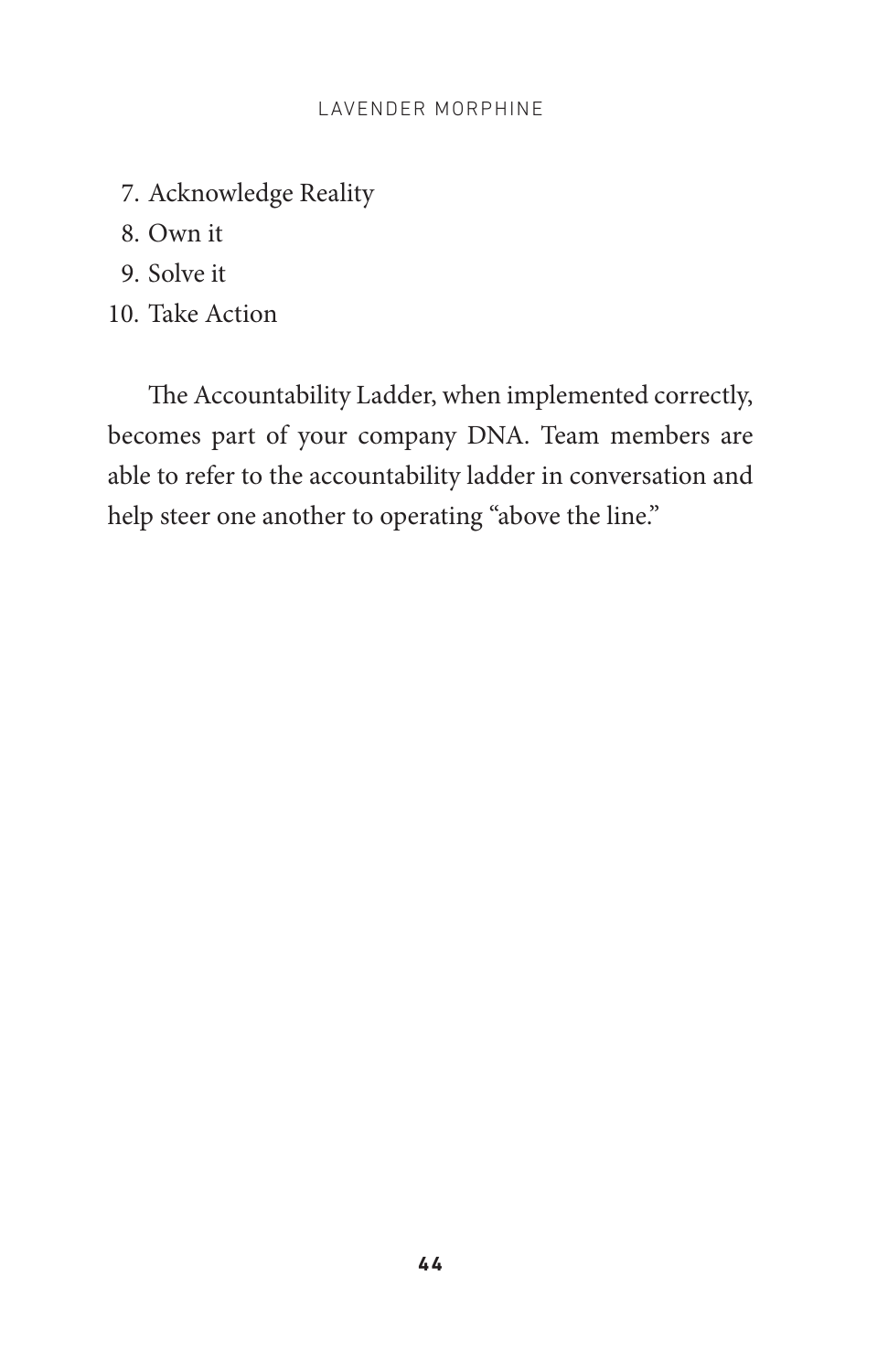# **Increase Your Connectivity to Increase Your Affluence**

There are eight core principles that are vital to improve your connectivity. Improving your connectivity will enhance the impact you have on your community, your role as a thought leader, grow your likeability, scale your business, and ultimately increase the affluence in your life. The eight P's of connectivity include: Positivity, Present, Prepared, Persistence, Press In, Pour In, Perform and Prioritize.

**Positivity:** Being positive is the critical first step in learning to connect with others. Your attitude determines your altitude and your gratitude determines your attitude. The level of success you achieve in life hinges on your ability to remain positive in all circumstances. You want to be the person that lights up a room when you enter it, not when you leave it! You need to commit to having positive energy and enthusiasm exuding out of you in everything you do. Commit to yourself right now to eliminate any negativity and to always be positive. Some tangible things you can do to increase your positivity include smiling, dressing for success, staying well groomed, and living out loud with purpose, passion, and discipline. In order to stay positive, you need to stop blaming others and take responsibility for everything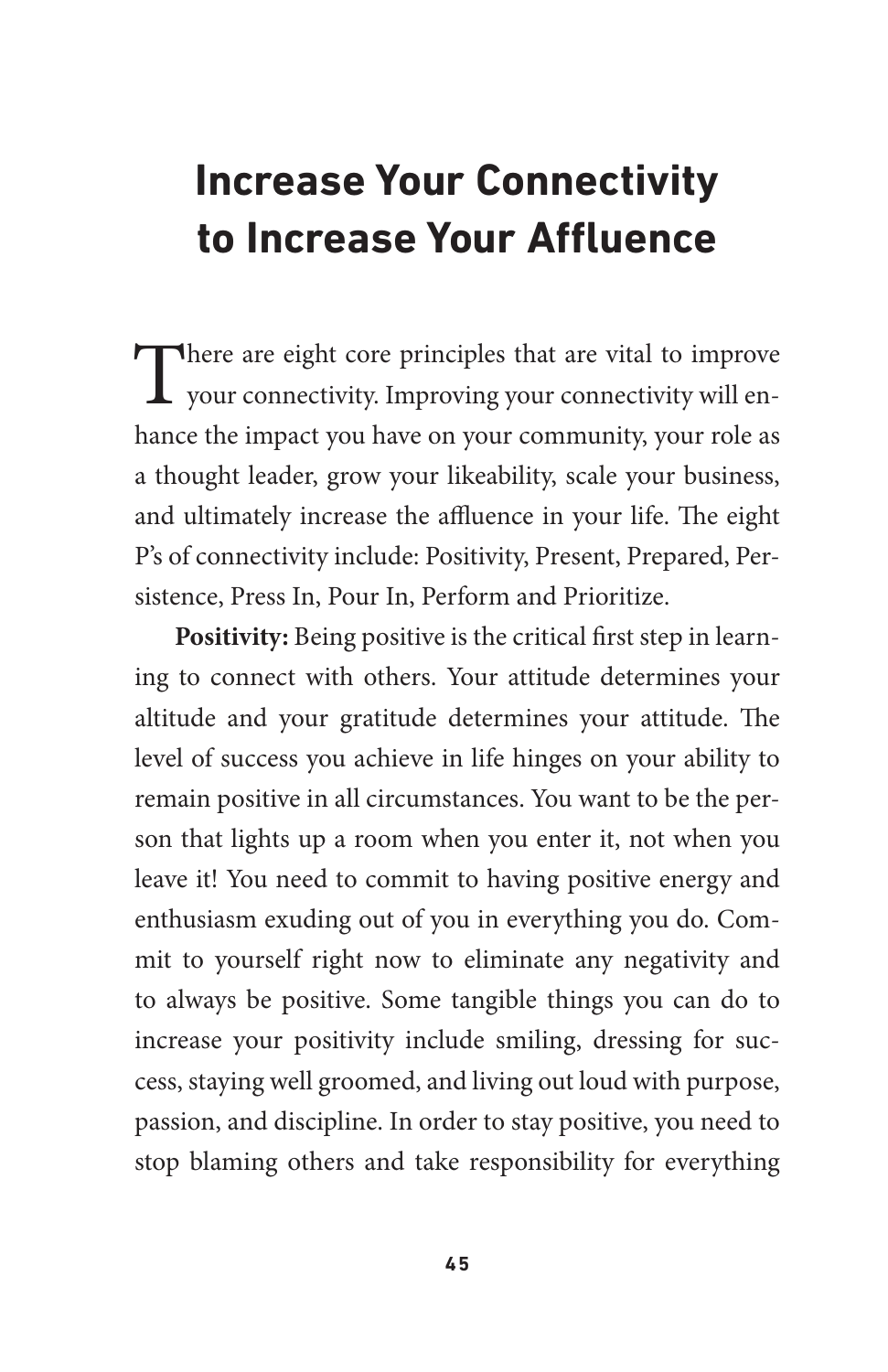that happens to you. You need to remember that nothing in this world happens *to* you, but happens *because* of you. A life of affluence all starts with a positive attitude.

**Present**: What does it truly mean to "be present?" Nick Saban, the head coach of the Alabama Crimson Tide football team is famous for his saying: "Be where your feet are." Being present is having the discipline to wholeheartedly focus on the one thing that is in front of you. As humans, we think we can multi-task, but in reality multi-tasking is an illusion. The truth is we have a hard enough time completing one task in front of us, let alone attempting to complete two things! Multi-tasking puts us at risk for creating substandard results in any area of our life. Developing the discipline to stay focused on the person in front of us creates connectivity. Have you ever been talking with someone at a party who is busy looking around and seems to be only half engaged in the conversation? How does that make you feel? Learn to live in the moment. This is a crucial point and it's not easy. Many of us tend to worry or get stuck in our dreams. We spend way too much time living in the past or the future and not being focused on the current moment. If you want to connect deeper with people learn the art of being present.

**Prepared:** In learning to connect with people it is important that you are prepared. You've heard the saying, "Luck is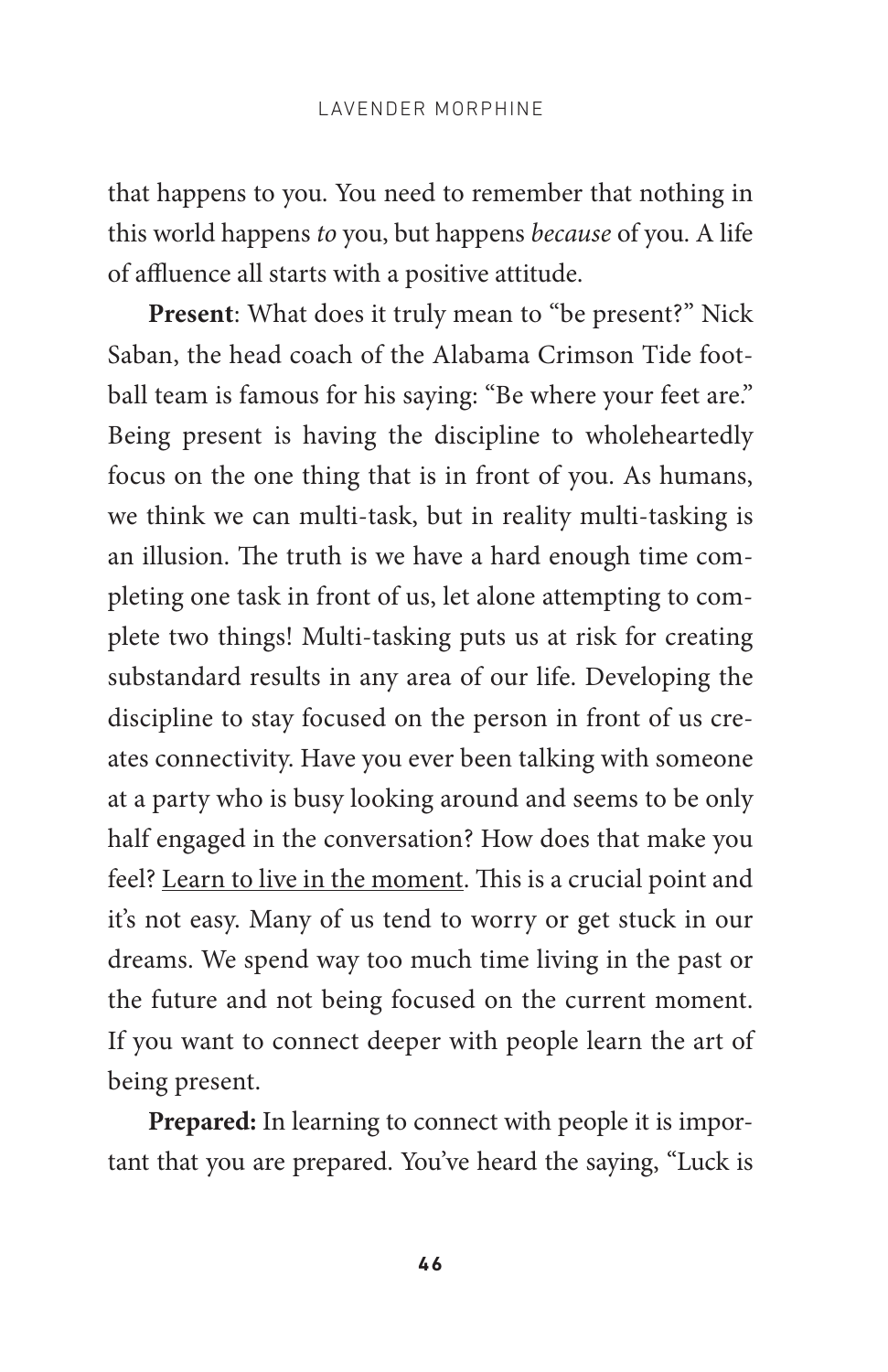what happens when preparation meets opportunity." Be prepared by mastering your ability to communicate. Communication mastery is vital to connecting with people and involves three components: self-awareness, recognizing others, and being able to adapt our communication and behavior to allow us to connect with each and every human being we encounter.

Self-awareness is defined as the conscious knowledge of one's own character, feelings, motives, and desires. Selfawareness creates personal accountability, confidence, and clear expectations of what you need to be prepared to serve others. Once you have a clear understanding of yourself you can prepare to start to recognize other people's unique behaviors, needs, wants, and desires.

Realizing this about people requires an understanding of the different types of human behavior. We all know that no one person behaves exactly as another, but we do know that there are similar behavioral styles that are universal and these styles can be studied.

Lastly, self-awareness coupled with the ability to recognize others prepares you to adapt and communicate to create connectivity. If you understand how you communicate, and understand how your target communicates, this allows you to make the necessary adaptations for the optimal level of connection.

**Persistence:** Woody Hayes said it best, "Paralyze resistance with persistence." It takes persistence to become a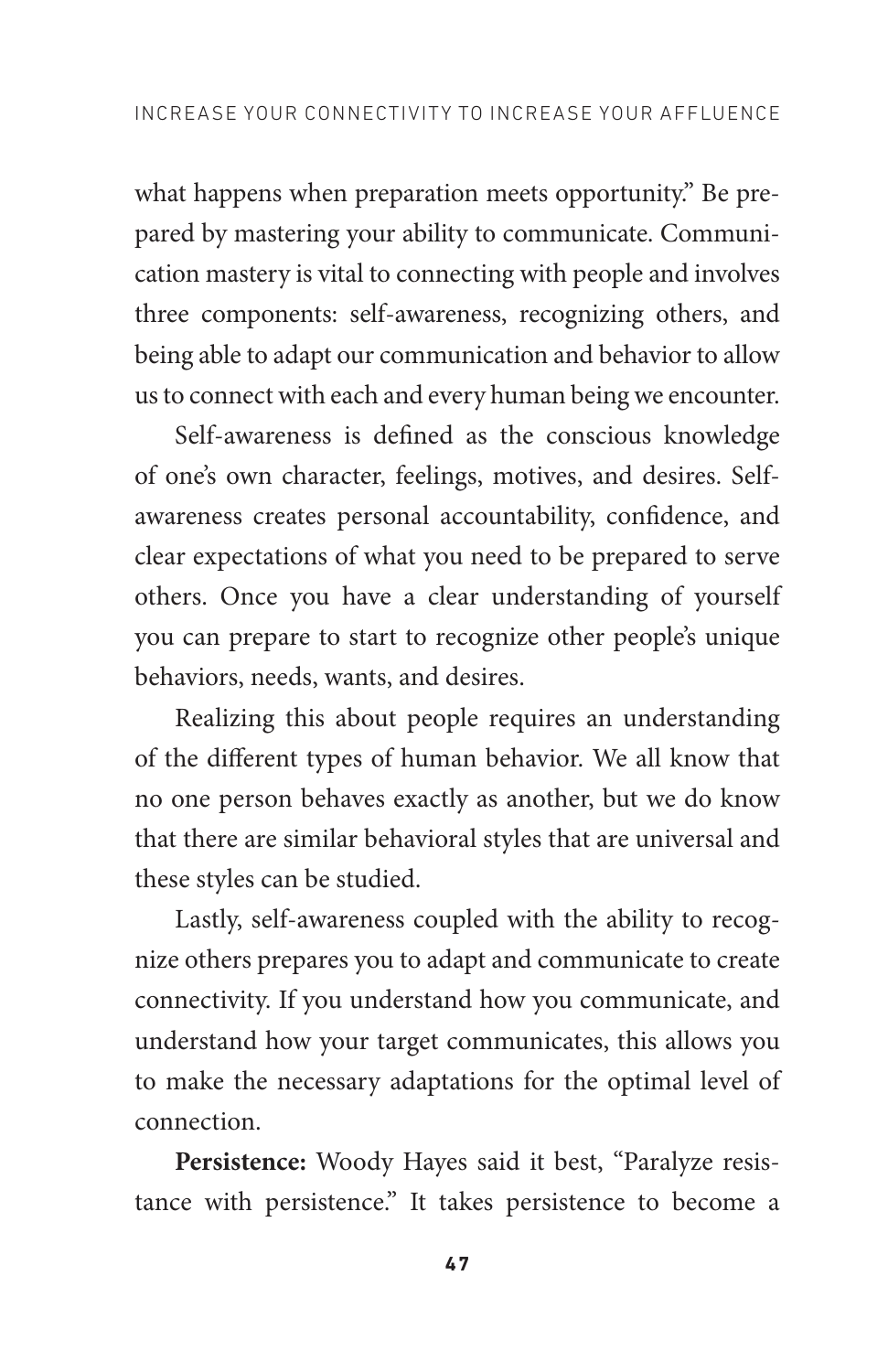master of connecting with people. To develop persistence you first must commit. Commit to the process that leads to increasing your connectivity. The Persistence Process in connecting with people includes getting involved in your community, serving on boards, going to different coffee shops, engaging with waiters and waitresses, serving at your school, serving at your church, giving value-added talks to any group that will listen to your story, and much more. **Instead of barging in to a business with a fist full of business cards and an agenda, spend a few weeks or months frequenting the same places and building rapport with the people around you.** Take a genuine interest in the area you live in and be a part of your community. Stop sitting idle in your office or at your home! Persist in getting to know as many people as you can. Engage with people! Persist in your own mind to be more concentrated on being interested in others versus trying to be more interesting yourself. Persistence is not a "one-off" event. Persistence is day in and day out—it's forever! Winners do daily what others do occasionally.

**Press In:** If you are going to connect with people you will need to be willing to "press in." To press in is the concept of taking responsibility for your half of the relationship. Pressing in requires a high level of accountability. You need to become accountable for your actions, your thoughts, your successes, and your failures. You need to press in and take accountability to learn the skill set of being "contactable." Being contactable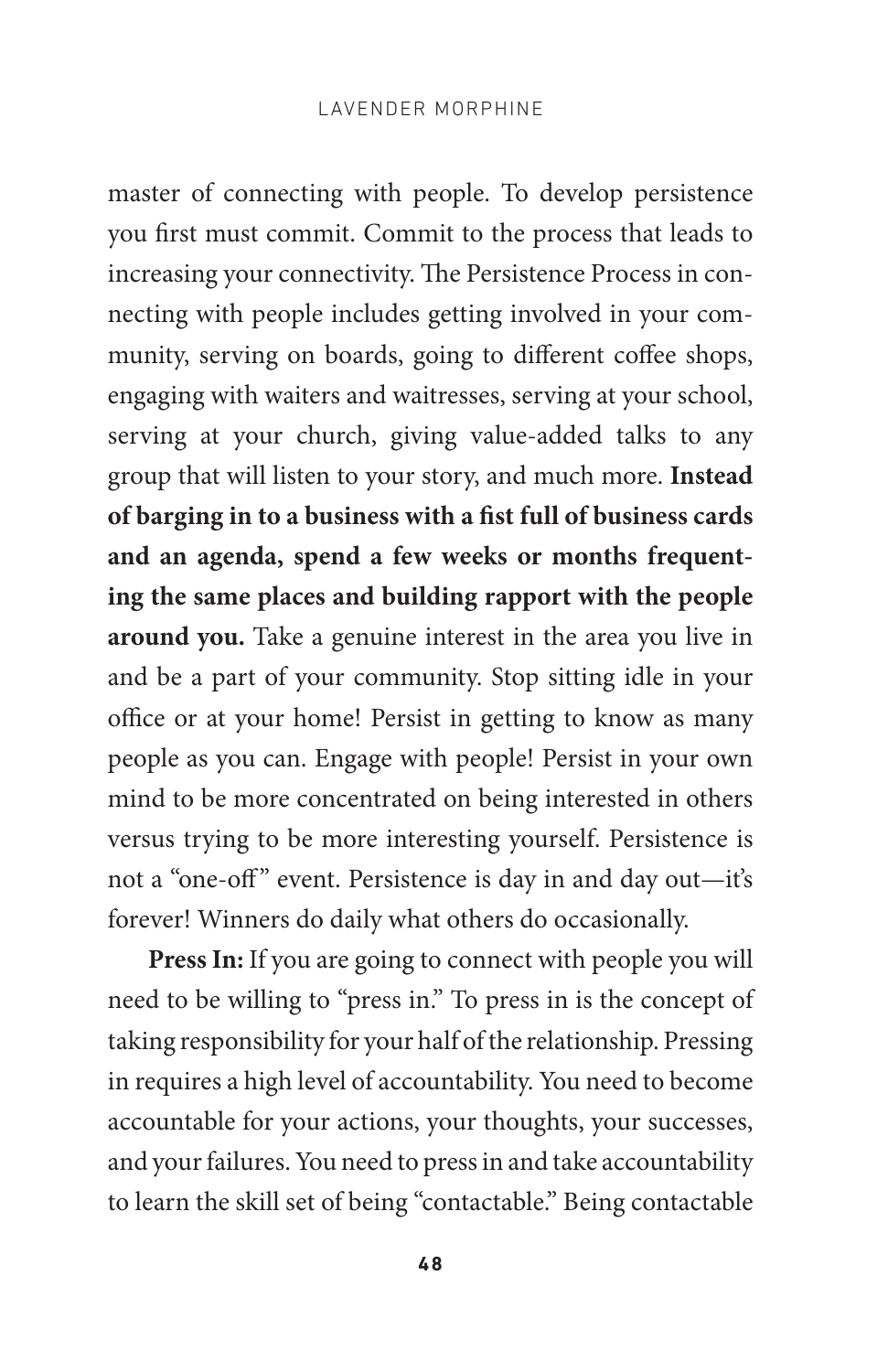means that you are intentionally pressing in to widen your circle of influence. If you want to have more impact, scale your business, and enjoy deeper relationships, you're going to have to "press in". This will require hustle, as you will have to hustle for what you want! One of the most common characteristics of successful people is their ability to hustle relentlessly. People with hustle aren't scared of the invisible, the uncomfortable, or what could happen if they make themselves vulnerable. Learn to press in and your ability to connect with more people will soar!

**Pour In:** To "pour in" requires you to serve and lead with your heart. You must be willing to give above and beyond yourself in order to enhance your connectivity. Become a servant leader in your business, your home, your church, and your community, and then focus on what you can do for the betterment of others. The only way to truly receive is to give first, with no strings attached. I think one of the best examples of "pouring in" is when Jesus humbled himself to wash his disciples' feet. He didn't have to do this based upon who He was, but He did this act as an example of what true servant leadership looks like. So instead of seeking a "title", use Jesus' example and pick up a "towel" instead.

Prioritize: To increase your connectivity, you are going to need to prioritize your life. For some of you, this may include adding certain things to your life that you aren't currently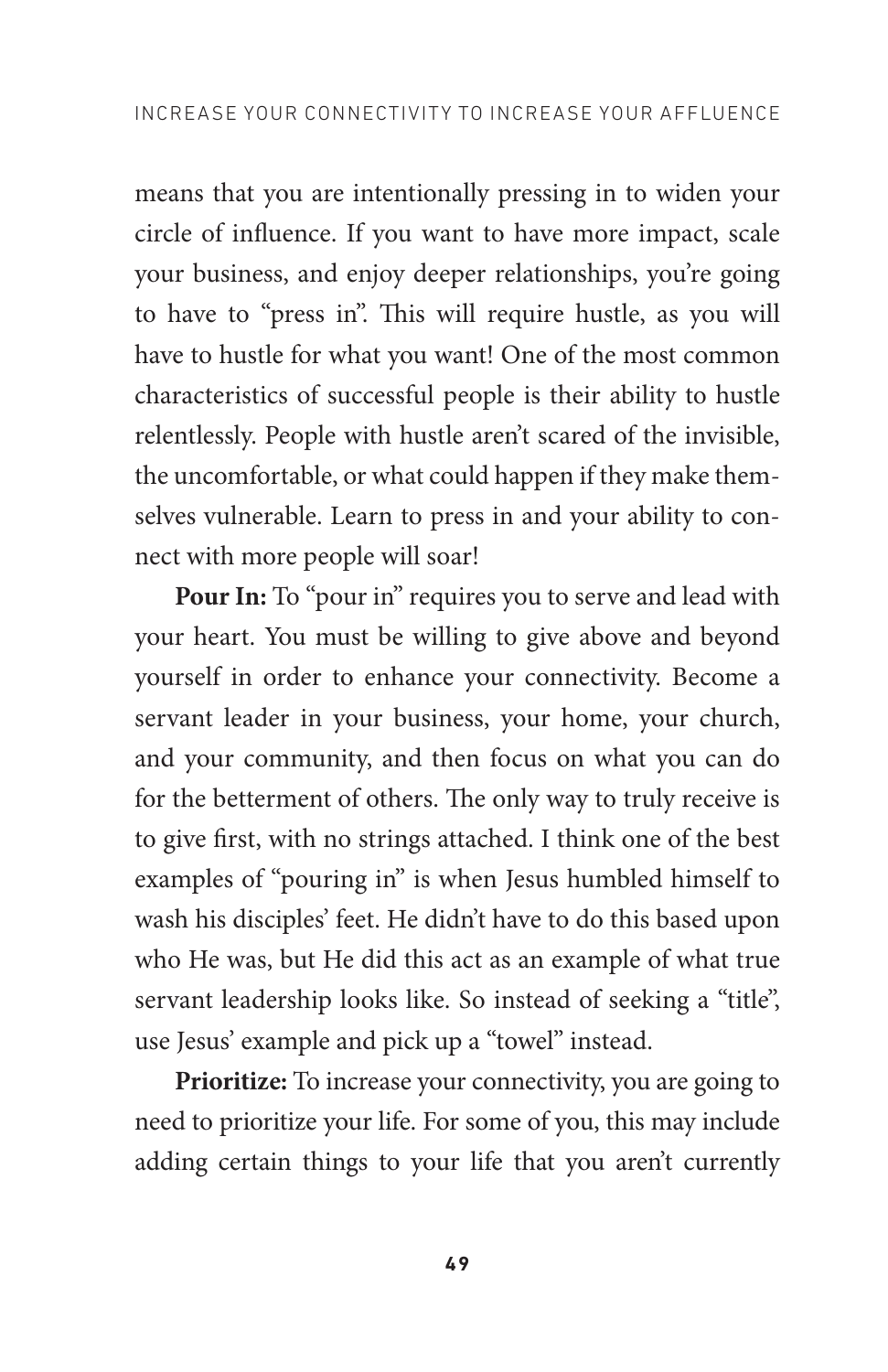doing. However, for most of you this is going to require subtracting the unnecessary things out of your life. Success is about subtracting, not adding. Unfortunately, subtracting is much harder than adding. It's easy to pick up something new or try a quick-fix option. It's much harder to shed something that's been with you forever and has grown into a bad habit. The concept of essentialism teaches that to increase your impact and connectivity you must prioritize the items that you truly do well and eliminate the rest from your life completely.

**Perform:** Finally, we get to the connecting. Think of every opportunity you have to connect as a performance. Then, think of your performance as a dance. This time to connect with whomever may be in front of you is your time to shine. You've put the work in and you are prepared, now the only thing left for you to do is dance! Put yourself out there in the best way you know how and display your talent on the grand stage. The performance is a culmination of all the previous principles. This is what you are working towards!

All these principles will allow you to connect with more people and increase your impact. They will require due diligence on your part and some areas are going to be more challenging than others. If you were inspired by any of these principles, you've got what it takes. Use that fire inside you to develop yourself into a master communicator and start connecting and changing more lives.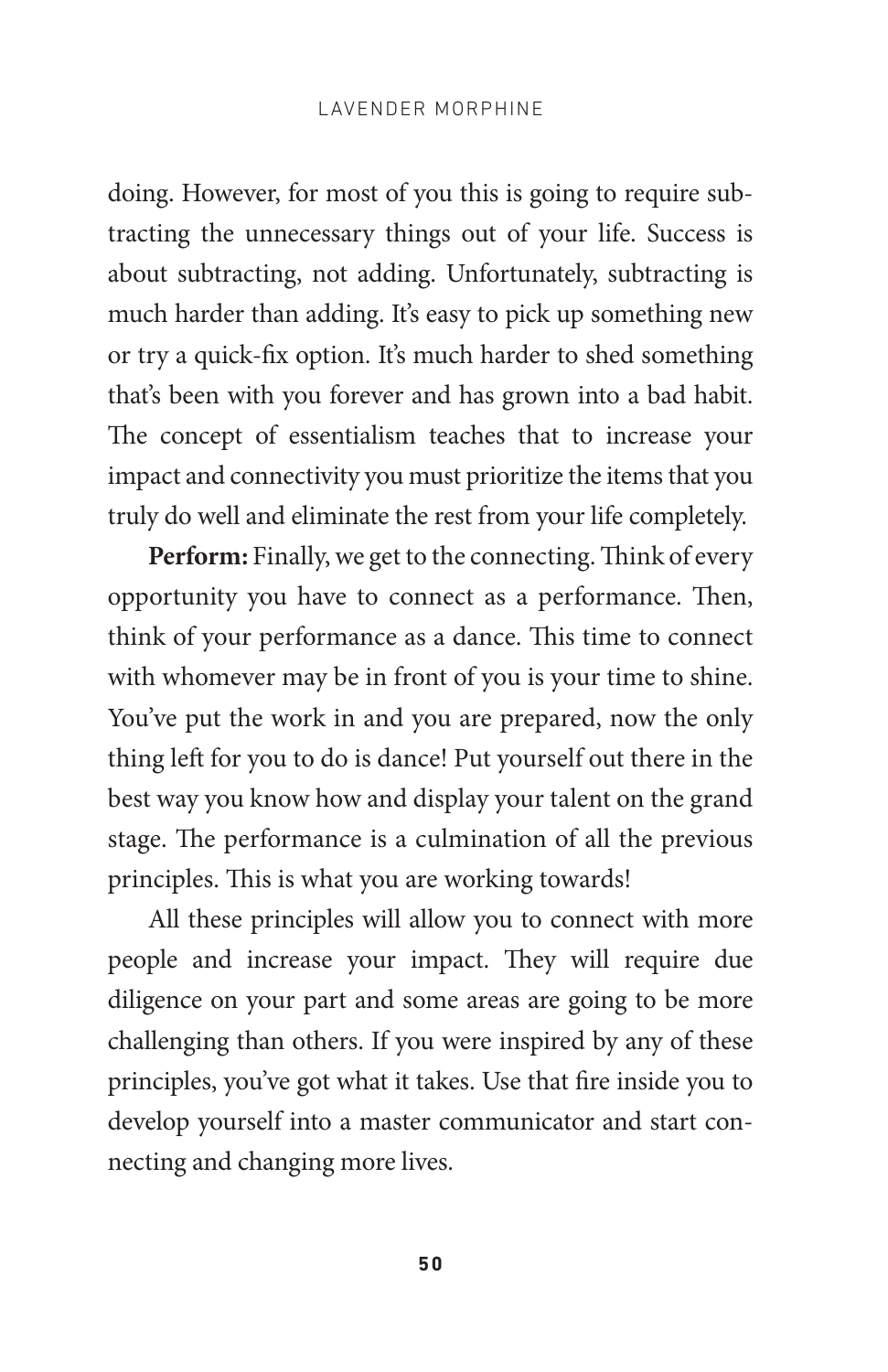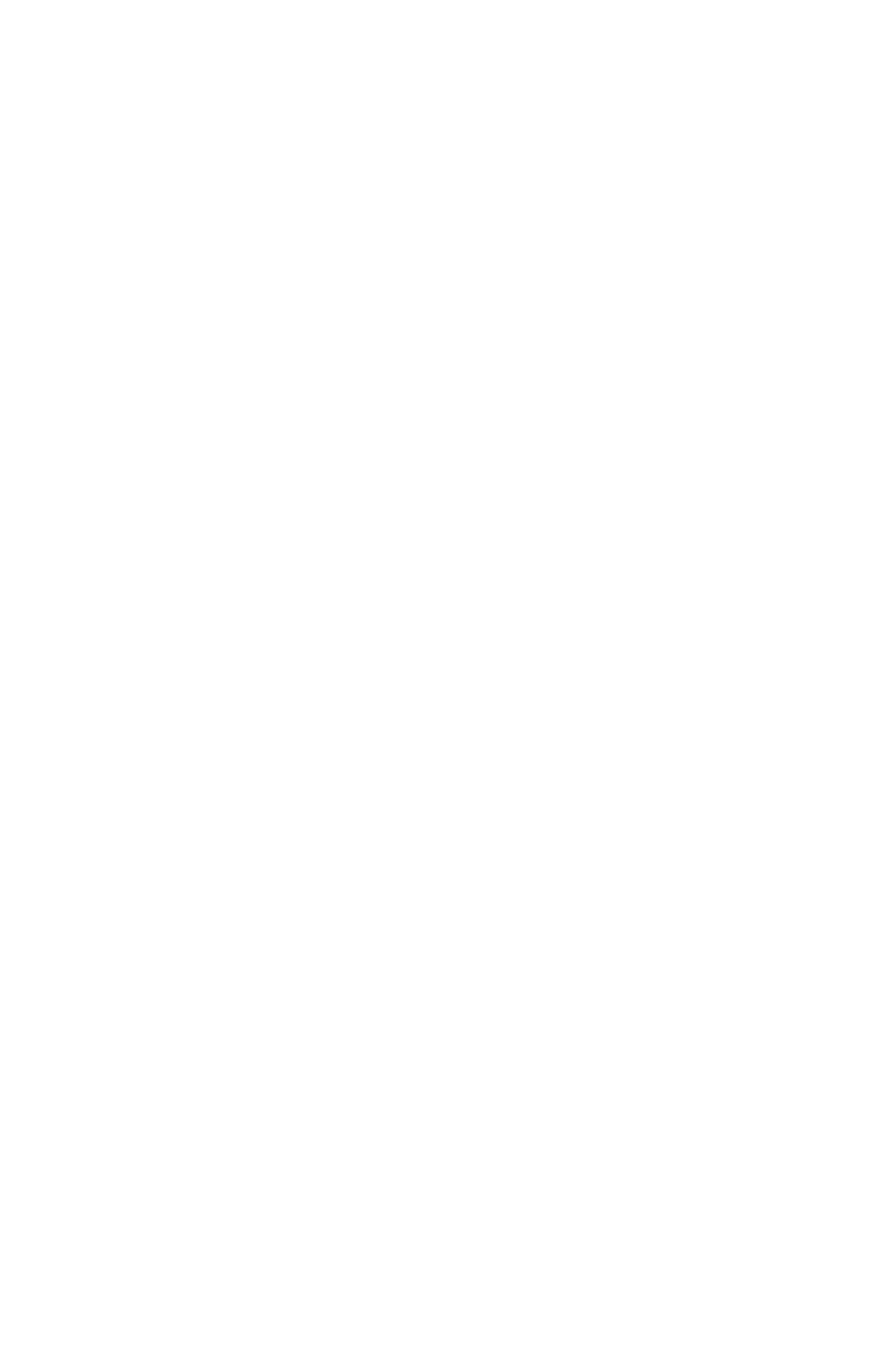## **Being Uncomfortable**

*Being uncomfortable isn't always easy, but getting through it can result in change and growth.* 

I magine this: you've just walked into a large room of people<br>you barely know. You're going to be there for a while and T magine this: you've just walked into a large room of people desperately need to network and meet people. What is your response? Do you embrace the opportunity and begin to introduce yourself to strangers? Do you find one person you know and latch onto them? Or, do you become a wallflower in the corner and use your phone as a distraction?

Some of you may be cringing at the mere thought of this situation. We all have situations that make us feel uncomfortable. Let's discuss this concept of being "uncomfortable."

### **I'm not comfortable**

I was on a call with a peer discussing some changes that needed to be made. She reacted to these changes by saying, "I'm just not comfortable doing that!" I responded to her with a question, "Are you comfortable with the situation you are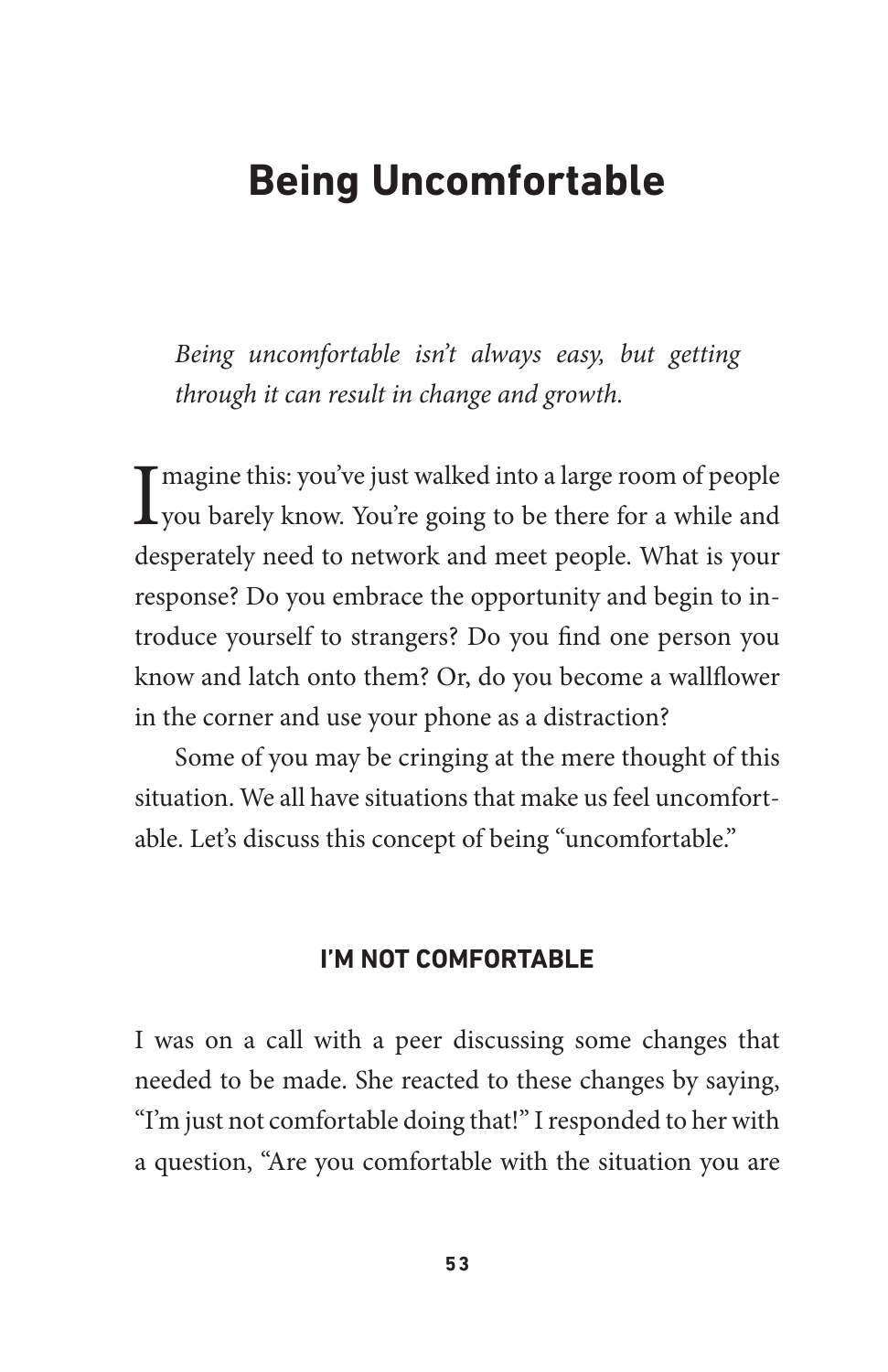in right now?" Now, that may not have been the nicest question I could have asked, but boy, did it get the point across!

You have got to get uncomfortable to grow. This concept is embedded in who we are as humans. If you only work out to your comfort level at the gym and then stop, you will never make positive changes to your body. As you make changes, it's going to be uncomfortable—frankly, changing systems in your business is painful! But, is that pain worse than continuing to operate at the level you currently operate at? The level that caused you to seek change?

#### **Change**

Change is hard at the beginning, messy in the middle, and beautiful in the end. I have had conversations with several people who have told me they are uncomfortable in the gym because they feel that people are judging them or looking at them funny. This is a real-world example of what goes on in your brain when you're faced with uncomfortable situations. You've got to embrace this feeling and fight against the internal and external resistance!

Recognize where you are uncomfortable. Odds are, this is the area of your life that requires the most change! Walt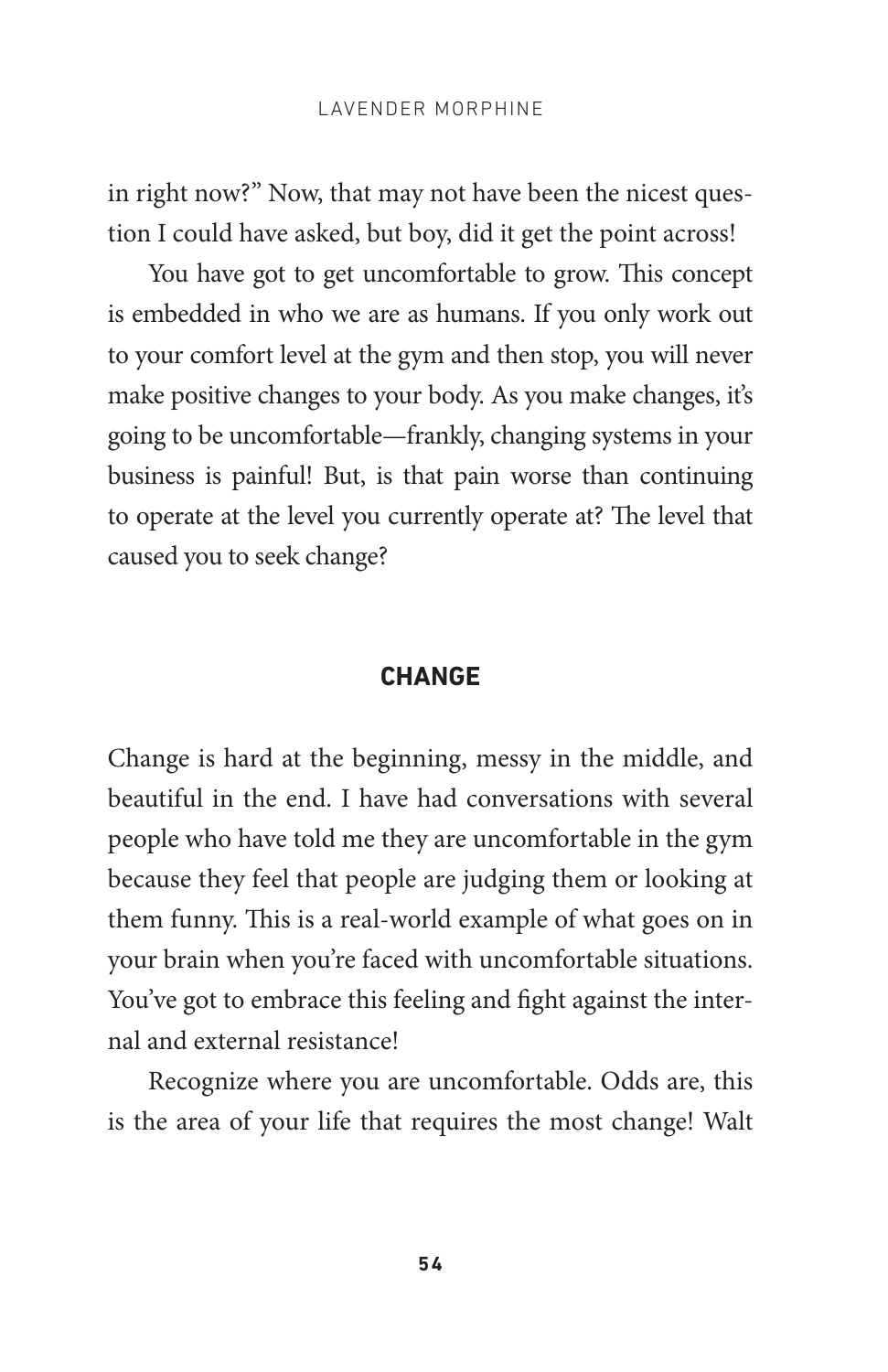Disney said it best, "Jump off the cliff and grow wings on the way down!"

Understand that if the change isn't life threatening it is going to be okay. We understand that change is uncomfortable, but it's going to be worth it in the long run.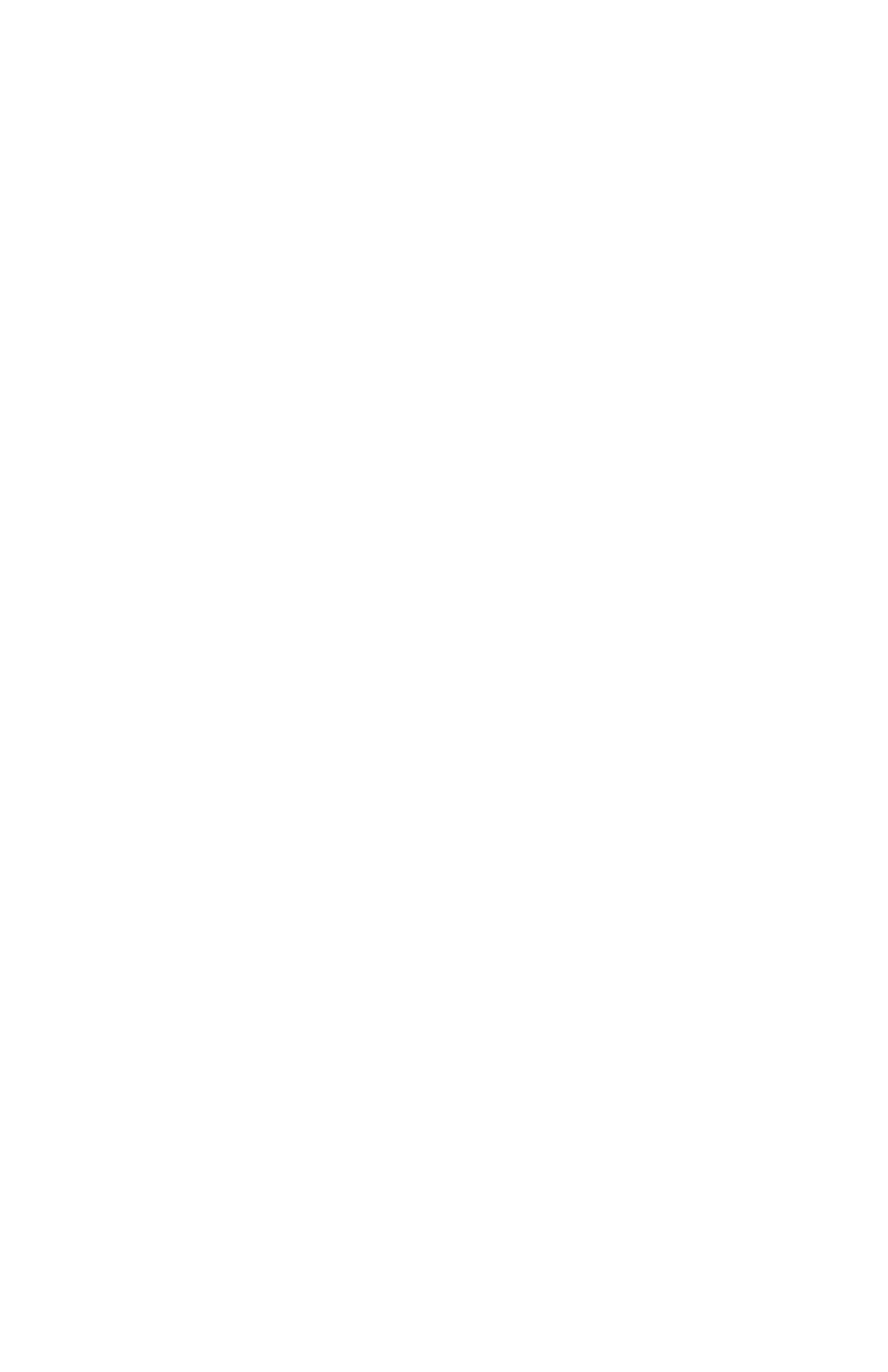## **I Just Don't Have Time!**

*Have you ever felt like there just wasn't enough time in the day to accomplish everything you set out to do?* 

Everyone has the same amount of time. Barring any event that reduces or ends the amount of life someone experiences, time is constant.

Let's do the math:

- 24 hours per day
- • 168 hours per week
- • 8,760 hours per year

As long as you and I are both alive, we've got the same amount of time.

### **The Truth**

According to the Bureau of Labor Statistics, the average person spends three hours per day watching TV. Three hours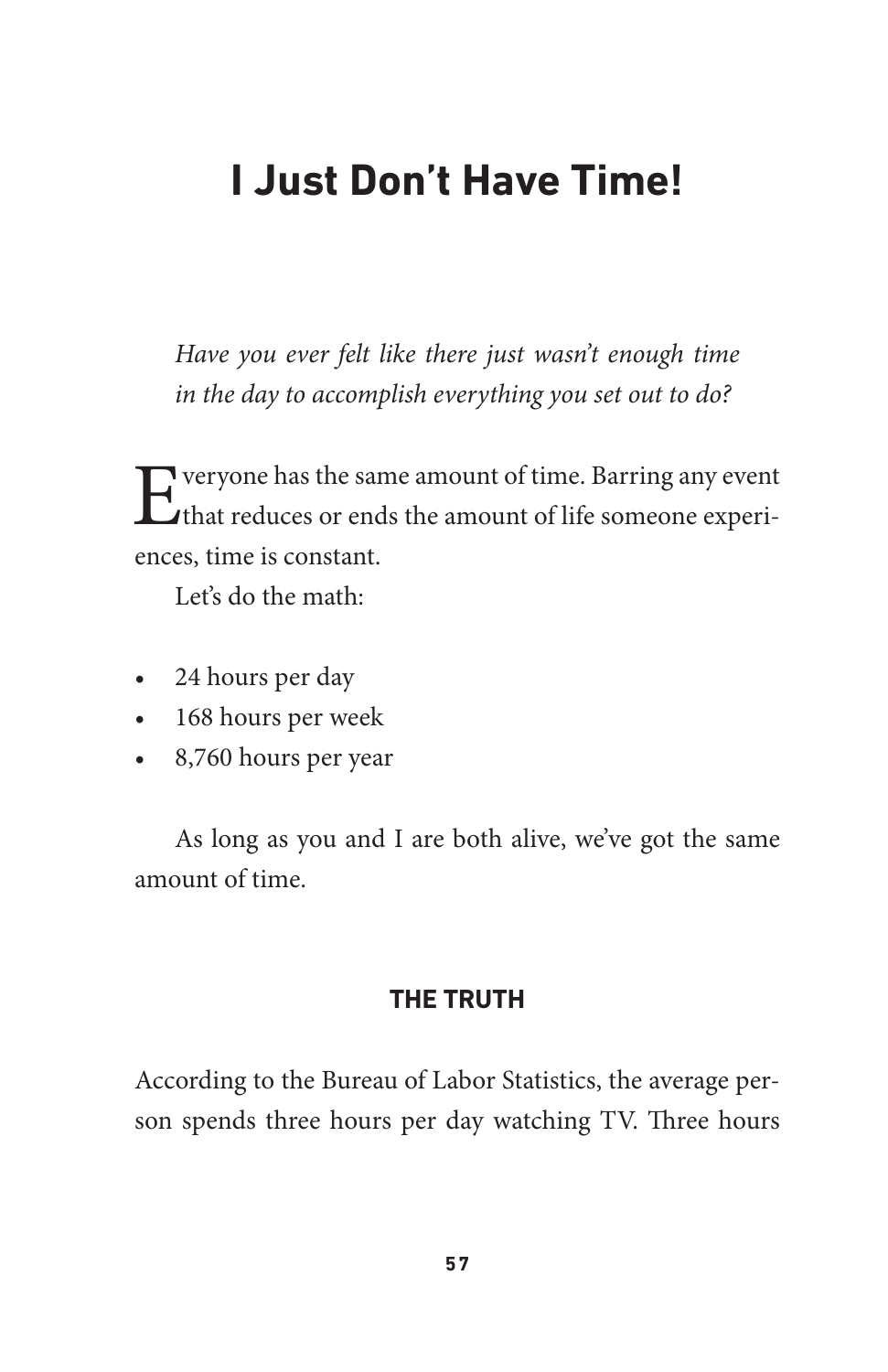per day equates to 21 hours per week. This ultimately adds up to 1,095 hours per year!

12.5% of an entire year spent watching TV.

You may be thinking, "That's not me, I don't watch that much TV!"

What about time spent on your cell phone? Social media, messaging, Internet usage...most reports done show that the average person spends around four hours per day on their phone!

The point that I'm trying to make here is this: **You have plenty of time to accomplish what you truly want to accomplish.**

### **Subtraction**

If you are feeling pressed for time and constantly find yourself "running out", re-examine exactly where you are allocating your time. The key to improving your efficiency and ultimately growing is through subtraction. Success is never about adding; it's always about subtracting! Subtract anything that is not aligning you closer to your vision. Eliminate the wasteful screen time spent watching TV or on your cell phone.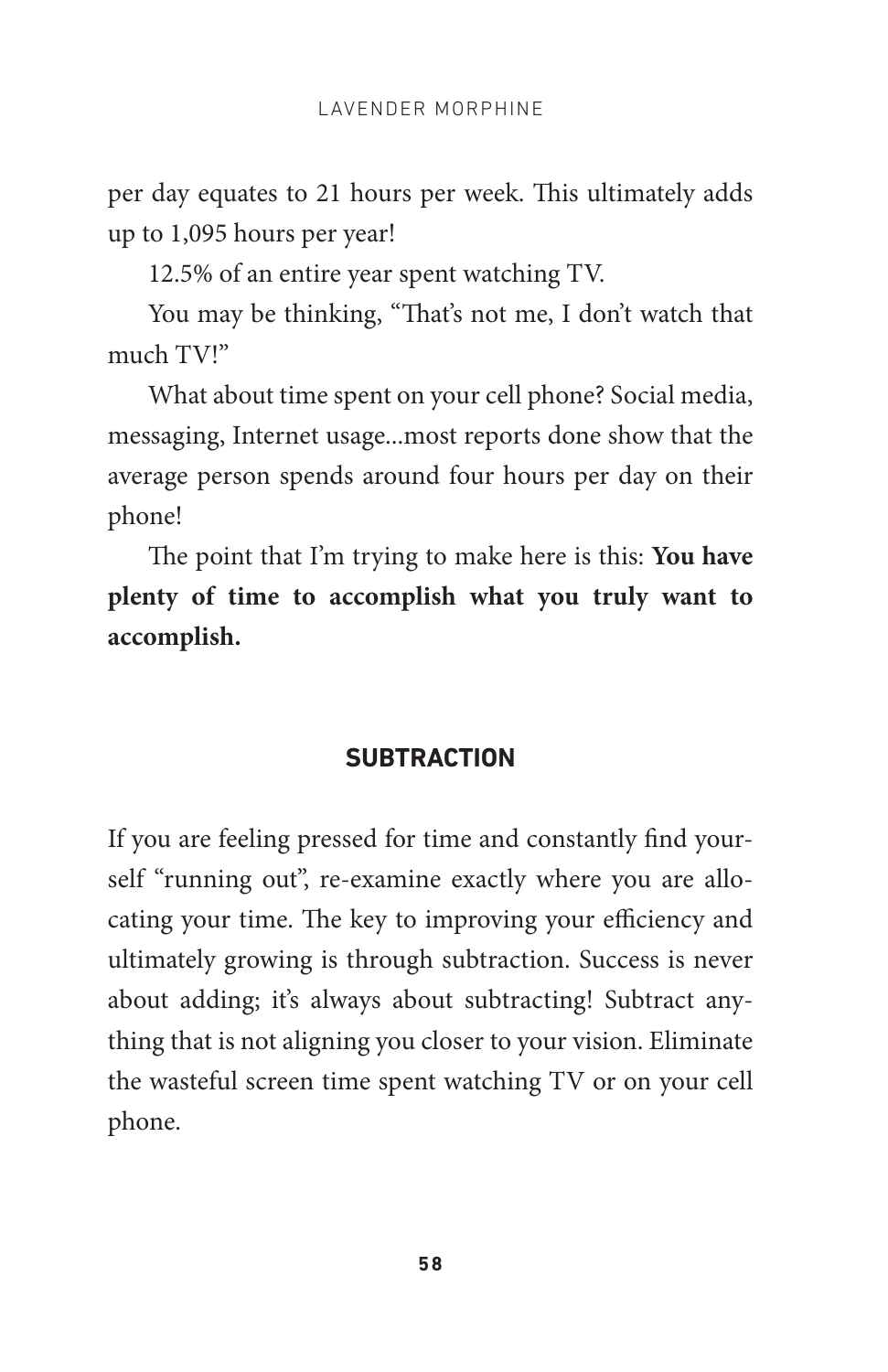### You might be thinking, "I don't waste time!" My response? **Busy-ness does not equal productivity.**

If you feel you are being efficient with your time but still don't have enough, examine the tasks you are performing.

A great principle that we teach is the one-minute principle. This principle helps to identify exactly how much time you may be wasting in your day. Taking inventory of your time will help to expose growth areas.

Here's some perspective—every great idea, product, event, or thing that has ever occurred on this Earth stemmed from a person who had the *same amount of time that you do!*

You have plenty of time. Start making the most of it.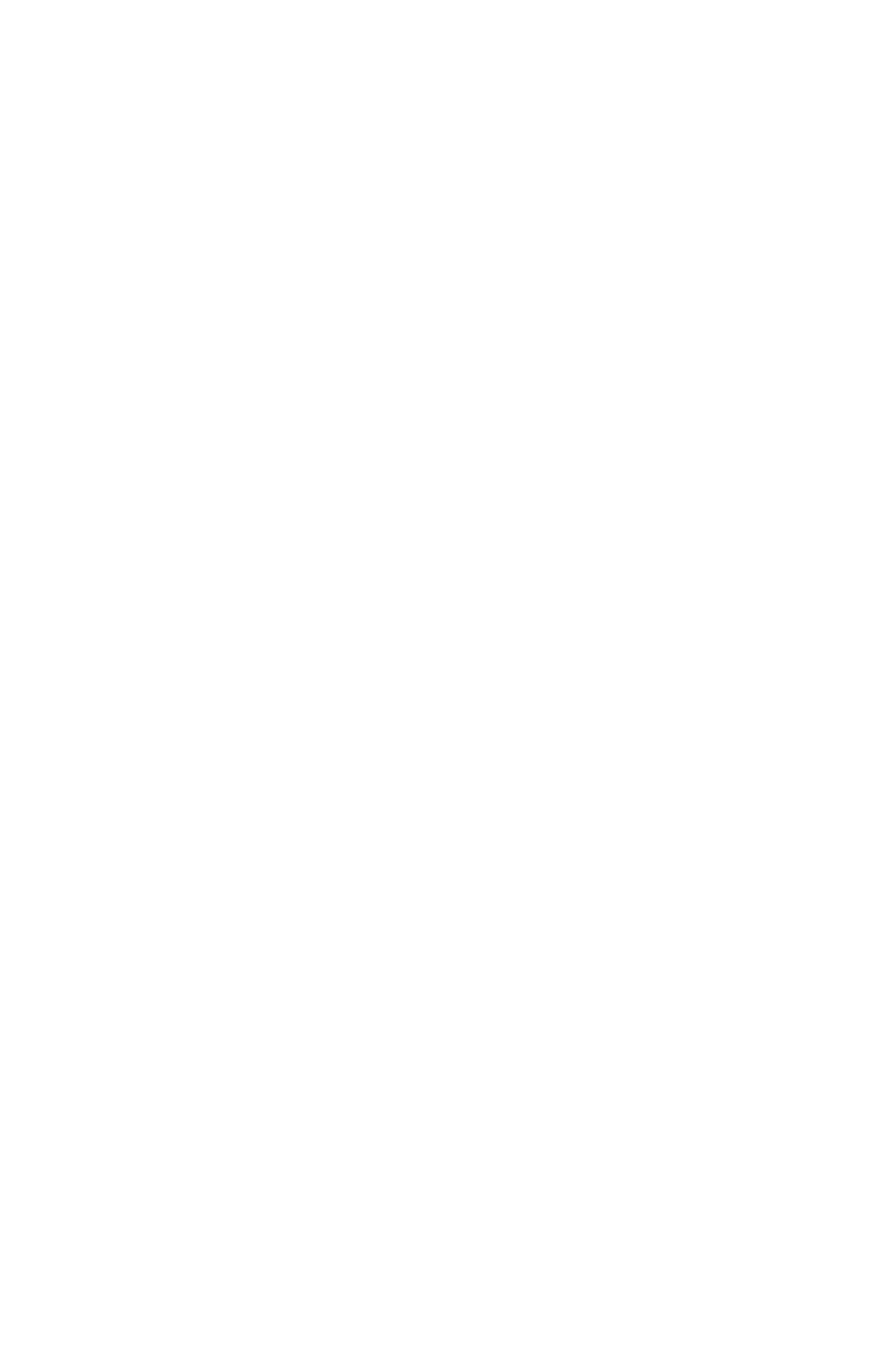## **Van Halen, M&M's, & Your Business**

*Van Halen knew that the execution of great performances lies in the details.*

### **The Story**

The great American rock band, Van Halen, is well known for several chart-topping hits and sold-out concerts. The impact they can have on your business involves a story about brown  $M\&M\&$ 

Back in their prime, Van Halen traveled the United States putting on concert productions larger and more spectacular than had ever been seen before. Hours of preparation and proper execution by hundreds of people were required to pull off these events. This is where the brown M&M's came into play. Van Halen's performance contract with each promoter included a section containing the band's requirements. If these requirements were not fully met, the promoter would forfeit the show at full pay. One requirement in the contract stated that no brown M&M's were to be found backstage.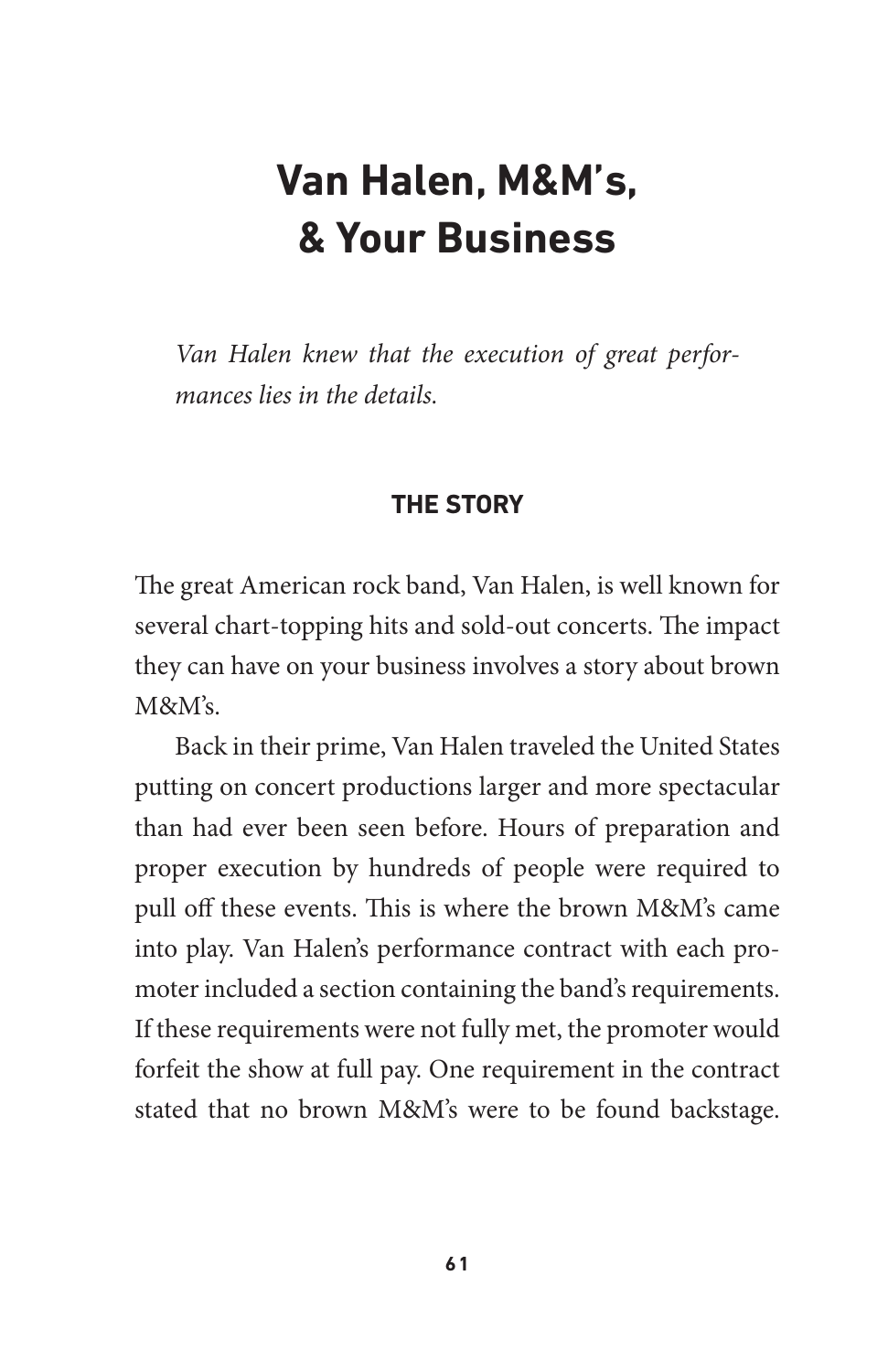The band required M&M's as part of their agreement; but the brown ones needed to be removed prior to their arrival.

The brilliance of this story lies in the band's reasoning behind the brown M&M's.

#### **Why the Brown M&M's?**

The band created this requirement as a safety measure. They knew that the production they were putting on was stateof-the-art. At the time, Van Halen traveled with the biggest lights, sound equipment, and stage than had ever been seen before. If proper installation were not done, the band and fans would be in serious danger. Thus, the brown M&M's requirement was born. The requirement was included in the middle of the installation safety instructions. If the band arrived to brown M&M's backstage, they knew that the proper safety measures had not been taken and would require a more thorough examination prior to the concert. If the promoter did not go through the safety checklists provided by Van Halen, they would definitely miss the brown M&M's clause, but more importantly they could risk putting people in harm's way.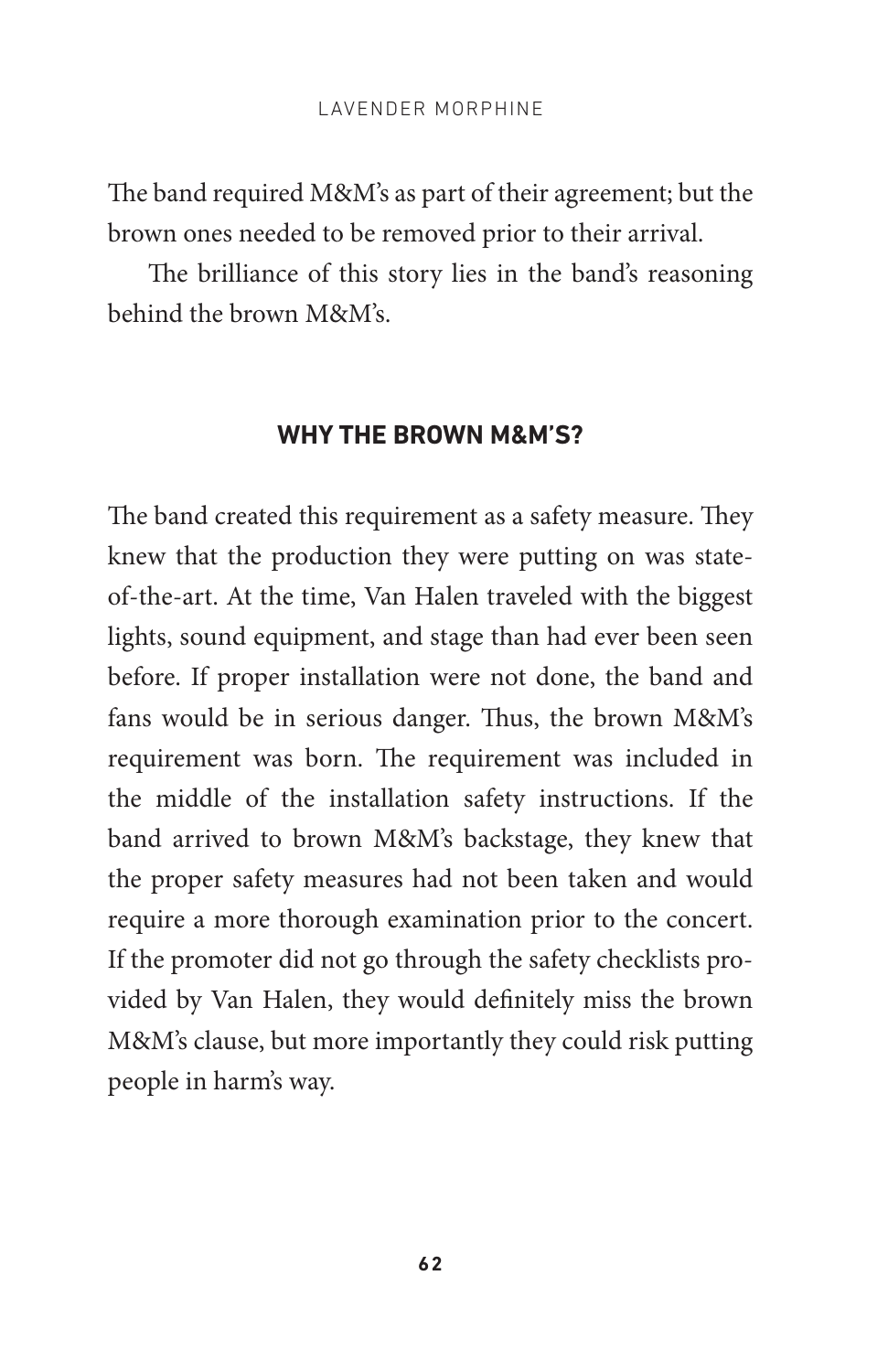van halen, m&m's, & your business

#### **Your Business**

The moral of the story is this: Van Halen utilized a checklist that contained step-by-step instructions to ensure that the performance they put on was the best it could possibly be. They went a step further by utilizing the brown M&M's as a safety measure to gauge whether or not the checklist had been followed correctly.

Your business needs checklists. Your team needs the tasks they are responsible for specifically documented so they can follow them every single day. It doesn't matter how long you have been doing things or how long your team members have been with you. We are all human and we all forget. Design your checklists to be all encompassing and don't forget the specific details.

Without checklists, the bathrooms are forgotten, garbage cans remain full, and tissue boxes stand empty.

Exceptional customer experiences are executed in the details.

**63**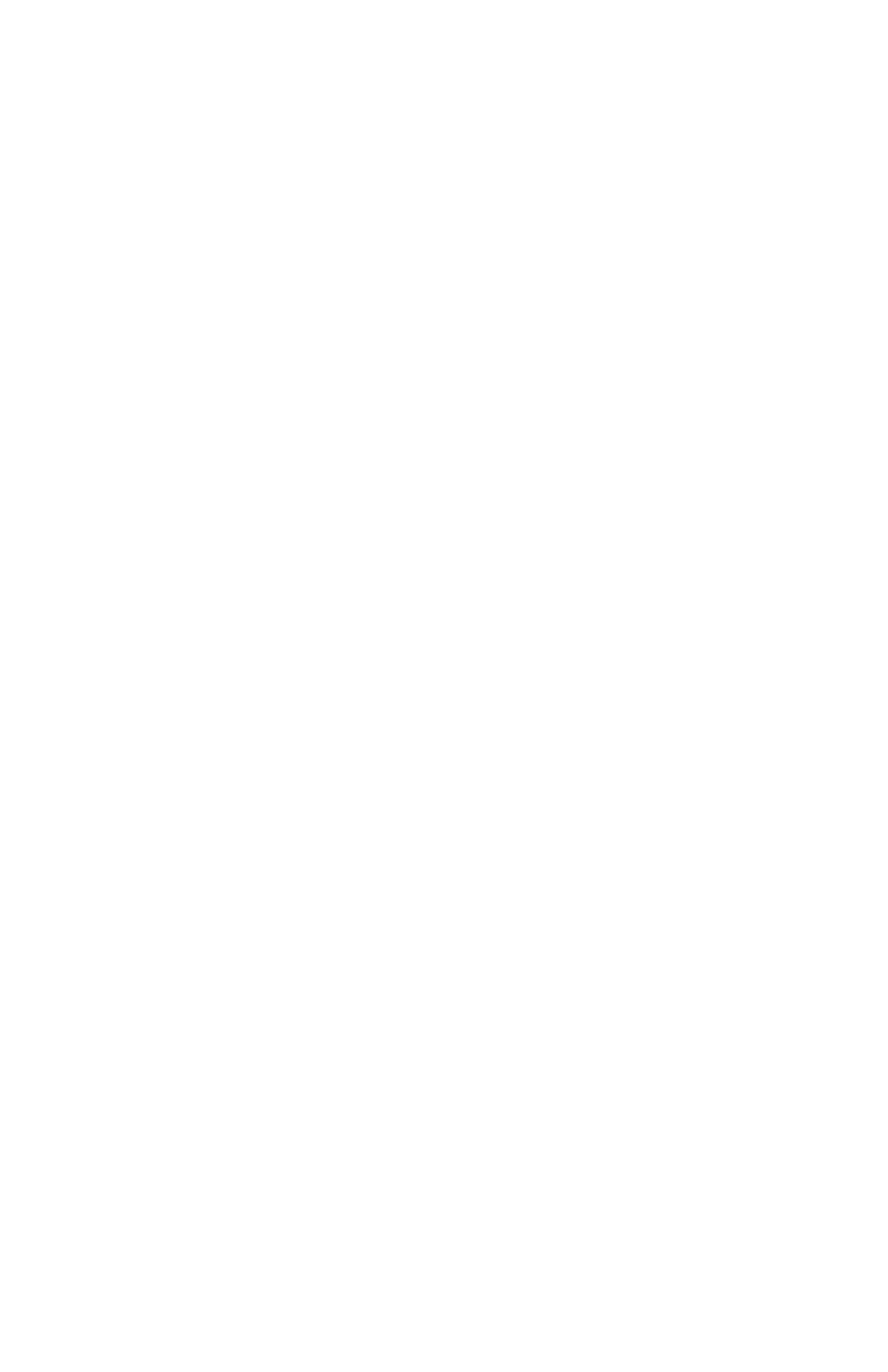# **The One Thing**

People will often ask me the famous question "what is the one thing that you have done that has made you successful?" What a loaded question! The reality is there is *no one thing* that has made anyone successful. Success is the culmination of all the little things being done consistently over a long period of time that creates results.

However, as I have pondered the question I feel there is one thing that is consistent amongst people that experience success in their lives. I have come to recognize that one thing is **TRAINING!** Successful people train. They train in every aspect of their lives. They train every single day! Training becomes a part of their daily routine.

If you are looking for one thing that creates results in anything, start **TRAINING**!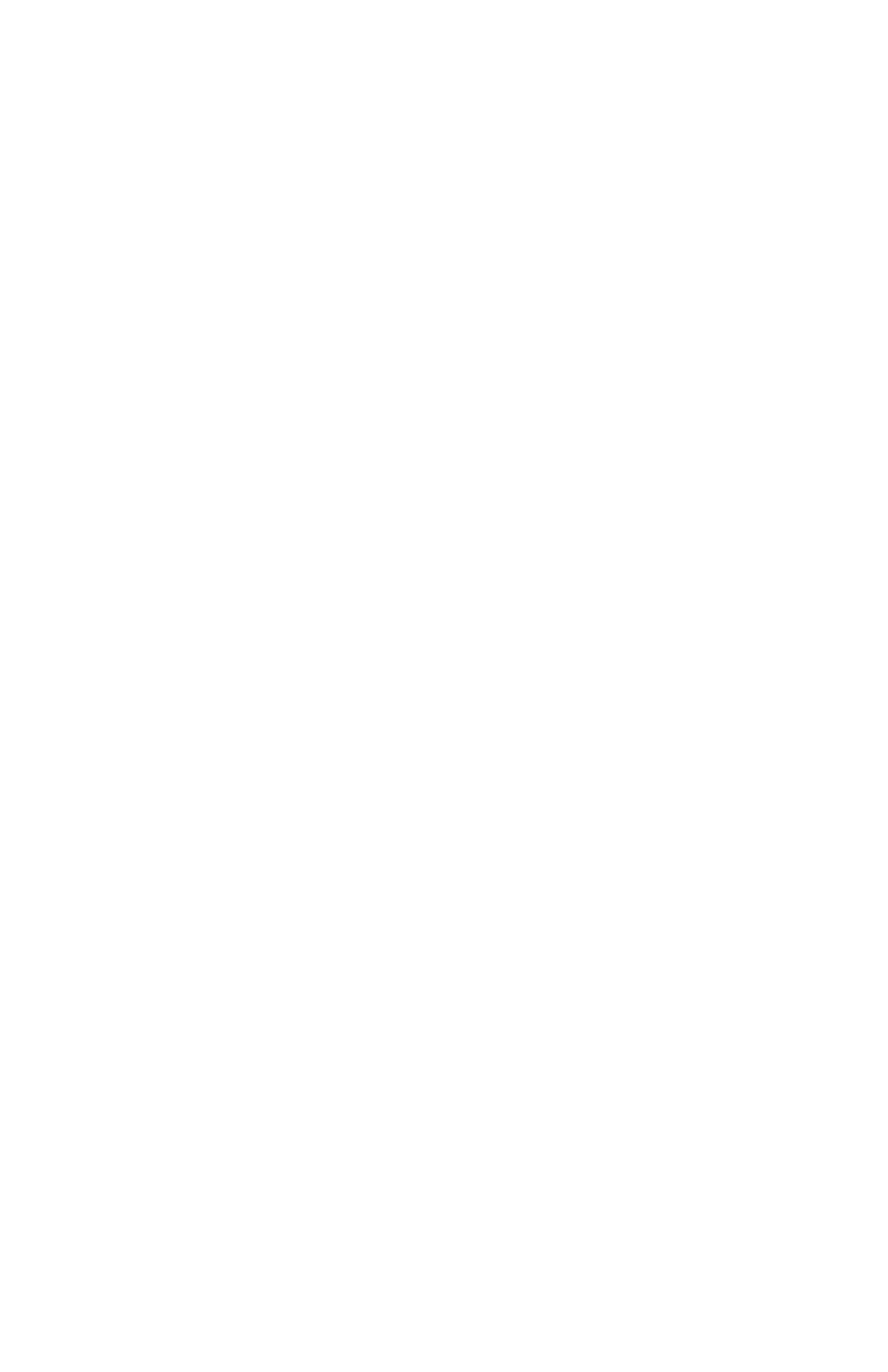# **Define Don't Defend**

In today's world, conflict is everywhere. At any time you<br>
can hop on Facebook and argue with millions of people. I Tn today's world, conflict is everywhere. At any time you want to highlight a concept today that I think is so universal and important that it applies to every single human being on this Earth. Regardless of your age, socioeconomic status, occupation or lifestyle, the "Define Don't Defend" concept holds tremendous power, and has the ability to help elevate your life and eliminate needless conflict.

To begin, let's look at the definitions of these two verbs:

- Define—state or describe exactly the nature, scope, or meaning of. Additionally, mark out the boundary or limits of.
- Defend—resist an attack made on (someone or something); protect from harm or danger. Additionally, to speak or write in favor of (an action or person); attempt to justify.

On paper it's easy to see that these two words do not hold the same meaning nor do they represent the same behaviors. However, they are often used in place of one another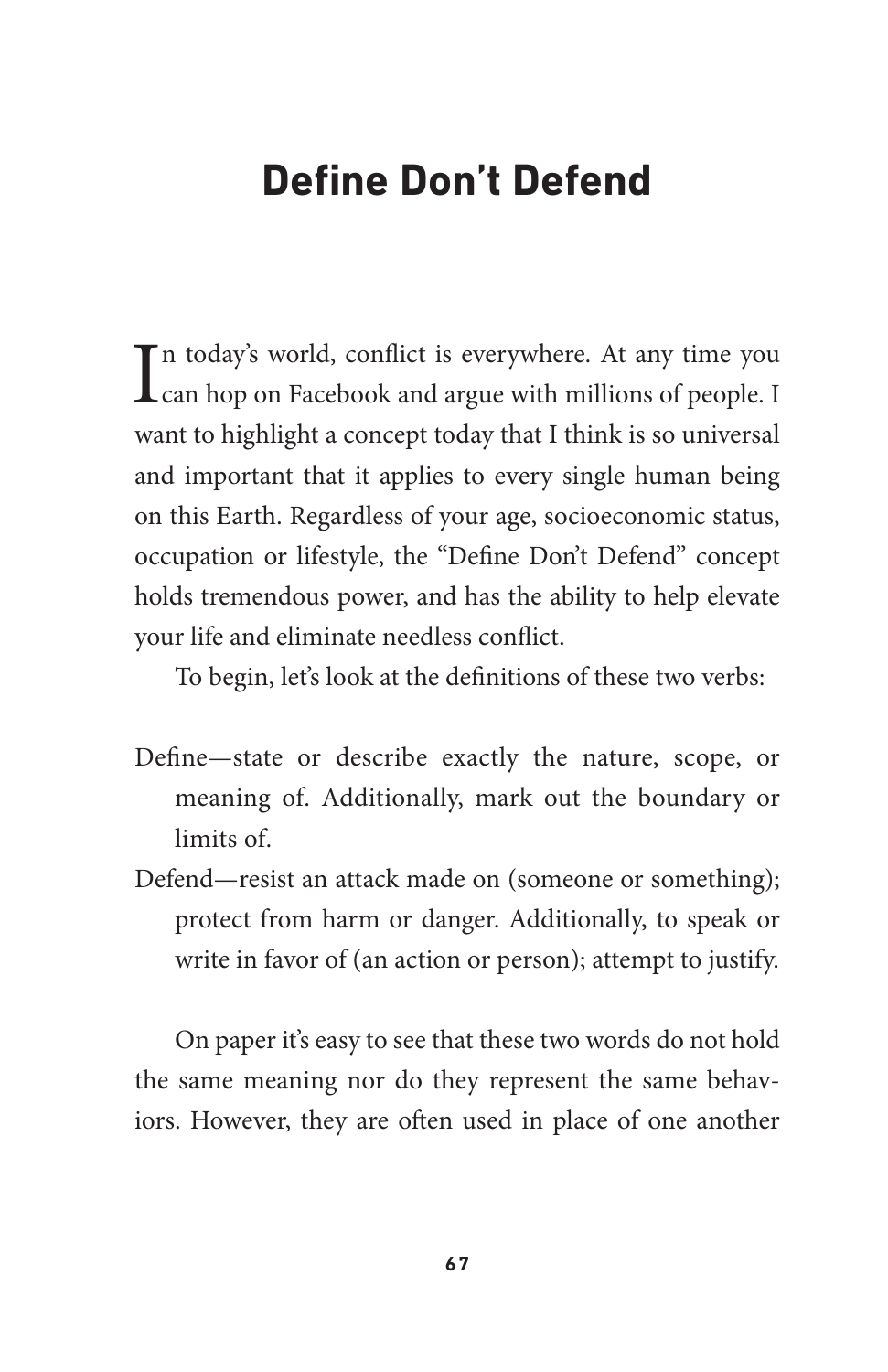incorrectly, leading to emotionally charged debates, heated disputes, and potential loss of relationships.

The opportunity to Define not Defend presents itself daily and handling this opportunity correctly can greatly improve your communication ability with others.

#### **DEFINE**

Just as the definition states, to define is to declare exactly who you are, what you do, and how you do it. Marking out exactly where you stand and supporting your stance with facts, data, and your past experiences. When you are challenged, define the facts of why you do what you do. Defining the situation allows you to keep your emotions out of the situation and maintain a level head.

#### **DEFEND**

Defending contains components such as resisting, protecting, and justifying. To most, these components aren't enjoyable nor do they create positive feelings in relationships. By defending your position, you open yourself up to increased emotion and a higher probability of a negative interaction.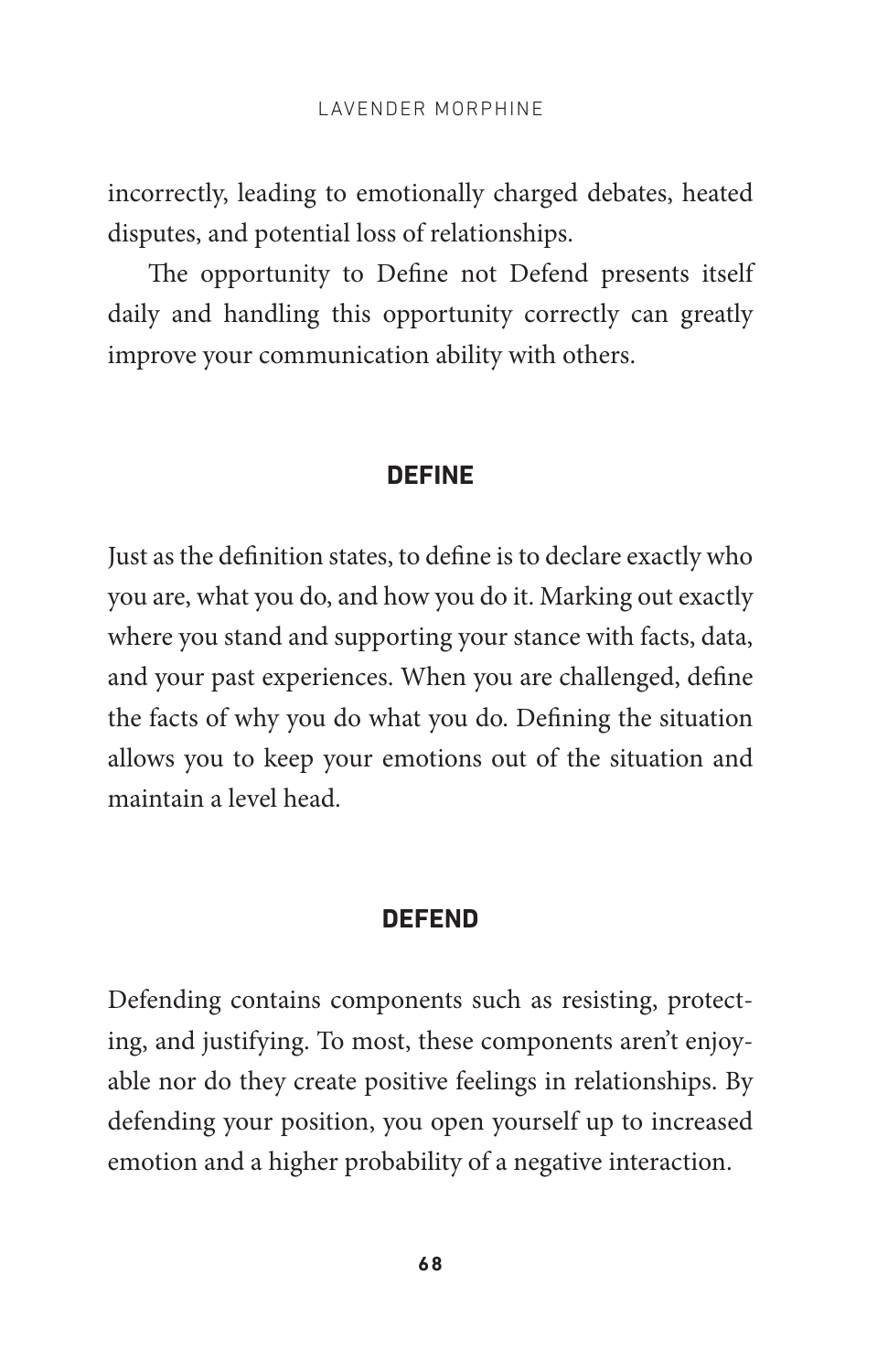## **The Difference**

When you define and don't defend you create clarity and set the edges on what you do and don't do. Whatever your vision is, and whatever drives you, needs to be defined and portrayed in everything you do in life. Defending creates doubt and confusion. (Remember, a confused mind always says no.) Defining creates clarity and allows others to see what you see. Everyone may not agree with your product, service, or stance on an issue – and that's ok! But the second you start to defend you open the door for controversy and the potential for a heated debate. Defining operates from a logical state of mind while defending operates from a limbic, emotional state of mind.

Always remember: Define Don't Defend.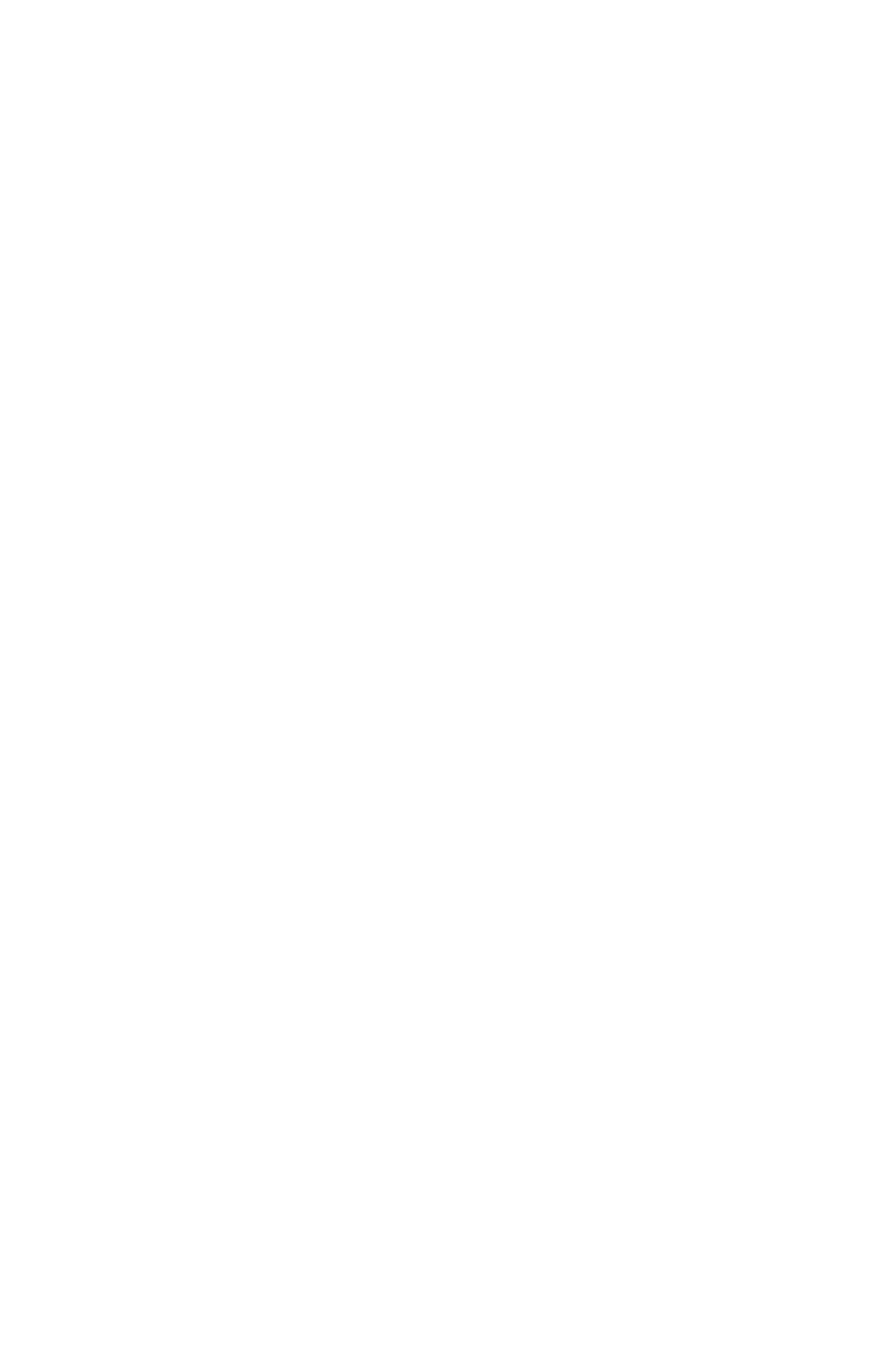# **Elevate Your Perspective**

*Do you find yourself getting "stuck" in your business? Find out how elevating your perspective can give you the clarity you need to make the right decision.* 

When we get stuck in our business or get stuck in a specific problem it can be extremely difficult to get out. Our thoughts become consumed with solving the issue we are confronted with. This can lead to tunnel vision that causes us to not only miss out on other aspects of our lives but oftentimes the solution to the problem itself!

## **Look out Below!**

I can relate this issue to looking out the window of a plane while flying. If you've flown in an airplane before I know you've looked out over the land, admired the scenery, and enjoyed the sudden tiny appearances of houses and even entire cities. From spending most of our time on the ground we learn to view buildings and cities as big, but, from 30,000 feet we can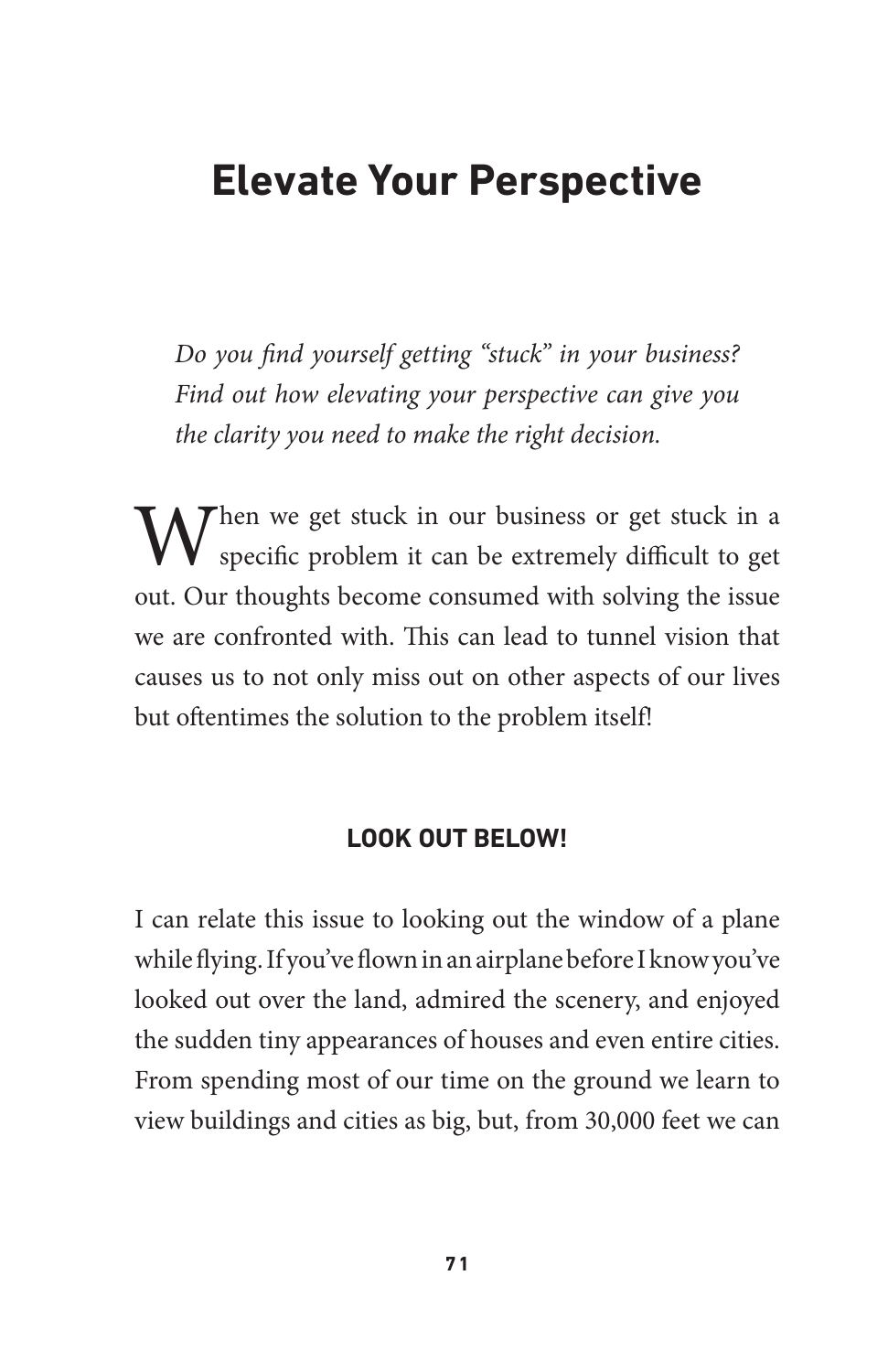appreciate how small they truly are in comparison with the rest of the world.

When we elevate our perspective, we are able to see things for what they really are and view them at the proper scale. The next time you run into a problem that seems to perplex you with no solution in sight, elevate your perspective. Remove yourself from the trenches and seek higher ground. From there you will be able to clearly see the solution that is more than likely closer than you thought.

### **Come Back Down!**

Now, planes don't stay up in the air forever. You can't either. The plane operates to allow people to be up in the air for only as long as it takes to arrive to their destination. You too must come back down to the trenches and take action to solve the problem with your newly enlightened solution.

The next time you get stuck, try elevating your perspective!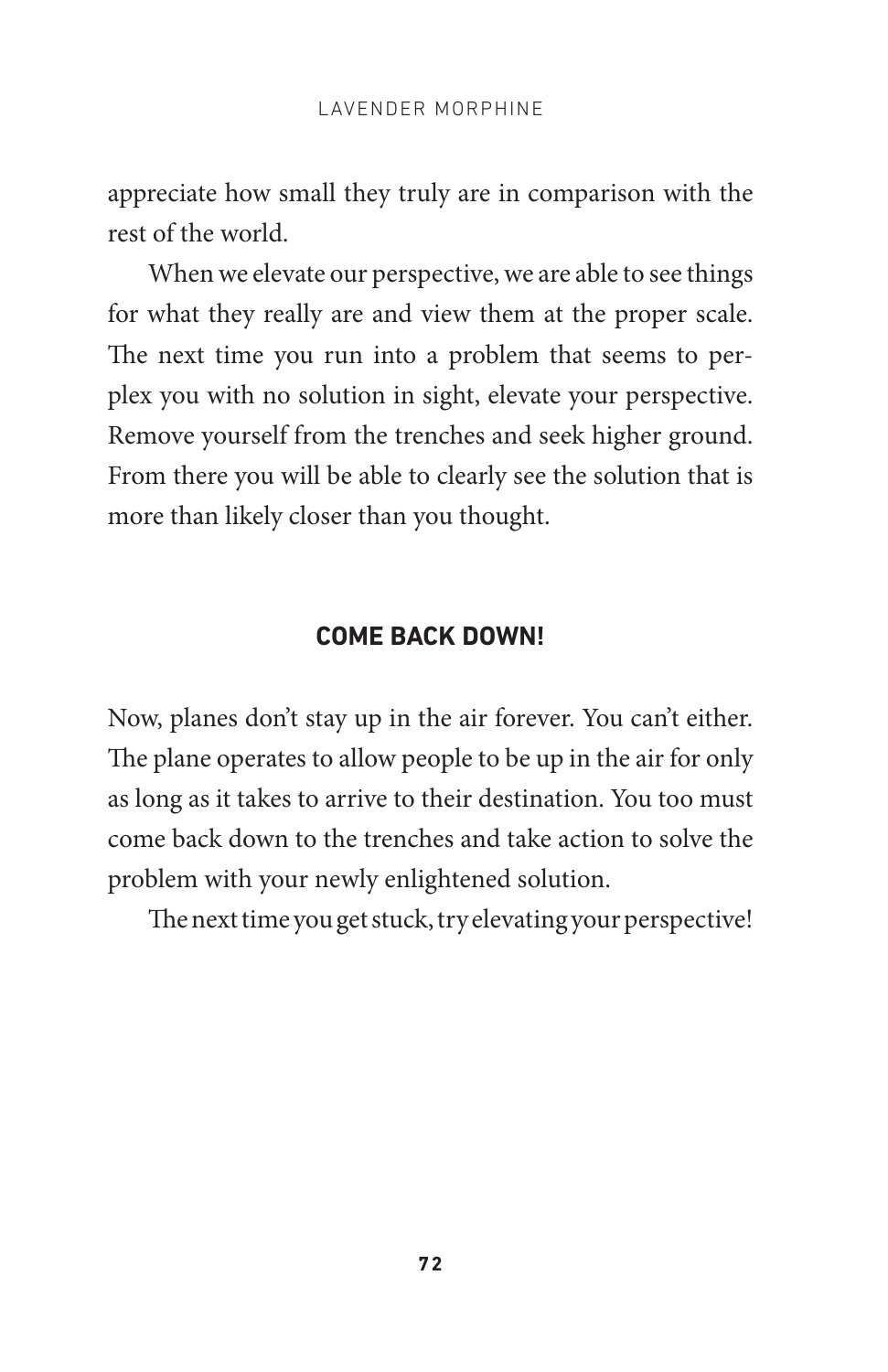# **Cleaning Closets**

I ave you ever felt like you were working like a ham-<br>ster on a wheel? Continuously doing things and doing things but not getting anywhere?

When you start to "feel" busy or the work starts to pile up, take a step back and look at the activities you are doing. Are you just checking emails? Are you getting ready to get ready? Are you tasking away at things but not really turning the dial?

A great friend and mentor of mine once told me, "Don't just clean closets."

Cleaning closets is something we do so we feel like we're getting stuff done. In reality we're really just moving things, reorganizing, and getting rid of a few things. After you're done cleaning the closet, what have you really accomplished?

Do stuff that matters. If there's no risk involved or if what you're doing doesn't require discipline—it's probably not important. Put your neck out there, take some criticism, and do things that matter.

Stop cleaning closets!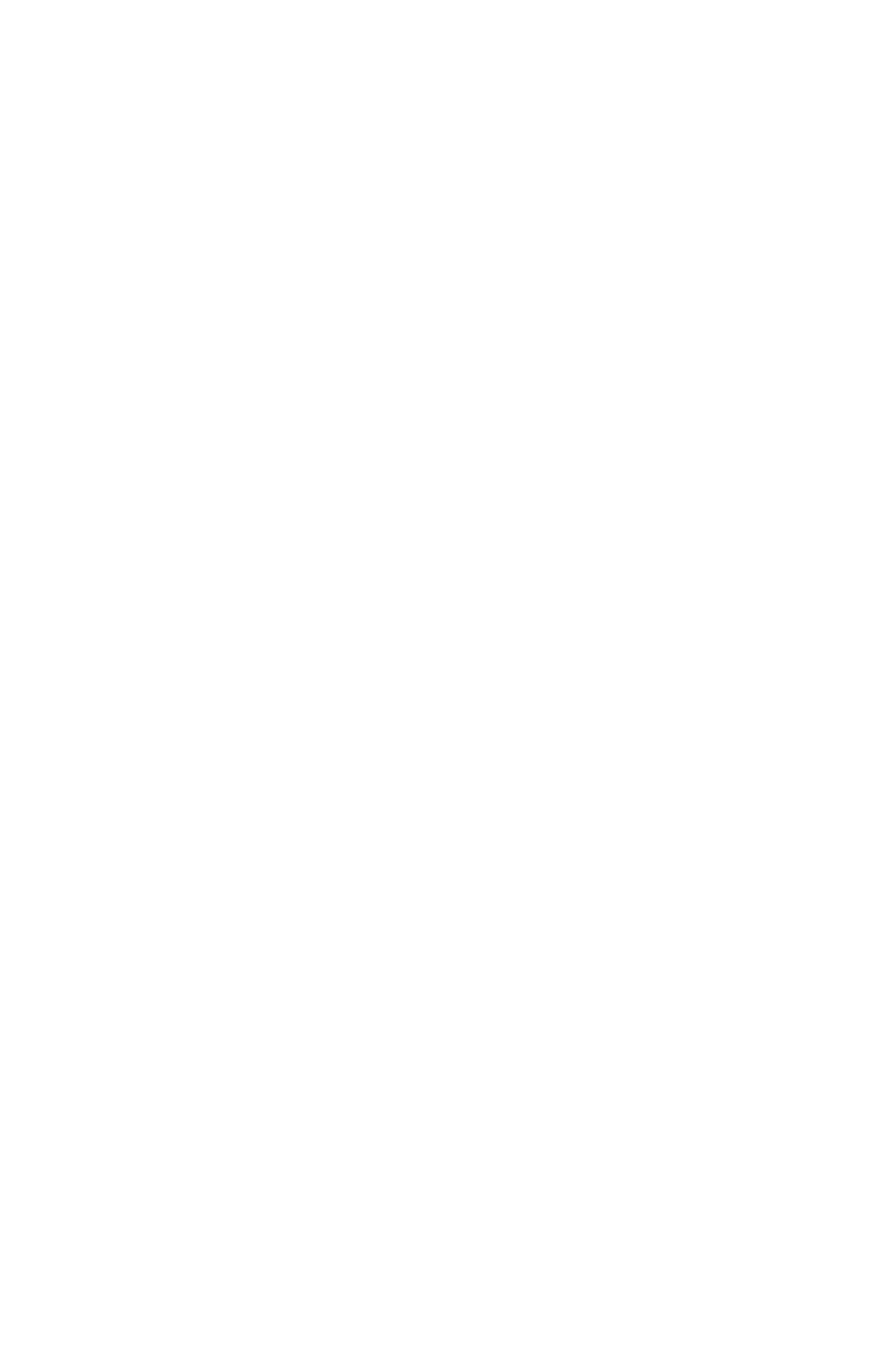# **Why Finish?**

You will never achieve your business goals if you can't *finish what you start.* 

You have been hearing these phrases since you were a kid: "Finish your meal, finish your homework, finish the race, and so on..."

Why is there all this focus on finishing?

### **Average vs. Abundance**

The difference between an average life and an abundant life deals with the discipline of finishing. Finishing allows you to receive a reward for your work. If you finish your meal you are no longer hungry. If you finish your homework you can receive a grade. The ability to finish is the key to success, significance and fulfillment. Anyone can start, but it takes a special person to finish.

Why then, don't we finish? Often times, the task seems too big. How do you eat an elephant? One bite at a time! Success in any endeavor can be found in the little steps and small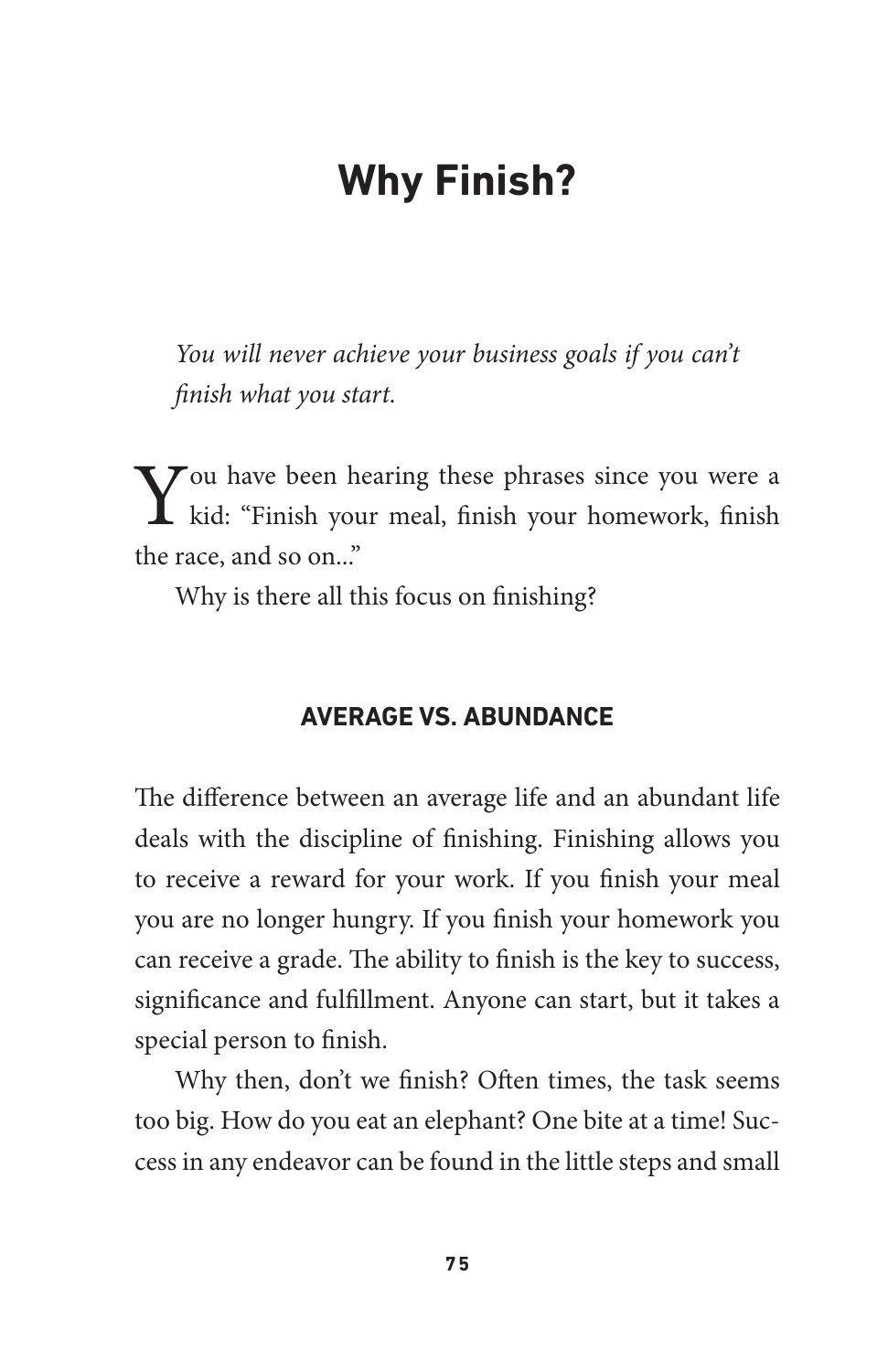details. We get stuck thinking we need to complete the entire thing in one sitting. Instead, make the routine your reward!

You can't just do it once, either. We refer to this phenomenon as "**One-in-a-row**". You need to make the commitment and have the discipline to do it over and over and over again until it is finished. Then you find something new to finish!

## **Three D's**

We recommend living by the 3 D's:

- 1. **Do it**
- 2. **Delegate it**
- 3. **Dump it**.

Make your decision and commit right then and there. If you commit to doing it, set a timeline and time allotment to finish it.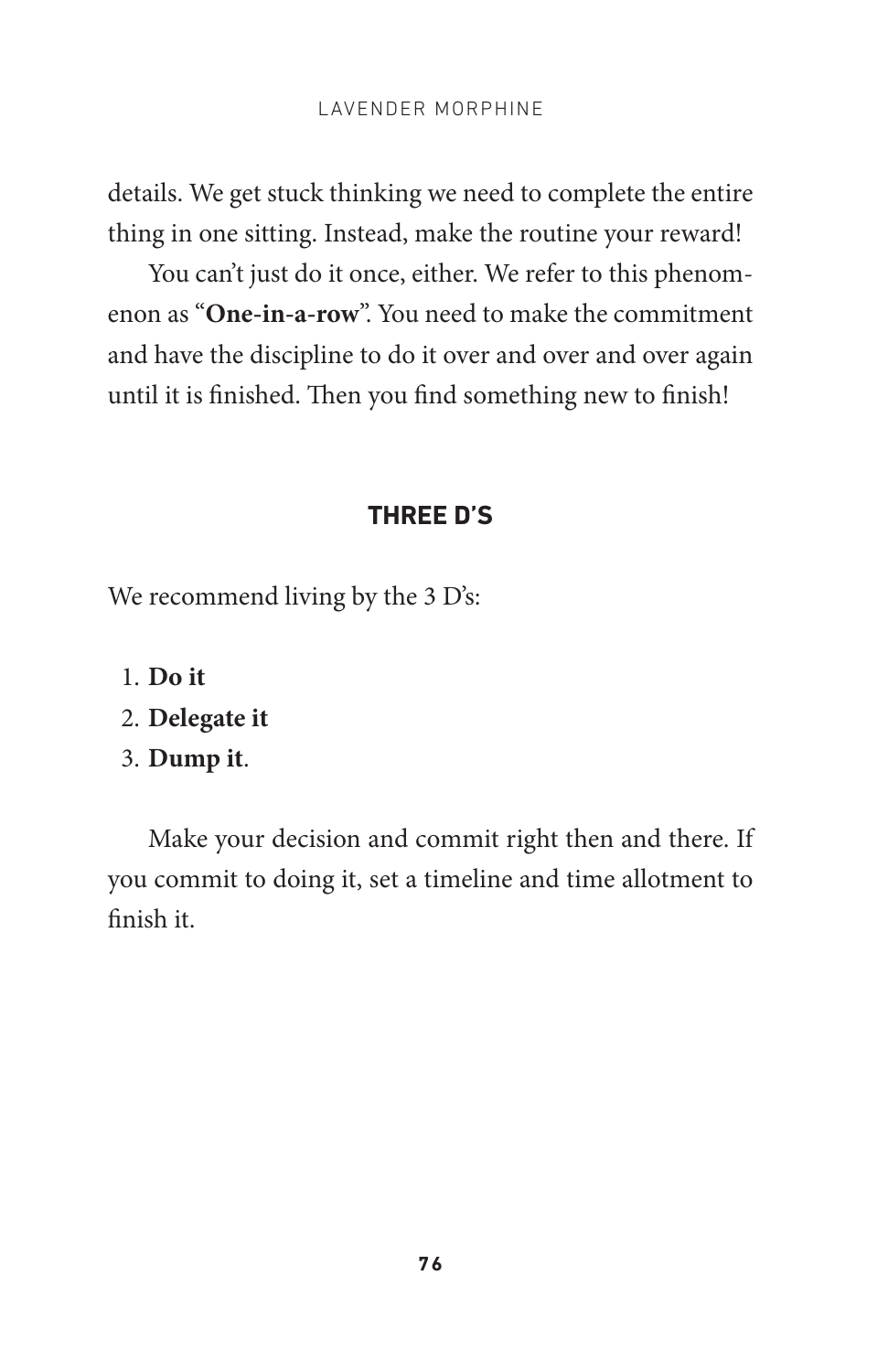# **The Art of Subtraction**

t one point in my chiropractic career I had 11 differ-Lent techniques that I used to treat patients. I thought I was the man! I figured that the more I could do, the more magnetic I would be to more people. What actually happened was that I just created confusion in my patient's minds as well as my own. This story is a great example of the power of subtraction.

Subtraction is defined as the art of removing anything excessive, confusing, wasteful, unnatural, hazardous, hard to use, or ugly—or the discipline to refrain from adding it in the first place. Success is about subtracting, not adding. In order to get better we need to focus on our strengths and get better at them.

The art of subtraction holds many practical applications. Understand in your business that efficient communication is about saying fewer words, not more. This is true whether it's handling customer phone calls or your close at the end of a sale. Often, spending habits are another area where subtraction can make a vital change. We tend to buy stuff that we think will make us happy.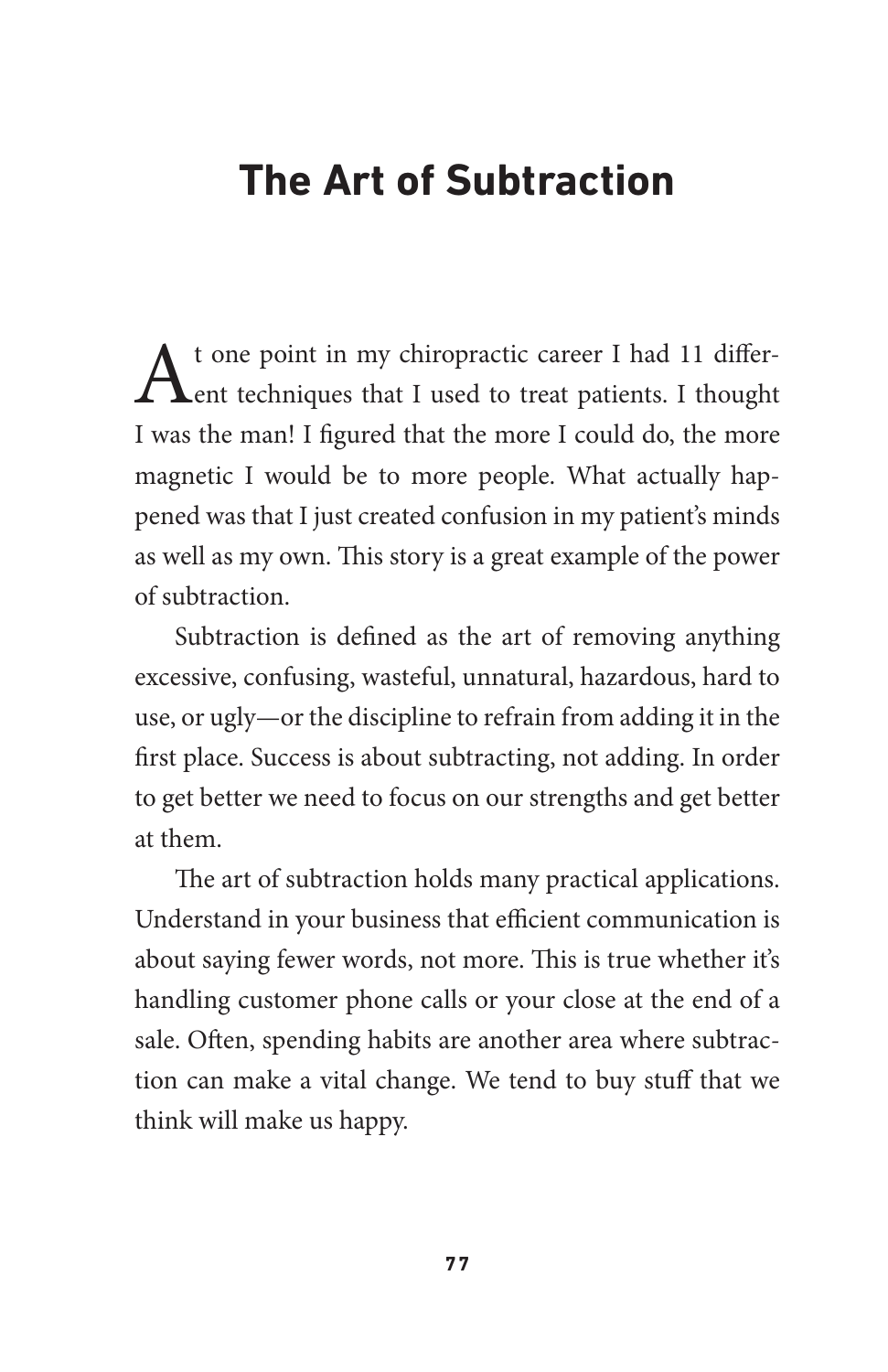Subtracting isn't easy. Many of the things that need to be subtracted have been in place for long amounts of time. However, by subtracting these things you will be able to increase your ability to astronomically grow.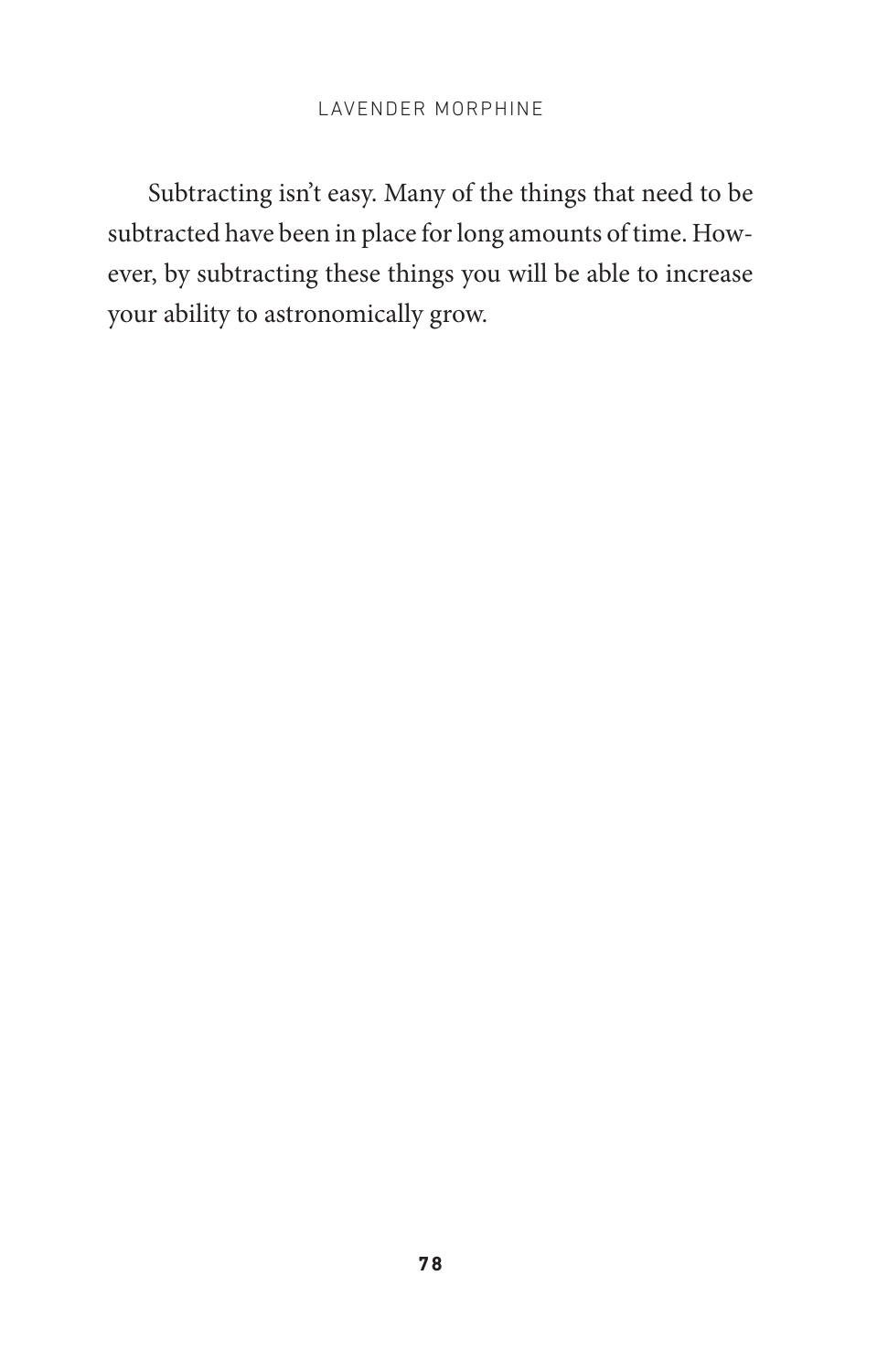# **Switch Your Fears**

Everyone has fear. Regardless of your level of success or accomplishments in life, you possess some form of fear. This fear can be a good thing. It can be a huge motivating factor. In fact, the brain processes fear and motivation in the same area. Essentially, fear and motivation go hand in hand. Living on the other side of motivation is fear. However, fear can also be crippling. If you allow it, fear can paralyze you and cause you to become stagnant.

**There are two main types of fear that exist in the world: the fear of staying the same and the fear of the unknown**. One of these fears can be conquered. The other never goes away. If you're not in a position that you desire, the fear of staying the same should drive you to change and seek the unknown. If your back is against the wall you've got nothing to gain by staying the same. Your fear of the unknown can never outweigh your fear of staying the same.

You don't have to live *in* fear, but you have to learn to live *with* fear. Fear is ever-present; it's always going to exist. But it doesn't have to cripple you. When you stop trying to eliminate fear from your life (an impossible task) you open yourself up to understanding what exactly your fear is and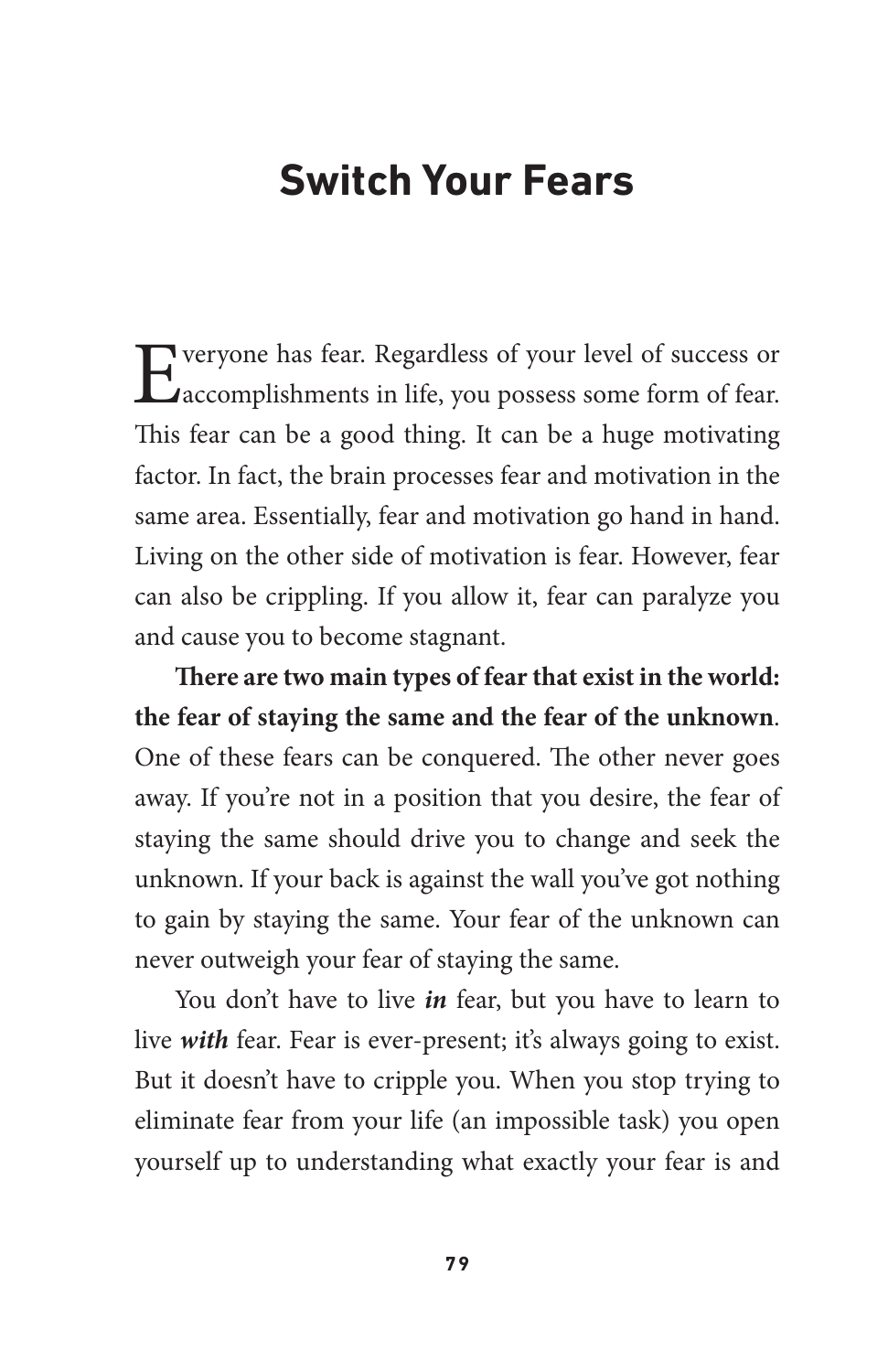how to handle it. Your fear is going to fall into one of the two categories: fear of the unknown or fear of staying in your current situation.

None of us can control the future. We can anticipate and prepare for events to occur, but the future is always going to possess an aspect of the unknown. You really can't overcome the fear of the unknown, but you can use it to motivate yourself to take action and eliminate the fear of staying the same. If you allow your fear of the unknown to motivate you, you're going to spend your time working towards ensuring that you and those around you are in the best possible situation. No longer will you be torn between the fear of change and the fear of staying the same. You'll realize that only one of these fears holds negative consequences and is holding you back from your future success.

It's time to switch your fears. Once you do this, you'll begin to realize that the fear of the unknown is natural, you're not alone, and it's simply another opportunity waiting to motivate you.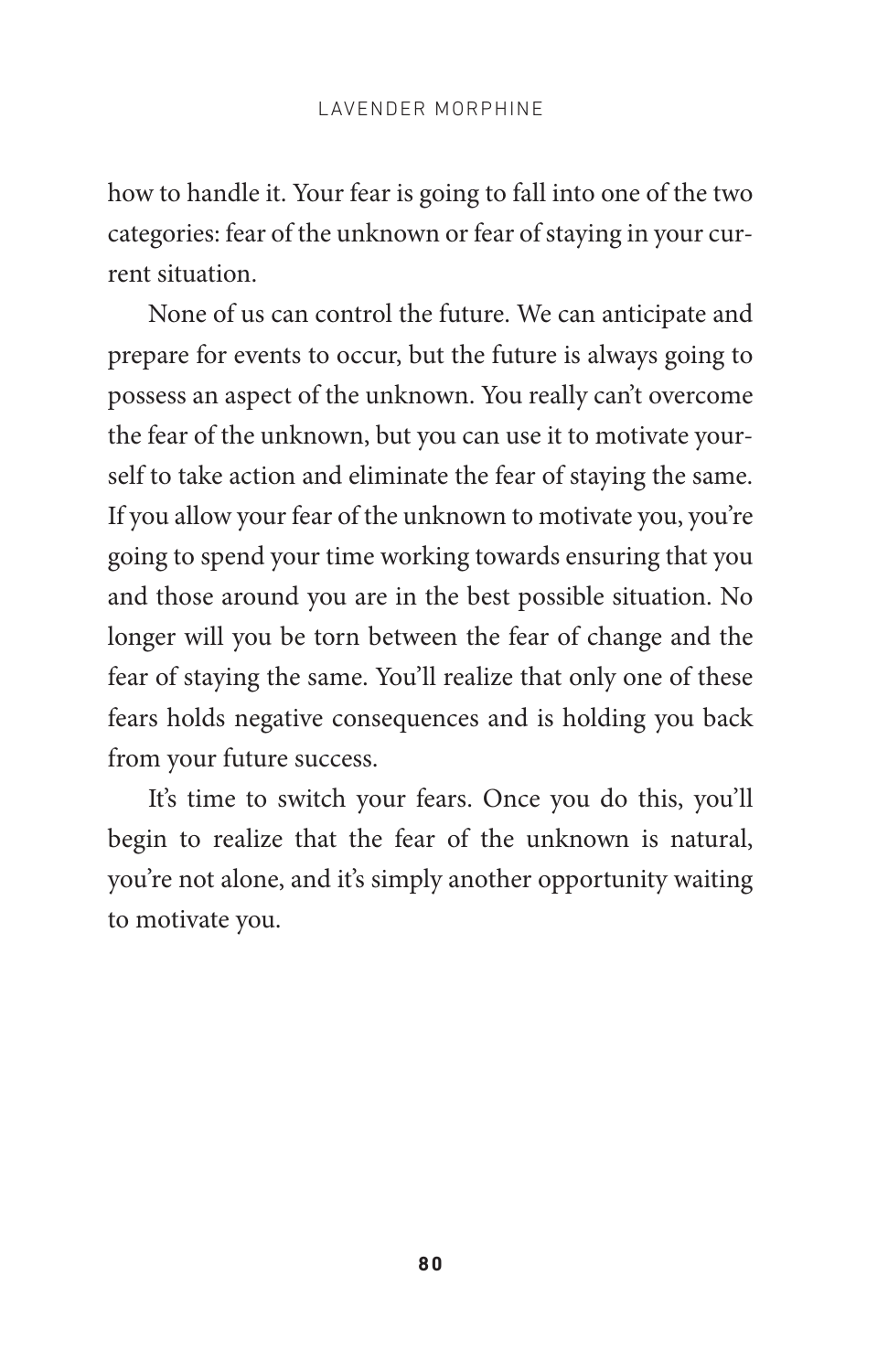## **Compete vs. Dominate**

 $\int$  ould you rather dominate or compete in the professional space within your community?

Before you answer the question, I want you to take a deeper dive into understanding the meaning of these very powerful but distinctively different verbs within our English language.

#### **Dominate**

To dominate you must have a commanding influence and exercise control. In order to dominate, you or your service must be the most important or most conspicuous. To dominate, you must be in a commanding position. Domination requires mastery, and it requires that you and your business offer more. To dominate means that you are in a league all by yourself.

#### **Compete**

To compete you must strive to gain or win something by defeating or establishing superiority over others who are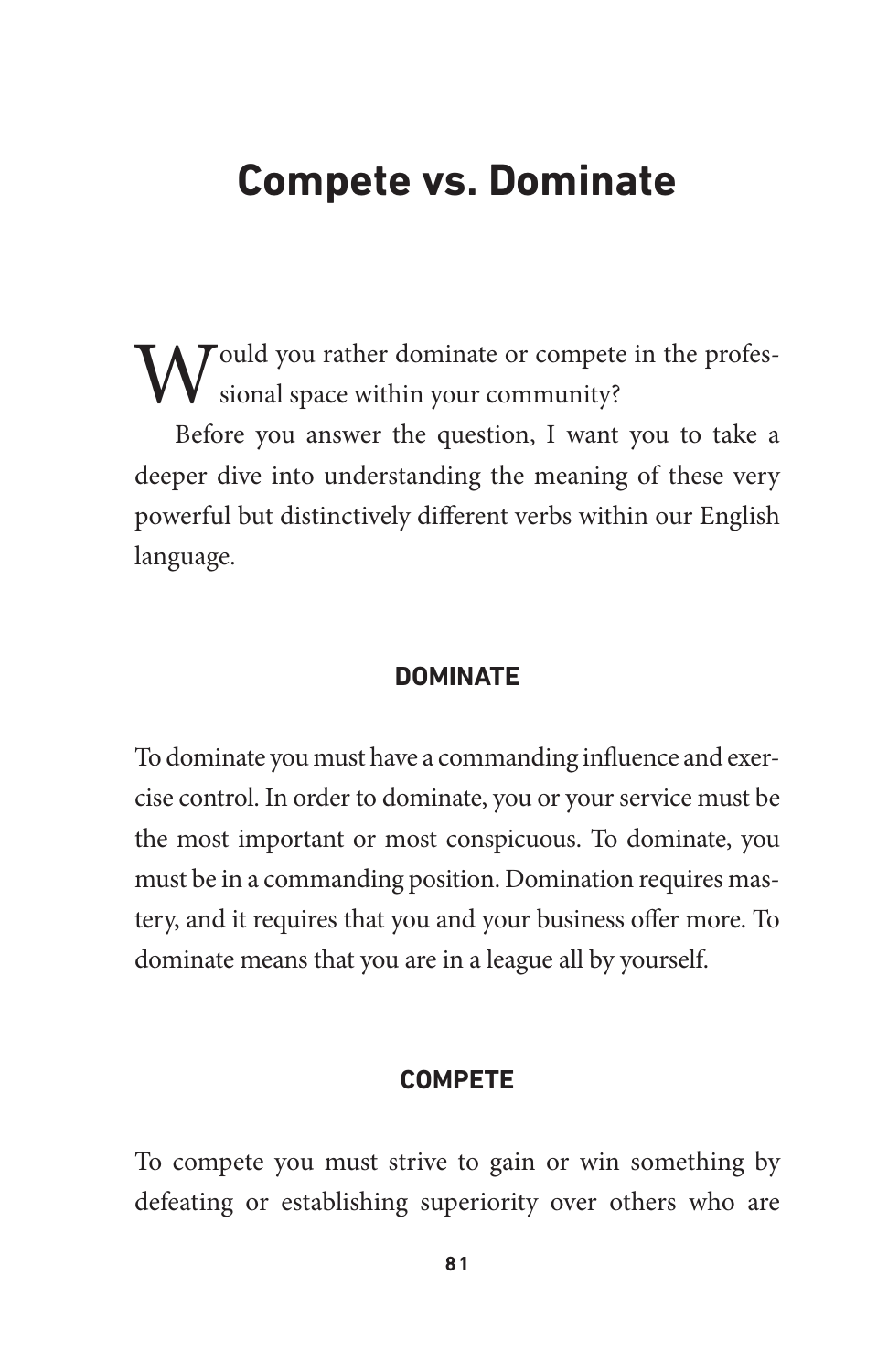trying to do the same. To compete means that all we have to do is participate, play, try to keep up with, keep pace with, be in the same league, come near to or come close, and/or compare ourselves with the other competitors.

Now answer the question….do you want to dominate or compete? To compete means you are looking to the left and to the right and over your shoulder. To compete means you are doing the same things that everyone else is doing and just trying to get ahead of the next guy. To dominate means that you are looking straight ahead and have the pedal to the metal while burning high-octane fuel, and the only thing in sight is the mountaintop!

When you dominate, people will ask how they can get to the same level.

The simple answer….CLIMB!

## **Dominate, and abundance is yours!**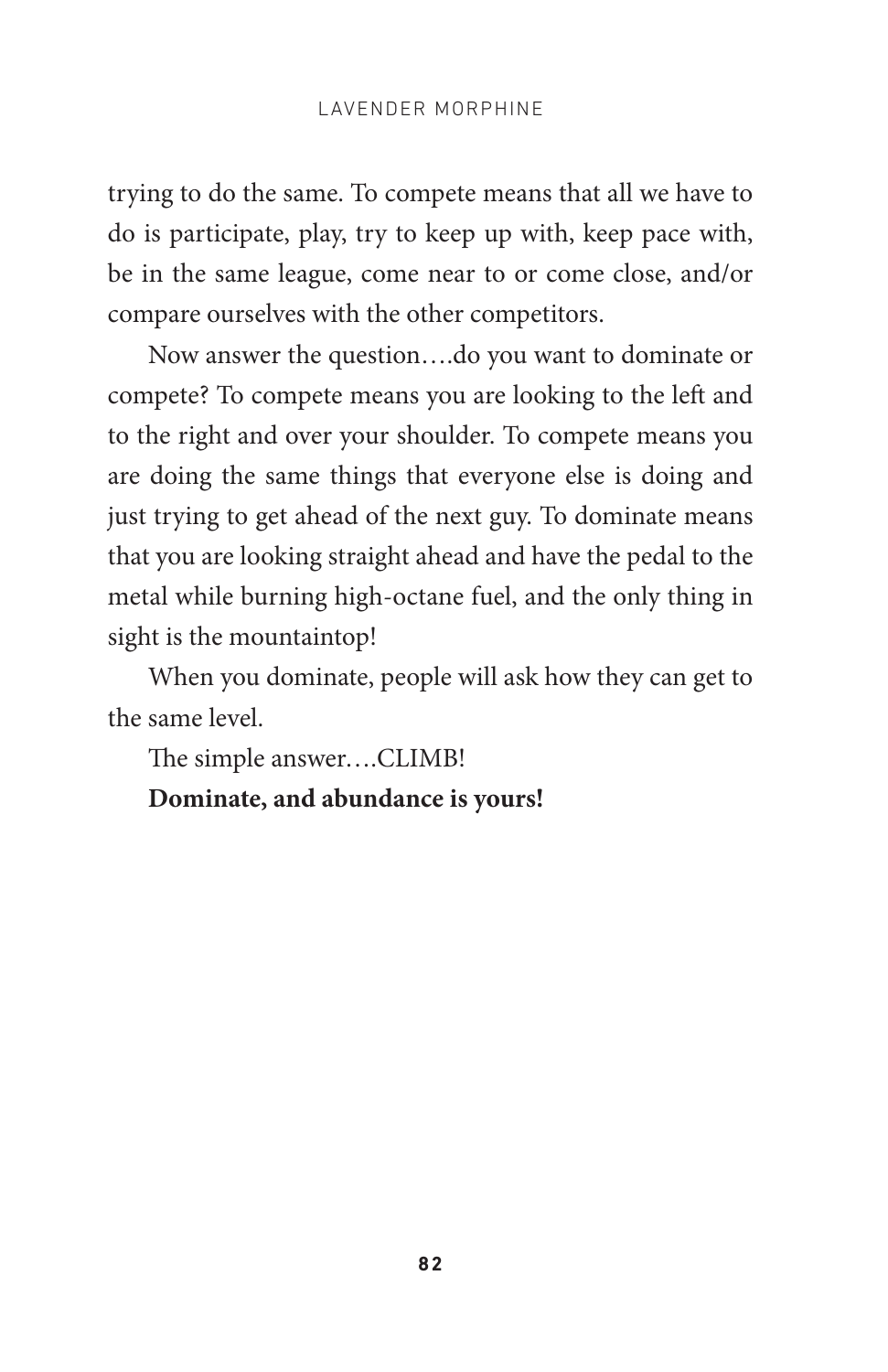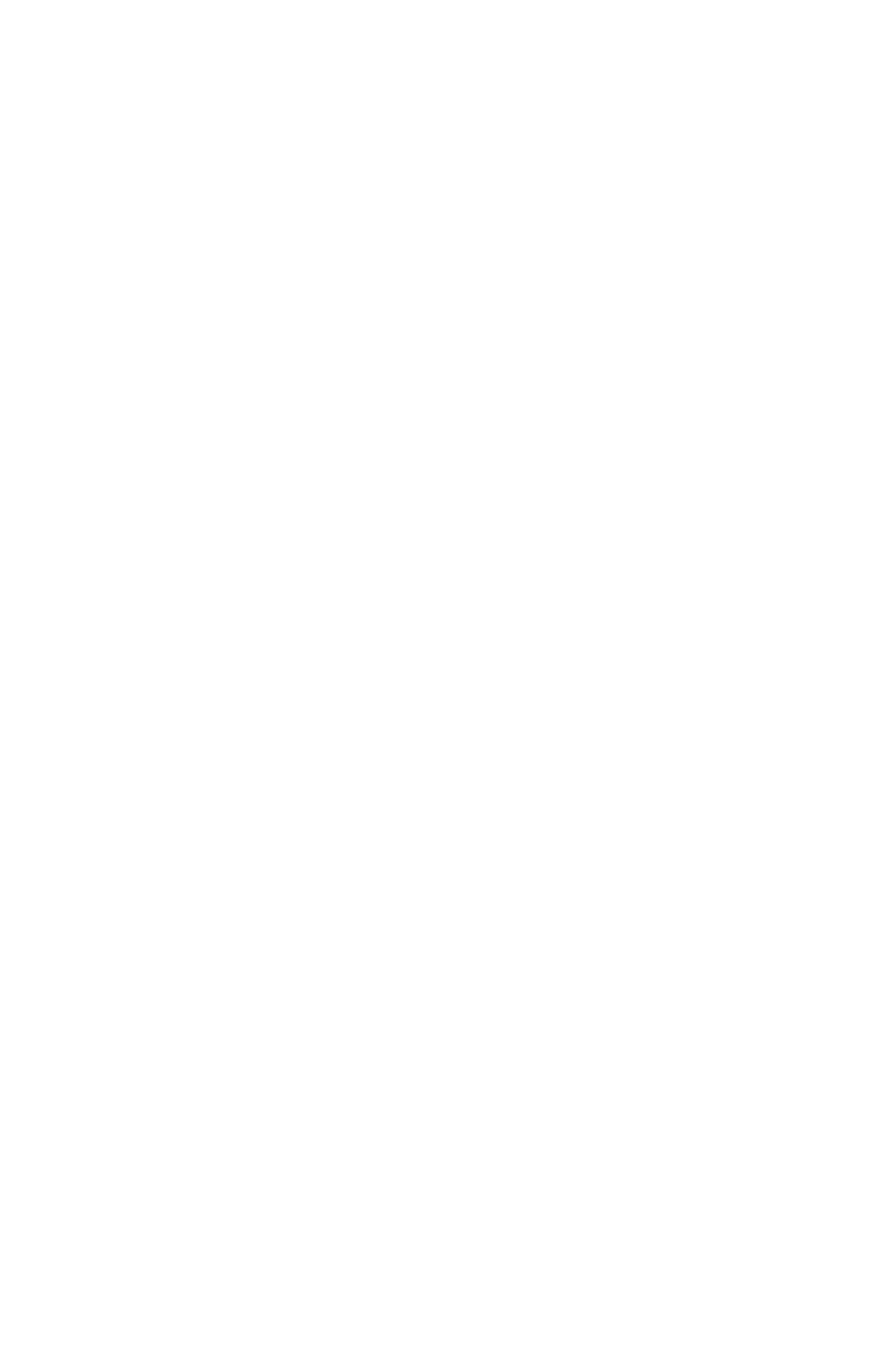# **Spectators vs. Players**

*In your business, you can choose to be a spectator or a player. Which one are you?*

I talk with a lot of professional people who have elaborate plans for their future. They tell me about their great ideas and the things that they want to do. Most of the time, these plans remain just that, plans! We refer to this stage as "getting ready to get ready".

The common theme when I talk with these types of people is that they always have something to say about those in their field that are out doing things. They remind me of spectators watching an event take place. These people are riddled with opinions including things like: "Why didn't he do this?" or "Why didn't she see that?" They tend to think that they understand the game quite well from their vantage point.

### **Spectators Everywhere**

I tend to find that there are a lot more spectators than there are players on the field these days. The reality of the situation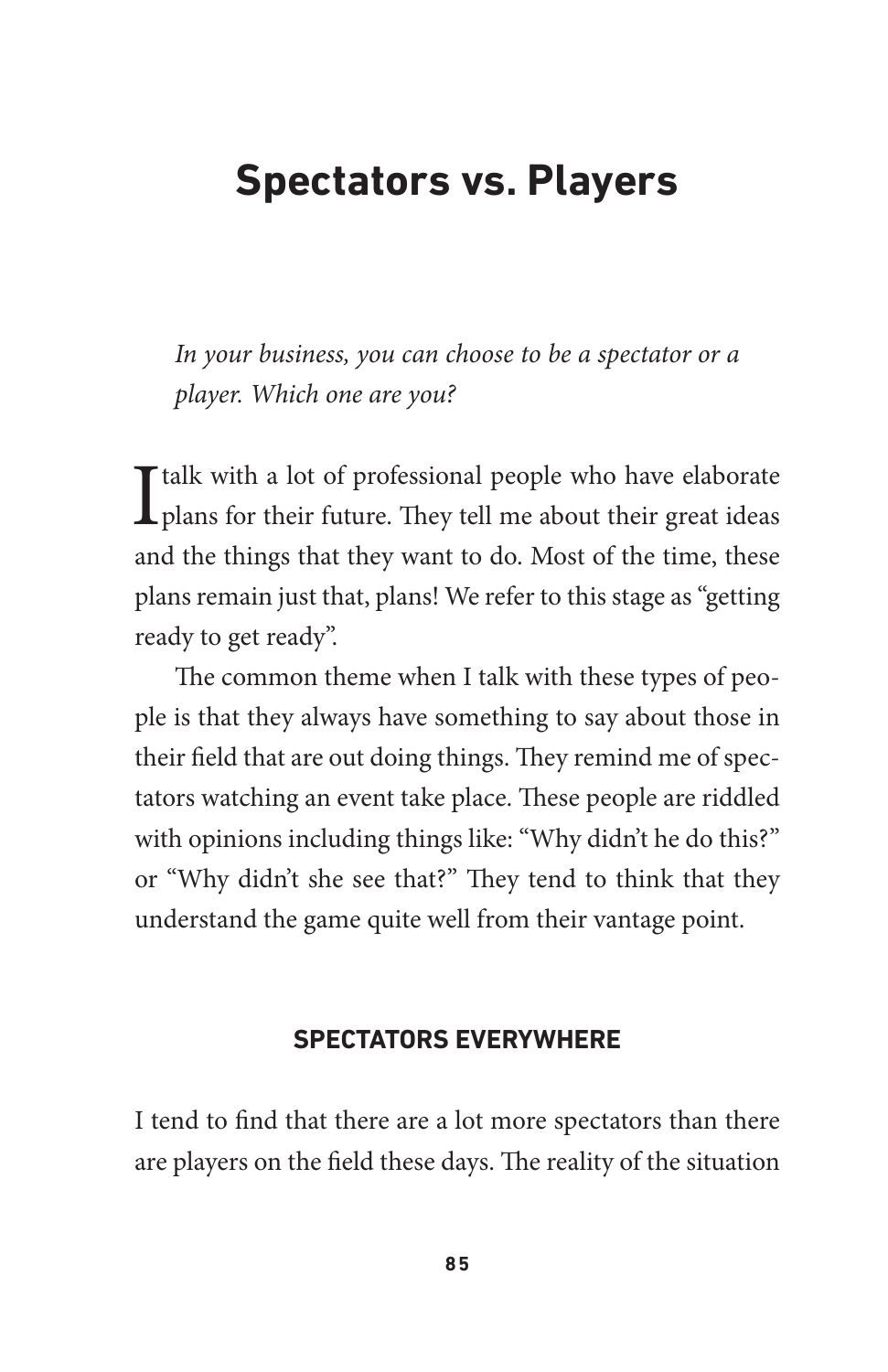is this: the players, (people partaking in the event,) are the ones making the difference. These people are training to win and are willing to take a position in front of the spectators, put on their best performance, take any criticism they receive, and build on it.

There are always going to be spectators. Not all spectators are bad; they are a necessity for the game to take place. However, if you find yourself thinking like a player but acting like a spectator, that's when problems arise.

## **Which one are you?**

Are you a player or are you a spectator? Are you willing to put your best foot forward and take action even though you may not have all the details worked out? Players are constantly training and improving so when it comes time to hit the field they are ready. Players understand that regardless of how well trained they are, during the performance unforeseeable things can take place and require adaptation. The more the player trains, the better he or she will be at handling the unforeseeable circumstances.

The spectator has a pretty cushy job. He gets to sit in a comfortable spot way up high where he can see it all, snack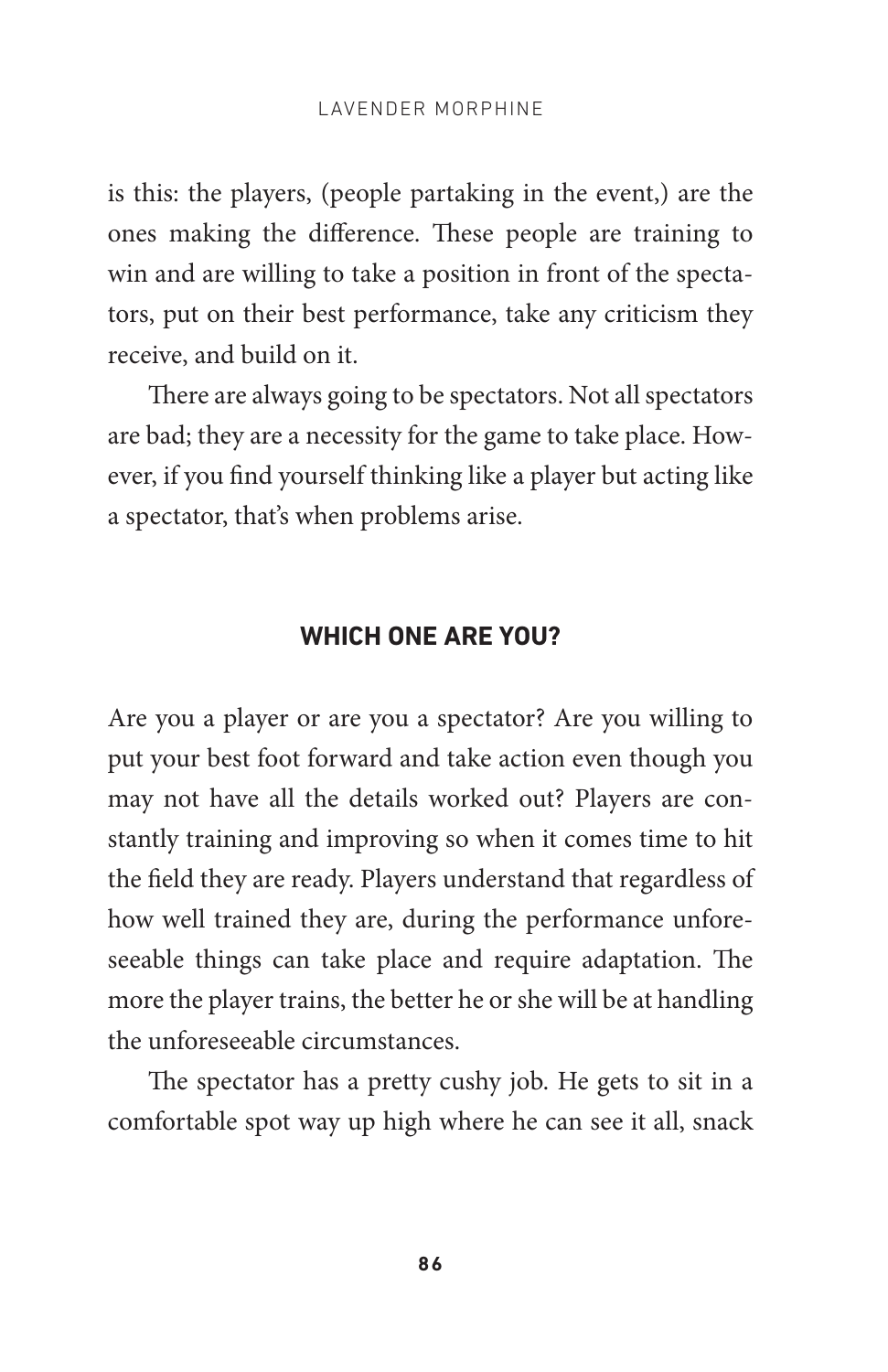on some popcorn, and proclaim his opinion to all those around him.

If you desire to be a player, lose the mindset and work ethic of a spectator.

A coach once told me, "Players make plays, players win games."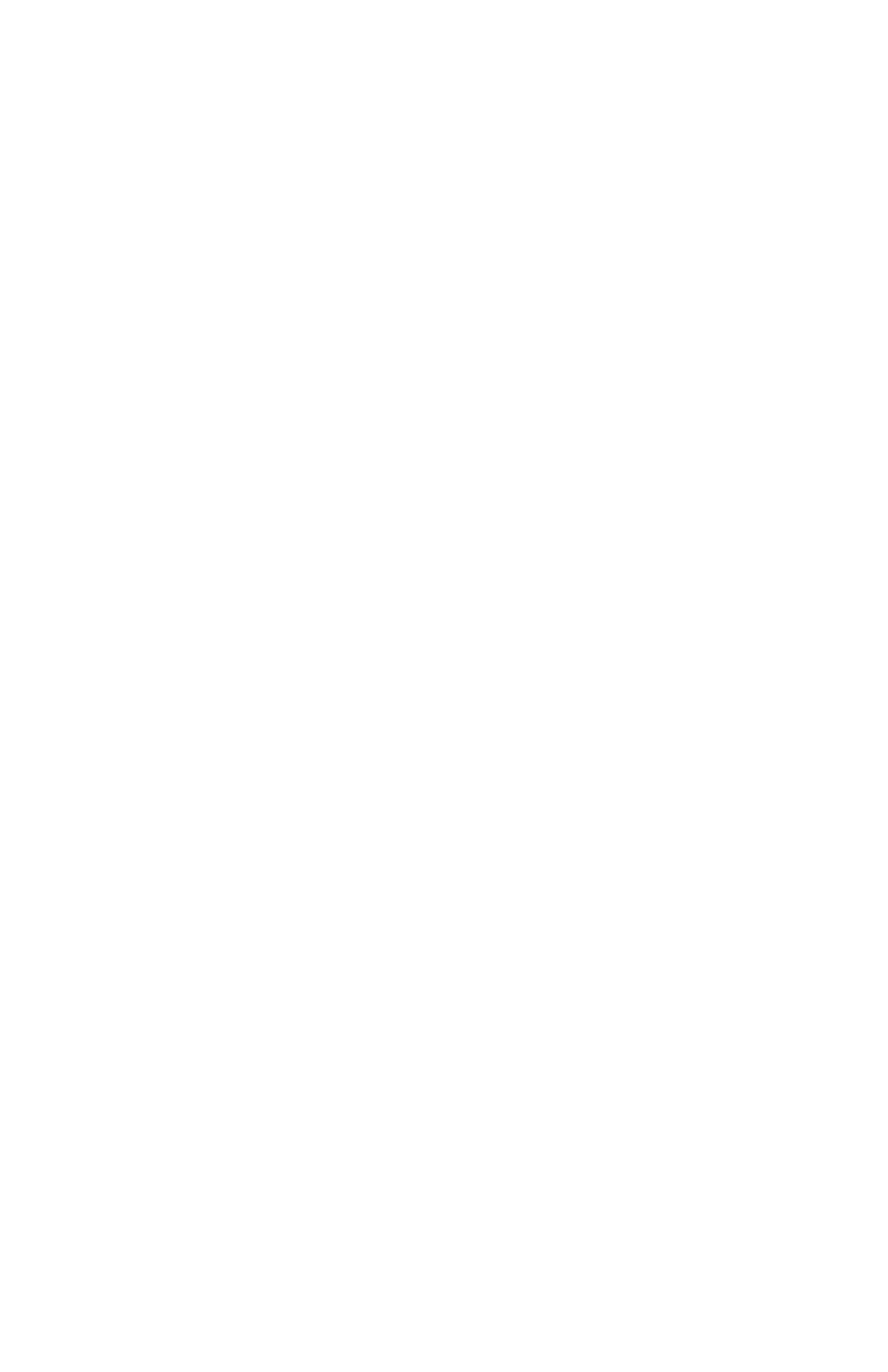# **Titration Effect and Your Business**

*You never know which action you take is going to result in your breakthrough. Intentional effort in everything you do will result in reaching higher levels of success.* 

 $\int_{a}^{f}$  you've ever been to a swimming pool you may have seen  $\int_{a}^{f}$  lifeguard or pool employee checking the chemical bal-**L**a lifeguard or pool employee checking the chemical balance of the water. The process used to analyze the water is a method known as **titration**.

The basics of the titration process are as follows. The person checking the pool uses drops of different test chemicals to assess the chemical levels of the water. By adding the test chemicals one drop at a time, the employee can determine the exact chemical level of the water based on the number of drops it takes to change the color of the water. Once the water changes color, the person stops adding drops and is able to calculate the answer.

### **What Can Titration Teach Us?**

What may surprise you about titration is the lesson it can teach us regarding our business and life in general. With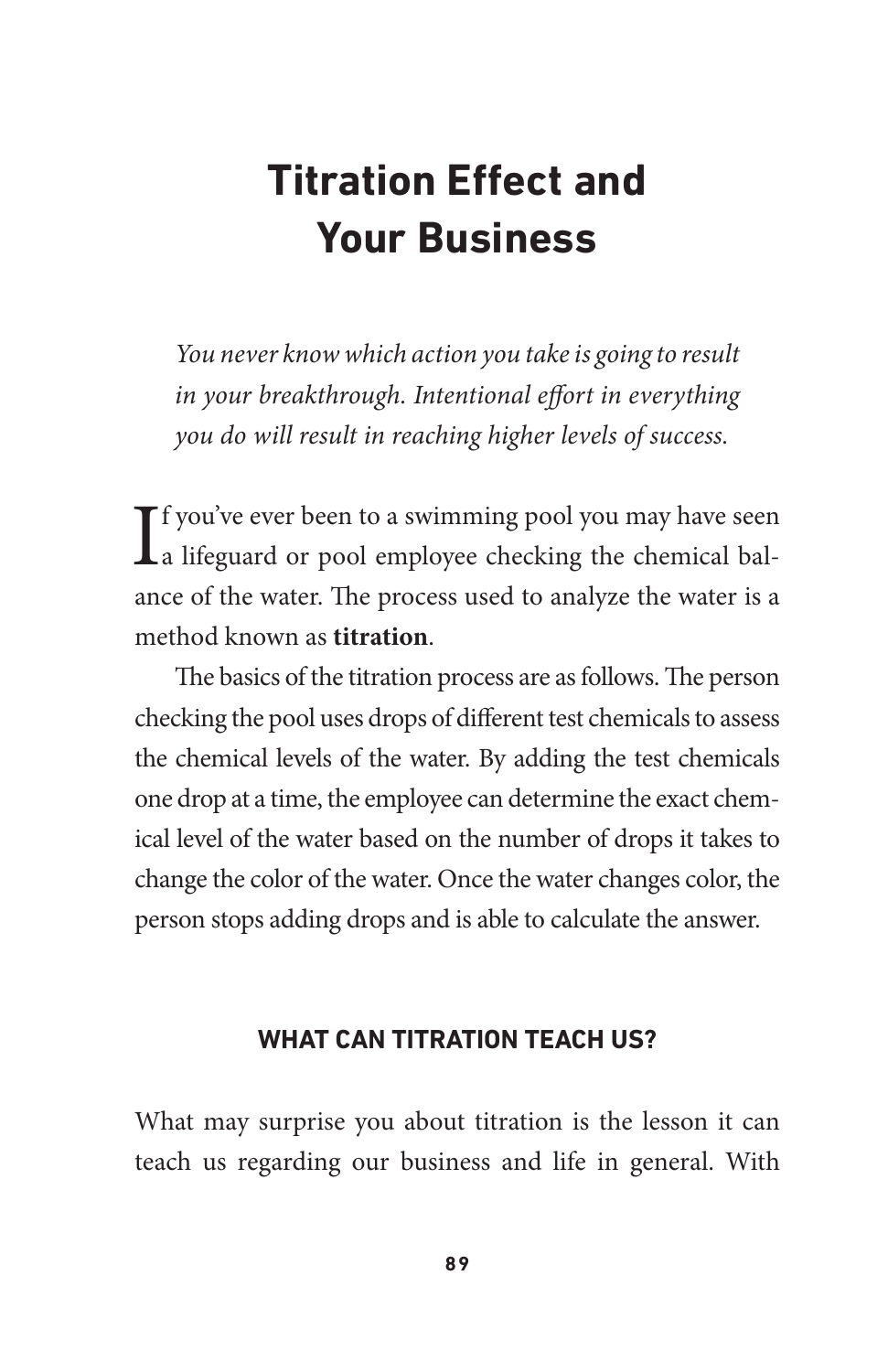titration, the person performing the test does not know exactly which drop is going to trigger the result. It may be the first, 10th, or 50th drop before the answer is revealed.

Now, if you were to have a group of schoolchildren watch someone perform this experiment and ask them which drop caused the change in the water color, the majority would say *the last drop*. By thinking critically about this scenario, we understand that without any of the drops before it, the result would not be achieved. Therefore, *each drop* is just as important as the next!

#### **Drip by Drip**

You never know which action you take is going to lead to the results you are pursuing. What we do know is that little by little, over time, the actions you take will amount in a result. If you stop taking action because you're not seeing results or you think you're never going to reach your goals, you could be one action away from your breakthrough.

This example can apply to the health of our patients as well. Who knows if the first cigarette or the hundredth triggered the patient's health crisis? The first greasy meal or the last one?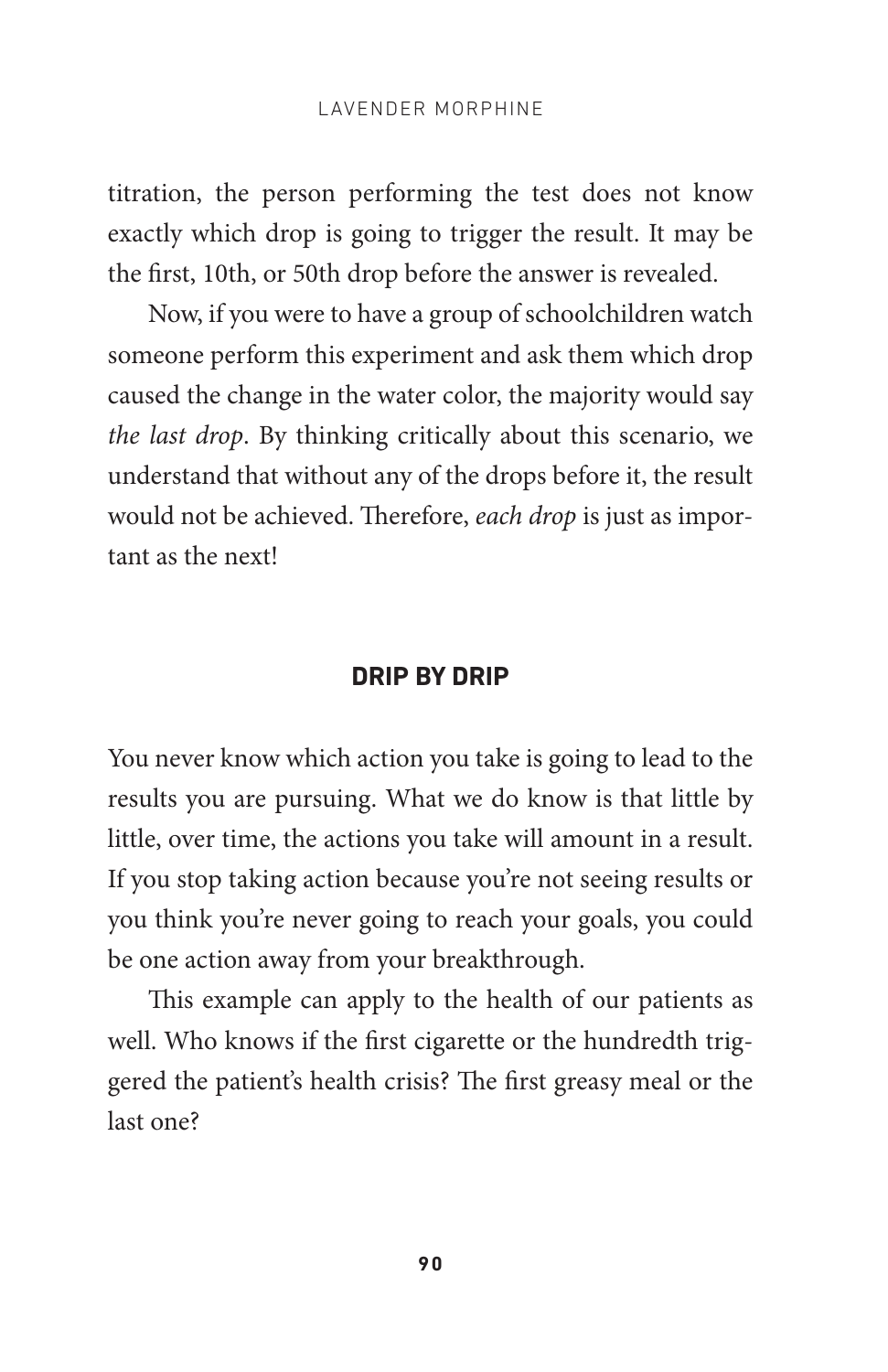To see results and achieve success you've got to take constant, intentional action. Every drip matters. Consistency is key and the more drips you can make, the sooner you can start to see results.

Drip by drip, action by action.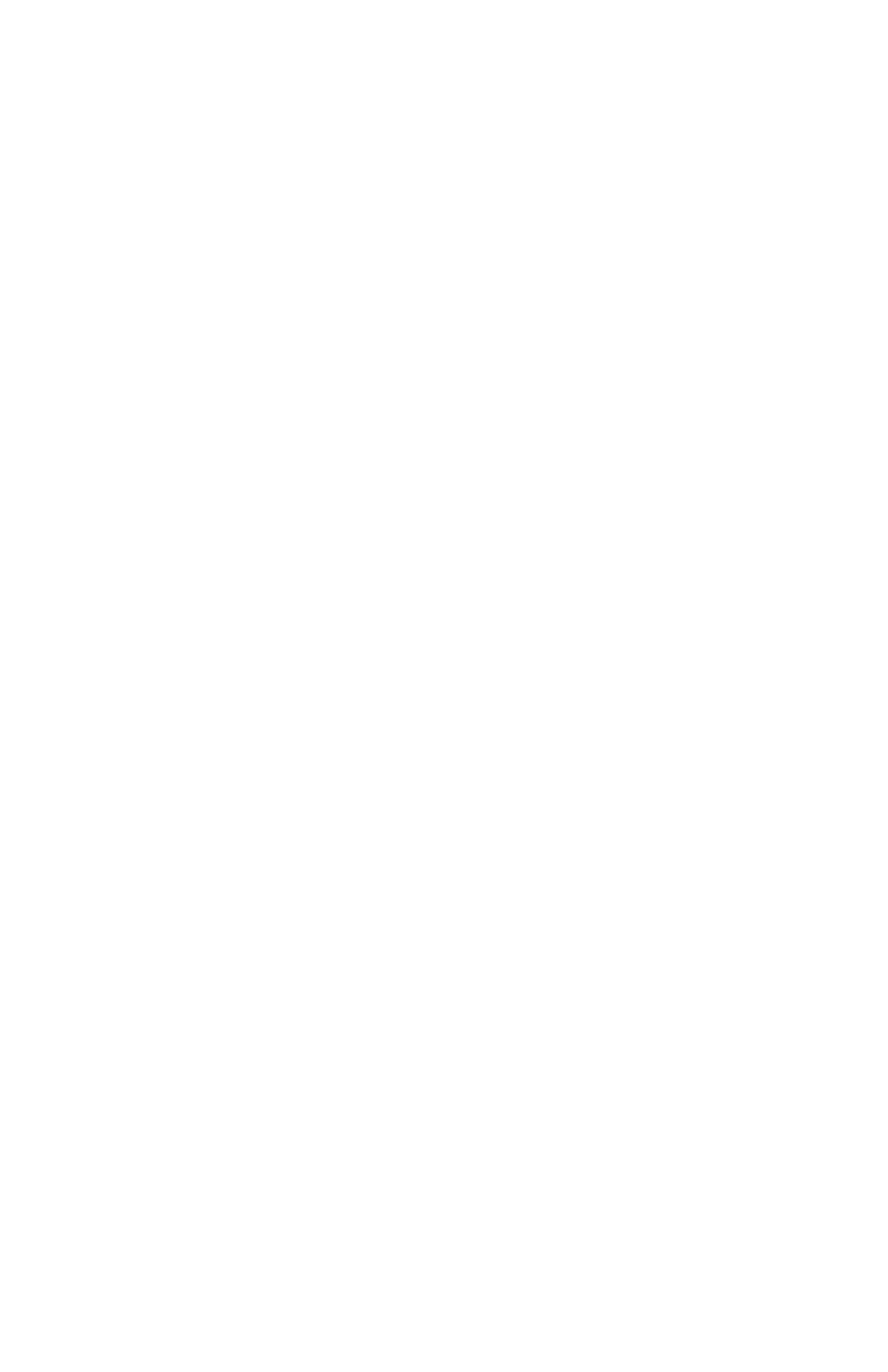# **Playing Hurt**

*Instilling the concept of "Playing Hurt vs. Playing Injured" in your company culture is crucial in your ability to lead your team effectively.* 

I Jow many times have you told yourself, your children,<br>or your employees to "Rub some dirt on it!" or "Shake it off!" in the past few months?

What I hope to define in this chapter is the concept of "Playing Hurt vs. Playing Injured" and how you can incorporate this lesson into your company culture.

## **Playing Hurt**

Being hurt is challenging. When you're feeling under the weather it's easy to head back to bed and chalk the day up as a loss. However, as the leader of your business you must come to a quick realization. Ultimately, *you* set the tone for your company and are directly in charge of your company's culture.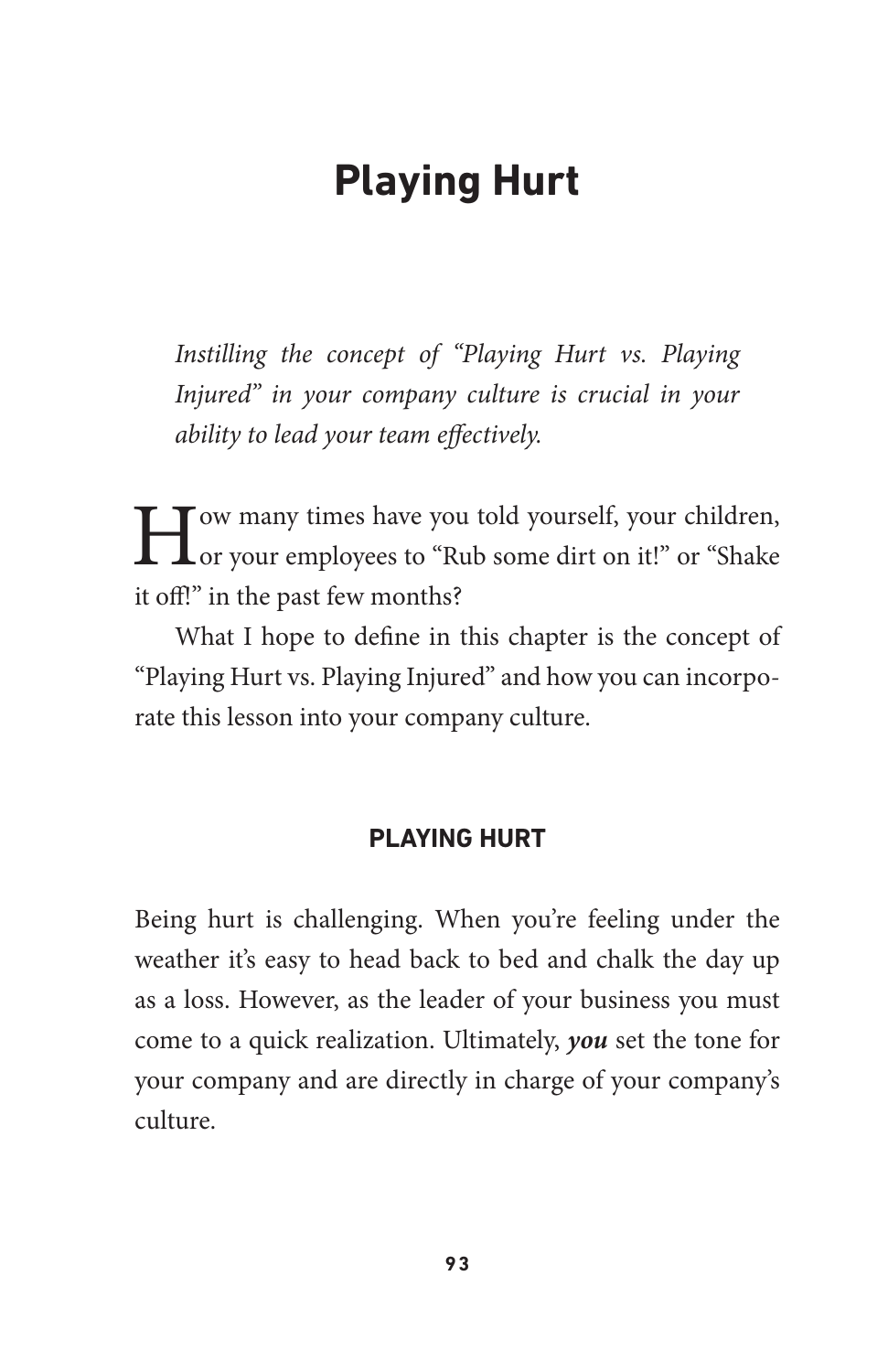If you have a stuffy nose or don't feel quite right, you can still go to work. You can go to work *and* you can perform to the standards you've set for yourself and your employees. A majority of the time it comes down to your mindset. You don't have a choice. **You have a responsibility to the people you serve**. This is the mindset you need to instill in your company culture.

#### **Playing Injured**

Playing injured is a different story. If you or your employee is in rough shape and has no capability of performing the required work duties, then it's probably not safe to come in to work. The reality of this situation is that this is *rare*! Encouraging a healthy lifestyle to your team will help combat the likelihood of this occurring. If an employee is constantly "injured" you may need to step in as a leader and help resolve other situations in that employee's life.

#### **The Small Business Reality**

99.7% of all businesses in the United States are small businesses. Your business probably falls into this category. A small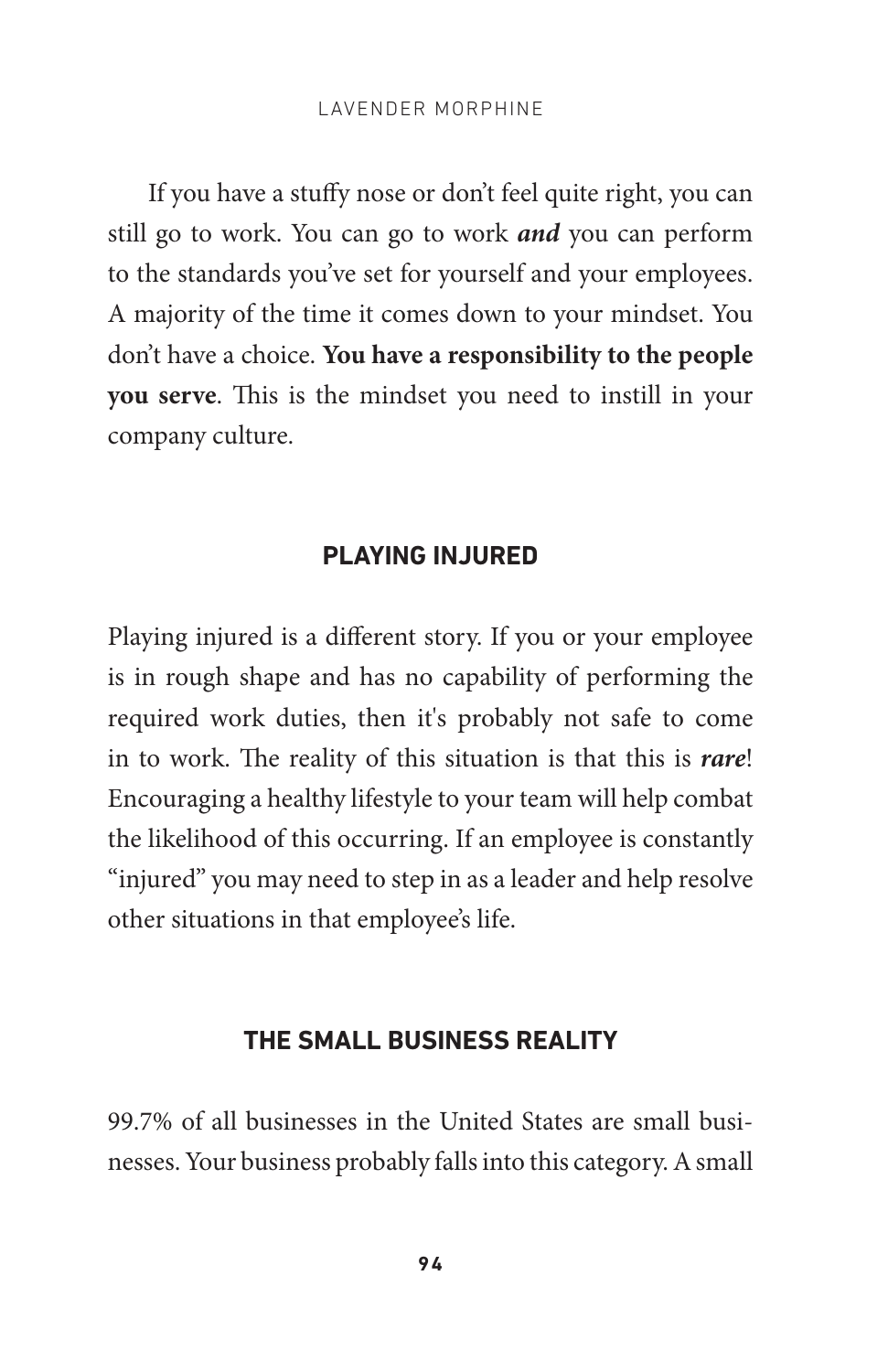business is going to struggle to grow if it is consistently missing 25–50% of their workforce. Understand the magnitude of missing one employee when you consistently operate with a team of less than five people.

Set the edges with your employees and lay the guidelines for what you tolerate. You can play hurt; you can't play injured. At the end of the day it's not about you; it's about the team coming together to work towards your business's vision.

When an employee is out of the office for whatever reason, have Plan B ready to go. If that doesn't work, try Plan C. Whatever your plan may be, just get the job done. If you need to have PRN (as needed) staff, create a bullpen of candidates available at a moment's notice—your spouse, kids, uncle, or neighbor. Establish a pool of individuals that know what to do and can help operate your business in a bind.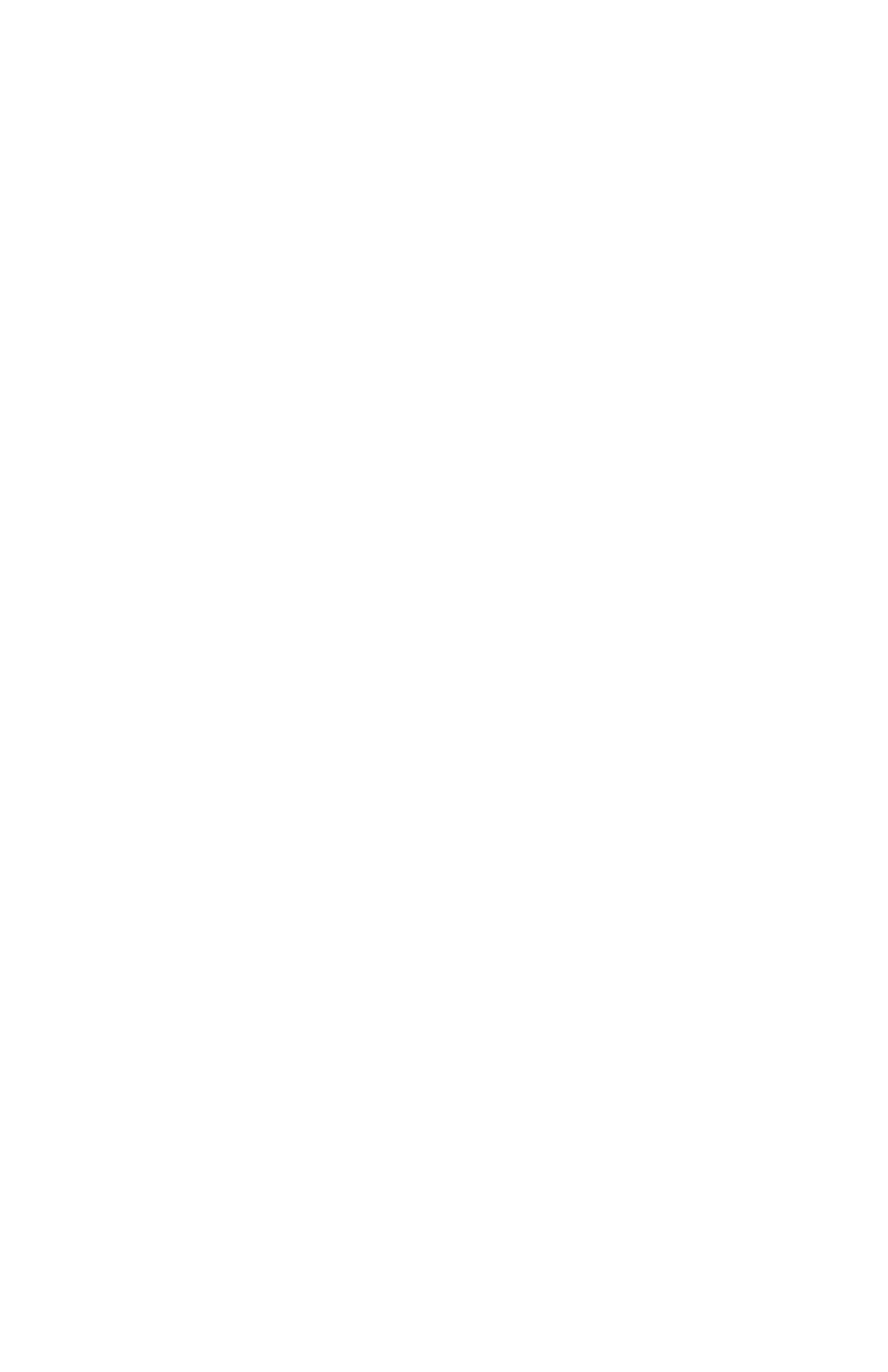## **8.4%**

We've all heard the phrase, "every second counts."<br>This statement is true. We all know how valuable our time is. On the contrary, we also know that one bad day doesn't make a bad week, one bad week doesn't make a bad month, one bad month doesn't make a bad year, and one bad year doesn't make a bad career. The same holds true for a good day, week, month, or year!

I love looking at numbers. Remember, that which can't be measured can't be managed! So how can we quantify a month? A month is approximately 8.4% of one year. 8.4% is a funny number; depending on how you look at it, it can appear to be a large or small portion of time. I'm not sure whether it's a small or large number, but one thing I do know is that 8.4% is significant. When that 8.4% is gone, it's gone!

So, how did the last 8.4% of your year go?

If it went well, great! That's 8.4% of your year chalked up as a success! Did it not go so well? That's alright! You're out that 8.4%, but there's still plenty of opportunity to make up ground!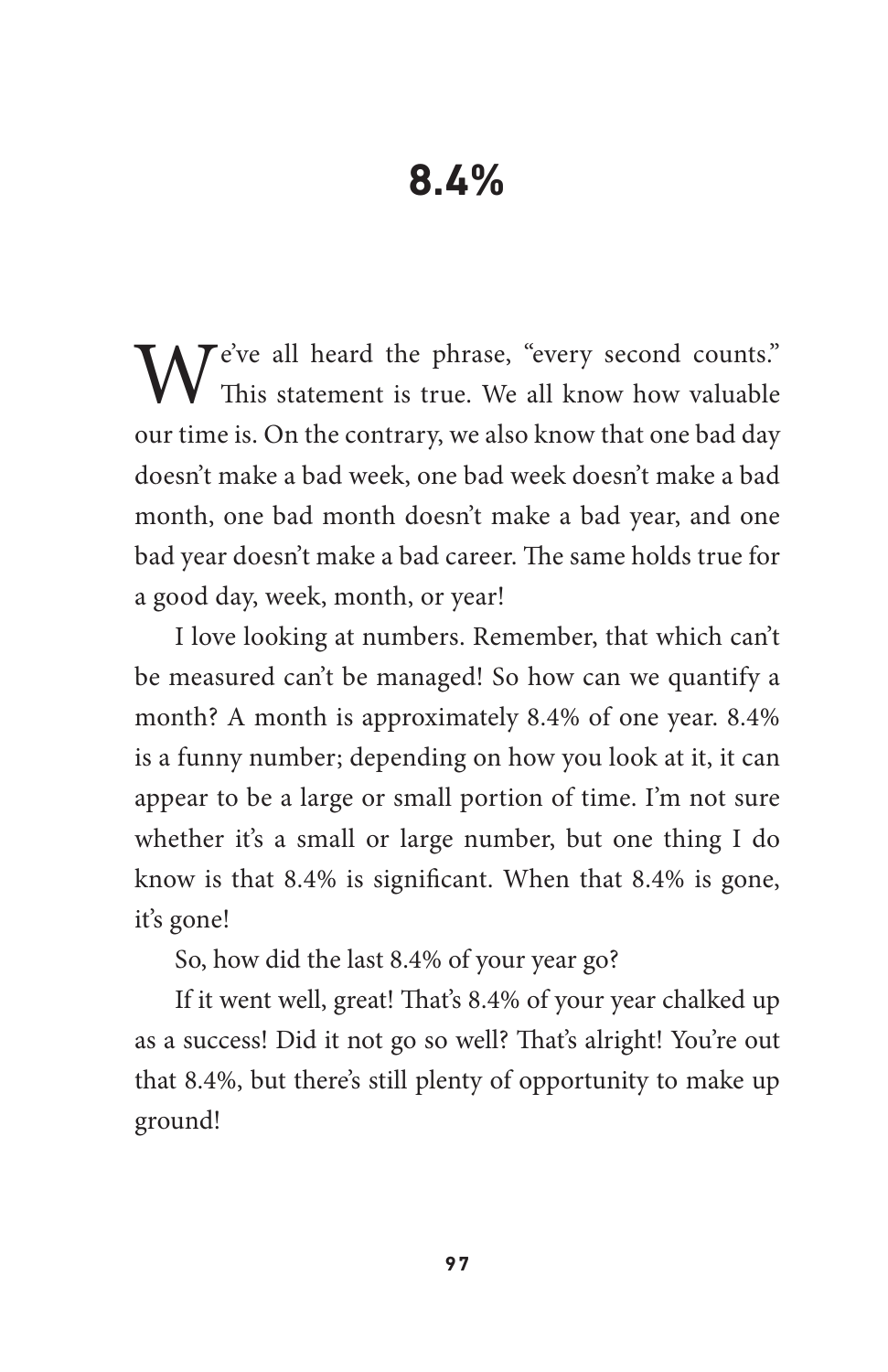Statisticians have determined that 87% of people give up on a goal they set after only one month. After only 8.4% of the year, almost nine out of ten people give up on their goals.

Perspective is powerful. Understand how much value each month brings to you and your business. Commit to your goals and be a part of the 13% that follows through on them!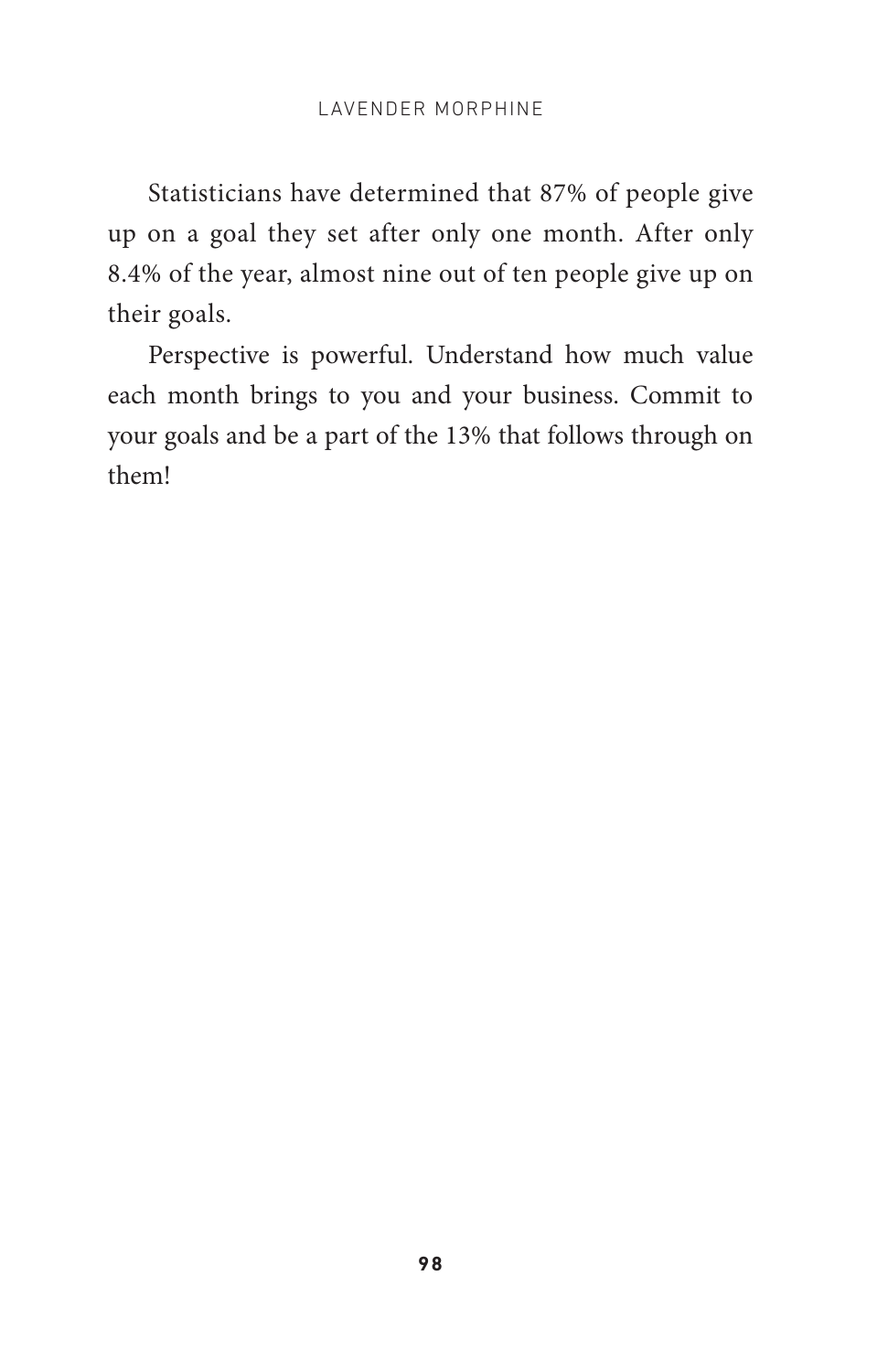# **Picture It, Pronounce It, Perform It**

The keys to executing are simple: Picture It, Pronounce<br>It, Perform It.

Picture It—See your vision. Find out what you want and where you're going. Allow your vision to become your anchor for everything you do in life. Don't stray from your vision and try to operate outside of it.

Pronounce It—Don't just think about your goal. Pronounce it to people around you. Get others to understand what you're all about and what you do. This step takes you out of the thinking phase and begins the process of executing!

Perform It—Live out your goals within your vision and give it everything you have. Now that you've pronounced what you're about and what you're going to do—do it! Don't hold anything back and leave it all on the stage. Perform!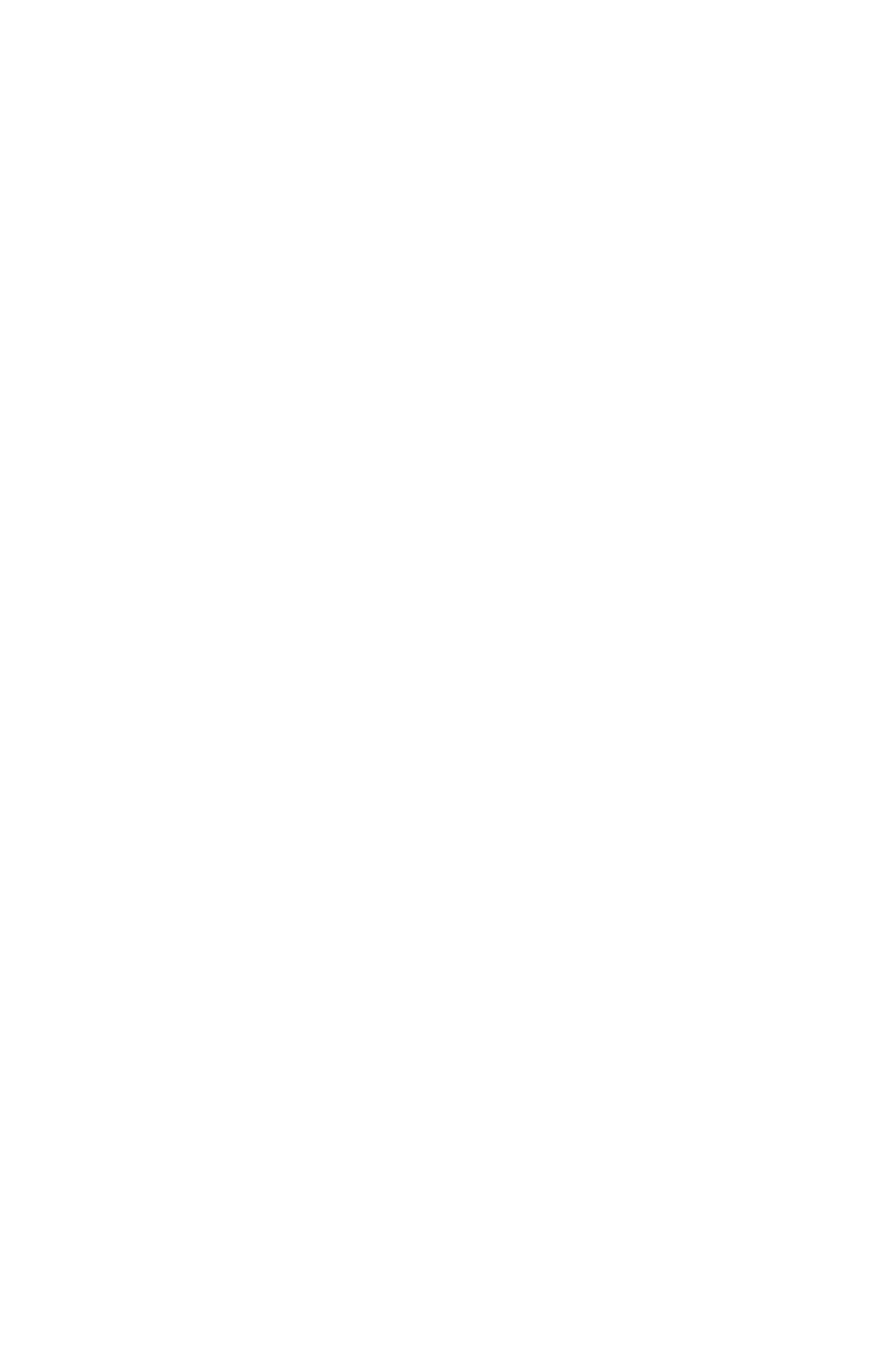### **Preventing Burnout**

*Learn how to prevent and combat burnout in your life.*

Burnout is becoming a well-chronicled psychological is-<br>sue for many in the business world. If you feel you may be experiencing serious, chronic burnout, we encourage you to seek professional care. However, if you experience the more common occasional feelings of burnout, let's examine this together a little more closely.

#### **What is Burnout?**

The scientific definition of burnout is "the reduction of a fuel or substance to nothing through use or combustion." A fire burns out when it has completely run out of fuel. We as humans are no different. From a biological standpoint, our bodies will burn out if not given ample fuel to power us through the day.

In our working lives, it's important that we combat burnout by consuming the proper fuel. As professionals, we are given the sacred trust of caring for customers. While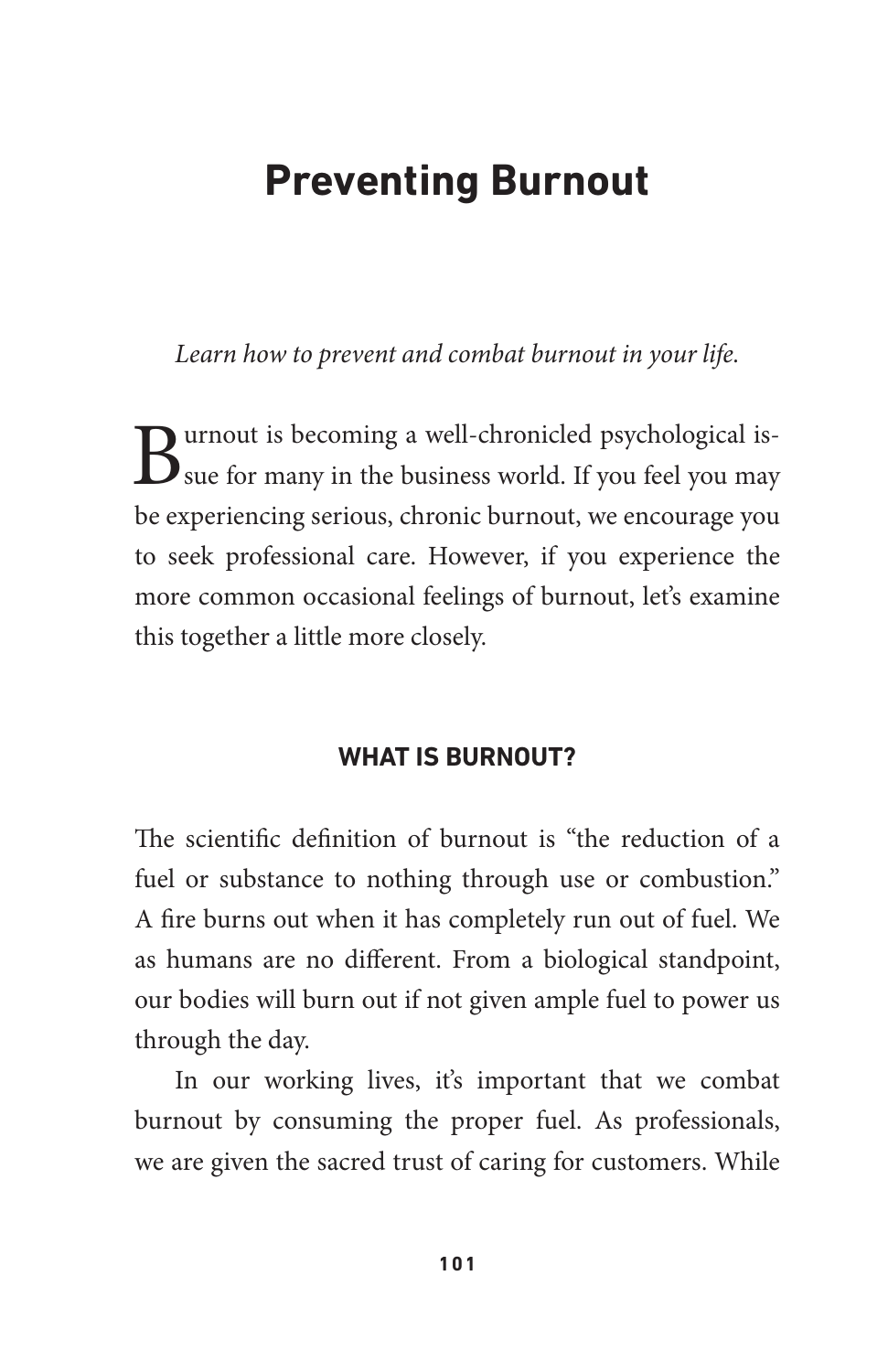possessing this sacred trust is an awesome responsibility, if not handled correctly, it can quickly become a negative drain. **To meet the needs of others we must make sure we take care of our needs first**. A battery cannot give off that which it does not have!

#### **How to Combat Burnout**

There are several steps you can take to combat burnout. First, increase your fuel intake. It's important to schedule trips and vacations before you feel you need one. We've found that if you're in the office thinking you need a vacation, it's too late! Secondly, decrease the negativity. Any negative sources of energy in your life will contribute to the feeling of burnout. The surroundings and energy you expose yourself to outside of work need to be positive. Taking in negative energy is the same as eating empty calories—you won't end up satisfying your hunger and over the long run it's going to have severe detrimental effects on your health.

If you are taking in the proper amount of good, healthy fuel, it's going to be impossible for you to experience burnout.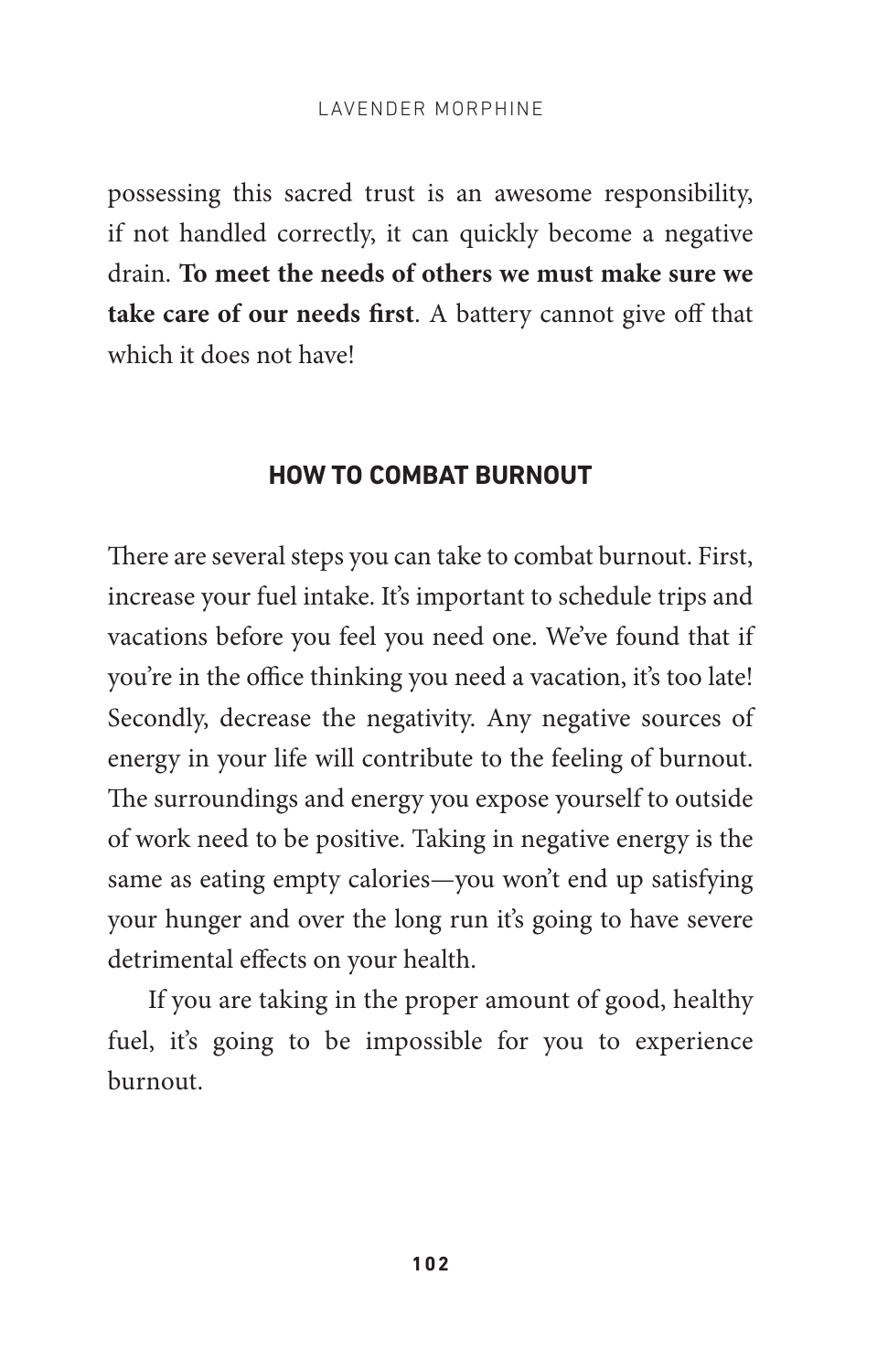### **You Might Be a Zombie**

*You may be a zombie and not even know it. Find out the four keys to identify whether you're living in the after-life.* 

 $\int$  f you've observed the trends in the entertainment indus-<br>try over the past few years you have probably noticed  $\mathbf T$  f you've observed the trends in the entertainment indusan increased popularity with zombies and zombie culture. Personally, I am amazed at our current societal infatuation with zombies. From TV shows to movies, video games to T-shirts, it's safe to say there is a substantial following of zombies in modern-day America.

In honor of the zombie trend, I thought it would be fitting to share some tips on how to tell if you are actually a real-life zombie. That's right! The following keys will help you identify if you or someone you know is actually living the zombie lifestyle. Here it goes!

### 1. **The day of the week determines your attitude**.

If waking up on Monday elicits a different emotional response from you than waking up on a Friday, you're a zombie. By allowing something as passive as the name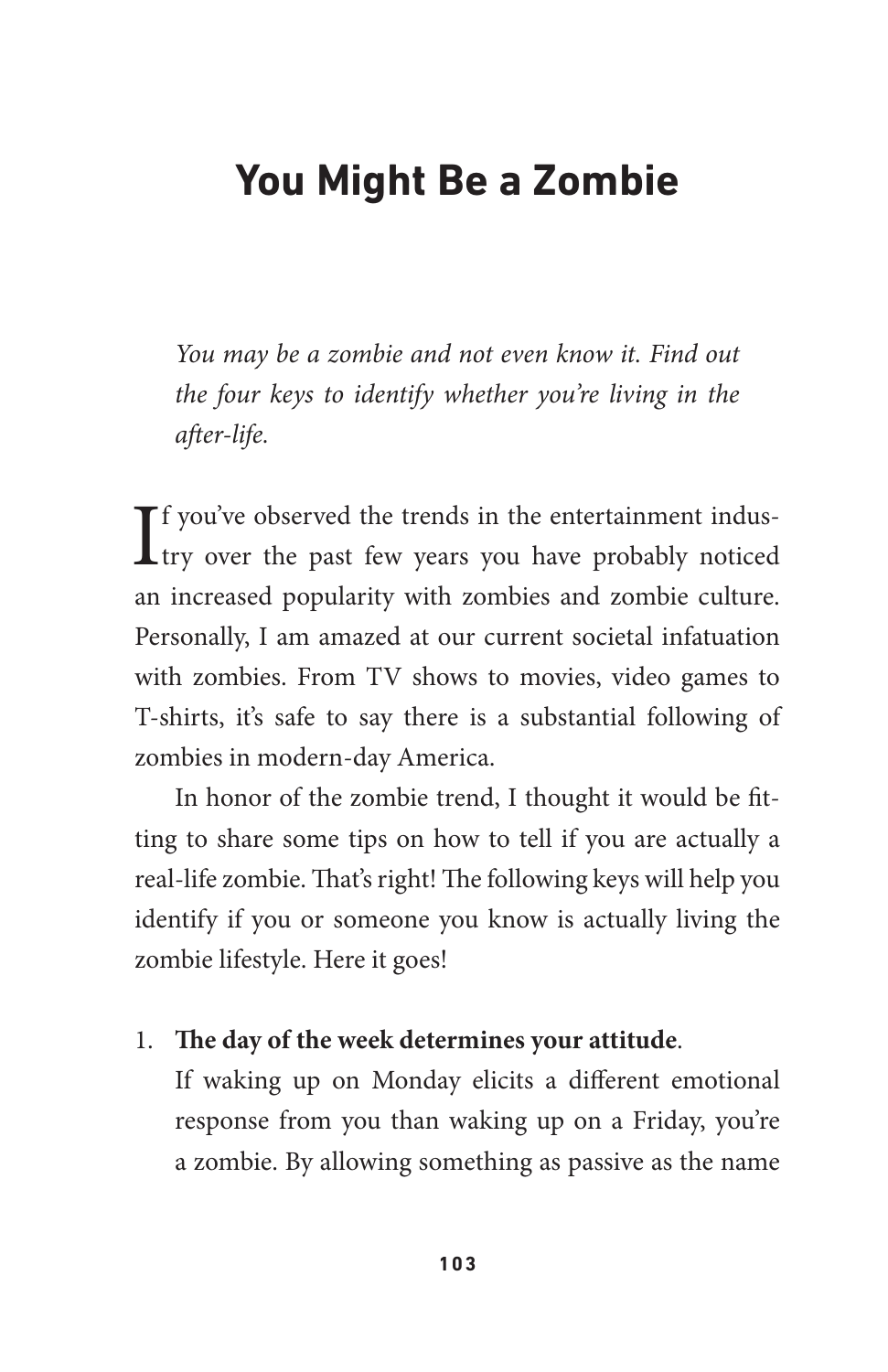given to a day of the week to dictate your mood, you give up your ability to act with intention and therefore begin a zombie-like trend for the rest of your day.

2. **You find yourself fitting in with those around you instead of standing out**.

Zombies tend to congregate in packs, mindlessly wandering around looking to devour human flesh. Unless you are operating at the top levels of a Fortune 500 company, it's probably not healthy for you to fit in with those around you. It's easier to mindlessly plow through life with like-minded, evenly matched people around you than it is to stand out and forge your own way.

3. **Your thoughts are consistently centered on others**.

Now, this point doesn't mean to think only of you and never about others. The point here is that if you are spending your time constantly thinking about others and chasing after them without focusing on yourself, your life, and your own personal achievement, then you are a zombie!

4. **You've given up hope**.

Zombies are the most hopeless form of life. They have no emotion other than constant despair and spend all their time moping. There is no motivation, no desire, no positive attitude on display and absolutely no chance of ever improving their current lifestyle. Instead of attempting to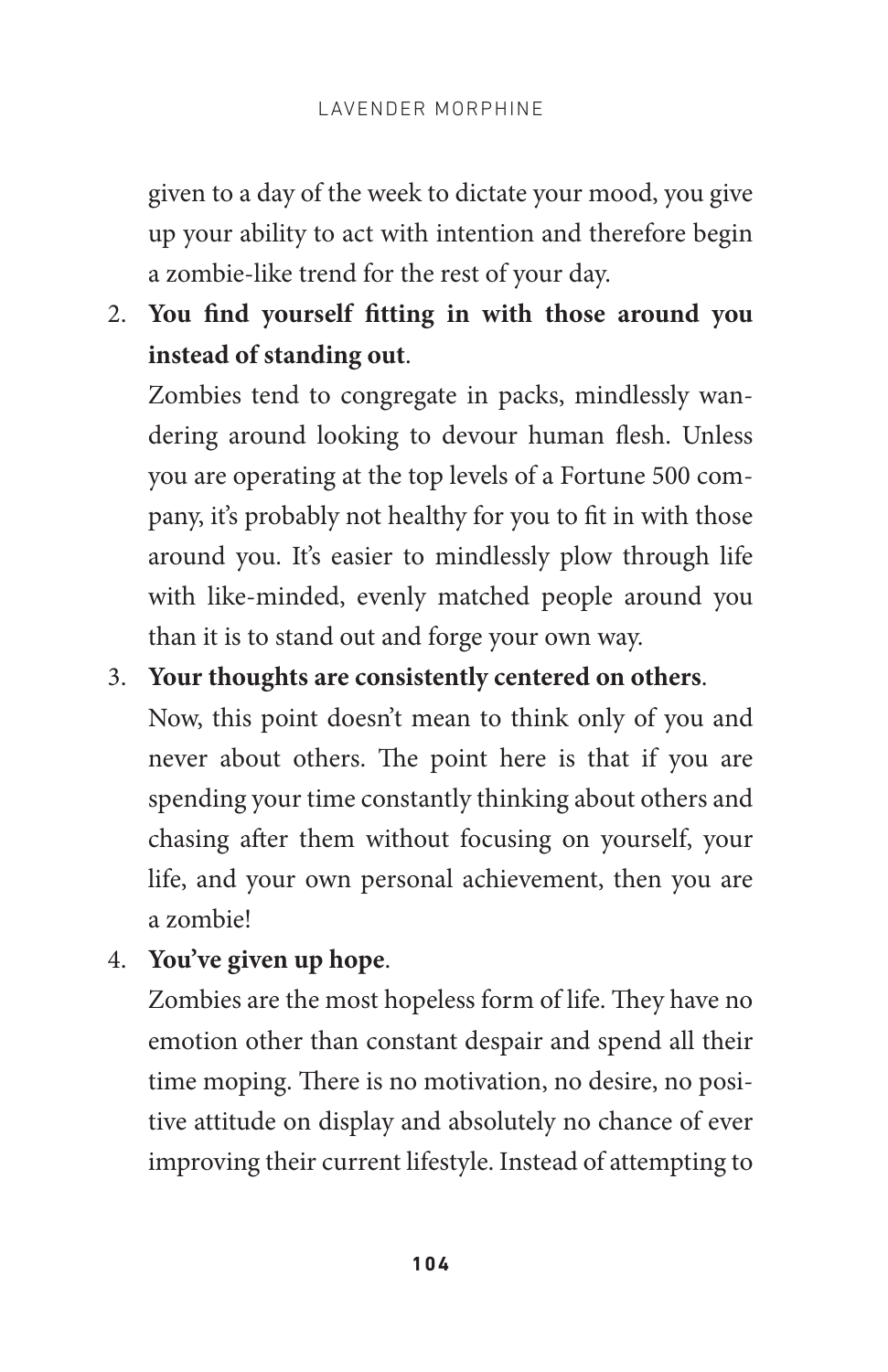improve their situation they have found it easier to completely give up and live passively.

### **What now?**

If any of the keys match your current living situation you can consider yourself a zombie. Now, just because you may selfidentify with numbers 1, 2, or 3, it doesn't mean you need to embrace number 4. Unlike zombies, we as humans hold the precious ability to self-regulate, self-motivate, and actively pursue a better lifestyle.

The first step to solving a problem is admitting you have one. Well, my zombie friend, if you've recognized your current situation and embraced it as reality, then it's time to start making changes.

Don't spend today being a zombie, take charge of your life.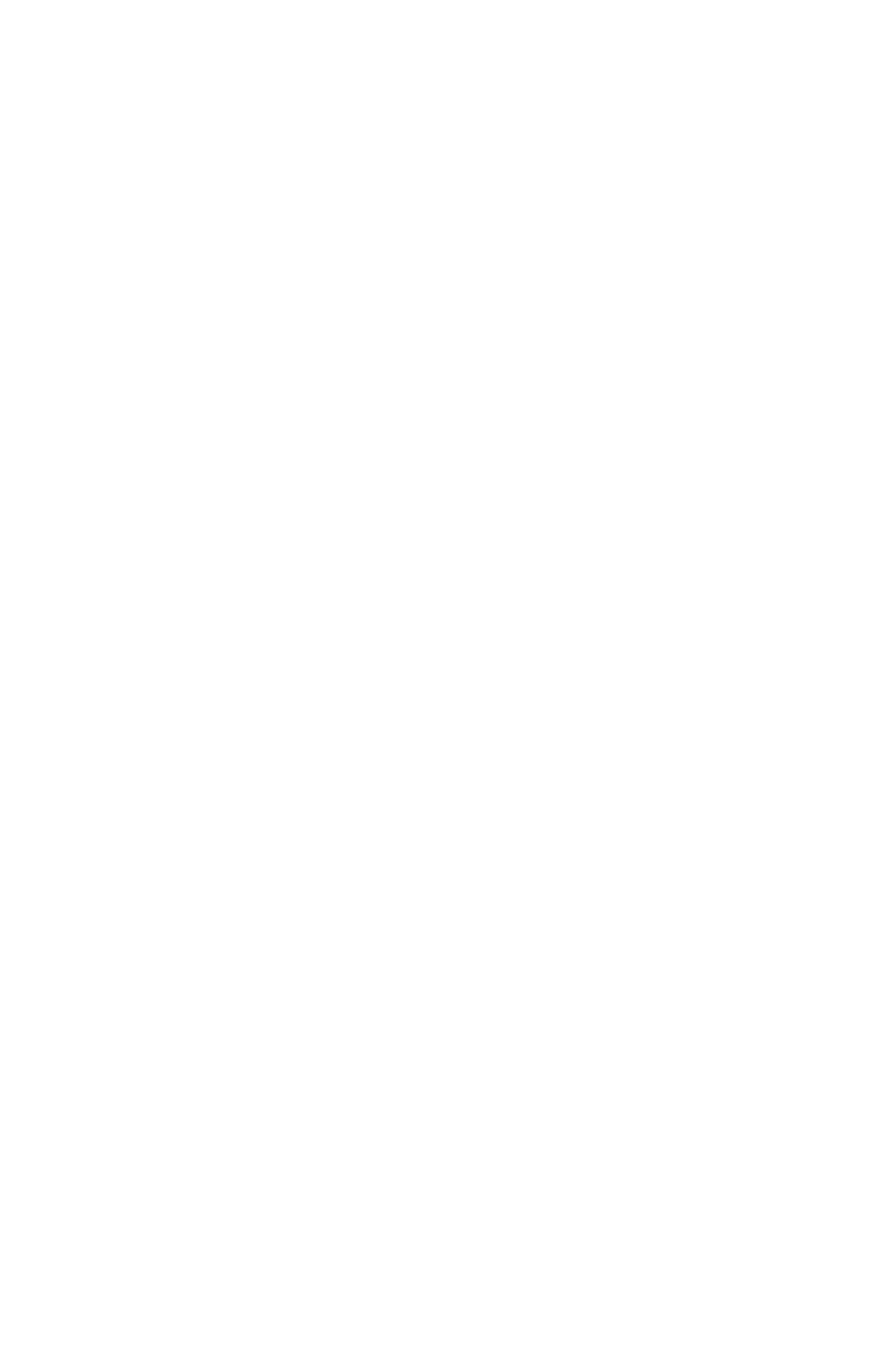# **How Masters Approach the Fundamentals**

*The Master of anything was once a beginner. What role do the basics play in the everyday lives of the elite?* 

Before you are able to become proficient at anything in life you must first master the fundamental concepts. If you're trying to learn something new you start at the beginning. Babies crawl before they walk. It's easy to grasp the concept that to build anything great you must start with the foundation. However, we all tend to "move on" and forget about the fundamentals as we advance.

### **Fundamentals**

What role do fundamentals play after you've achieved a level of success? Do those at the top still practice and focus on the fundamentals? When is it okay to stop focusing on the fundamentals and "move on" to bigger and better things?

Fundamentals are the building blocks of success and there is *never* a time when the fundamentals stop being important.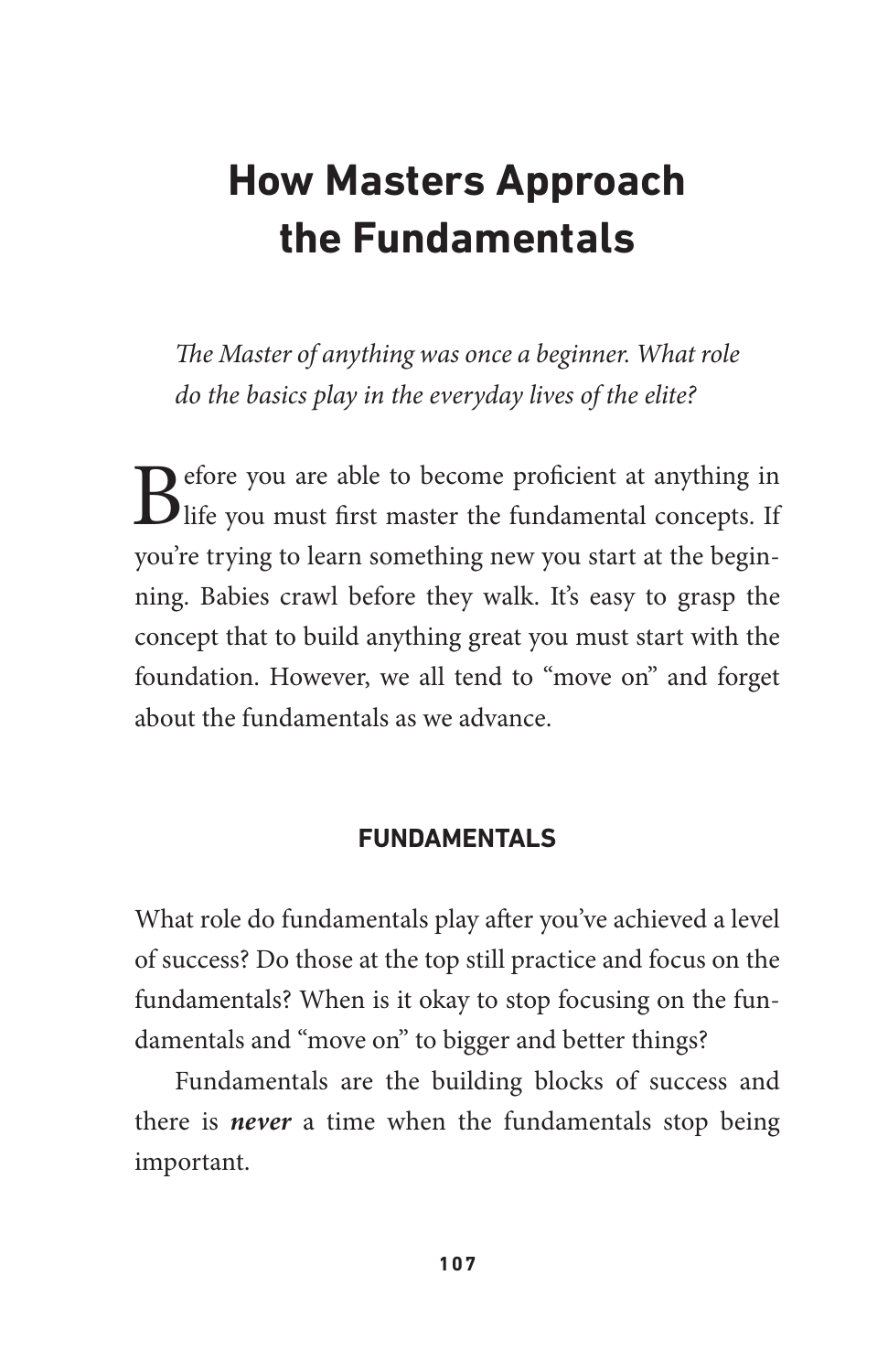I can give multiple examples of different leaders at the top of their respective fields that continuously practice, drill, and teach the fundamentals. In fact, you would be hard-pressed to find somebody that has strayed from mastering the fundamentals and yet achieved any level of success.

#### **Steph Curry**

I'm a basketball guy and I like to write about what I know.

Steph Curry is one of the best basketball players in the sport right now. He's known for several aspects of his game. During the game it's his shooting accuracy and soft touch that gets the most attention. Before the game, his warm-up routine has started to turn heads as well. (If you haven't seen it yet, it's worth three minutes of your time!)

One aspect of his game that gets overlooked is his free throw shooting. Currently, Steph Curry ranks third all-time in free throw shooting percentage at 90.1%. Over his eightyear career he has made nearly 2,000 free throw shots!

A 90.1% average over eight years is remarkable. It's so good that he has probably stopped practicing free throws altogether and allocated that time to improving other, more advanced parts of his game. Anyone that can perform that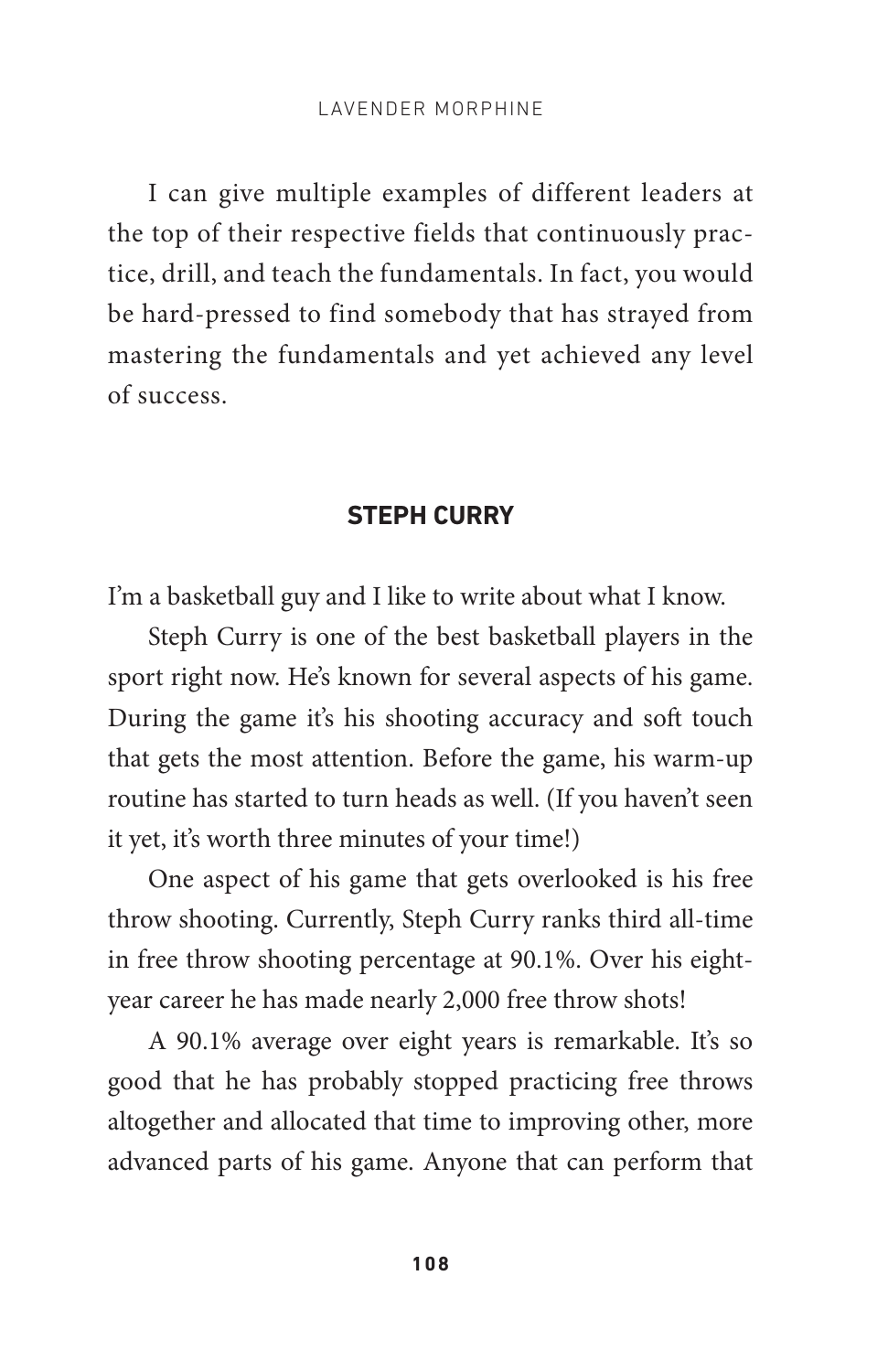well over a long period of time must be spending time doing things that are far beyond the fundamentals, right?

### **Mastering the Basics**

What do you think would happen if Steph Curry stopped practicing his free throw shooting? For a while he would probably continue his success at the current rate. However, I can assure you that if he never practiced his free throw routine ever again he wouldn't be able to maintain the 90% accuracy he has established. I'm sure if you asked him, he would agree!

Steph Curry is historically one of the best shooters to ever play the game of basketball and he still practices one of the most fundamentals aspects of the game—free throws! If you watched his warm-up routine, this guy is dedicated to doing the *little things* better than anybody else.

The true greats never advance beyond the fundamentals. Instead, they perfect them and then find ways to scale them to never-before-seen levels! **Sustaining perfect execution of the fundamentals is the key to growing, advancing, and achieving the levels of success you desire**.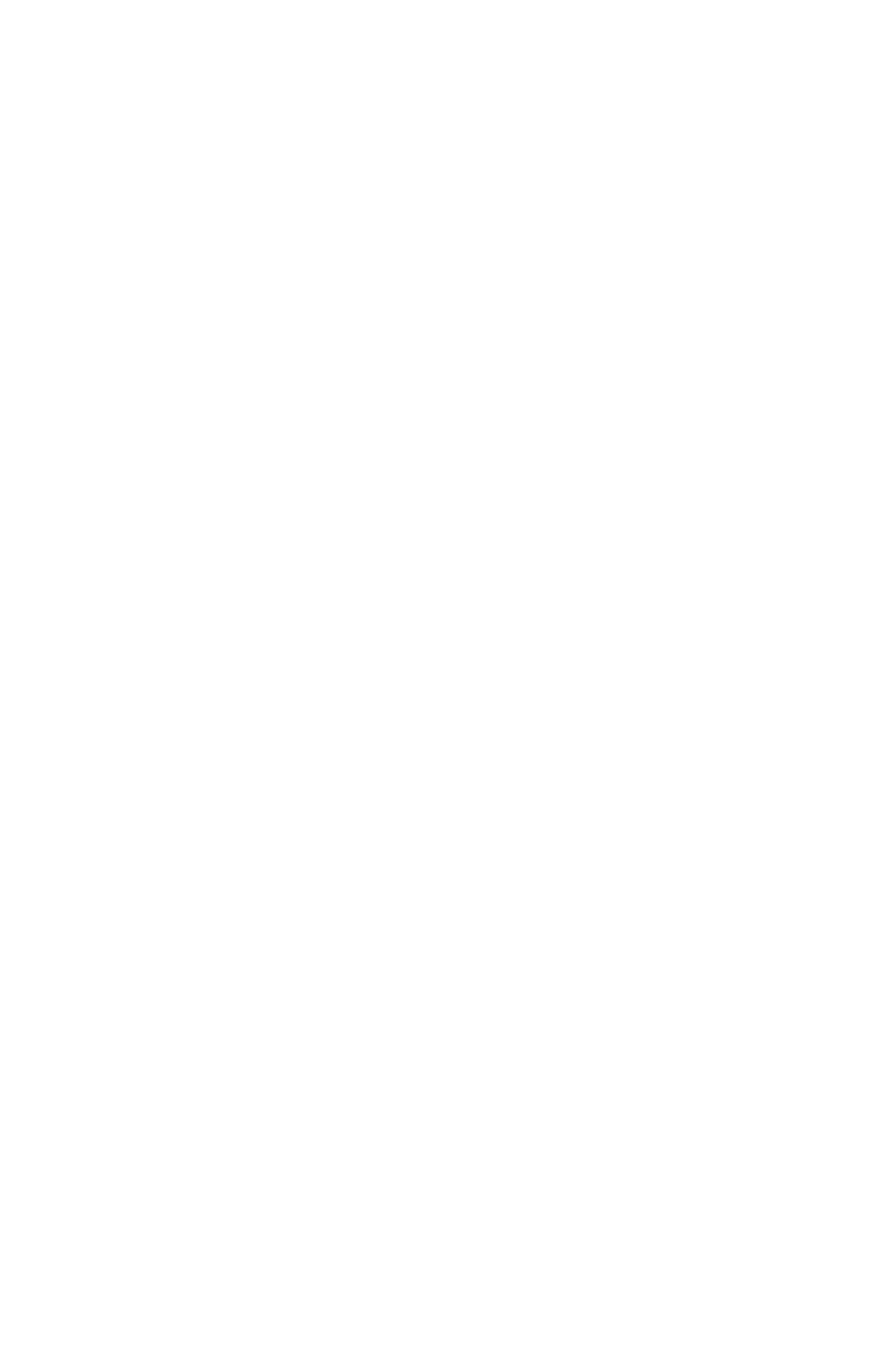### **Handling False Summits**

*False Summits exist in the business world. Do you know what to do when you encounter one?*

#### **What is a False Summit?**

In the world of mountaineering there is a concept known as a "false summit". This occurs when a climber arrives at a peak that appears to be the pinnacle of the mountain, but upon reaching it realizes the summit is higher than expected. This effect has been shown to have significant psychological effects on climbers as it dashes their hopes and can even result in failure.

### **Your False Summits**

Have you ever reached a false summit? Maybe you thought you had reached the top only to realize you still had a long way to go. You might have achieved a goal that was set a little too low to result in any tangible reward, only to realize it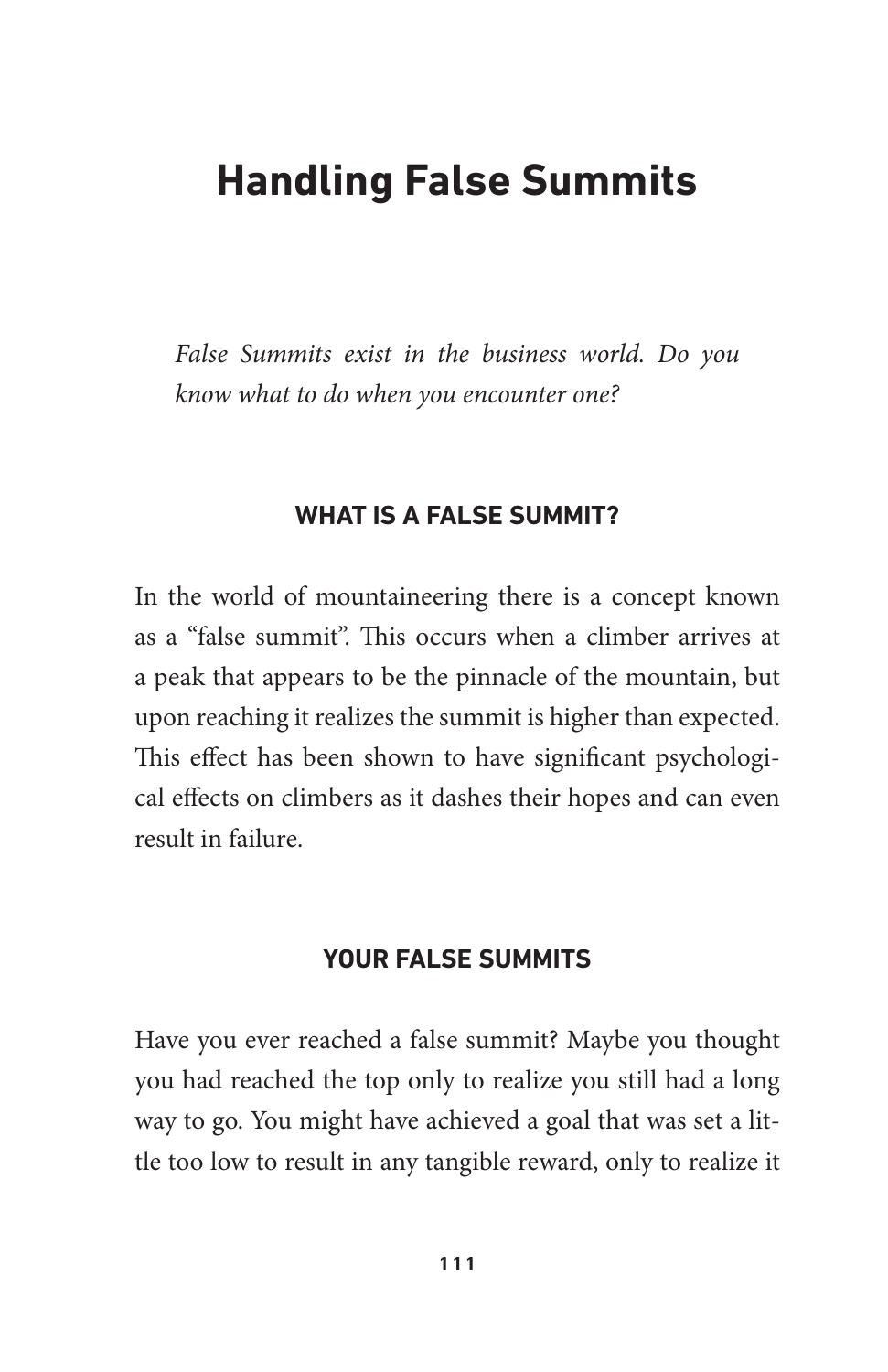once you got there. False summits exist everywhere in the entrepreneurial world as well as our personal lives. The only real way to combat this and eliminate the detrimental effects of false summits is to change your perspective.

If the climber's **sole purpose and goal** when climbing the mountain is to reach the top, he or she is going to experience grave disappointment when encountering a false summit. The climb will be physically demanding and mentally taxing. If the climber puts all their hope into the peak they are climbing being the final destination, they are going to struggle with the reality that it's not. Also, they won't have any memories or good experiences to fall back on because they were solely focused on reaching what turned out to be a false goal.

### **Enjoying The Climb**

However, if the climber is approaching the mountain with the goal of reaching the top **while enjoying the climb** the conundrum of the false summit disappears! If a climber is determined to reach the top while also enjoying the climb, cherishing every experience and the progress made along the way, the entire perspective changes once they encounter a false summit. Instead of becoming disheartened he or she will be elated that there is more to climb.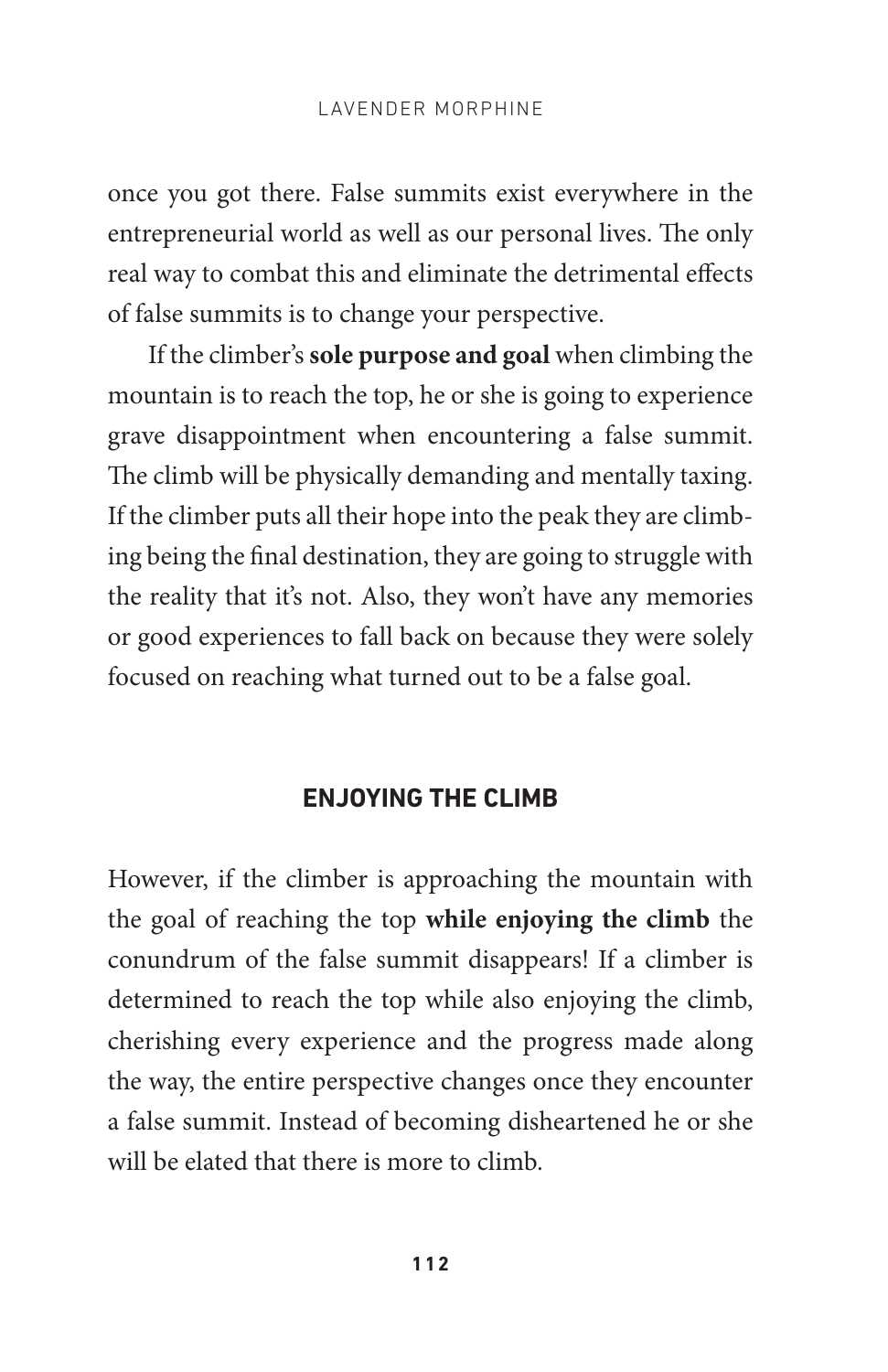None of us will ever reach the ultimate, final peak on our journey to success. If you have one ultimate goal in your mind that you think is going to mark the end of your journey once you achieve it, you're wrong! If your vision is aligned with what you truly desire in life then you're going to fall in love with the climb. **Success is found in the climb, not the destination**. When you are in love with the climb you're going to start to desire every peak to BE a false summit, because that means there's more fun to be had on the journey!

Keep Climbing!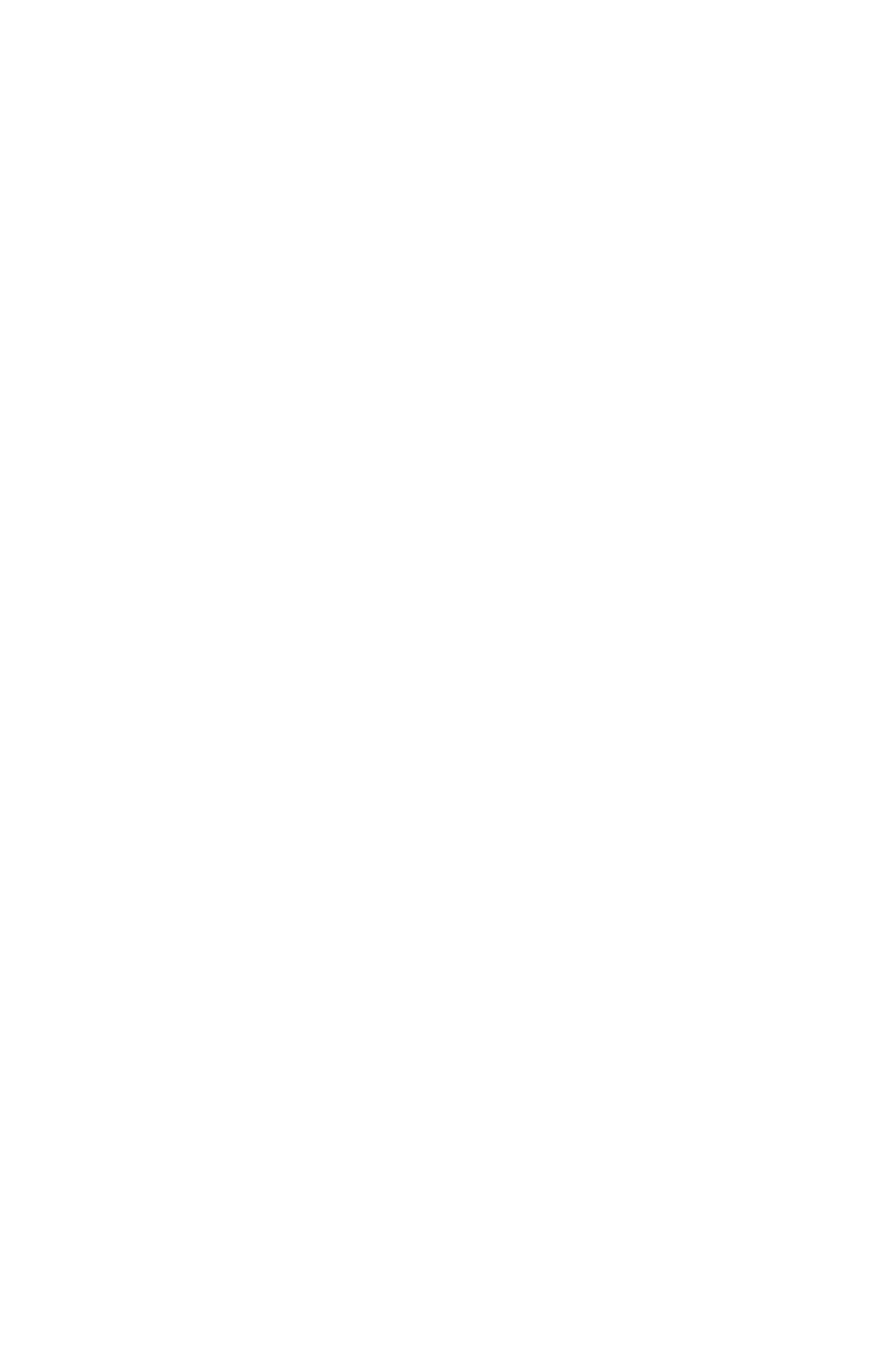### **Rating Your Work Ethic**

*Are you and your team really working hard to create positive experiences for your patients?*

#### **Work Ethic**

Rate your work ethic. On scale of 1–10, rate your work ethic. Seriously, choose a number.

What number did you give yourself? Typically, people answer comfortably in the 6–8 range. Let's put that into perspective. If you were taking a test: 8 out of 10 would be a B, 7 out of 10 a C, and everything below that... well, you get the idea.

This is a great exercise to do with your team. Open yourself and your team up and be vulnerable. Remember, in our businesses we only get what we tolerate. Your team's work ethic drives what you all can accomplish as a unit. We encourage you to be honest with yourself—where is your work ethic right now?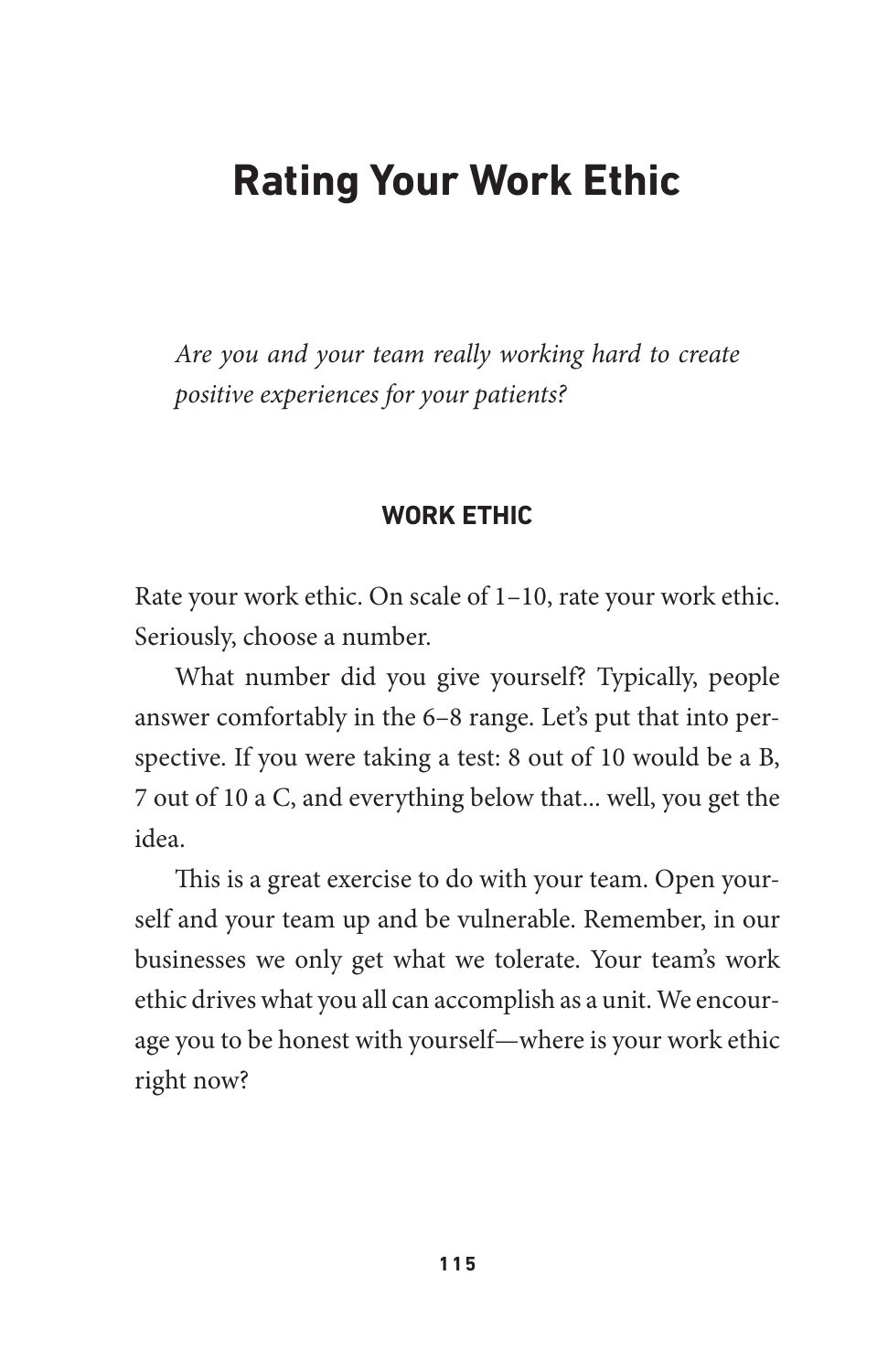### **What is Your Why?**

If your answer isn't as high as you would like it to be here's my question for you—what is your why? Is your why, (the reason you do what you do,) big enough? When your why truly is big enough, the how will take care of itself.

We know that in order to execute on every customer experience we have to be 100% present with 100% effort. This needs to transcend from you, the leader of your business, down to your staff.

I have asked employees "If you had a car and it only started 7 out of 10 times, but you never knew exactly when it would or wouldn't start, would you keep that car?"

Take a look in the mirror. How's your work ethic?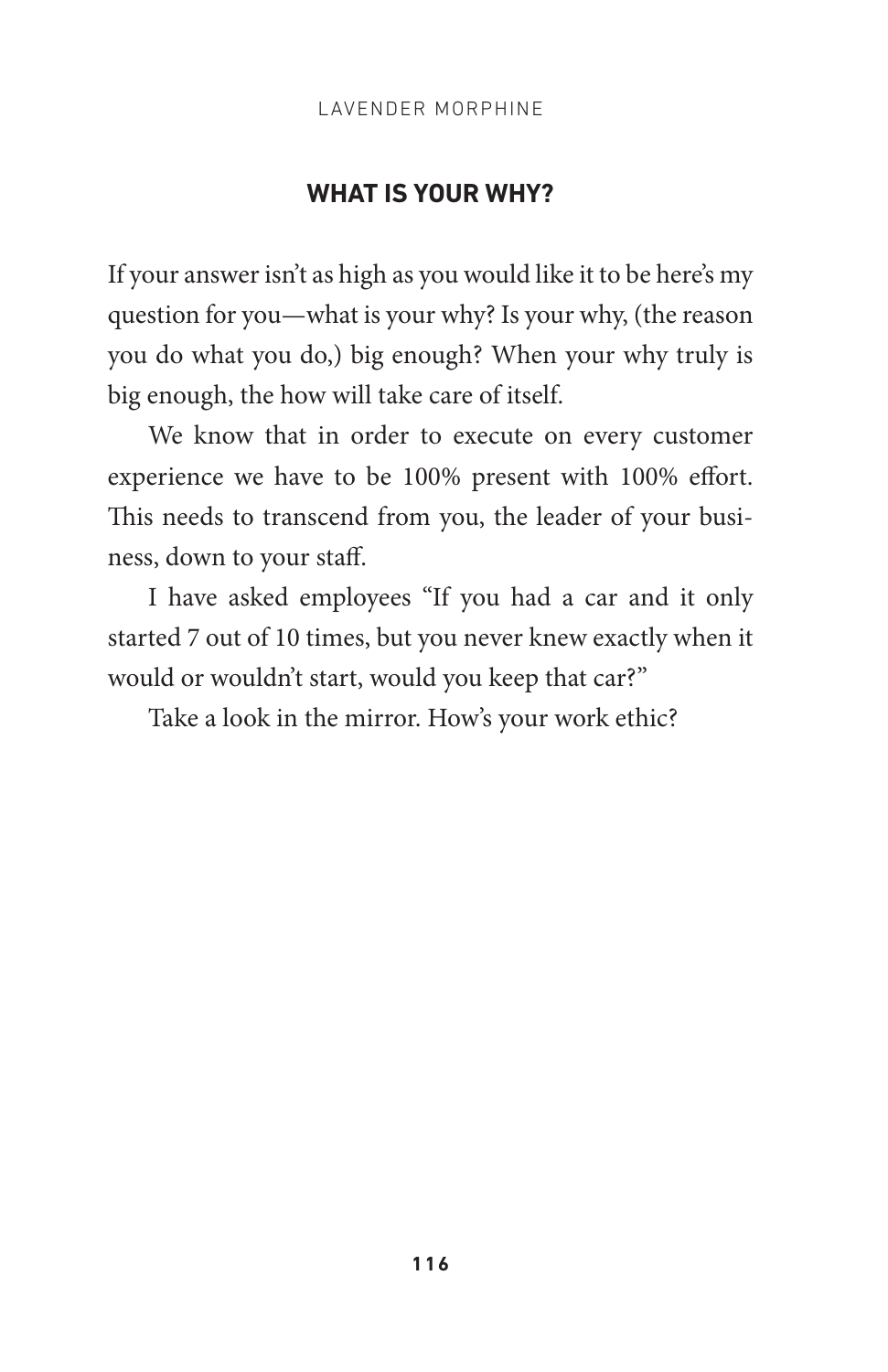### **The Sweet Spot**

After hitting towering homeruns or lacing doubles off the wall, baseball players will often describe the feeling of hitting the ball on the "sweet spot" of the bat.

The "sweet spot" is the area of the bat that produces the best results when used correctly. When a player can make contact with a baseball on the sweet spot, great results are almost guaranteed.

What is your sweet spot? How can you transform your life to constantly operate out of your sweet spot?

Finding your sweet spot requires knowing exactly what you do and how you do it. Knowing your vision and understanding this concept will allow you to achieve the highest results possible, every time you swing.

You're going to spend your time taking swings—lots of them! You're bound to miss every now and then, even the best batters do. However, when you're operating within your sweet spot you increase your results from performing the same swings.

Get the most bang for your buck—find your sweet spot!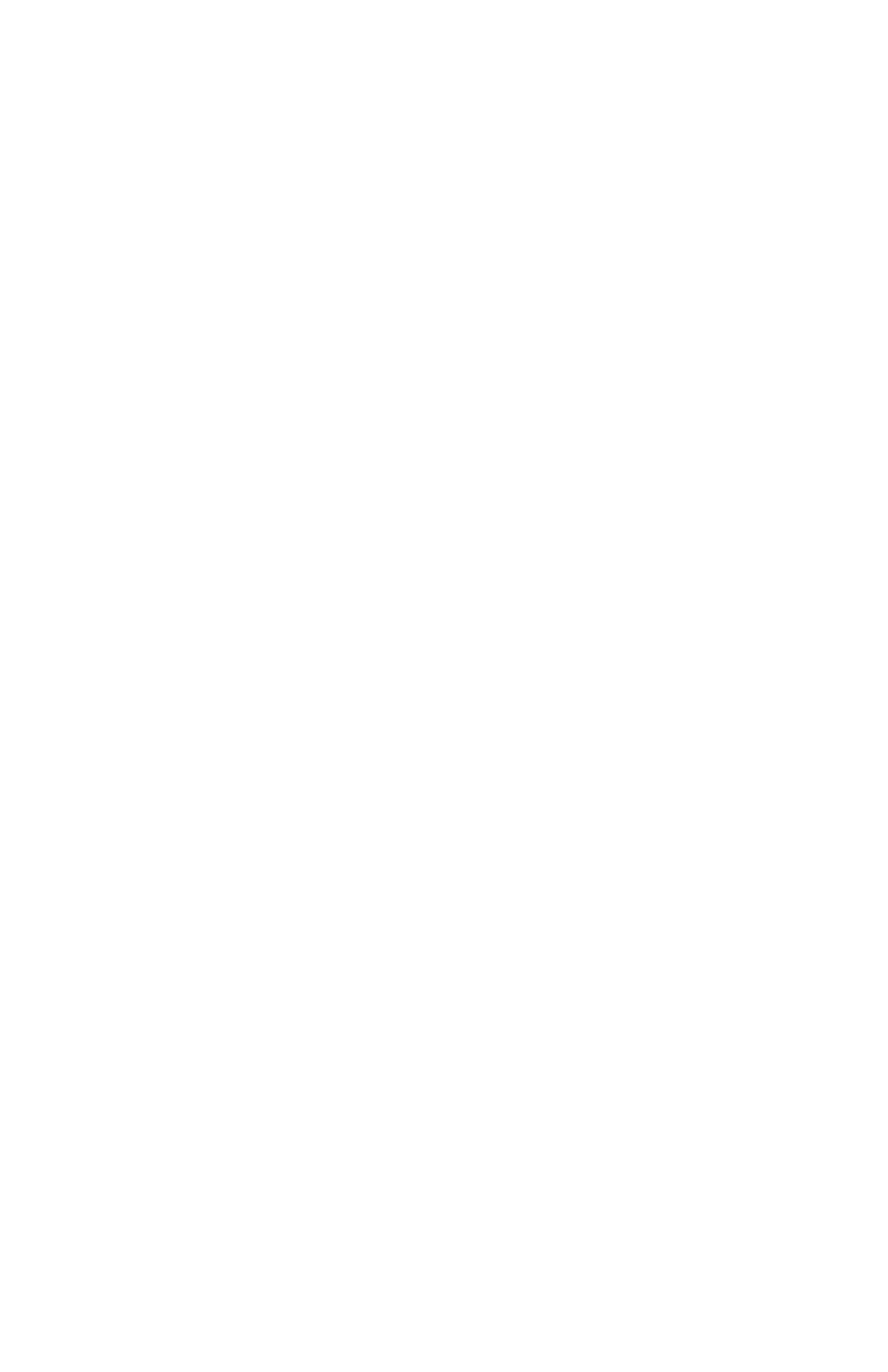### **Work vs. Hustle**

*You can recapture the joy in your business and life by learning the difference between "working" and "hustling".* 

T love basketball. I started playing when I was a child and **L** continued through college. The game has always been a passion of mine. Even though my playing days are over I still hold a tremendous appreciation for the nuances of the game. Extraordinary games of basketball always showcase great coaching, teamwork, and talent. To this day, it's hard for me to turn away from a collegiate matchup between two historic powerhouses.

One of the things you'll notice about the big-time games is the amount of hustle that each team displays. Whether it's sprinting down the court or diving on the floor for loose balls, the amount of hustle displayed is unbelievable. Watching an entire team execute on their goals with high levels of hustle is a beautiful thing.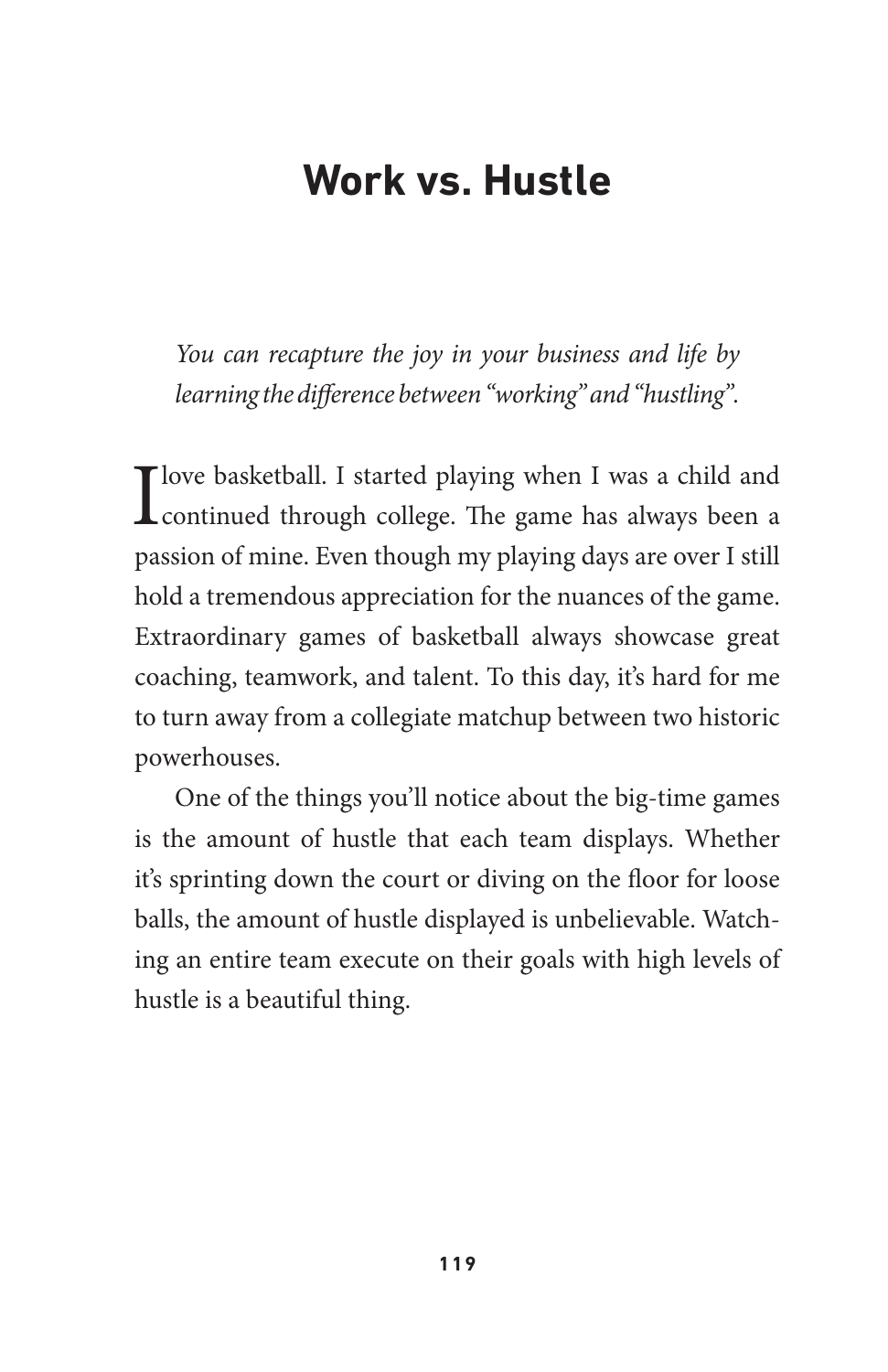#### **The Meaning of Hustle**

"Hustle" has been a buzzword in the entrepreneurial business world for a while now. What exactly does it mean? What is "hustle"? How does it differ from "work"? The basketball players are all "working" to achieve a common goal, but are they all "hustling", too?

In basketball, the word "hustle" is most commonly used to describe a play of extraordinary effort. If a player goes the extra mile they are commended for great "hustle". However, ask any great player about "hustle" and they rarely even acknowledge it. Usually, the response will be along the lines of "I'm just doing my job". Why? Because the player doesn't view the extra effort as anything extraordinary. To the outside world, it appears as an obvious case of exceptional effort; something that can be pointed to and labeled as "hustle". To the player, it's merely a by-product of the love of the game.

### **The Difference Between Work and Hustle**

At some point in our lives, all of us have had to "work". It may have been doing chores as a child, or studying for a class you weren't particularly interested in during your schooling.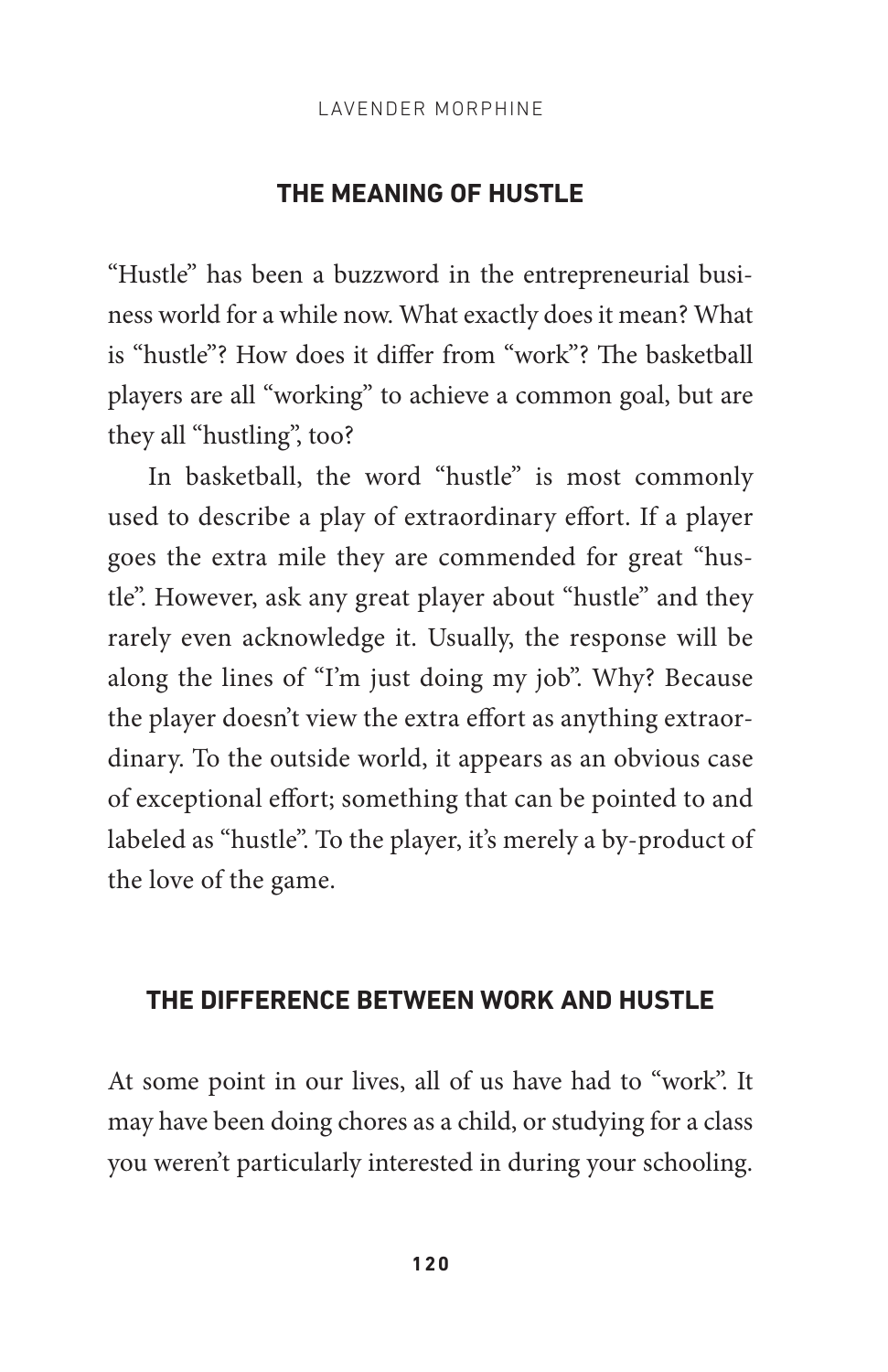Perhaps you hadn't developed and possessed your vision yet. If you did, the acts of work you were performing may not have been aligned with your vision. **Ultimately, your vision dictates the difference between working and hustling**. You know when you're "working". Whatever it is you are doing isn't aligned with your vision and odds are it's taxing you! When you're "working" you are busy with tasks, but never actually getting anything done. When you're "hustling" you are executing and able to accomplish things that matter and contribute to your success. You are energized and every time you execute on something it gives you a boost to continue to pursue your vision.

So, are you "working" or are you "hustling"? If all your effort and time is devoted to an ultimate goal and aligned with your vision, then you're "hustling". If people are starting to take notice of your extraordinary effort and results, you're "hustling". If you're not focused and are simply completing task after task, you're "working".

*"Things may come to those who wait, but only the things left by those who hustle."* 

—Abraham Lincoln

Understand the nuances of this concept. The basketball player doesn't have to think about giving extra effort before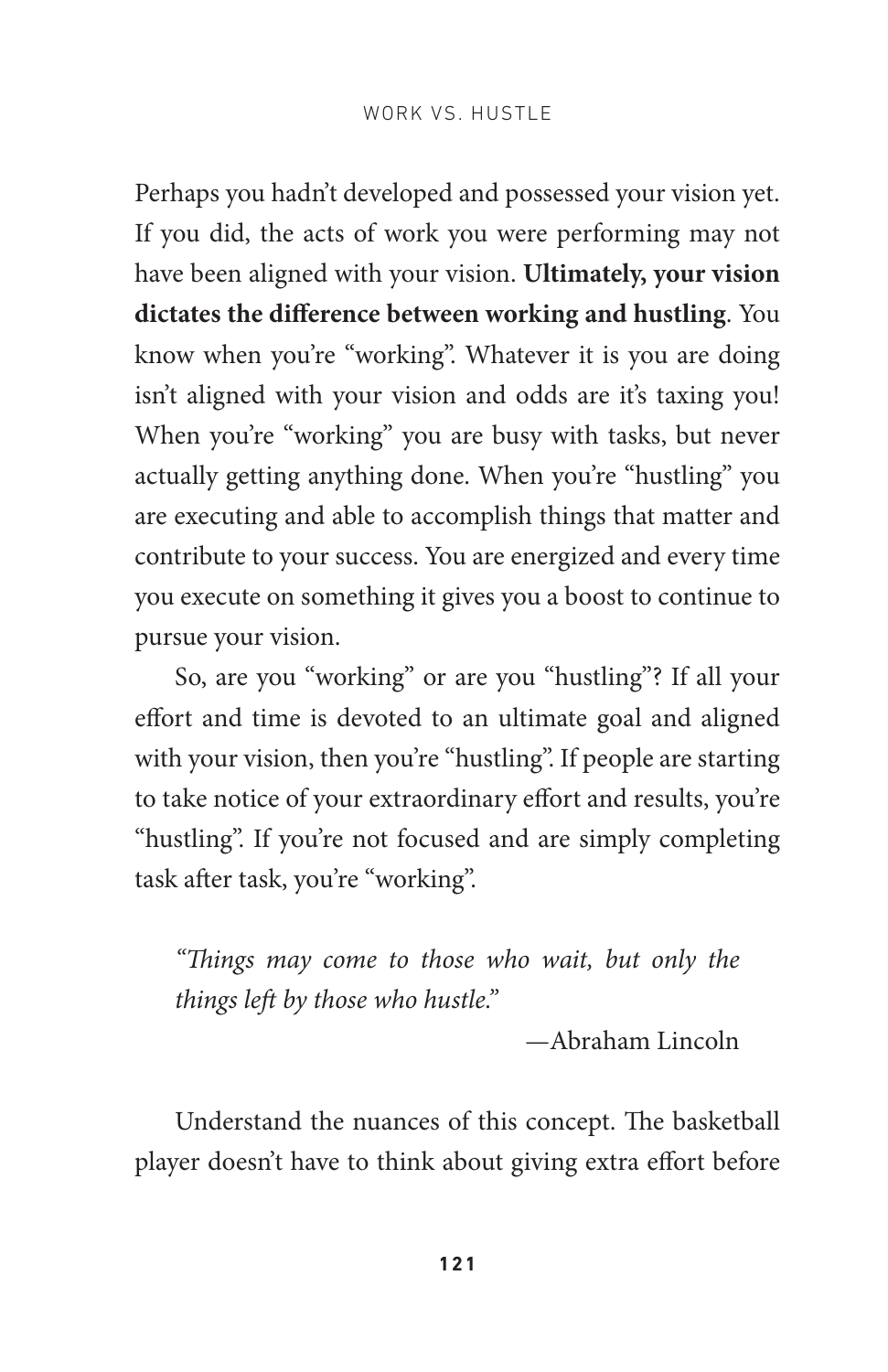he or she jumps into the stands for the ball. In his or her mind, anyone in that same position would do the exact same thing. You can't continue to waste your time "working" and just start calling it "hustling". Everything you do day in and day out has to be aligned with your vision. You're wasting your life if you don't.

Stop working. Start hustling.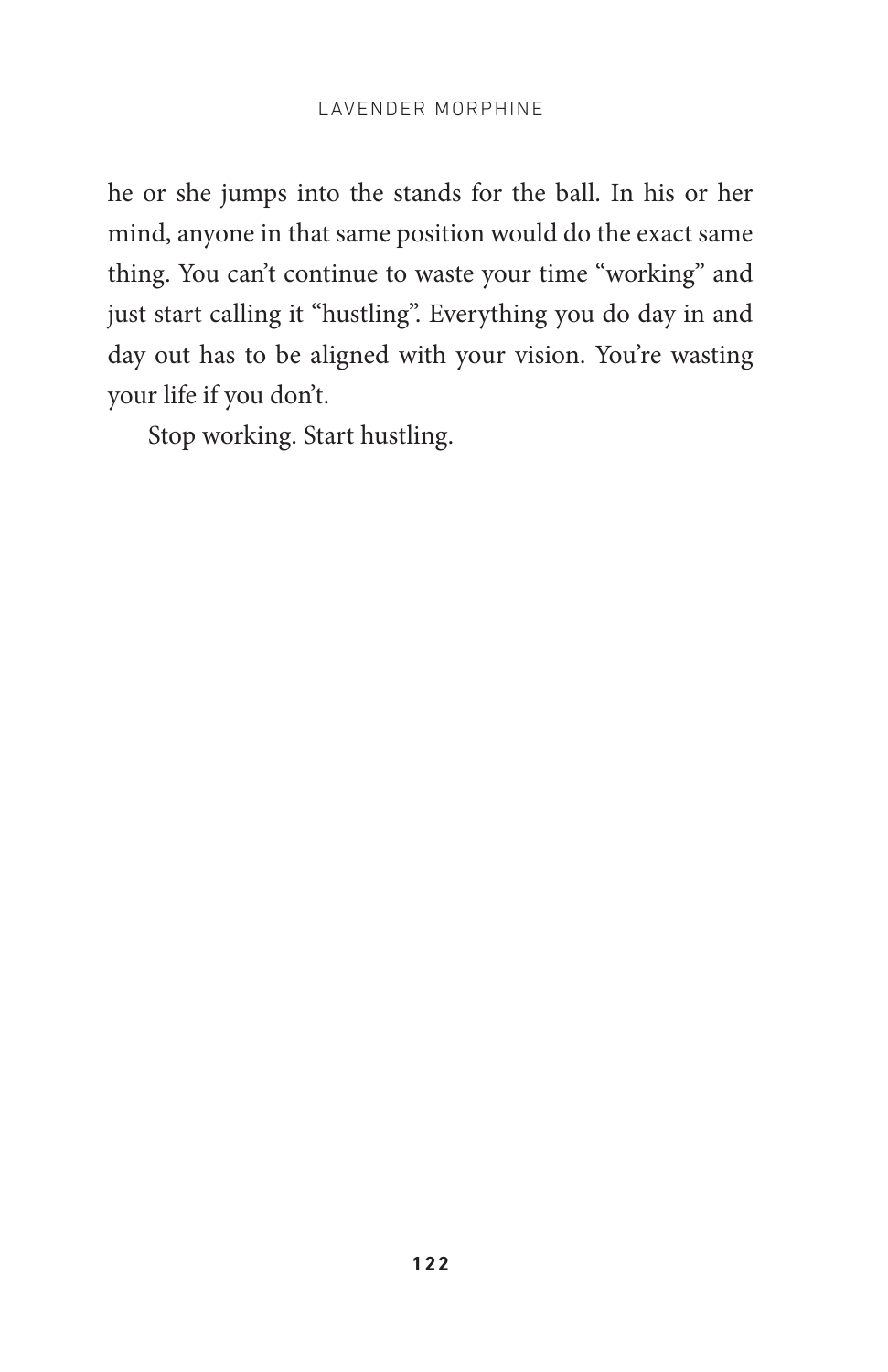## **Dopamine**

Dopamine is a neurotransmitter that helps control the brain's reward/pleasure center. It also plays a role in helping to regulate movement and emotional responses. Dopamine helps us to not only seek rewards but also take action to move towards them.

In other words, dopamine is a natural chemical that makes us feel good!

How do you get your dopamine fix? When do you feel it the most? What can you do within your routine to ensure you are elevating your dopamine levels every single day?

Increasing your dopamine levels naturally will positively affect your energy, behavior, and focus. In terms of your business, dopamine will help you get into a good workflow and create a fun atmosphere.

So how do we keep our dopamine levels high?

- • High dopamine levels are produced with rewarding activities and achievements. Finish something.
- Be creative. Spending time in a creative state of mind has been shown to cause an increase in dopamine levels.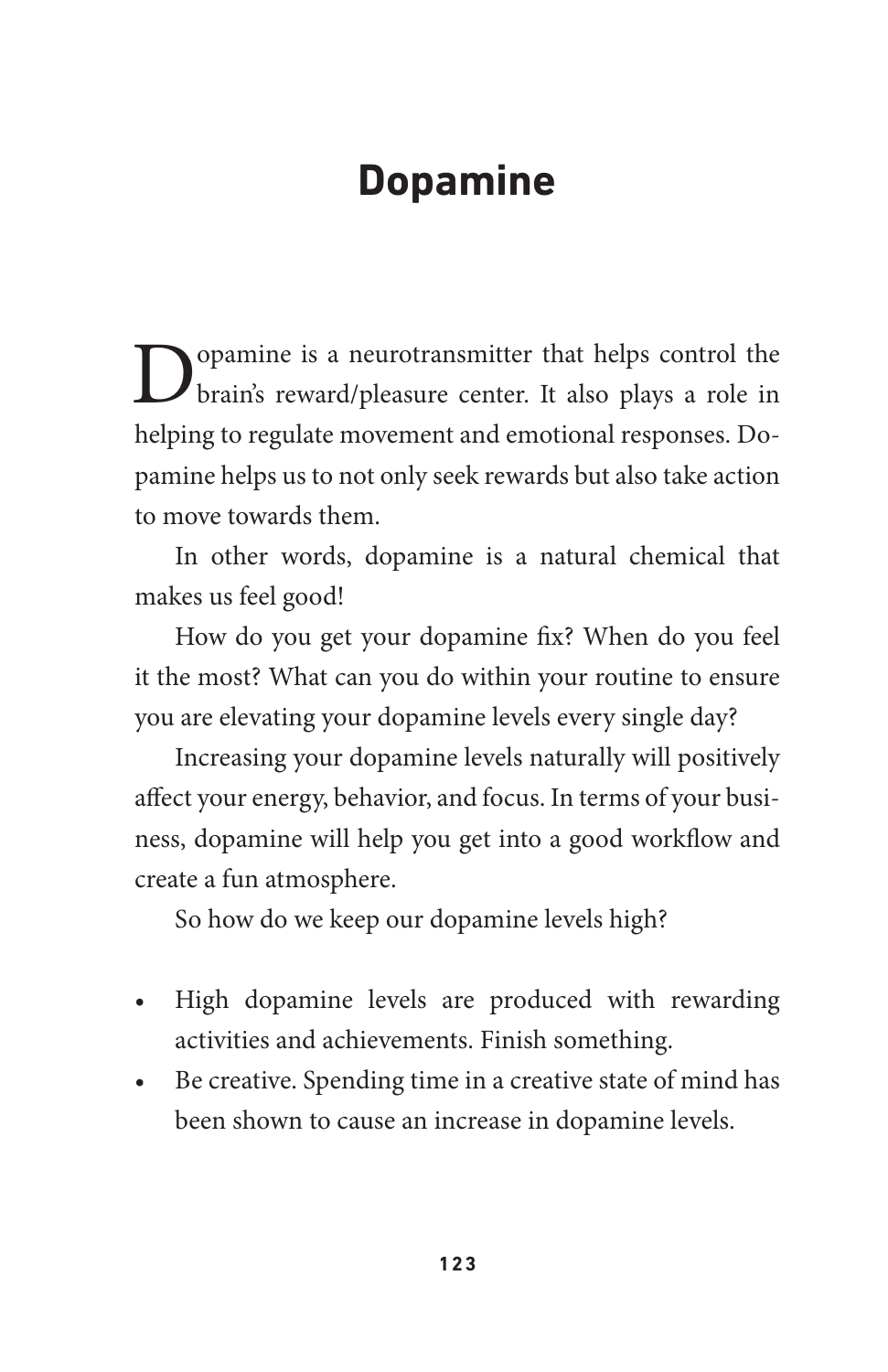- • Exercising causes an increase in dopamine levels.
- • Listen to your favorite music.

Take action to "dopamize" your life.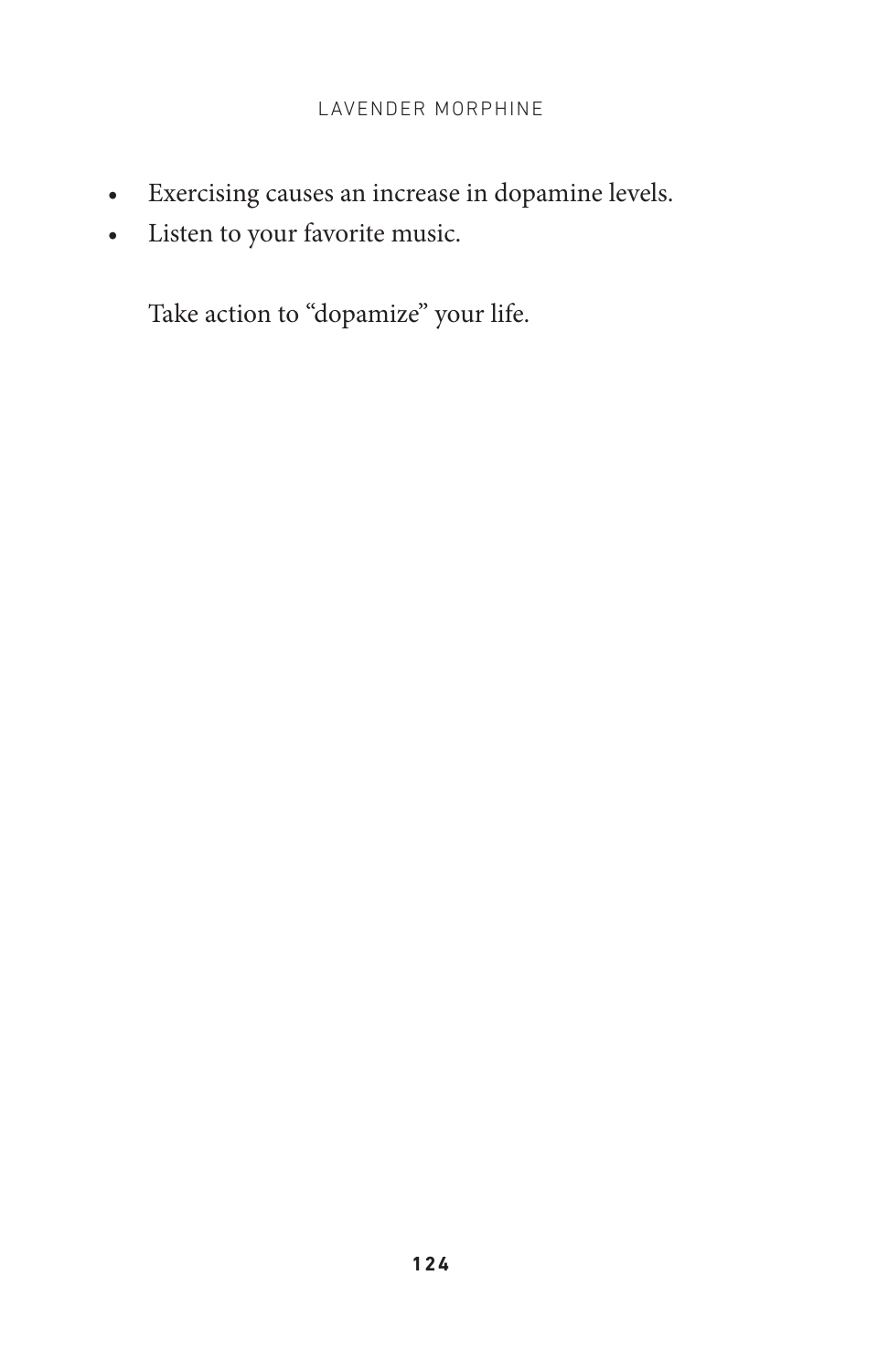## **Life is a Verb!**

Life is defined as the existence of an individual human be-<br>ling or animal. Grammatically, the word "life" is classified as a noun. But when you break it down you'll see that life is actually a verb. Life isn't stagnant. It's constantly moving and changing!

Verbs are actions. Life is full of action. If you aren't taking action you aren't really living! It's important to grasp this idea. We get stuck sometimes in being stagnant because we've become comfortable. What we don't realize is that while we aren't moving or acting we're actually robbing ourselves of living life!

What is it that is keeping you from living? What do you fear? What is it in your office that is holding you back from moving forward? Take action and start living again.

Live Life Out Loud!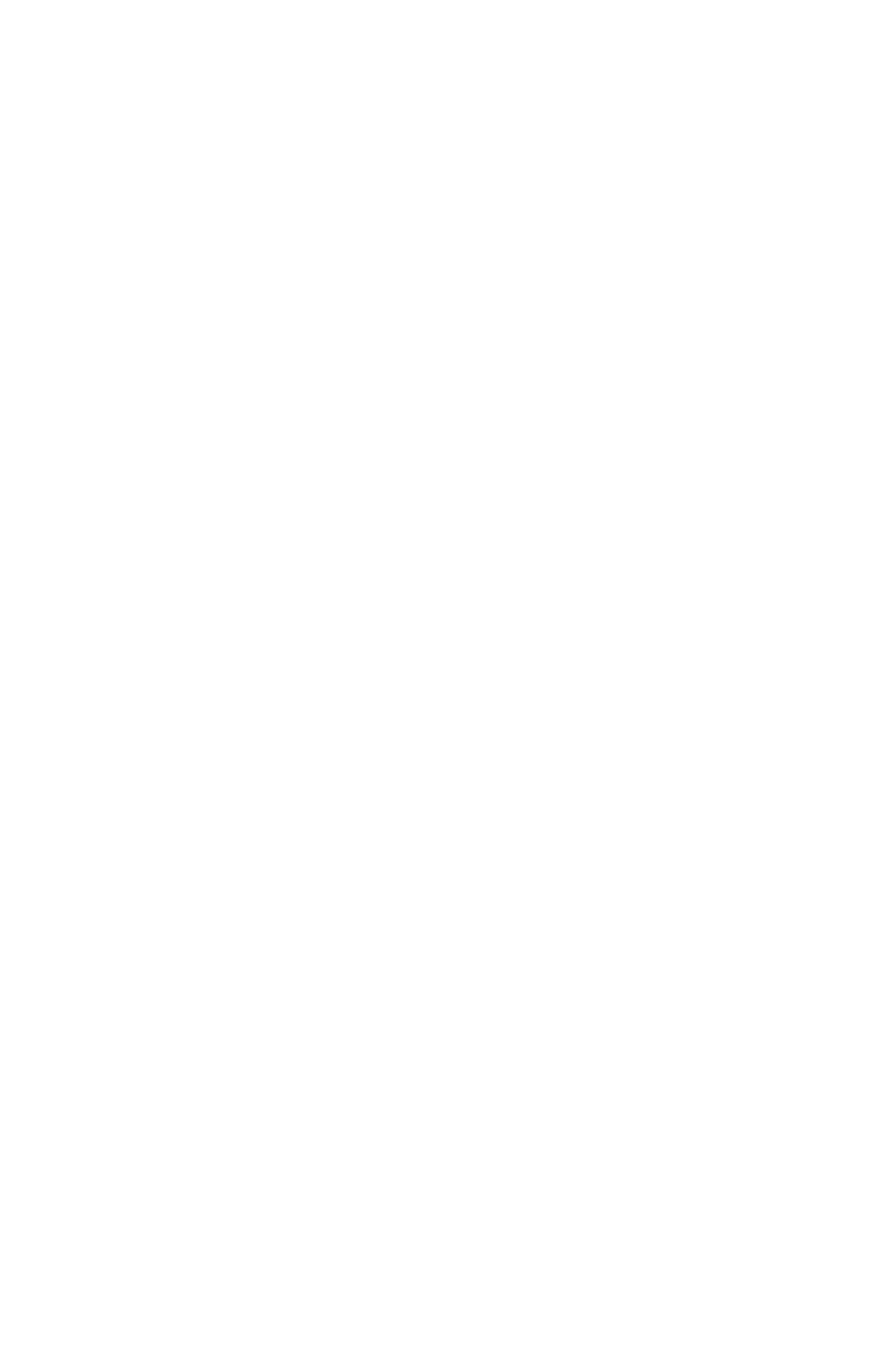### **Landscape on the Box**

Have you ever felt like you did everything right and still did not get the results you were hoping for? I know I have felt this way many times, and when it happens I am left wondering what went wrong. So, why is it that if we do a task exactly like were told to do it, sometimes it does not provide the end results that we desire?

I remember when I was a young boy my brothers and I loved to work on putting together puzzles. It would start out by picking out a puzzle at the store. We would look at all the boxes on the shelves and pick the one that had the coolest picture or the most beautiful landscape on the box. We would then take the puzzle home and pour out all the pieces onto a table and set the box up in a place where we could see how the finished product would look. Piece by piece we would start to assemble the puzzle until each piece was put into its rightful place. The task of putting together the puzzle had an endpoint that we could visualize and each piece had it's own particular place where we knew it belonged. Now, putting together the puzzle took patience but I knew if I did the task of getting each puzzle piece into its right place we would end up with the "landscape on the box".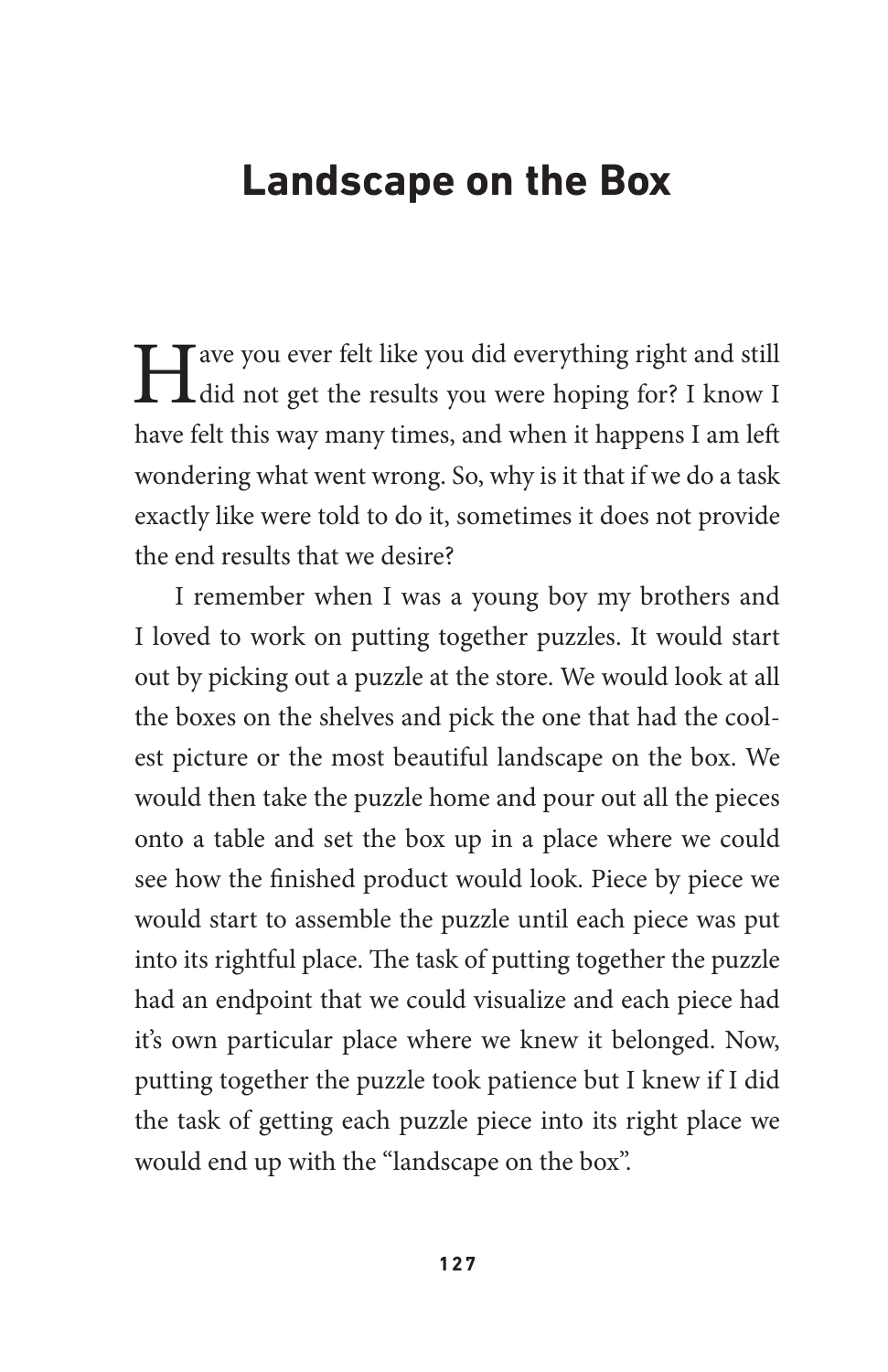Sometimes, I wish life were more like putting together a puzzle. How nice would it be if we could just put together our life piece by piece with the guarantee that we would end up with the beautiful "landscape on the box"? Unfortunately, our lives are a little more complex than the puzzle pieces that fit just right! In life, our success is determined not only by the tasks we perform but also by the depth and breadth of the relationships we develop with others. Relationships are messy, multi-faceted and take work! Relationships don't work like puzzle pieces that always fit together in just one pattern. Relationships involve people of all different walks of life who carry different belief systems and possess different wants and needs. Relationship building takes time, adaptability, and a willingness to recognize each other's individual desires. It involves looking at things from more than one angle, not just at the beautiful landscape on the box. *Building relationships is about connecting.* As nice as it would be, you can't just "task" your way to better relationships. You also can't task your way to success. Tasking without connecting is useless. If you want your life to end up looking like the "landscape on the box", start connecting instead of just tasking!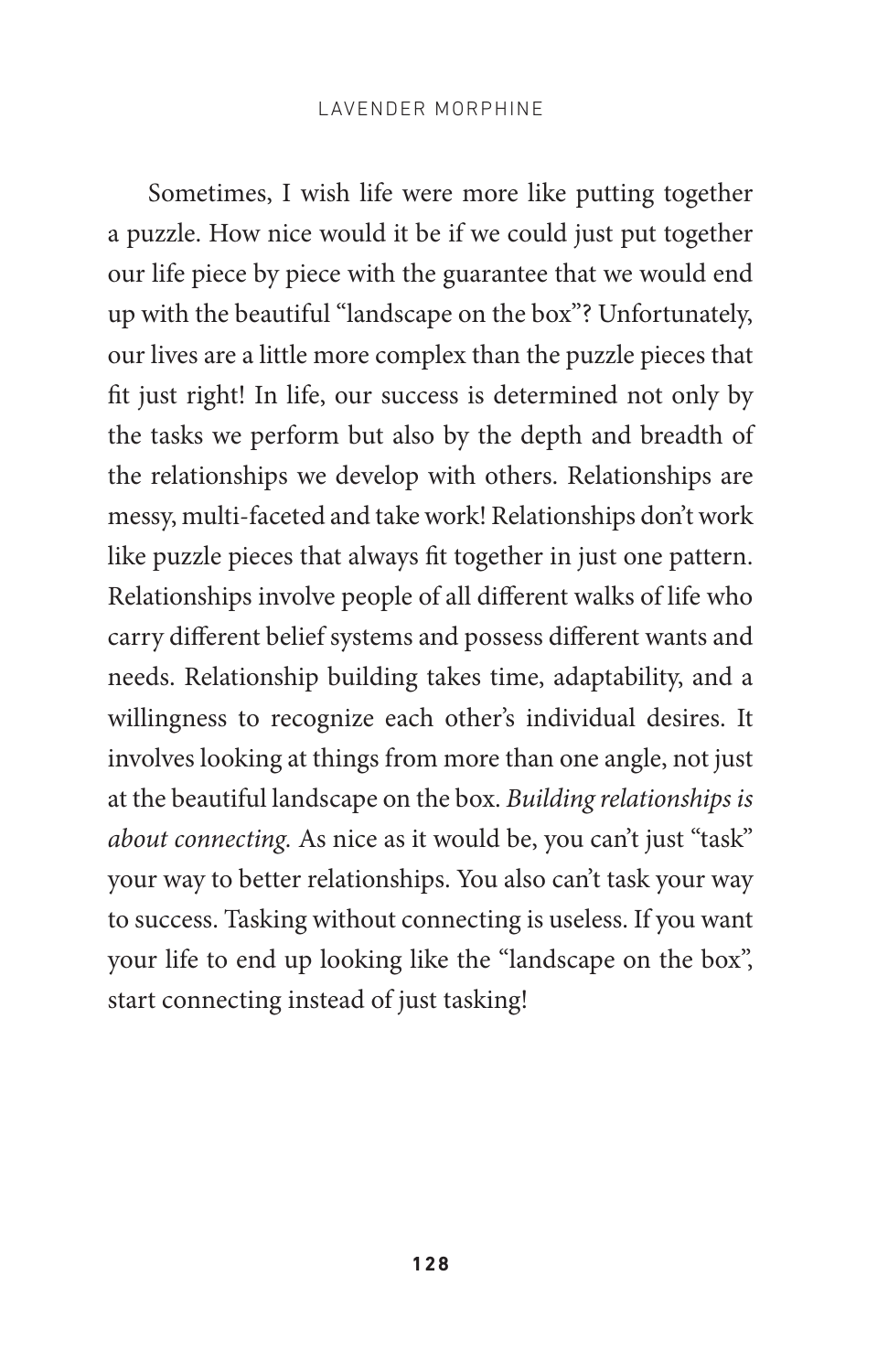## **Decision Making**

concept that has been preached to children since the beginning of time is decision-making. You probably remember your parents teaching you the importance of making good decisions when you were young. When you became a teenager, you started to make your own decisions. Now, you're all grown up. Do you still think about the decisions you make?

Over my years of studying human behavior, I've noticed that people mainly make decisions in one of two ways, either by intention or by default. Intentional decision makers devote time and effort into inspecting the choices and making the best decision based on the knowledge they have. Default decision makers simply base their decision on whatever is left for them to choose.

An intentional decision maker understands that every decision affects his/her quality of life. Every time a decision is made in favor of one thing, every other choice is intentionally declined. If you make the decision to live in one specific location, you are also deciding to NOT live in every other available place on Earth. Living with intention allows for better control of the life we choose to live. Become more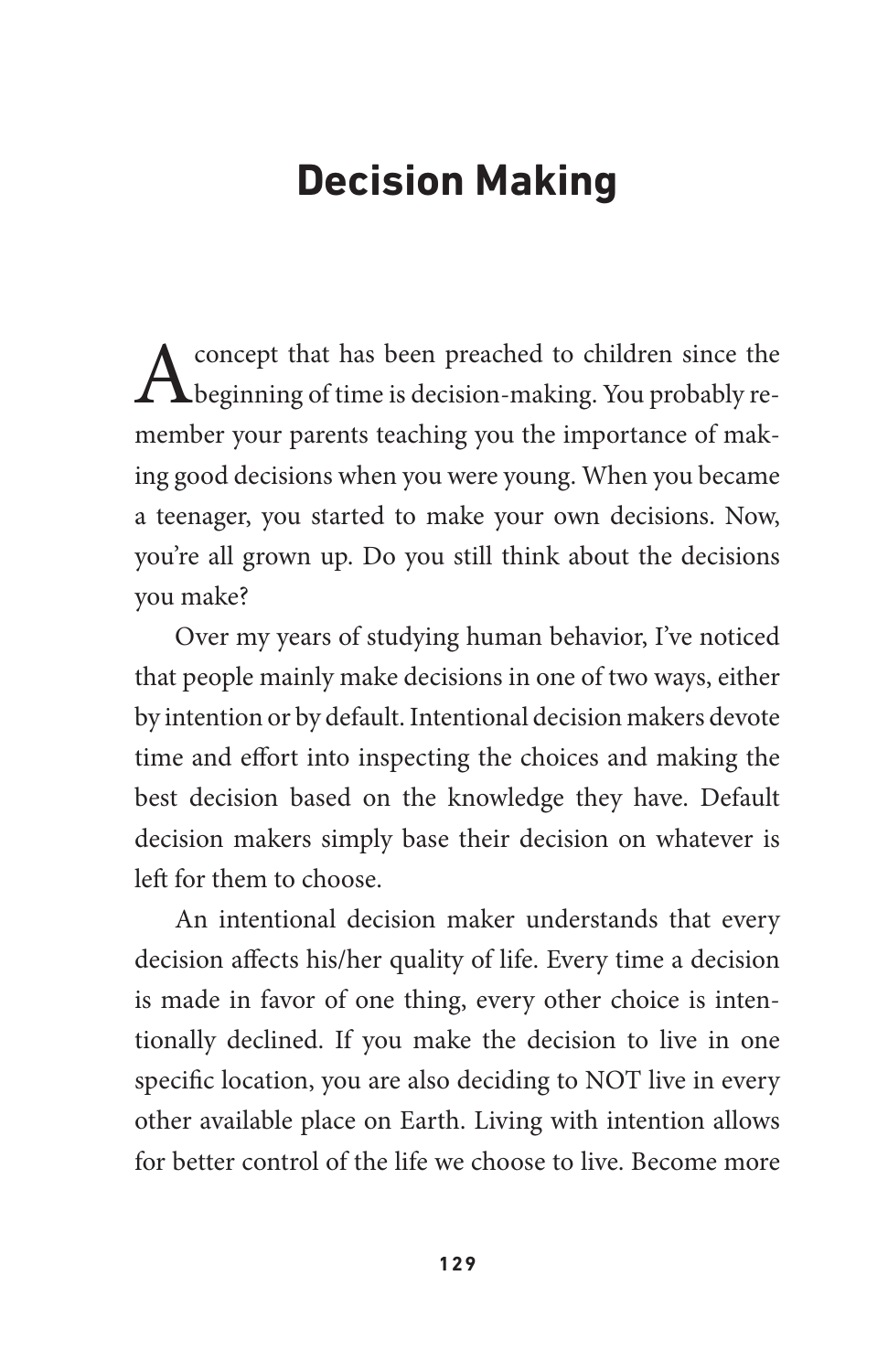intentional with every decision you are faced with and don't let others decide how you will chart the course of your life.

Be in charge of your own destiny. Intentionally align each decision you make with achieving higher goals.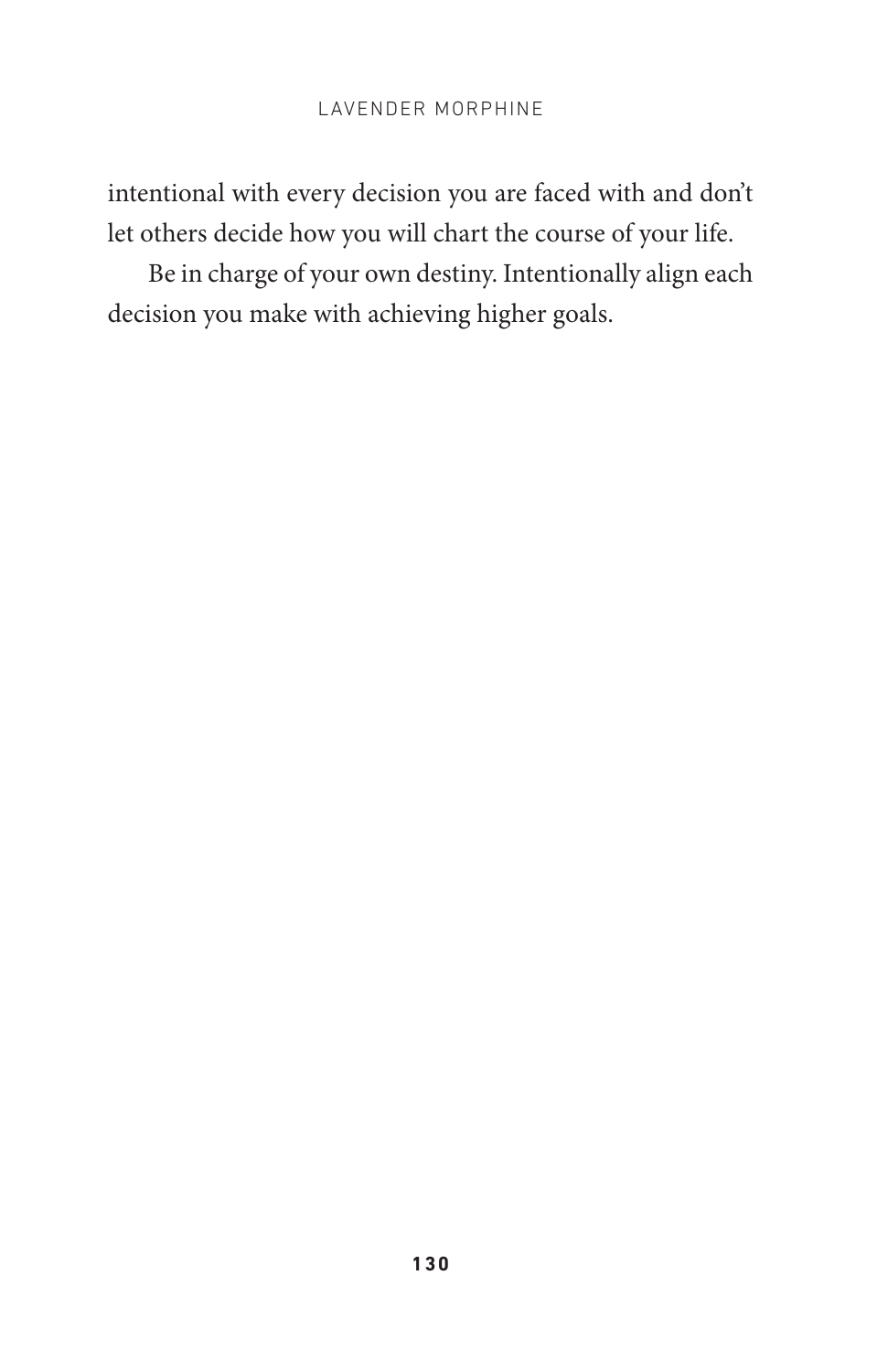### **In Command…Out of Control**

I ave you ever felt like you had everything in place in one aspect or another in your life, but then something unexpected happened and ruined the entire thing?

This feeling is common and happens to all of us at one time or another.

This is the concept of being in **command but out of control**.

No matter how much planning we do, there are still those variables that we can't account for. The takeaway is that we need to continue to be strategic and plan, but keep in mind that at any given time you may need to adapt your plans. Adaptation and change are the real juice where possibilities take place.

Striving to stay in control will limit your growth and ability to expand. You can't control every variable in your business, nor should you want to.

Stay in command of your businesses systems and procedures and have confidence in you and your team's ability to adapt.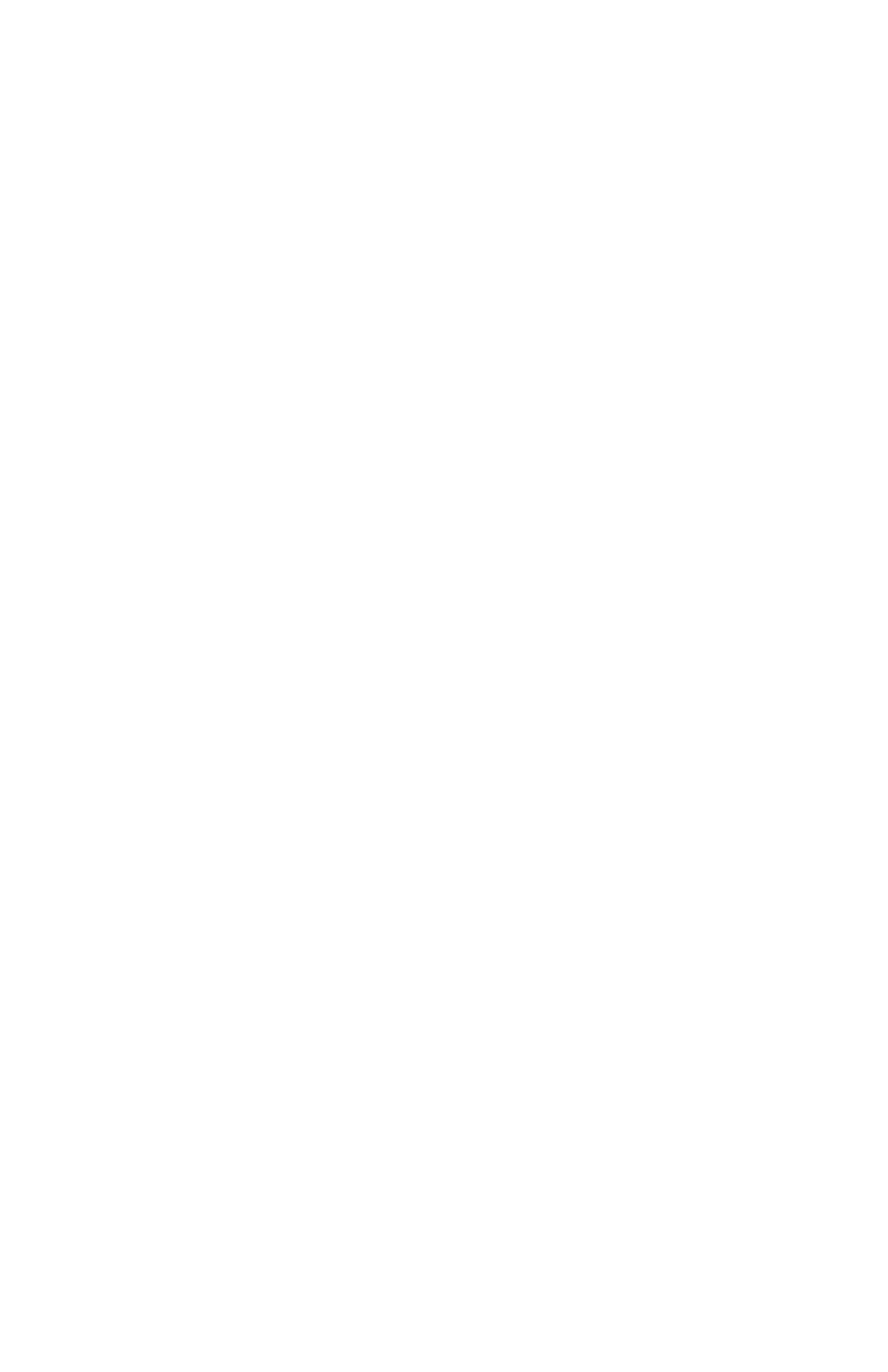## **Gratitude**

The holiday season is a stressful time of family gatherings, cold weather, shopping, and hectic travel schedules. All too often during the holidays we become so preoccupied and overwhelmed with buying gifts and attending parties, that we forget to stop and remember to be thankful for the abundant blessings in our lives.

When we choose to live and act from a state of gratitude, we are able to recognize and appreciate the endless blessings in our lives, and we are filled with a sense of peace and thankfulness for all we have. Our lives suddenly become richer, fuller, and happier because we are operating from a grateful mindset. I would like to challenge you to pause during each holiday season (and all throughout the year,) and rather than focusing on what you believe is missing from your life, try instead to embrace a perspective of gratitude.

Simply say, "*Thank you*".

You may be surprised to find how much happier, calmer, and more fulfilling your holidays and ALL of your days become.